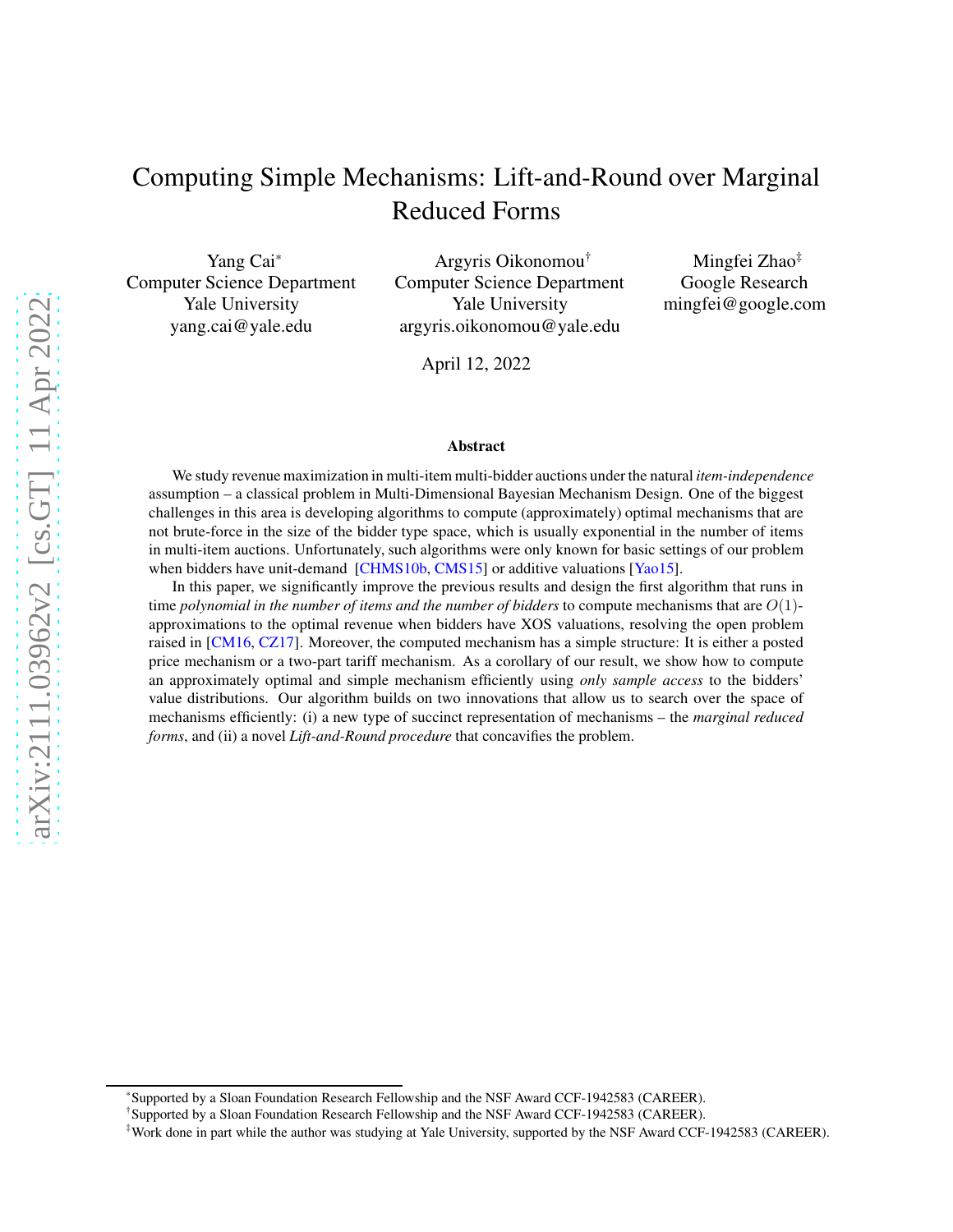## <span id="page-1-2"></span>1 Introduction

Revenue-maximization in multi-item auctions has been recognized as a central problem in Economics and more recently in Computer Science. While Myerson's celebrated work showed that a simple mechanism is optimal in single-item settings  $[Mye81]$ , the optimal multi-item mechanism is known to be prohibitively complex and notoriously difficult to characterize even in basic settings. Facing the challenge, a major research effort has been dedicated to understanding the computational complexity for finding an approximately revenue-optimal mechanism in multi-item settings. Despite significant progress, there is still a substantial gap in our understanding of the problem, for example, in the natural and extensively studied *item-independent* setting, first introduced in the influential paper by Chawla, Hartline, and Kleinberg [\[CHK07\]](#page-63-4).

Formally, the item-independent setting is defined as follows: A seller is selling  $m$  heterogeneous items to n bidders, where the *i*-th bidder's type is drawn independently from an m-dimensional product distribution  $D_i = \bigtimes_{j \in [m]} D_{ij}$ . We only understand the computational complexity of finding the revenue-optimal mechanism in the item-independent setting for the two most basic valuations: unit-demand and additive valuations. First, we know that finding an exactly optimal mechanism is computationally intractable even for a single bidder with either unit-demand  $[CDO<sup>+</sup>15]$  or additive valuation  $[DDT14]$ . Second, there exists a polynomial time algorithm that computes a mechanism whose revenue is at least a constant fraction of the optimal revenue when bidders have unit-demand [\[CHMS10b,](#page-63-0) [CMS15\]](#page-63-1) or additive valuations [\[Yao15\]](#page-64-0). However, unitdemand and additive valuations are only two extremes within a broader class of value functions known as the constrained additive valuations, where the bidder's value is additive subject to a downward-closed feasibility constraint.[2](#page-1-1) Furthermore, all constrained additive valuations are contained in an even more general class known as the XOS valuations. Beyond unit-demand and additive valuations, our understanding was limited, and we only knew how to compute an approximately optimal mechanism when bidders are symmetric, i.e., all  $D_i$ 's are identical [\[CM16,](#page-63-2) [CZ17\]](#page-63-3). Finding a polynomial time algorithm for asymmetric bidders was thus raised as a major open problem in both [\[CM16,](#page-63-2) [CZ17\]](#page-63-3). In this paper, we resolve this open problem.

Result I: For the item-independent setting with (asymmetric) XOS bidders, there exists an algorithm that computes a Dominant Strategy Incentive Compatible (DSIC) and Individually Rational (IR) mechanism that achieves at least  $c \cdot OPT$  for some absolute constant  $c > 0$ , where OPT is the optimal revenue achievable by any Bayesian Incentive Compatible (BIC) and IR mechanism. Our algorithm has running time polynomial in  $\sum_{i\in[n],j\in[m]}|\mathcal{T}_{ij}|$ , where  $\mathcal{T}_{ij}$  is the support of  $D_{ij}$ . See Theorem [1](#page-5-0) for the formal statement.

Computing Approximately Optimal Mechanisms under Structured Distributions. When the bidders' types are drawn from arbitrary distributions, a line of works provide algorithms for finding almost revenueoptimal mechanisms in multi-item settings in time polynomial in the total number of types, i.e.,  $\sum_{i\in[n]} |\text{SUPP}(D_i)|$ (SUPP $(D_i)$ ) denotes the support of  $D_i$ ) [\[AFH](#page-62-1)<sup>+</sup>12, [CDW12a,](#page-62-2) [CDW12b,](#page-62-3) [CDW13a,](#page-62-4) [CDW13b,](#page-62-5) [COVZ21\]](#page-63-6). However, the total number of types could be exponential in the number of items, e.g., there are  $\sum_{i\in[n]}(\prod_{j\in[m]}|\mathcal{T}_{ij}|)$ types in the item-independent case, making these algorithms unsuitable. For unstructured type distributions, such dependence is unavoidable as even describing the distributions requires time  $\Omega\left(\sum_{i\in[n]} |\text{Supp}(D_i)|\right)$ . What if the type distributions are *structured and permit a more succinct description*, e.g., product measures? Arguably, high-dimensional distributions that arise in practice (such as bidders' type distributions in multiitem auctions) are rarely arbitrary, as arbitrary high-dimensional distributions cannot be represented or learned efficiently; see e.g. [\[DDK18\]](#page-63-7) for a discussion. Indeed, one of the biggest challenges in Bayesian Algorithmic Mechanism Design is designing algorithms to compute (approximately) optimal mechanisms that are not brute-force in the size of the bidder type space when the type distributions are structured. In this paper, we

<span id="page-1-0"></span> $\lceil m \rceil$  denotes  $\{1, 2, ..., m\}$ .  $D_{ij}$  is the distribution of bidder i's value for item j. The definition is extended to XOS in Section [2.](#page-4-0)

<span id="page-1-1"></span><sup>&</sup>lt;sup>2</sup>A bidder has constrained-additive valuation if the bidder's value for a bundle S is defined as  $\max_{V \in 2^S \cap \mathcal{I}} \sum_{j \in V} t_j$ , where  $t_j$ is the bidder's value for item j, and  $\mathcal I$  is a downward-closed set system over the items specifying the feasible bundles. Note that constrained-additive valuations contain familiar valuations such as additive, unit-demand, or matroid-rank valuations.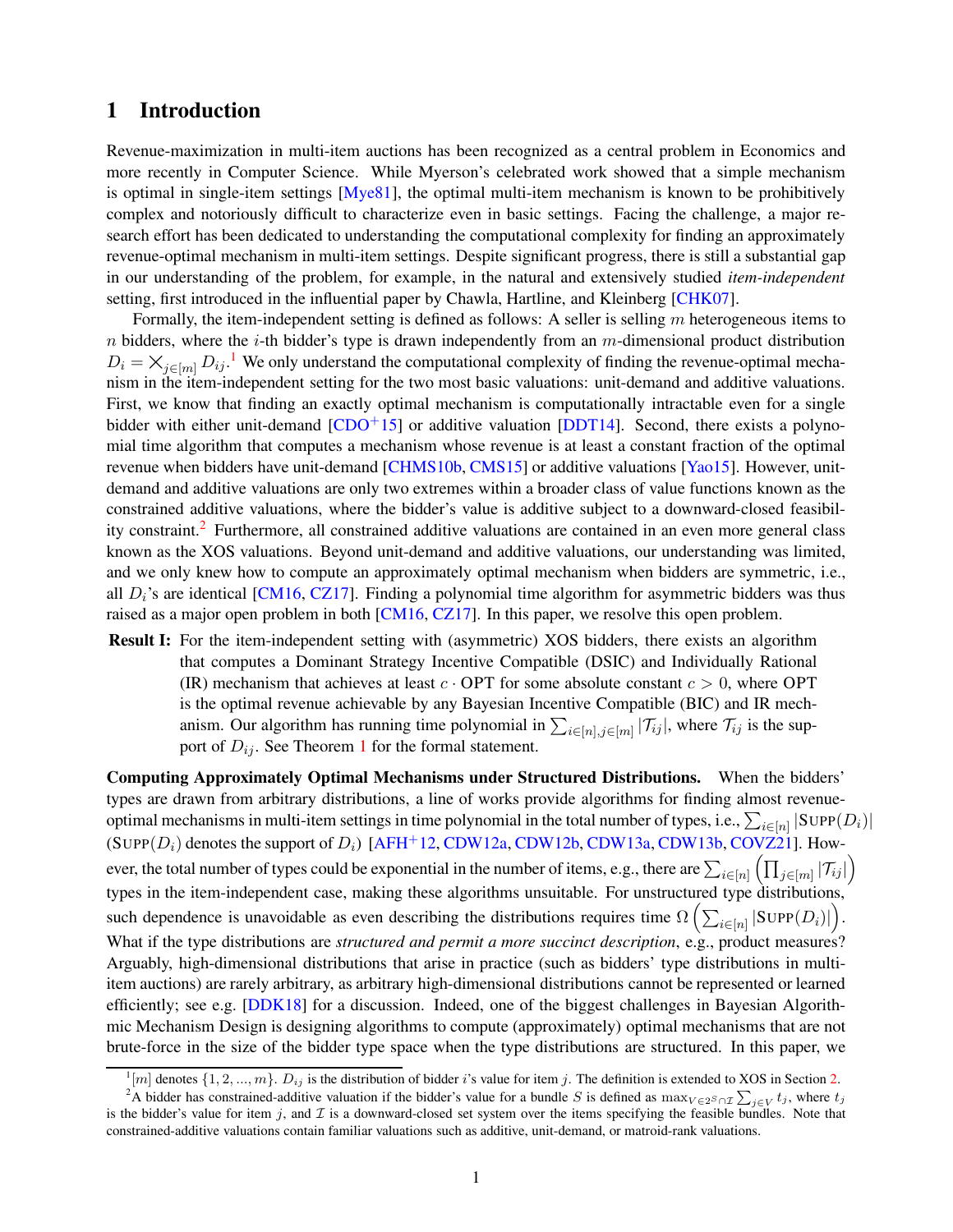develop computational tools to exploit the item-independence to obtain an exponential speed-up in running time.

Simple vs. Optimal. An additional feature of our algorithm is that the mechanisms computed have a simple structure. It is either a *posted price mechanism* or a *two-part tariff mechanism*. Given the description of the two mechanisms, it is clear that both of them are DSIC and IR.

**Rationed Posted Price Mechanism (RPP).** There is a price  $p_{ij}$  for bidder i to purchase item j. The bidders arrive in some arbitrary order, and each bidder can purchase *at most one* item among the available ones at the given price.<sup>[3](#page-2-0)</sup>

**Two-part Tariff Mechanism (TPT).** All bidders face the same set of prices  $\{p_j\}_{j\in[m]}$ . Bidders arrive in some arbitrary order. For each bidder, we show her the available items and the associated price for each item, then ask her to pay an entry fee depending on the bidder's identity and the available items. If the bidder accepts the entry fee, she proceeds to purchase any of the available items at the given prices; if she rejects the entry fee, then she pays nothing and receives nothing.

A recent line of works focus on designing simple and approximately optimal mechanisms [\[CHK07,](#page-63-4) [CHMS10b,](#page-63-0) [Ala11,](#page-62-6) [HN12,](#page-64-2) [KW12,](#page-64-3) [CH13,](#page-63-8) [BILW14,](#page-62-7) [Yao15,](#page-64-0) [RW15,](#page-64-4) [CDW16,](#page-63-9) [CM16,](#page-63-2) [CZ17\]](#page-63-3). The main takeaway of these results is that in the item-independent setting, there exists a simple mechanism that achieves a constant fraction of the optimal revenue. The most general setting where such a simple  $O(1)$ -approximation is known is exactly the setting in Result I, where bidders have XOS valuations [\[CZ17\]](#page-63-3). More specifically, [\[CZ17\]](#page-63-3) show that there is a RPP or TPT that achieves a constant fraction of the optimal revenue, however their result is purely existential and does not suggest how to compute these simple mechanisms. Our result makes their existential result constructive.

Finally, combining our result with the learnability result for multi-item auctions in [\[CD17\]](#page-62-8), we can extend our algorithm to the case when we only have sample access to the distributions.

Result II: For constrained-additive bidders, there exists an algorithm that computes a simple, DSIC, and IR mechanism whose revenue is at least  $c \cdot OPT - O(\varepsilon \cdot poly(n, m))$  for some absolute constant  $c > 0$  in time polynomial in n, m, and  $1/\varepsilon$ , given sample access to bidders' type distributions, and assuming each bidder's value for each item lies in  $[0, 1]$ . See Theorem [4](#page-13-0) for the formal statement.

### 1.1 Our Approach and Techniques

Our main technical contribution is *a novel relaxation of the revenue optimization problem that can be solved approximately in polynomial time* and *an accompanying rounding scheme that converts the solution to a simple and approximately optimal mechanism*. [4](#page-2-1) Our first step is to replace the objective of revenue with a duality-based benchmark of the revenue proposed in  $\lfloor$ CZ17. One can view the new objective as maximizing the virtual welfare, similar to Myerson's elegant solution for the single-item case. The main difference is that, while one can use *a fixed set of virtual valuations for any allocation* in the single-item case, due to the multi-dimensionality of our problem, *the virtual valuations must depend on the allocation, causing the virtual welfare to be a non-concave function in the allocation*. In this paper, we develop algorithmic tools to concavify and approximately optimize the virtual welfare maximization problem. We believe our techniques will be useful to address other similar challenges in Multi-Dimensional Mechanism Design.

More specifically, for every BIC and IR mechanism  $M$  with allocation rule  $\sigma$  and payment rule p, one can choose a set of *dual parameters*  $\theta(\sigma)$  based on  $\sigma$  to construct an upper bound  $U(\sigma, \theta(\sigma))$  for the revenue of M. We refer to  $\theta$  as the dual parameters because  $\theta$  corresponds to a set of "canonical" dual variables, which can be used to derive the virtual valuations via the Cai-Devanur-Weinberg duality framework [\[CDW16\]](#page-63-9). The upper

<span id="page-2-0"></span> $3$ Usually, posted price mechanisms do not restrict the maximum number of items a bidder can buy. We consider a rationed version of posted price mechanism to make the computational task easy.

<span id="page-2-1"></span><sup>4</sup>An influential framework known as the ex-ante relaxation has been widely used in Mechanism Design, but is insufficient for our problem. See Appendix [B.2](#page-16-0) for a detailed discussion.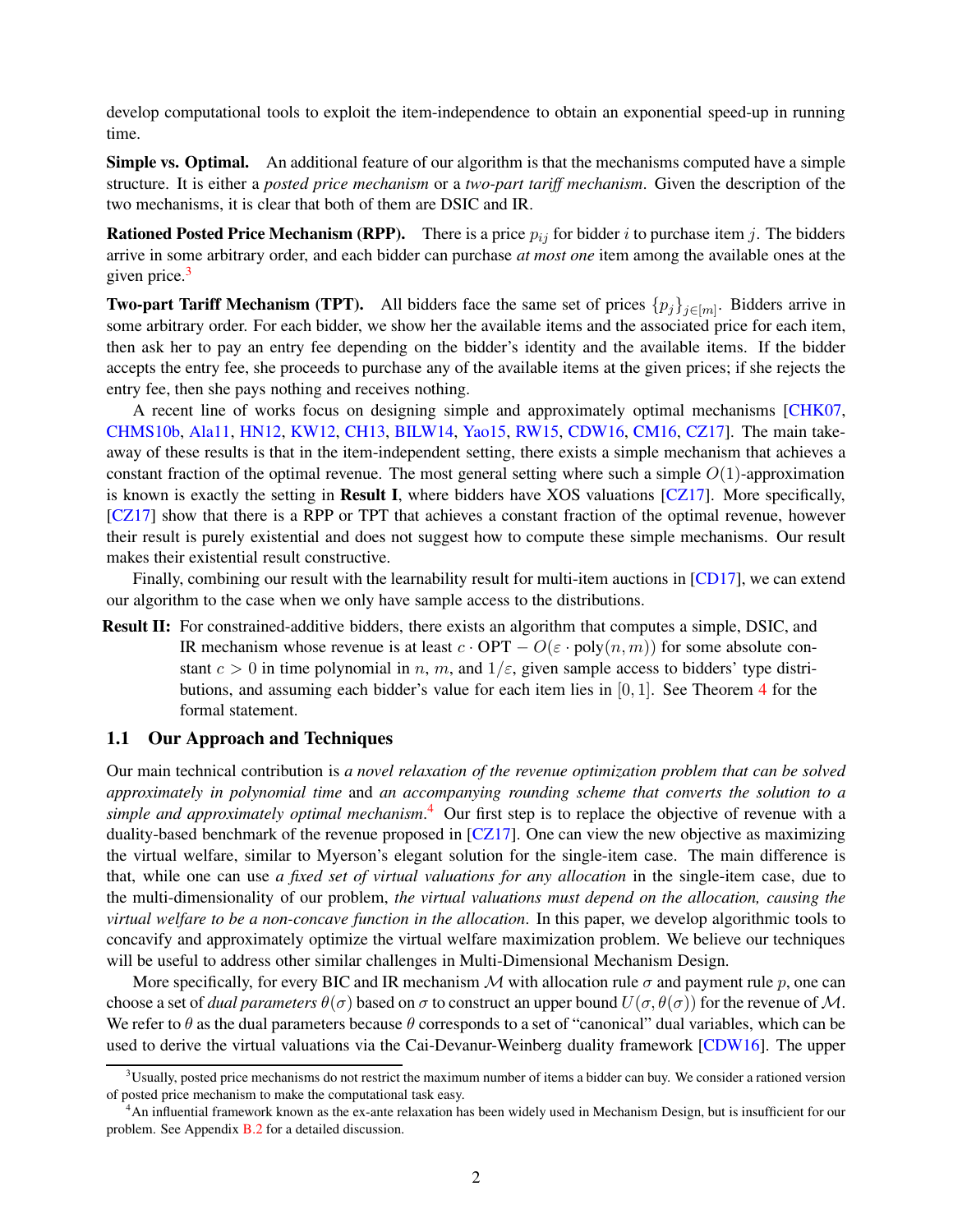bound  $U(\sigma, \theta(\sigma))$  is then simply the corresponding virtual welfare. The computational problem is to find an allocation  $\sigma$  that (approximately) maximizes  $U(\sigma, \theta(\sigma))$ . With such a  $\sigma$ , we could use the result in [\[CZ17\]](#page-63-3) to convert it to a simple and approximately optimal mechanism. Unfortunately, the function  $U(\sigma, \theta(\sigma))$  is highly non-concave in  $\sigma$ ,<sup>[5](#page-3-0)</sup> and thus hard to maximize efficiently. See Section [3.1](#page-7-0) for a detailed discussion.

LP Relaxation via Lifting. We further relax our objective, i.e.,  $U(\sigma, \theta(\sigma))$ , to obtain a computationally tractable problem. One specific difficulty in optimizing  $U(\sigma, \theta(\sigma))$  comes from the fact that  $\theta(\sigma)$  is highly non-linear in  $\sigma$ . We address this difficulty in two steps. In the first step of our relaxation, we flip the dependence of  $\sigma$  and  $\theta$  by relaxing the problem to the following two-stage optimization problem (Figure [1\)](#page-7-1):

- Stage I: Maximize  $H(\theta)$  subject to some constraints.  $H(\theta)$  is the optimal value of the Stage II problem.
- Stage II: Maximize an LP over  $\sigma$  with  $\theta$ -dependent constraints.

This makes the problem much more structured and significantly disentangles the complex dependence between  $\sigma$  and  $\theta$ . Yet we still do not know how to solve it efficiently. In the second step of our relaxation, we merge the two-stage optimization into a single LP. In particular, we *lift the problem to a higher dimensional space and optimize over joint distributions of the allocation* σ *and the dual parameters* θ *via an LP (Figure [3\)](#page-12-0).* Since the number of dual parameters is already exponential in the number of bidders and the number of items, it is too expensive to represent such a joint distribution explicitly. We show it is unnecessary to search over all joint distributions. By leveraging the independence across bidders and items, it suffices for us to consider a set of succinctly representable distributions – the ones whose marginals over the dual parameters are product measures. See Section [3.1](#page-7-0) for a more detailed discussion on the development of our relaxation.

"Rounding" any Feasible Solution to a Simple Mechanism. Can we still approximate the optimal solution of the LP relaxation using a simple mechanism? Unfortunately, the result from [\[CZ17\]](#page-63-3) no longer applies. We provide a *generalization of [\[CZ17\]](#page-63-3)*, that is, given any feasible solution of our LP relaxation, we can construct in polynomial time a simple mechanism whose revenue is at least a constant fraction of the objective value of the feasible solution (Theorem [3\)](#page-11-0). Our proof (in Appendix  $C.6$ ) provides several novel ideas to handle the new challenges due to the relaxation, which may be of independent interest.

Marginal Reduced Forms. We deliberately postpone the discussion on how we represent the allocation of a mechanism until now. A widely used succinct representation a mechanism  $M$  is known as the reduced form or the interim allocation rule:  $\{r_{ij}(t_i)\}_{i\in[n],j\in[m],t_i\in\mathbb{X}_{j\in[m]}}$ , where  $r_{ij}(t_i)$  is the probability for bidder i to receive item j when *her type is*  $t_i = (t_{i1}, \ldots, t_{im})$  [\[CDW12a\]](#page-62-2). Despite being more succinct than the ex-post allocation rule, the reduced form is still too expensive to store in our setting, as its size is exponential in  $m$ . A key innovation in our relaxation is the introduction of an even more succinct representation – the *marginal reduced forms* and a *multiplicative approximation* to the polytope of all feasible marginal reduced forms. Although this is a natural concept, to the best of our knowledge, we are the first to introduce and make use of it. The marginal reduced form is represented as :  $\{w_{ij}(t_{ij})\}_{i\in[n],j\in[m],t_{ij}\in\mathcal{T}_{ij}}$ , where  $w_{ij}(t_{ij})$  is the probability for bidder *i* to receive item *j* in M and *her value for item j is*  $t_{ij}$ . Importantly, the size of a marginal reduced form is polynomial in the input size of our problem. As our LP relaxation uses marginal reduced forms as decision variables, it is crucial for us to be able to optimize over the polytope P that contains all *feasible marginal reduced forms*. To the best of our knowledge, P does not have a succinct explicit description or an efficient separation oracle. To overcome the obstacle, we provide *an efficient separation oracle for a different polytope* Q that is a multiplicative approximation to P, i.e.,  $c \cdot P \subseteq Q \subseteq P$  for some absolute constant  $c \in (0, 1)$  (Theorem [2\)](#page-10-0). Using the separation oracle for Q, we can find a c-approximation to the optimum of the LP relaxation efficiently. Note that a sampling technique was developed in [\[CDW12b\]](#page-62-3) to approximate the polytope of feasible reduced forms. However, their technique only provides an "additive approximation

<span id="page-3-0"></span> ${}^{5}$ See Appendix [B.1](#page-15-0) for an example of the non-concavity of the function.

<span id="page-3-1"></span><sup>&</sup>lt;sup>6</sup>We refer to  $\{w_{ij}(t_{ij})\}_{i\in[n],j\in[m],t_{ij}\in\mathcal{T}_{ij}}$  as the marginal reduced forms as they are the marginals of the reduced forms multiplied by the probability that  $t_{ij}$  is bidder *i*'s value for item *j*, i.e.,  $\frac{w_{ij}(t_{ij})}{Pr_{D_{ij}}[t_{ij}]} = \mathbb{E}_{t_{i,-j} \sim \times_{\ell \neq j} D_{i\ell}} [r_{ij}(t_{ij}, t_{i,-j})].$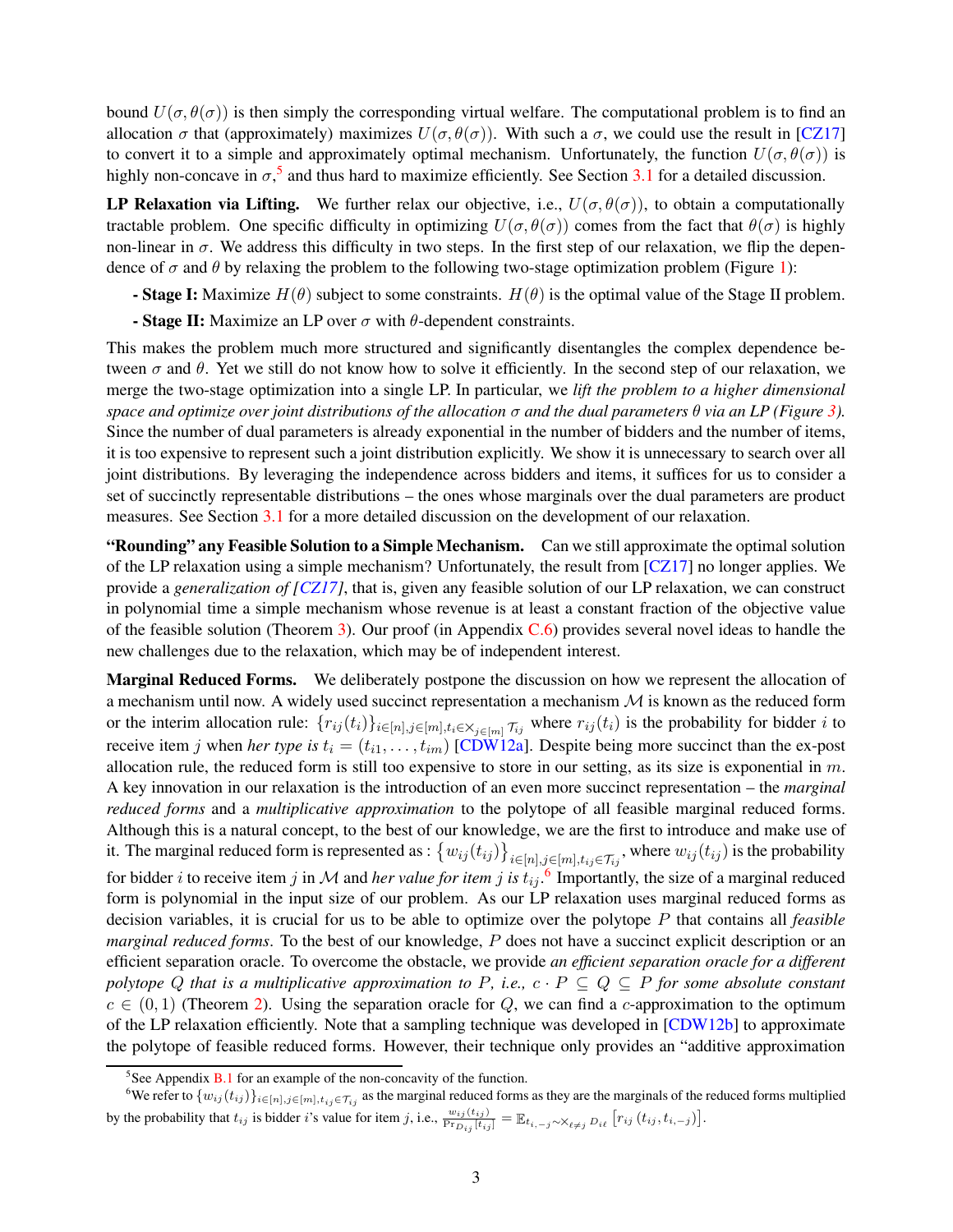to the polytope", which is insufficient for our purpose. Indeed, our multiplicative approximation holds for a wide class of polytopes that frequently appear in Mechanism Design (Theorem [8\)](#page-35-0). We believe our technique has further applications, for example, to convert the additive FPRAS of Cai-Daskalakis-Weinberg [\[CDW12a,](#page-62-2) [CDW12b,](#page-62-3) [CDW13a,](#page-62-4) [CDW13b\]](#page-62-5) to a multiplicative FPRAS.

## <span id="page-4-2"></span>1.2 Related Work

**Simple vs. Optimal.** We provide an algorithm for the most general setting where an  $O(1)$ -approximation to the optimal revenue is known using simple mechanisms. It is worth mentioning that a recent result by Dutting et al. [\[DKL20\]](#page-63-10) shows that simple mechanisms can be used to obtain a  $O(\log \log m)$ -approximation to the optimal revenue even when the bidders have subadditive valuations. We leave it as an interesting open problem to extend our algorithm to bidders with subadditive valuations.

 $(1 - \varepsilon)$ -Approximation in Item-Independent Settings. We focus on constant factor approximations for general valuations. For more specialized valuations, e.g., unit-demand/additive, there are several interesting results for finding  $(1 - \varepsilon)$ -approximation to the "optimal mechanism". For example, PTASes are known if we restrict our attention to finding the optimal simple mechanism for a single bidder, e.g., item-pricing [\[CD11\]](#page-62-9) or partition mechanisms [\[Rub16\]](#page-64-5). For multiple bidders, PTASes are known for bidders with additive valuations under extra assumptions on distributions (such as i.i.d., MHR, $<sup>7</sup>$  $<sup>7</sup>$  $<sup>7</sup>$  etc.) [\[DW12,](#page-64-6) [CH13\]](#page-63-8). The only result that</sup> does not require simplicity of the mechanism or extra assumptions on the distribution is  $KSM^+19$ , but their algorithm is only a quasi-polynomial time approximation scheme (QPTAS) and computes a  $(1 - \varepsilon)$ approximation to the optimal revenue for a single unit-demand bidder.

Structured Distributions beyond Item-Independence. When the type distributions can be represented as other structured distributions such as Bayesian networks, Markov Random Fields, or Topic Models, recent results show how to utilize the structure to improve the learnability, approximability, and communication complexity of multi-item auctions [\[BCD20,](#page-62-10) [CO21,](#page-63-11) [CD21\]](#page-62-11). We believe that tools developed in this work would be useful to obtain similar improvement in terms of the computational complexity for computing approximately optimal mechanisms for structured distributions beyond item-independence.

## <span id="page-4-0"></span>2 Preliminaries

We focus on revenue maximization in the combinatorial auction with n independent bidders and m heterogeneous items. We denote bidder i's type  $t_i$  as  $\{t_{ij}\}_{j\in[m]}$ , where  $t_{ij}$  is bidder i's private information about item j. For each i, j, we assume  $t_{ij}$  is drawn independently from the distribution  $D_{ij}$ . Let  $D_i = \times_{j=1}^m D_{ij}$  be the distribution of bidder *i*'s type and  $D = \times_{i=1}^{n} D_i$  be the distribution of the type profile. We only consider discrete distributions in this paper. We use  $\mathcal{T}_{ij}$  (or  $\mathcal{T}_i$ ,  $\mathcal{T}$ ) and  $f_{ij}$  (or  $f_i$ ,  $f$ ) to denote the support and the probability mass function of  $D_{ij}$  (or  $D_i$ , D). For notational convenience, we let  $t_{-i}$  to be the types of all bidders except *i* and  $t_{\le i}$  (or  $t_{\le i}$ ) to be the types of the first  $i - 1$  (or *i*) bidders. Similarly, we define  $D_{-i}$ ,  $\mathcal{T}_{-i}$  and  $f_{-i}$ for the corresponding distribution, support of the distribution, and probability mass function.

**Valuation Functions.** For every bidder i, denote her valuation function as  $v_i(\cdot, \cdot) : \mathcal{T}_i \times 2^{[m]} \to \mathbb{R}_+$ . For every  $t_i \in \mathcal{T}_i$ ,  $S \subseteq 2^{[m]}$ ,  $v_i(t_i, S)$  is bidder i's value for receiving a set S of items, when her type is  $t_i$ . In the paper, we are interested in constrained-additive and XOS valuations. For every  $i \in [n]$ , bidder i's valuation  $v_i(\cdot, \cdot)$  is *constrained-additive* if the bidder can receive a set of items subject to some downward-closed feasibility constraint  $\mathcal{F}_i$ . Formally,  $v_i(t_i, S) = \max_{R \in 2^S \cap \mathcal{F}} \sum_{j \in R} t_{ij}$  for every type  $t_i$  and set S. It contains classic valuations such as additive  $(\mathcal{F}_i = 2^{[m]})$  and unit-demand  $(\mathcal{F}_i = \cup_{j \in [m]} \{j\})$ . For constrained-additive valuations, we use  $t_{ij}$  to denote bidder i's value for item j. For every  $i \in [n]$ , bidder i's valuation  $v_i(\cdot, \cdot)$  is *XOS (or fractionally-subadditive)* if each  $t_{ij}$  represents a set of K non-negative numbers  $\{\alpha_{ij}^{(k)}(t_{ij})\}_{k\in[K]}$ , for some integer K, and  $v_i(t_i, S) = \max_{k \in [K]} \sum_{j \in S} \alpha_{ij}^{(k)}(t_{ij})$ , for every type  $t_i$  and set S. We denote by

<span id="page-4-1"></span><sup>&</sup>lt;sup>7</sup>That is,  $f_{ij}(v)/1 - F_{ij}(v)$  is monotone non-decreasing (MHR) for each i, j, where  $f_{ij}$  is the pdf and  $F_{ij}$  is the cdf.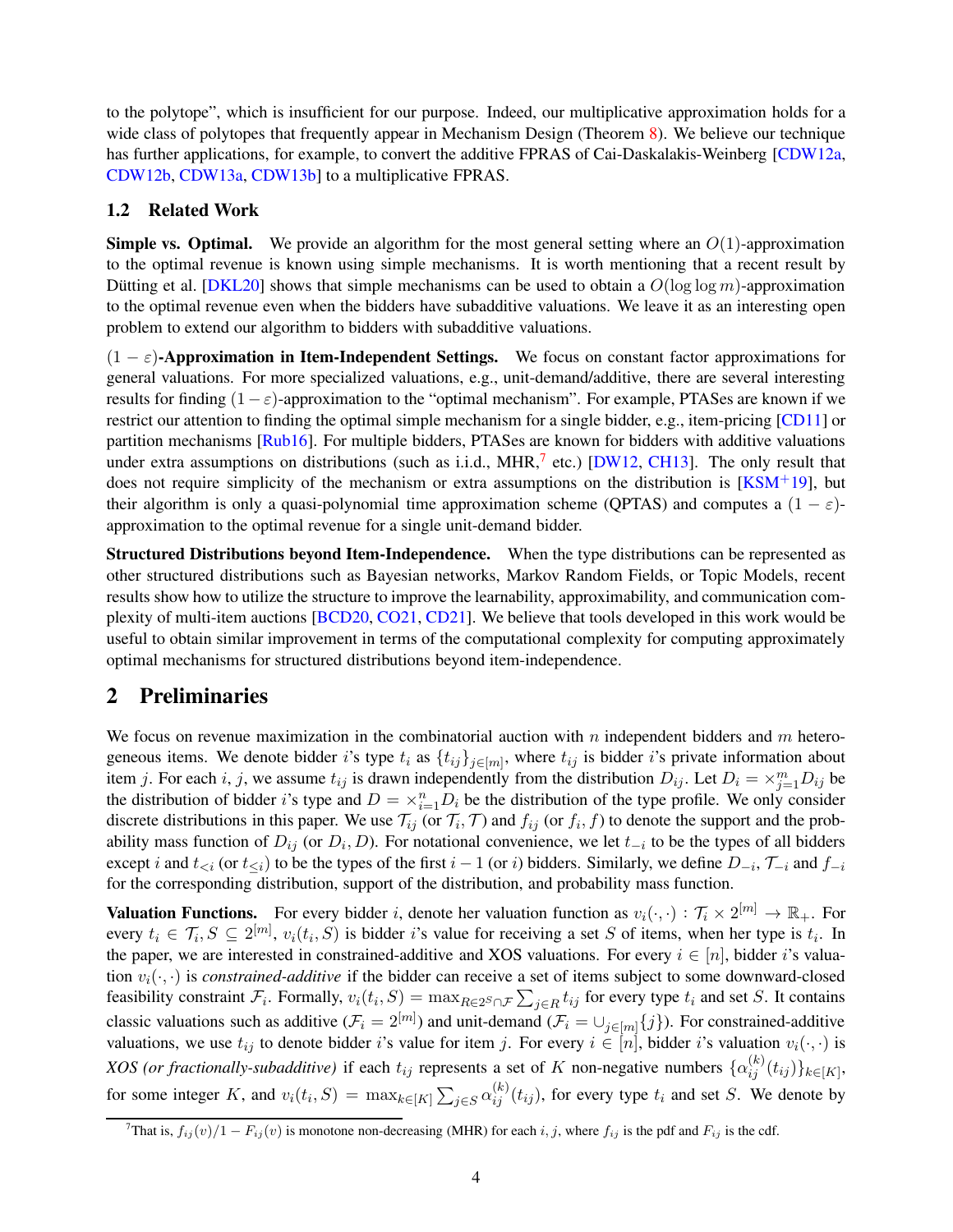$V_{ij}(t_i) = v_i(t_i, \{j\})$  the value for a single item j. Since the value of the bidder for item j only depends on  $t_{ij}$ , we denote  $V_{ij}(t_{ij})$  as the singleton value.

**Mechanisms.** A mechanism M can be described as a tuple  $(\sigma, p)$ , where  $\sigma$  is the *interim allocation* rule of M and p stands for the payment rule. Formally, for every bidder i, type  $t_i$  and set  $S$ ,  $\sigma_{iS}(t_i)$  is the interim probability that bidder i with type  $t_i$  receives exact bundle S. We use standard concepts of BIC, DSIC and IR for mechanisms. See [A](#page-14-0)ppendix A for the formal definitions. For any BIC and IR mechanism  $M$ , denote  $REV(\mathcal{M})$  the revenue of  $\mathcal{M}$ . Denote OPT the optimal revenue among all BIC and IR mechanisms. Throughout this paper, the two classes of simple mechanisms we focus on are *rationed posted price* (RPP) mechanisms and *two-part tariff* (TPT) mechanisms, which are both described in Section [1.](#page-1-2) We denote PREV the optimum revenue achievable among all RPP mechanisms.

Access to the Bidders' Valuations. We define several ways to access a bidder's valuation.

**Definition 1** (Value and Demand Oracle). A value oracle *for a valuation*  $v(\cdot, \cdot)$  *takes a type t and a set of items*  $S \subseteq [m]$  *as input, and returns the bidder's value*  $v(t, S)$  *for the bundle* S. A demand oracle *for a valuation*  $v(\cdot, \cdot)$  *takes a type t and a collection of non-negative prices*  $\{p_j\}_{j \in [m]}$  *as input, and returns a*  $u$ *tility-maximizing bundle, i.e.*  $S^* \in \argmax_{S \subseteq [m]} (v(t, S) - \sum_{j \in S} p_j)$ . In this paper, we use  $\text{DEM}_i(\cdot, \cdot)$  to *denote the demand oracle for bidder i's valuation*  $v_i(\cdot, \cdot)$ *.* 

For constrained-additive valuations, our result only requires query access to a value oracle and a *demand oracle* for every bidder i's valuation  $v_i(\cdot, \cdot)$ . For XOS valuations, we need a stronger demand oracle that allows "scaled types" as input. We refer to the stronger oracle as the *adjustable demand oracle*.

<span id="page-5-4"></span>**Definition 2** (Adjustable Demand Oracle). An adjustable demand oracle *for bidder* i's XOS valuation  $v_i(\cdot, \cdot)$ *takes a type* t*, a collection of non-negative coefficients* {bj}j∈[m] *, and a collection of non-negative prices*  ${p_j}_{j \in [m]}$  *as input. For every item j, b<sub>j</sub> is a scaling factor for*  $t_{ij}$ *, meaning that each of the K numbers*  $\{\alpha_{ij}^{(k)}(t_{ij})\}_{k\in [K]}$ , i.e. the contribution of item j under each additive function, is multiplied by  $b_j$ . The ora*cle outputs a favorite bundle*  $S^*$  *with respect to the adjusted contributions and the prices*  $\{p_j\}_{j\in[m]}$ *, as well* as the additive function  $\{\alpha_{ij}^{(k^*)}(t_{ij})\}_{j\in[m]}$  for some  $k^*\in[K]$  that achieves the highest value on  $S^*$ . For $p$  mally,  $(S^*, k^*) \in \arg\max_{S \subseteq [m], k \in [K]} \left\{ \sum_{j \in S} b_j \alpha_{ij}^{(k)}(t_{ij}) - \sum_{j \in S} p_j \right\}$ . We use  $\text{ADEM}_i(\cdot, \cdot, \cdot)$  to denote the *adjustable demand oracle for bidder* i's XOS valuation  $v_i(\cdot, \cdot)$ *.* 

The adjustable demand oracle can be viewed as a generalization of the demand oracle for XOS valuations. In the above definition, if every coefficient  $b_j$  is 1, then the adjustable demand oracle outputs the utilitymaximizing bundle  $S^*$  (as in the demand oracle) and the additive function that achieves the value for this set. For general  $b_j$ 's, the adjustable demand oracle scales item j's contribution to bidder i's value by a  $b_j$  factor. The output bundle  $S^*$  maximizes the adjusted utility.<sup>[8](#page-5-1)</sup>

<span id="page-5-2"></span>Definition 3 (Bit Complexity of an Instance). *Given any instance of our problem represented as the tuple*  $(\mathcal{T}, D, v = \{v_i(\cdot, \cdot)\}_{i \in [n]})$ , Denote as  $b_f$  the bit complexity of elements in  $\{f_{ij}(t_{ij})\}_{i \in [n], j \in [m], t_{ij} \in \mathcal{T}_{ij}}$ . For *constrained-additive valuations, denote as*  $b_v$  *the bit complexity of elements in*  $\{t_{ij}\}_{i\in[n],j\in[m],t_{ij}\in\mathcal{T}_{ij}}$ *. For XOS valuations, denote as*  $b_v$  *the bit complexity of elements in*  $\{\alpha_{ij}^{(k)}(t_{ij})\}_{i\in[n],j\in[m],t_{ij}\in\mathcal{T}_{ij},k\in[K]}$ *. We define the value*  $\max(b_v, b_f)$  *to be the bit complexity of the instance.* 

## <span id="page-5-3"></span>3 Linear Program Relaxation via Lifting

<span id="page-5-0"></span>In this section, we present the linear program relaxation for computing an approximately optimal simple mechanism. The main result of our paper is as follows:

<span id="page-5-1"></span> $8$ Note that for every collection of scaling factors, the query to the adjusted demand oracle is simply a demand query for a different XOS valuation. If all additive functions of  $t_i$  are explicitly given, then the adjusted demand oracle can be simulated in time  $O(mK)$ .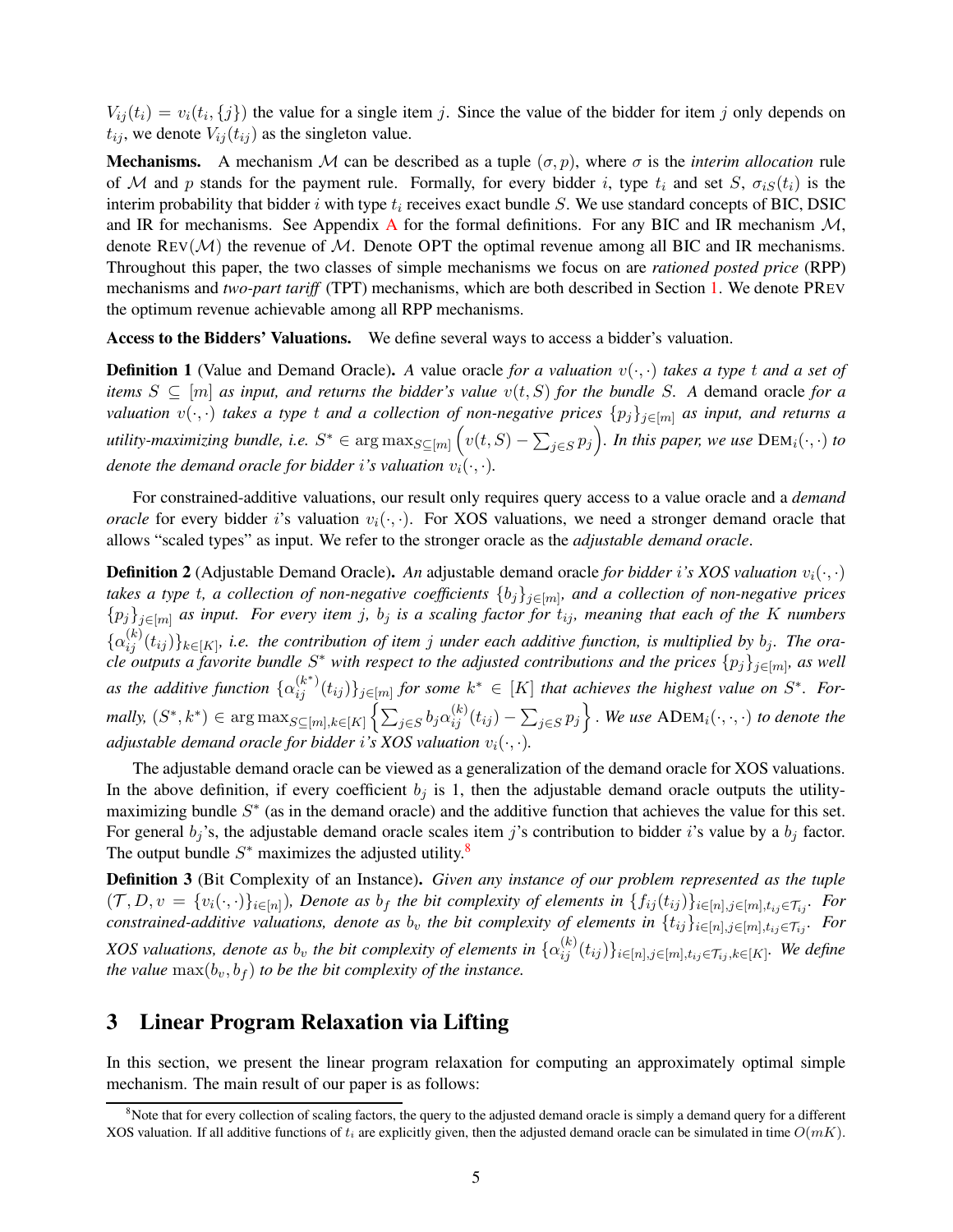**Theorem 1.** Let  $T = \sum_{i,j} |T_{ij}|$  and b be the bit complexity of the problem instance (Definition [3\)](#page-5-2). For any δ > 0*, there exists an algorithm that computes a RPP mechanism or a TPT mechanism, such that the revenue of the mechanism is at least*  $c \cdot OPT$  *for some absolute constant*  $c > 0$  *with probability*  $1 - \delta - \frac{2}{nm}$ *. For constrained-additive valuations, our algorithm assumes query access to a value oracle and a demand oracle of bidders' valuations. For XOS valuations, our algorithm assumes query access to a value oracle and an adjustable demand oracle. The algorithm has running time poly* $(n, m, T, b, \log(1/\delta))$ .

For any matroid-rank valuation, i.e., the downward-closed feasibility constraint is a matroid, the value and demand oracle can be simulated in polynomial time using greedy algorithms. For more general constraints, it is standard to assume access to the value and demand oracle. We also show that the adjustable demand oracle (rather than a demand oracle) is necessary to obtain our XOS result. In Theorem [14,](#page-57-0) we prove that (even an approximation of)  $ADEM_i$  can not be implemented in polynomial time, given access to the value oracle, demand oracle, and XOS oracle.

As most of the technical barriers already exist in the constrained-additive case, for exposition purposes, we focus on constrained-additive valuations in the main body (unless explicitly stated).<sup>[9](#page-6-0)</sup> Before stating our LP, we first provide a brief recap of the existential result by Cai and Zhao [\[CZ17\]](#page-63-3) summarized in Lemma  $1.^{10}$  $1.^{10}$  $1.^{10}$  $1.^{10}$ 

<span id="page-6-6"></span>**Definition 4.** *For any*  $i \in [n], j \in [m]$ *, and any feasible*<sup>[11](#page-6-3)</sup> *interim allocation*  $\sigma$ *, and non-negative numbers*  $\tilde{\bm{\beta}}=\{\tilde{\beta}_{ij}\in \mathcal{T}_{ij}\}_{i\in[n],j\in[m]}.$   $\mathbf{c}=\{c_i\}_{i\in[n]}$  and  $\mathbf{r}=\{r_{ij}\}_{i\in[n],j\in[m]}\in[0,1]^{nm}$  (referred to as the dual param*eters*), let  $C$ ORE $(\sigma, \tilde{\beta}, c, r)$  *be the welfare under allocation*  $\sigma$  *truncated at*  $\tilde{\beta}_{ij} + c_i$  *for every i*, *j. Formally,* 

$$
CORE(\sigma, \tilde{\beta}, \mathbf{c}, \mathbf{r}) = \sum_{i} \sum_{t_i} f_i(t_i) \cdot \sum_{S \subseteq [m]} \sigma_{iS}(t_i) \sum_{j \in S} t_{ij} \cdot \left( \mathbb{1}[t_{ij} < \tilde{\beta}_{ij} + c_i] + r_{ij} \cdot \mathbb{1}[t_{ij} = \tilde{\beta}_{ij} + c_i] \right).
$$

<span id="page-6-1"></span>**Lemma 1.** *[\[CZ17\]](#page-63-3)* Given any BIC and IR mechanism M with interim allocation  $\sigma$ , where  $\sigma_{iS}(t_i)$  is the interim probability for bidder *i* to receive exactly bundle S when her type is  $t_i$ , there exist non-negative  $numbers\ \tilde{\beta}^{(\sigma)}=\{\tilde{\beta}_{ij}^{(\sigma)}\in \mathcal{T}_{ij}\}_{i\in[n],j\in[m]},{\bf c}^{(\sigma)}=\{c_i^{(\sigma)}\}$  $\{e^{(\sigma)}\}_{i\in[n]}$  and  $\mathbf{r}^{(\sigma)} \in [0,1]^{nm}$  that satisfy<sup>[12](#page-6-4)</sup>

\n- 1. 
$$
\sum_{i \in [n]} \left( \Pr_{t_{ij}}[t_{ij} > \tilde{\beta}_{ij}^{(\sigma)}] + r_{ij}^{(\sigma)} \cdot \Pr_{t_{ij}}[t_{ij} = \tilde{\beta}_{ij}^{(\sigma)}] \right) \leq \frac{1}{2}, \forall j
$$
\n- 2.  $\frac{1}{2} \cdot \sum_{t_i \in \mathcal{T}_i} f_i(t_i) \cdot \sum_{S:j \in S} \sigma_{iS}(t_i) \leq \Pr_{t_{ij}}[t_{ij} > \tilde{\beta}_{ij}^{(\sigma)}] + r_{ij}^{(\sigma)} \cdot \Pr_{t_{ij}}[t_{ij} = \tilde{\beta}_{ij}^{(\sigma)}], \forall i, j$
\n- 3.  $\sum_{i \in [n]} c_i^{(\sigma)} \leq 8 \cdot \text{PREV}$
\n

and the corresponding  $Cone(\sigma, \tilde{\beta}^{(\sigma)}, c^{(\sigma)}, r^{(\sigma)})$  satisfies the following inequalities:

4. REV
$$
(\mathcal{M}) \leq 28 \cdot \text{PREV} + 4 \cdot \text{CORE}(\sigma, \tilde{\beta}^{(\sigma)}, \mathbf{c}^{(\sigma)}, \mathbf{r}^{(\sigma)}),
$$

5.  $CORE(\sigma, \tilde{\beta}^{(\sigma)}, \mathbf{c}^{(\sigma)}, \mathbf{r}^{(\sigma)}) \leq 64 \cdot PREV + 8 \cdot REV(\mathcal{M}_1^{(\sigma)})$ , where  $\mathcal{M}_1^{(\sigma)}$  is some TPT mechanism.

<span id="page-6-5"></span>**Remark [1](#page-6-1).** For continuous type distributions, there exists  $\tilde{\beta}^{(\sigma)}$  that satisfy both Property 1 and 2 of Lemma 1 with  $r_{ij}^{(\sigma)} = 1$ ,  $\forall i, j$  for every  $\sigma$ . For discrete distributions, such a  $\tilde{\beta}^{(\sigma)}$  may not exist. This is simply a tiebreaking issue, and the role of  $r^{(\sigma)}$  is to fix it. Roughly speaking,  $r_{ij}^{(\sigma)}$  is the probability that bidder  $i$  wins item j*, when she is indifferent between purchasing or not. Readers can treat* r (σ) *as the all-one vector to get the intuition behind our approach.*

<sup>&</sup>lt;sup>9</sup>The linear program for XOS valuations can be found in Figure  $4$  in Appendix [C.3.](#page-19-1)

<span id="page-6-2"></span><span id="page-6-0"></span> $10$ The statement is for constrained-additive bidders. See Appendix [C.1](#page-17-0) for the statement for XOS bidders.

<sup>&</sup>lt;sup>11</sup>For constrained-additive bidders, an interim allocation  $\sigma$  is feasible if it can be implemented by a mechanism whose allocation rule always respects all bidders' feasibility constraints. It is without loss of generality to consider feasible interim allocations.

<span id="page-6-4"></span><span id="page-6-3"></span><sup>&</sup>lt;sup>12</sup>[\[CZ17\]](#page-63-3) provides an explicit way to calculate  $\tilde{\beta}^{(\sigma)}$ ,  $\mathbf{c}^{(\sigma)}$ ,  $\mathbf{r}^{(\sigma)}$ . We only include the crucial properties of these parameters here.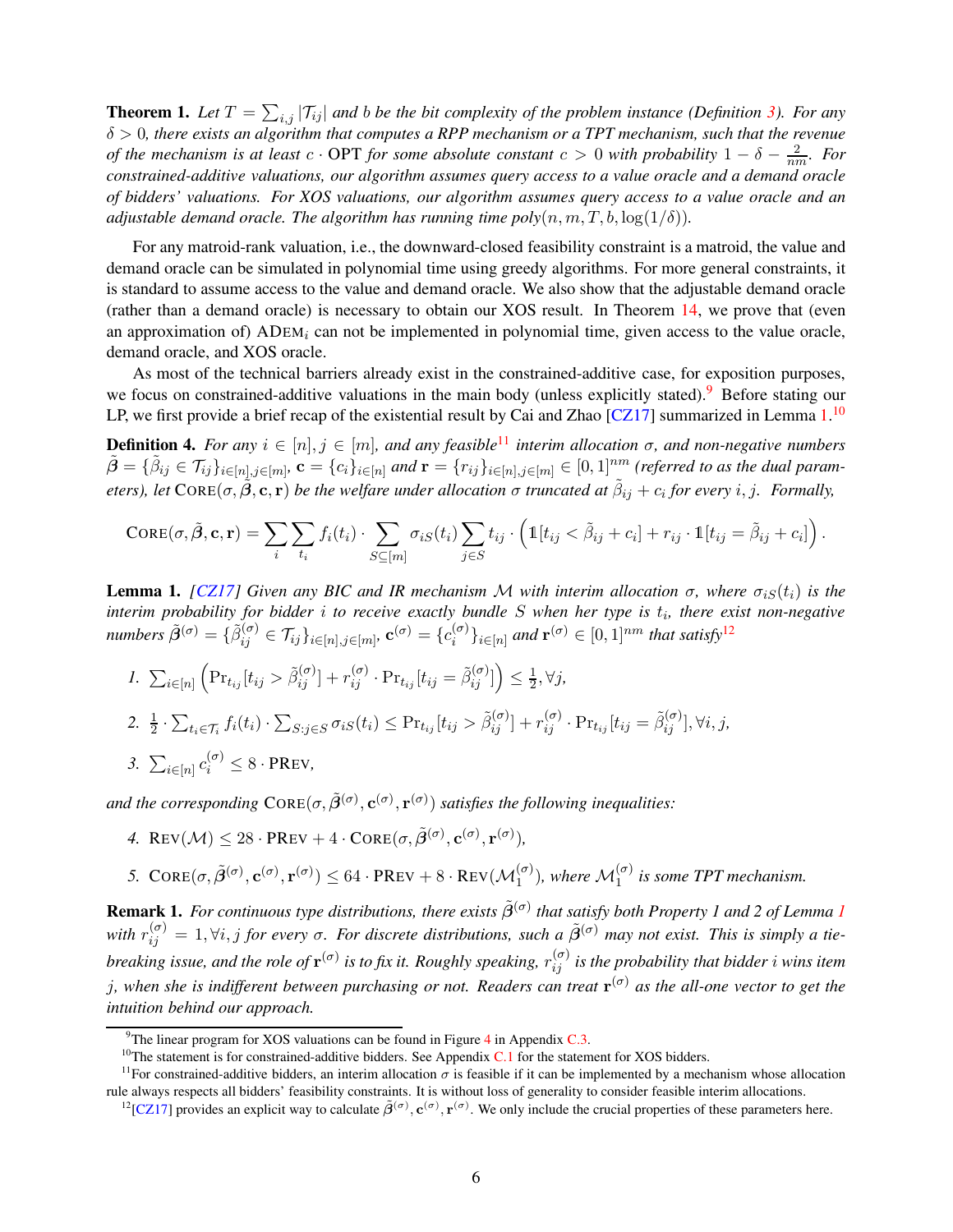By combining Property 4 and 5 of Lemma [1,](#page-6-1) Cai and Zhao [\[CZ17\]](#page-63-3) proved that the revenue of any BIC, IR mechanism M is bounded by a constant number of PREV and the revenue of some TPT mechanism. Recall that PREV is the optimal revenue achieved by an RPP mechanism, which is exactly the Sequential Posted Price mechanism if we restrict the bidders' valuations to unit-demand. Thus we can compute a set of posted prices that approximates PREV by Chawla et al. [\[CHMS10a\]](#page-63-12).

### <span id="page-7-0"></span>3.1 Tour to Our Relaxation

To facilitate our discussion about the key components and the intuition behind the relaxation, we present the development of our relaxation and along the way examine several failed attempts. In Theorem [3,](#page-11-0) we show that the optimal solution of the relaxed problem can indeed be approximated by simple mechanisms. Due to space limitations, we do not include details on the approximation analysis in this section, but focus on our intuition behind each step of our relaxation. Interested readers can find the proof of Theorem [3](#page-11-0) in Appendix [C.6.](#page-30-0) We also assume  $r_{ij}$  to be 1 for every i and j to keep the notation light.

Step 0: Replace Revenue with the Duality-Based Benchmark. Instead of optimizing the revenue, we optimize the upper bound of revenue. As guaranteed by Lemma [1,](#page-6-1) for any BIC and IR mechanism  $\mathcal{M} =$  $(\sigma, p)$ , its revenue is upper bounded by  $O(PREV + CORE(\sigma, \theta(\sigma)))$ , where we use  $\theta(\sigma)$  to denote the set of dual parameters  $(\tilde{\beta}^{(\sigma)}, \mathbf{c}^{(\sigma)})$  guaranteed to exist by Lemma [1.](#page-6-1) Since we can approximate PREV, it suffices to first approximately maximize  $CORE(\sigma, \theta(\sigma))$  over all feasible interim allocations  $\sigma$ , then compute the TPT in Lemma [1](#page-6-1) based on the computed  $\sigma$ . CORE( $\sigma$ ,  $\theta(\sigma)$ ) is the truncated welfare, but the truncation depends on  $\sigma$ in a complex way, causing the function to be highly non-concave in  $\sigma$  (Example [1\)](#page-15-1).

Step 1: Two-Stage Optimization. To overcome the barrier mentioned above, we consider a two-stage optimization problem (Figure [1\)](#page-7-1) by *switching the order of dependence* between the interim allocation  $\sigma$  and dual parameters  $\theta = (\beta, c)$ . In Stage I, we optimize some function H over the dual parameters  $\theta = (\beta, c)$ , where  $H(\beta, c)$  is the optimum of the Stage II problem for every fixed set of parameters ( $\beta, c$ ). Constraint (1) and (2) in the Stage I problem are due to Property 1 and 3 of Lemma [1](#page-6-1) respectively. In Stage II, for any fixed set of parameters  $\theta = (\beta, c)$ , we optimize CORE( $\sigma$ ,  $\theta$ ) over all feasible  $\sigma$  such that the tuple ( $\sigma$ ,  $\beta$ ,  $c$ ) satisfy Property 1, 2, and 3 of Lemma [1.](#page-6-1) We choose the interim allocation  $\sigma$  as the variables, CORE( $\sigma$ , $\beta$ , c) as the objective, and include Constraint (4), which corresponds to Property 2 of Lemma [1.](#page-6-1) Why is the two-stage optimization a relaxation? For any interim allocation  $\sigma$ , (i) the corresponding set of dual parameters  $\theta(\sigma)$  is a feasible solution of the first-stage optimization problem, and (ii)  $\sigma$  is feasible in the second-stage optimization w.r.t.  $\theta(\sigma)$ , so  $(\theta(\sigma), \sigma)$  is a feasible solution of the two-stage optimization problem.

| <b>Stage I:</b> |                   |                                                                                                                                                                                                          | <b>Stage II:</b>                                                                                                                                                                             |
|-----------------|-------------------|----------------------------------------------------------------------------------------------------------------------------------------------------------------------------------------------------------|----------------------------------------------------------------------------------------------------------------------------------------------------------------------------------------------|
|                 | max $H(\beta, c)$ | $H(\beta, \mathbf{c}) = \max \sum f_i(t_i) \cdot \sum \sigma_{iS}(t_i) \sum t_{ij} \cdot \mathbb{1}[t_{ij} \leq \beta_{ij} + c_i]$<br>$i \in [n]$ $t_i \in \mathcal{T}_i$ $S \subseteq [m]$<br>$i \in S$ |                                                                                                                                                                                              |
|                 |                   | <b>s.t.</b> (1) $\sum_{i \in [n]} \Pr_{t_{ij}}[t_{ij} \geq \beta_{ij}] \leq \frac{1}{2}$<br>$\forall j$<br>(2) $\sum c_i \leq 8 \cdot \text{PREV}$<br>$i \in [n]$                                        | s.t. (3) $\sigma$ is feasible<br>(4) $\frac{1}{2} \sum_{t_i \in \mathcal{T}_i} f_i(t_i) \cdot \sum_{S:j \in S} \sigma_{iS}(t_i) \leq \Pr_{t_{ij}}[t_{ij} \geq \beta_{ij}]$<br>$\forall i, j$ |

<span id="page-7-1"></span>Figure 1: Two-stage Optimization over  $\theta = (\beta, c)$  and the allocation  $\sigma$ 

We now focus on the Stage II problem and try to solve it efficiently for a fixed set of parameters  $\theta$ . The objective is a linear function of the variables  $\sigma$ , yet the set of variables  $\sigma = \{\sigma_{iS}(t_i)\}_{i \in [n], S \subseteq [m], t_i \in \mathcal{T}_i}$  has exponential size. Luckily, the problem can be expressed more succinctly. For any interim allocation  $\sigma$  and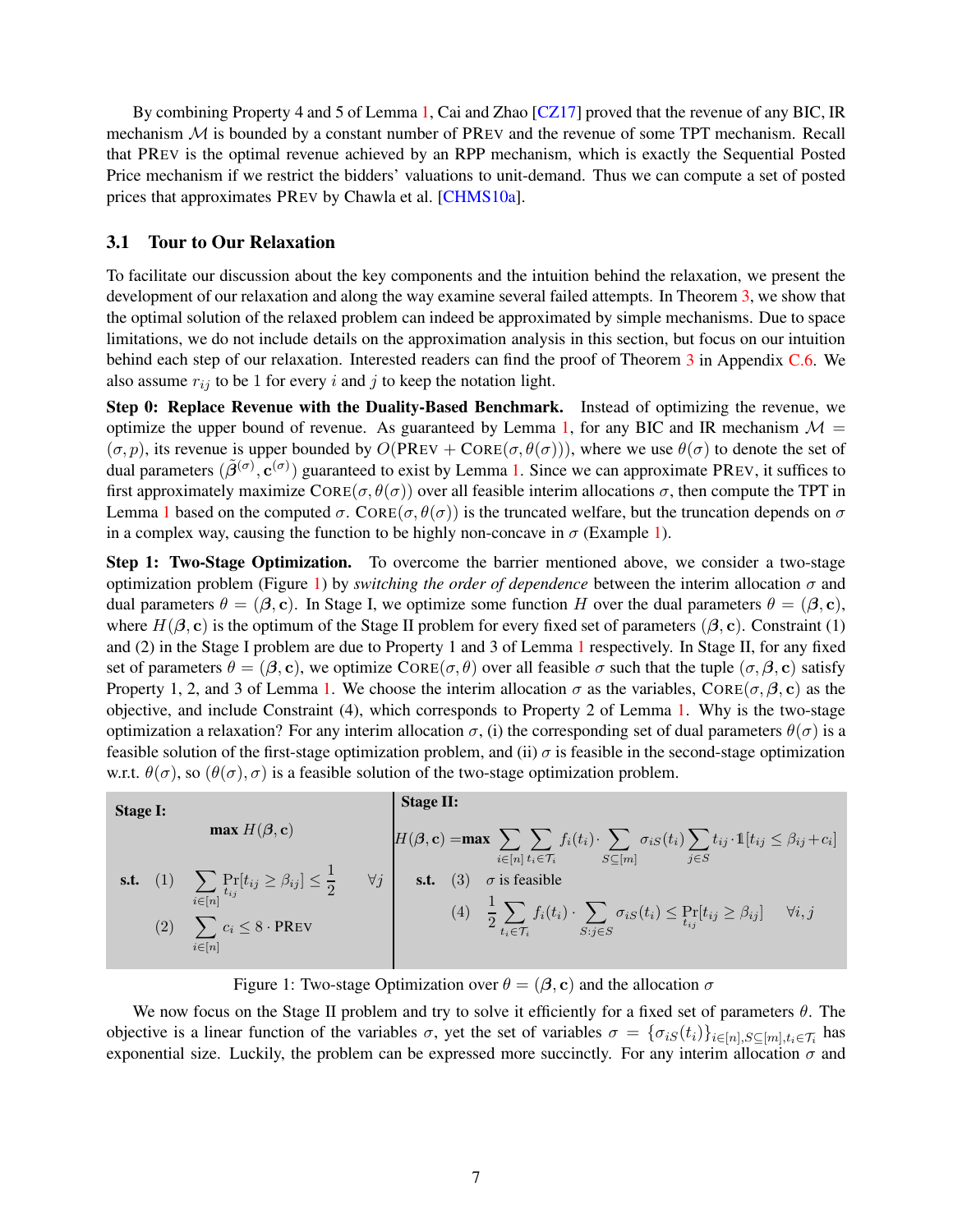dual parameters  $\theta = (\beta, c)$ , the objective  $(CORE(\sigma, \theta))$  can be simplified as follows:

$$
\text{CORE}(\sigma, \theta) = \sum_{\substack{i \in [n] \\ t_i \in \mathcal{T}_i}} f_i(t_i) \sum_{S \subseteq [m]} \sigma_{iS}(t_i) \sum_{j \in S} t_{ij} \cdot \mathbb{1}[t_{ij} \leq \beta_{ij} + c_i] = \sum_{\substack{i \in [n], j \in [m] \\ t_{ij} \in \mathcal{T}_{ij}}} \widehat{w}_{ij}(t_{ij}) t_{ij} \cdot \mathbb{1}[t_{ij} \leq \beta_{ij} + c_i],
$$
\n(1)

where  $\widehat{w}_{ij}(t_{ij}) = f_{ij}(t_{ij}) \cdot \sum_{t_{i,-j}} f_{i,-j}(t_{i,-j}) \cdot \sum_{S:j \in S} \sigma_{iS}(t_{ij}, t_{i,-j})$  for every  $i \in [n], j \in [m], t_{ij} \in \mathcal{T}_{ij}$ . We refer to  $\{\hat{w}_{ij}(t_{ij})\}_{i\in[n],j\in[m],t_{ij}\in\mathcal{T}_{ij}}$  as the **marginal reduced form** of the interim allocation rule  $\sigma$ .  $\hat{w}_{ij}(t_{ij})$ represents the probability that bidder i's value for item j is  $t_{ij}$  and she receives item j, and the probability is taken over the randomness of the allocation, other bidders' types, as well as her own values for all the other items. Now for every fixed dual parameters  $\theta$ , CORE is expressed as a linear function of the much more succinct representation  $\hat{w} = {\hat{w}_{ij}(t_{ij})}_{i,j,t_{ij}}$  that has polynomial description size. We rewrite the Stage II problem as an LP using the variables  $\hat{w}$ . Denote CORE $(\hat{w}, \theta)$  the last term of Equation [\(1\)](#page-8-0), which is the objective of the problem. By the definition of  $\hat{w}$ , Constraint (4) is equivalent to

<span id="page-8-0"></span>
$$
\frac{1}{2} \cdot \sum_{t_{ij} \in \mathcal{T}_{ij}} \widehat{w}_{ij}(t_{ij}) \le \Pr_{t_{ij}}[t_{ij} \ge \beta_{ij}], \qquad \forall i, j
$$
\n(2)

<span id="page-8-1"></span>which is a linear constraint on  $\hat{w}$ . Let  $\mathcal{P}_1$  be the convex polytope that contains all marginal reduced forms  $\hat{w}$ that can be implemented by some feasible allocation  $\sigma$  (corresponds to Constraint (3)) and  $\mathcal{P}_2$  be the set of all  $\hat{w}$  that satisfy all constraints in Equation [\(2\)](#page-8-1). The Stage II problem is equivalent to the LP max $\hat{w}_\epsilon P_1 \cap P_2$  CORE( $\hat{w}, \theta$ ). Unfortunately, since  $P_1$  does not have an explicit succinct description or an efficient separation oracle, it is unclear if the problem can be solved efficiently.

**Step 2: Marginal Reduced Form Relaxation.** To overcome this barrier, we consider a relaxation of  $\mathcal{P}_1$ , where the feasibility constraint is only enforced on each bidder separately. We refer to this step as the *marginal reduced form relaxation.* We use  $\hat{w}_i = {\hat{w}_{ij}(t_{ij})}_{j \in [m], t_{ij} \in T_{ij}}$  to denote a feasible *single-bidder marginal reduced form* for bidder *i*. Formally, we define the feasible region  $W_i$  of  $\hat{w}_i$  in Definition [5.](#page-8-2)

<span id="page-8-2"></span>Definition 5 (Constrained-additive valuations: single-bidder marginal reduced form polytope). *For every*  $i \in [n]$ , suppose bidder i has a constrained-additive valuation with feasibility constraint  $\mathcal{F}_i$ . Bidder i's *single-bidder marginal reduced form polytope*  $W_i$  ⊆  $[0,1]$  $\Sigma_{j \in [m]}$   $|\tau_{ij}|$  *is defined as follows:*  $\hat{w}_i \in W_i$  *if and only if there exists an allocation rule*  $\{\sigma_S(t_i)\}_{t_i \in \mathcal{T}_i, S \in \mathcal{F}_i}$ , *i.e.*,  $\sigma_S(t_i)$  *is the probability that i receives set* S *when her type is*  $t_i$ *, such that*  $(i)$   $\sum_{S \in \mathcal{F}_i} \sigma_S(t_i) \leq 1$ ,  $\forall t_i \in \mathcal{T}_i$ *, and*  $(ii)$   $\widehat{w}_{ij}(t_{ij}) = f_{ij}(t_{ij}) \cdot \sum_{t_{i,-j}} f_{i,-j}(t_{i,-j}) \cdot$  $\sum_{S:j\in S}\sigma_S(t_i)$ , for all  $j\in[m]$  and  $t_{ij}\in\mathcal{T}_{ij}$ .

Throughout this section, we assume access to a separation oracle of  $W_i$  for every bidder i. In Theorem [2,](#page-10-0) we present an efficient separation oracle for another polytope  $W_i$  that is a multiplicative approximation to  $W_i$ , i.e.,  $W_i$  is sandwiched between  $c \cdot W_i$  and  $W_i$  for some absolute constant  $c \in (0,1)$ , using only queries to bidder i's demand oracle. We will argue later that we can efficiently approximate our problem with the separation oracle for  $W_i$ .

Here is our relaxation to the (rewritten) Stage II problem: Instead of forcing  $\hat{w}$  to be *implementable jointly*  $(\widehat{w} \in \mathcal{P}_1)$ , we consider the relaxed region  $\mathcal{P}' \supseteq \mathcal{P}_1$ :  $\widehat{w} \in \mathcal{P}'$  if and only if: (i)  $\widehat{w}_i \in W_i$ , for all bidder  $i \in [n]$ , and (ii)  $\sum_i \sum_{t_{ij}} \hat{w}_{ij}(t_{ij}) \leq 1, \forall j \in [m]$ . In other words, P' guarantees that, for every bidder i,  $\hat{w}_i$  is a feasible single-bidder marginal reduced form for  $i$ , and the supply constraint is met in terms of marginal reduced forms (rather than ex-post allocations).

The main benefit of this relaxation is computational. Without the relaxation, we need a multiplicative approximation of  $\mathcal{P}_1$ . Theorem [2](#page-10-0) provides such an approximation if we can exactly maximizes the social welfare – a computational task that is substantially harder than answering demand queries. Indeed, we are not aware of any efficient algorithm that exactly maximizes the social welfare with only access to demand oracles of every bidder. The relaxed problem  $\max_{\widehat{w} \in \mathcal{P}' \cap \mathcal{P}_2} \text{CORE}(\widehat{w}, \theta)$  is captured by the LP in Figure [2.](#page-9-0)<sup>[13](#page-8-3)</sup>

<span id="page-8-3"></span><sup>&</sup>lt;sup>13</sup>We omit the supply constraint  $\sum_i \sum_{t_{ij}} \hat{w}_{ij}(t_{ij}) \leq 1$  as it is implied by Constraint (1) in the Stage I problem and Constraint (4).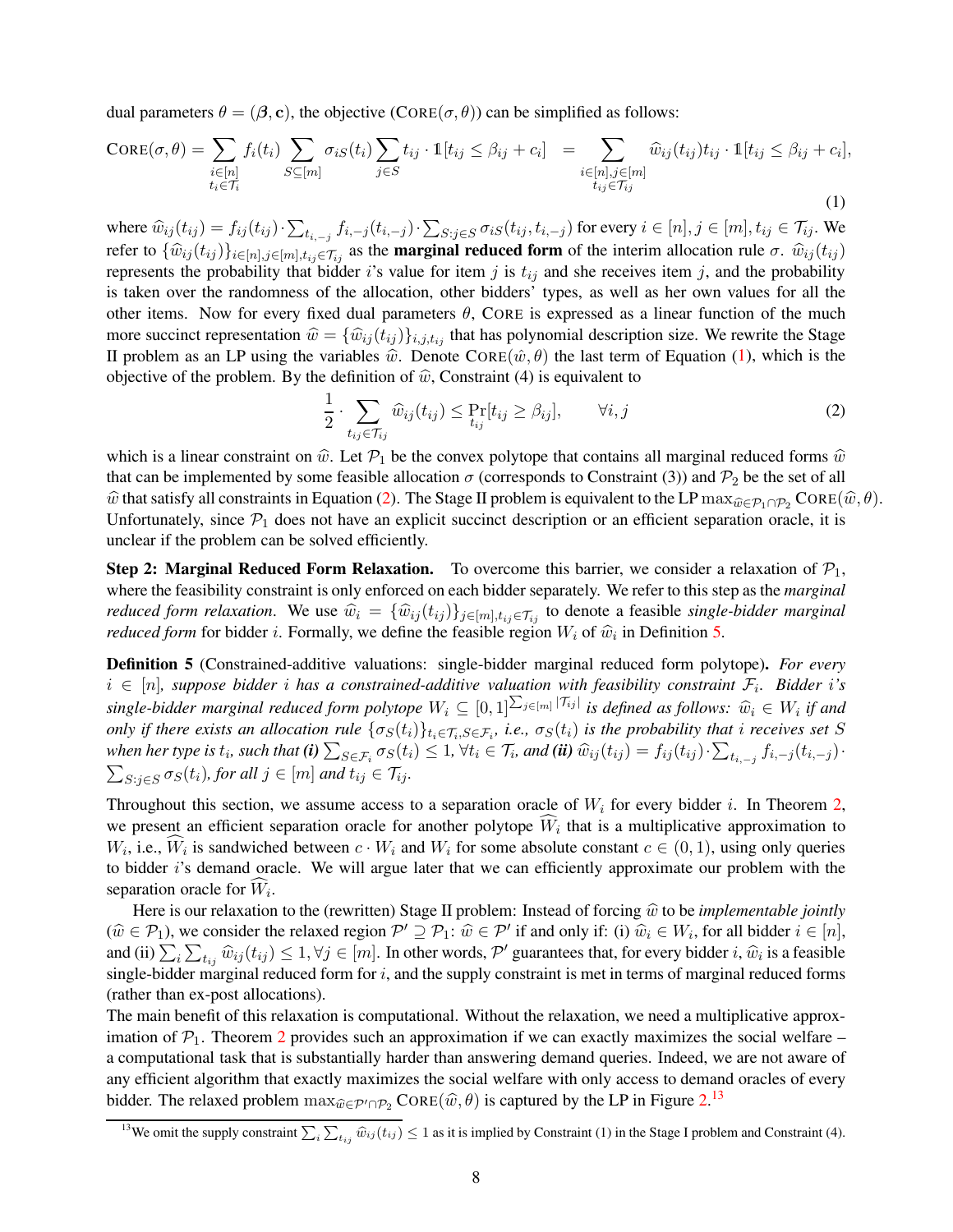Relaxed Stage II:

$$
H(\boldsymbol{\beta}, \mathbf{c}) = \max \sum_{i \in [n]} \sum_{j \in [m]} \sum_{t_{ij} \in \mathcal{T}_{ij}} \widehat{w}_{ij}(t_{ij}) \cdot t_{ij} \cdot \mathbb{1}[t_{ij} \leq \beta_{ij} + c_i]
$$
\n
$$
\text{s.t.} \quad (3) \quad \widehat{w}_i \in W_i \qquad \forall i
$$
\n
$$
(4) \quad \frac{1}{2} \sum_{t_{ij}} \widehat{w}_{ij}(t_{ij}) \leq \Pr_{t_{ij}}[t_{ij} \geq \beta_{ij}] \qquad \forall i, j
$$
\n
$$
\widehat{w}_{ij}(t_{ij}) \geq 0 \qquad \forall i, j, t_{ij}
$$

<span id="page-9-0"></span>Figure 2: The Relaxed Stage II Problem over the Marginal Reduced Forms

Consider the two-stage optimization with the relaxed Stage II problem. For every fixed parameters  $\theta$ , the relaxed Stage II problem can be solved efficiently (assuming a separation oracle of  $W_i$  for every i). Unfortunately, we do not know how to solve the two-stage optimization problem efficiently, as the number of different dual parameters is exponential in  $n$  and  $m$ , and enumerating through all possible choices of dual parameters is not an option. To overcome this obstacle, we need ideas explained in the following step.

Step 3: Lifting the problem to a higher dimensional space. Instead of enumerating all possible dual parameters  $\theta$ , we optimize over *distributions of the parameters*. To guarantee that the number of decision variables in our program is polynomial, we focus on *product distributions* over the parameters. Formally, for every i, j, let  $C_{ij}$  be a distribution over  $V_{ij} \times \Delta$ , where  $V_{ij}$  and  $\Delta$  are the set of possible values of  $\beta_{ij}$  and  $c_i$ [a](#page-11-0)ccordingly, after discretization (See Footnote  $a$  in Figure [3](#page-12-0) for a formal definition). All  $C_{ij}$ 's are independent. In our program, we use decision variables  $\{\hat{\lambda}_{ij}(\beta_{ij}, \delta_{ij})\}_{i \in [n], j \in [m], \beta_{ij} \in \mathcal{V}_{ij}, \delta_{ij} \in \Delta}$  to represent the distribution  $\mathcal{C}_{ij}$ , i.e.,  $\hat{\lambda}_{ij}(a, b) = \Pr_{(\beta_{ij}, \delta_{ij}) \sim \mathcal{C}_{ij}} [\beta_{ij} = a \wedge \delta_{ij} = b]$ . Notice that if the parameters are drawn from a product distribution, the parameter " $c_i$ " may be different for each item j. To distinguish them, we use  $\delta_{ij}$  to replace the original parameter  $c_i$  in our program.

Now we maximize the expected value of the CORE function over all product distributions  $\times_{i,j} C_{ij}$  (represented by decision variables  $\hat{\lambda}$ ) and the allocations (represented by the marginal reduced form  $\hat{w}$ ). If the parameters  $\theta$  and allocation  $\hat{w}$  are generated independently, the expected CORE is not a linear objective, since the contributed truncated welfare in CORE is  $\hat{w}_{ij}(t_{ij}) \cdot \hat{\lambda}_{ij} (\beta_{ij}, \delta_{ij}) \cdot t_{ij} \cdot 1[t_{ij} \leq \beta_{ij} + \delta_{ij}]$  for every  $t_{ij}, \beta_{ij}, \delta_{ij}$ . *To linearize the objective, we lift the problem to a higher dimensional space and consider joint distributions over the parameters and allocations.* We do not consider arbitrary joint distributions, and only focus on the ones that correspond to the following generative process: first draw  $(\beta, \delta)$  from a product distribution (according to  $\hat{\lambda}$ ), then choose a feasible allocation  $\hat{w}^{(\beta,\delta)} = {\{\hat{w}_{ij}^{(\beta,\delta)}(t_{ij})\}_{i,j,t_{ij}}}$  conditioned on  $(\beta,\delta)$ . Since there are too many parameters  $(\beta, \delta)$ , we certainly cannot afford to store all  $\widehat{w}^{(\beta,\delta)}$ 's explicitly. Instead, for each bidder *i* and item j we introduce a new set of decision variables  $\{\lambda_{ij}(t_{ij}, \beta_{ij}, \delta_{ij})\}_{t_{ij}\in\mathcal{T}_{ij}, \beta_{ij}\in\mathcal{V}_{ij}, \delta_{ij}\in\Delta}$ , where  $\lambda_{ij}(t_{ij}, \beta_{ij}, \delta_{ij})$  is the marginal probability for the following three events to happen simultaneously in our generative process: (a)  $(\beta_{ij}, \delta_{ij})$  are the parameters for i and j. (b) Bidder i receives item j. (c) Bidder i's value for item j is  $t_{ij}$ . Formally,

$$
\lambda_{ij}(t_{ij}, \beta_{ij}, \delta_{ij}) = \hat{\lambda}_{ij}(\beta_{ij}, \delta_{ij}) \cdot \sum_{\{(\beta_{i'j'}, \delta_{i'j'})\}_{(i',j')\neq(i,j)}} \left(\hat{w}_{ij}^{(\beta,\delta)}(t_{ij})/f_{ij}(t_{ij})\right) \cdot \prod_{(i',j')\neq(i,j)} \hat{\lambda}_{i'j'}(\beta_{i'j'}, \delta_{i'j'}) \tag{3}
$$

With the new variables  $\lambda_{ij}$  ( $t_{ij}, \beta_{ij}, \delta_{ij}$ )'s, we can express the objective as an linear function:

<span id="page-9-1"></span>
$$
\sum_{i\in[n]}\sum_{j\in[m]}\sum_{t_{ij}\in\mathcal{T}_{ij}}f_{ij}(t_{ij})\cdot t_{ij}\cdot\sum_{\beta_{ij}\in\mathcal{V}_{ij},\delta_{ij}\in\Delta}\lambda_{ij}(t_{ij},\beta_{ij},\delta_{ij})\cdot\mathbb{1}[t_{ij}\leq\beta_{ij}+\delta_{ij}].
$$

Our program can be viewed as an "expected version" of the the two-stage optimization, when the parameters  $\theta = (\beta, \delta) \sim \mathsf{X}_{i,j} C_{ij}$ . In other words, we only require the constraints to be satisfied in expectation. We discuss our relaxation in more details in Section [3.2.](#page-10-1)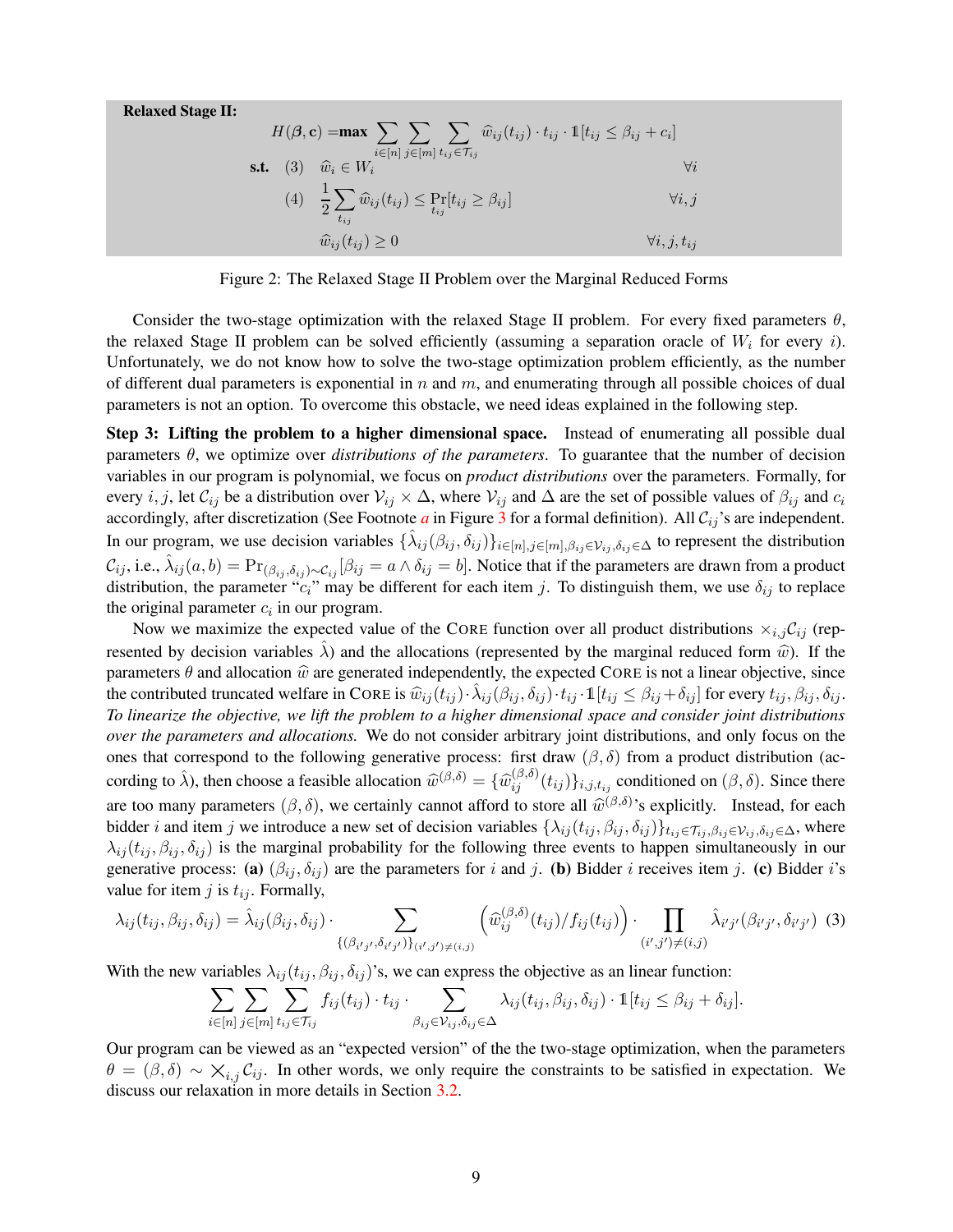### <span id="page-10-1"></span>3.2 Our LP and a Sketch of the Proof of Theorem [1](#page-5-0)

We present a sketch of the proof of Theorem [1](#page-5-0) for constrained-additive bidders and our main linear program (Figure [3\)](#page-12-0). Although the LP has many constraints and may seem intimidating at first, all constraints follow quite naturally from our derivation in Section [3.1.](#page-7-0) See Section [3.3](#page-11-1) for more details.

<span id="page-10-2"></span>The first step of our proof is to estimate PREV using Lemma [2](#page-10-2) from [\[CHMS10a\]](#page-63-12). Lemma 2 (Theorem 14 and Appendix F in [\[CHMS10a\]](#page-63-12)). *There exists an algorithm that with probability at* least  $1-\frac{2}{nm}$ , computes a Rationed Posted Price mechanism M such that  $\text{Rev}(\mathcal{M}) \ge \frac{1}{6.75}(1-\frac{1}{nm})\cdot \text{PREV}$ . *The algorithm runs in time*  $poly(n, m, \sum_{i,j} |\mathcal{T}_{ij}|)$ *.* 

Denote  $\mathcal E$  the event that an RPP in Lemma [2](#page-10-2) is computed successfully. For simplicity, we will condition on the event  $\mathcal E$  for the rest of this section. Let PREV be the revenue of the RPP mechanism found in Lemma [2.](#page-10-2)

Next, we argue that the LP in Figure [3](#page-12-0) (or Figure [4](#page-19-0) when the valuations are XOS) can be solved efficiently. Note that there are  $poly(n, m, \sum_{i,j} |\mathcal{T}_{ij}|)$  constraints except for Constraint (1), where we need to enforce the feasibility of single-bidder marginal reduced forms. It suffices to construct an efficient separation oracle for  $W_i$  for every *i*. However, to the best of our knowledge,  $W_i$  does not have a succinct explicit description or an efficient separation oracle. For constrained-additive valuations, we construct another polytope  $W_i$  such that: (i)  $W_i$  is a multiplicative approximation of  $W_i$ , i.e.,  $c \cdot W_i \subseteq W_i \subseteq W_i$  for some absolute constant  $c \in (0,1)$ , and (ii) There exists an efficient separation oracle for  $\widehat{W}_i$  given access to the demand oracle.

<span id="page-10-0"></span>**Theorem 2.** Let  $T = \sum_{i,j} |T_{ij}|$  and b be the bit complexity of the problem instance (Definition [3\)](#page-5-2). For any  $i \in [n]$  and  $\delta \in (0,1)$ , there is an algorithm that constructs a convex polytope  $\widehat{W}_i \in [0,1]^{\sum_{j\in [m]}|\mathcal{T}_{ij}|}$  using  $poly(n, m, T, \log(1/\delta))$  *samples from*  $D_i$ *, such that with probability at least*  $1 - \delta$ *,* 

- *1.*  $\frac{1}{12} \cdot W_i \subseteq \widehat{W}_i \subseteq W_i$ , and the vertex-complexity (Definition [10\)](#page-14-1) of  $\widehat{W}_i$  is  $poly(n, m, T, b, \log(1/\delta))$ .
- 2. There exists a separation oracle SO for  $W_i$ , given access to the demand oracle for bidder i's valuation. *The running time of SO on any input with bit complexity*  $b'$  is  $poly(n, m, T, b, b', \log(1/\delta))$  and makes  $poly(n, m, T, b, b', \log(1/\delta))$  *queries to the demand oracle.*

*The algorithm constructs the polytope and the separation oracle* SO *in time poly* $(n, m, T, b, \log(1/\delta))$ *.* 

Indeed, we prove a more general result regarding polytopes that can be expressed as a "mixture of polytopes" (Theorem [8\)](#page-35-0), which can be viewed as a generalization of the technique developed in [\[CDW12c\]](#page-62-12) for approxi-mating the polytope of all feasible reduced forms. We postpone the proof of Theorem [2](#page-10-0) to Appendix [D.2.](#page-39-0)

To solve the LP relaxation, we replace  $W_i$  by  $W_i$  in the LP in Figure [3](#page-12-0) for every  $i \in [n]$ , and solve the LP in polynomial time using the ellipsoid method. Clearly, this solution is also feasible for the original LP in Figure [3.](#page-12-0) Moreover, since  $W_i$  contains  $c \cdot W_i$ , we can show that **the objective value of the solution we** computed is at least  $c \cdot OPT_{LP}$ , where  $OPT_{LP}$  the optimum of the LP in Figure [3.](#page-12-0) Our proof of Theorem [2](#page-10-0) heavily relies on the fact that  $W_i$  is a down-monotone polytope,  $^{14}$  $^{14}$  $^{14}$  which does not hold in the XOS case. For XOS valuations, we construct the polytope  $W_i$  with a weaker guarantee: For every vector x in  $W_i$ , there exists another vector  $x'$  in  $\widehat{W}_i$  such that for every coordinate  $j$ ,  $x_j/x'_j \in [a, b]$  for some absolute constant  $0 < a < b$ , and vice versa. See Appendix  $E$  for a complete proof of Theorem [1](#page-5-0) (including the XOS case).

Next, we argue that the LP optimum can be approximated by simple mechanisms. [\[CZ17\]](#page-63-3) shows that for any BIC and IR mechanism  $M$ ,  $Cone(\sigma, \tilde{\beta}^{(\sigma)}, \mathbf{c}^{(\sigma)}, \mathbf{r}^{(\sigma)})$  (as stated in Lemma [1\)](#page-6-1) can be bounded by a constant number of PREV and the revenue of a TPT (see Property 5 of Lemma [1\)](#page-6-1). We generalize their result by proving that for any feasible solution of the LP, its objective can be bounded by (a constant times) the revenue of a RPP or TPT mechanism, and the mechanism can be computed efficiently given the feasible solution.

<span id="page-10-5"></span>**Definition 6.** Let  $(w, \lambda, \hat{\lambda}, d = (d_i)_{i \in [n]})$  be any feasible solution of the LP in Figure [3.](#page-12-0) For every  $j \in [m]$ ,  $define\ Q_j=\frac{1}{2}$  $\frac{1}{2}\cdot\sum_{i\in[n]}\sum_{t_{ij}\in\mathcal{T}_{ij}}f_{ij}(t_{ij})\cdot t_{ij}\cdot\sum_{\beta_{ij}\in\mathcal{V}_{ij},\delta_{ij}\in\Delta}\lambda_{ij}(t_{ij},\beta_{ij},\delta_{ij})\cdot\mathbb{1}[t_{ij}\leq\beta_{ij}+\delta_{ij}]^{15}$  $\frac{1}{2}\cdot\sum_{i\in[n]}\sum_{t_{ij}\in\mathcal{T}_{ij}}f_{ij}(t_{ij})\cdot t_{ij}\cdot\sum_{\beta_{ij}\in\mathcal{V}_{ij},\delta_{ij}\in\Delta}\lambda_{ij}(t_{ij},\beta_{ij},\delta_{ij})\cdot\mathbb{1}[t_{ij}\leq\beta_{ij}+\delta_{ij}]^{15}$  $\frac{1}{2}\cdot\sum_{i\in[n]}\sum_{t_{ij}\in\mathcal{T}_{ij}}f_{ij}(t_{ij})\cdot t_{ij}\cdot\sum_{\beta_{ij}\in\mathcal{V}_{ij},\delta_{ij}\in\Delta}\lambda_{ij}(t_{ij},\beta_{ij},\delta_{ij})\cdot\mathbb{1}[t_{ij}\leq\beta_{ij}+\delta_{ij}]^{15}$ 

<sup>&</sup>lt;sup>14</sup>A polytope  $P \subseteq [0,1]^d$  is down-monotone if and only if for every  $x \in P$  and  $0 \le x' \le x$ , we have  $x' \in P$ .

<span id="page-10-4"></span><span id="page-10-3"></span><sup>&</sup>lt;sup>15</sup>Recall that  $\lambda_{ij}(t_{ij}, \beta_{ij}, \delta_{ij})$  is introduced in Step 3 of Section [3.1.](#page-7-0) See Figure [3](#page-12-0) for the formal definition.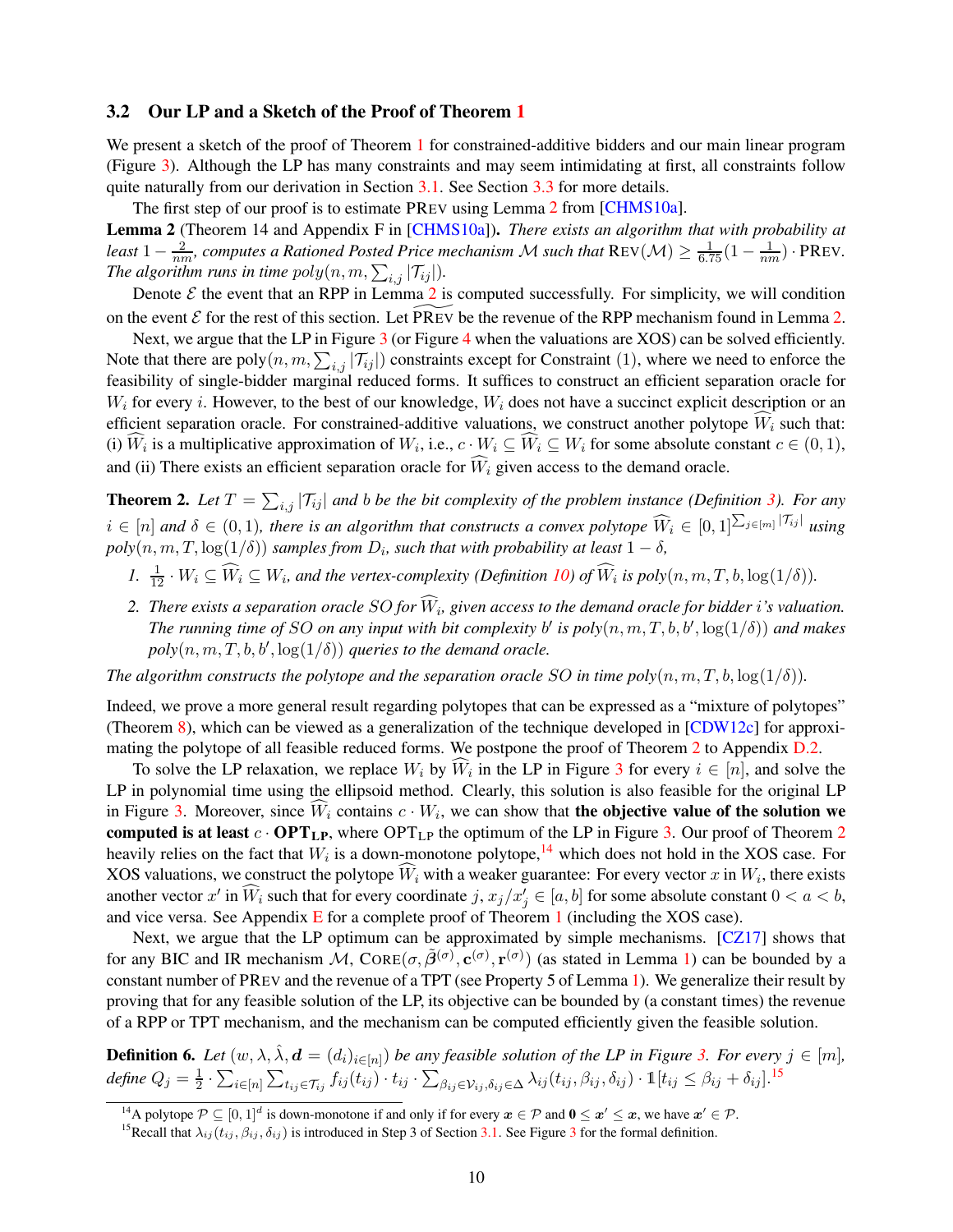Clearly, for any feasible solution of the LP, the objective function is  $2 \cdot \sum_{j \in [m]} Q_j$ . We prove in Theorem [3](#page-11-0) that  $2 \cdot \sum_{j \in [m]} Q_j$  can be bounded by the revenue of  $\mathcal{M}_{TPT}$  (Mechanism [1\)](#page-11-2) and the RPP  $\mathcal{M}_{PP}$  (Lemma [2\)](#page-10-2). As we can efficiently compute a feasible solution whose objective is  $\Omega(OPT<sub>LP</sub>)$ , Theorem [3](#page-11-0) implies that we can compute in polynomial time a simple mechanism whose revenue is at least  $\Omega(OPT_{LP} + PREV)$ .

<span id="page-11-0"></span>**Theorem [3.](#page-12-0)** Let  $(w, \lambda, \lambda, d)$  be any feasible solution of the LP in Figure 3. Let M<sub>PP</sub> be the rationed posted *price mechanism computed in Lemma [2.](#page-10-2) Let* M*TPT be the two-part tariff mechanism shown in Mechanism [1](#page-11-2)* with prices  $\{Q_j\}_{j\in[m]}$ . Then the objective function of the solution  $2 \cdot \sum_{j\in[m]} Q_j$  is bounded by  $c_1 \cdot$  REV( $M_{PP}$ ) +  $c_2 \cdot$  REV( $M_{TPT}$ )*, for some absolute constant*  $c_1, c_2 > 0$ *. Moreover, both*  $M_{PP}$  *and*  $M_{TPT}$ can be computed in time  $poly(n, m, \sum_{i,j} |\mathcal{T}_{ij}|)$  with access to the demand oracle for the bidders' valuations.

The proof of Theorem [3](#page-11-0) combines the "shifted CORE" technique by Cai and Zhao [\[CZ17\]](#page-63-3) with several novel ideas to handle the new challenges due to the relaxation. We postpone it to Appendix [C.6.](#page-30-0)

#### **Mechanism 1** Two-part Tariff Mechanism  $M_{TPT}$

- 0: Before the mechanism starts, the seller computes the *price*  $Q_i$  (Definition [6\)](#page-10-5) for every item j.
- 1: Bidders arrive sequentially in the lexicographical order.
- 2: When bidder i arrive, the seller shows her the set of available items  $S_i(t_{\leq i}) \subseteq [m]$ , as well as their prices. Note that  $S_i(t_{i})$  is the set of items that are not purchased by the first  $i - 1$  bidders, which depends on  $t_{\leq i}$ . We use  $S_1(t_{\leq 1})$  to denote  $[m]$ .
- 3: Bidder *i* is asked to pay an *entry fee*. The seller samples a type  $t'_i \sim D_i$ , and sets the entry fee as:  $\xi_i(S_i(t_{\le i}), t'_i) = \max_{S' \subseteq S_i(t_{\le i})} \left( v_i(t'_i, S') - \sum_{j \in S'} Q_j \right)$ . The entry fee is bidder *i*'s utility for her favorite set under prices  $Q_j$ 's if her type is  $t'_i$ .
- <span id="page-11-2"></span>4: If bidder i (with type  $t_i$ ) agrees to pay the entry fee  $\xi_i(S_i(t_{\le i}), t'_i)$ , then she can enter the mechanism and take her favorite set  $S^* \in \arg \max_{S' \subseteq S_i(t_{i})} (v_i(t_i, S') - \sum_{j \in S'} Q_j)$ , by paying  $\sum_{j \in S^*} Q_j$ . Otherwise, the bidder gets nothing and pays 0.

Remark 2. *Theorem [3](#page-11-0) indeed holds even if the bidders arrive in an arbitrary order in* M*TPT. We choose the lexicographical order only to keep the notation light.*

We complete the last step of our proof by showing  $OPT = O(OPT<sub>LP</sub> + PREV)$  in Lemma [3.](#page-11-3) More specifically, we show that for any mechanism  $\mathcal{M} = (\sigma, p)$ , the tuple  $(\sigma, \tilde{\beta}^{(\sigma)}, c^{(\sigma)}, r^{(\sigma)})$  stated in Lemma [1](#page-6-1) corresponds to a feasible solution of the LP in Figure [3](#page-12-0) whose objective is at least  $Cone(\sigma, \tilde{\beta}^{(\sigma)}, c^{(\sigma)}, r^{(\sigma)})$ . Hence, the revenue of  $M$  is upper bounded by PREV and OPT<sub>LP</sub>. The proof is postponed to Appendix [C.4.](#page-19-2) Indeed, for both Theorem [3](#page-11-0) and Lemma [3,](#page-11-3) we prove a general statement that applies to XOS valuations, which requires a generalized LP and definitions. See Theorem [6](#page-17-1) and Lemma [5](#page-19-3) in Appendix [C](#page-17-2) for details.

<span id="page-11-3"></span>**Lemma 3.** For any BIC and IR mechanism  $M$ ,  $Rev(M) \leq 28 \cdot PREV + 4 \cdot OPT_{LP}$ .

### <span id="page-11-1"></span>3.3 Interpretation of Our LP in Figure [3.](#page-12-0)

We explain our LP in this section. The objective is the expected CORE, as explained in Step 3 in Section [3.1.](#page-7-0) According to our definition of  $\lambda_{ij}(t_{ij},\beta_{ij},\delta_{ij})$  and Constraint (3),  $\{w_{ij}(t_{ij})\}_{i,j,t_{ij}}$  corresponds to the expected marginal reduced form, that is,  $w_{ij}(t_{ij})$  is the expected probability for bidder i to receive item j and her value for item j is  $t_{ij}$ . Constraints (1) and (2) simply sets the feasible region of the expected marginal reduced form w. They follow directly from the fact that every realized  $\widehat{w}^{(\beta,\delta)}$  is feasible (see Step 3 in Section [3.1\)](#page-7-0). Constraint (4) follows from Equation [\(3\)](#page-9-1) and the fact that every  $\hat{w}_{ij}^{(\beta,\delta)}(t_{ij})/f_{ij}(t_{ij})$  is in [0, 1]. Constraint (5) implies that  $\{\hat{\lambda}_{ij}(\beta_{ij}, \delta_{ij})\}_{\beta_{ij}, \delta_{ij}}$  correspond to a distribution  $\mathcal{C}_{ij}$ .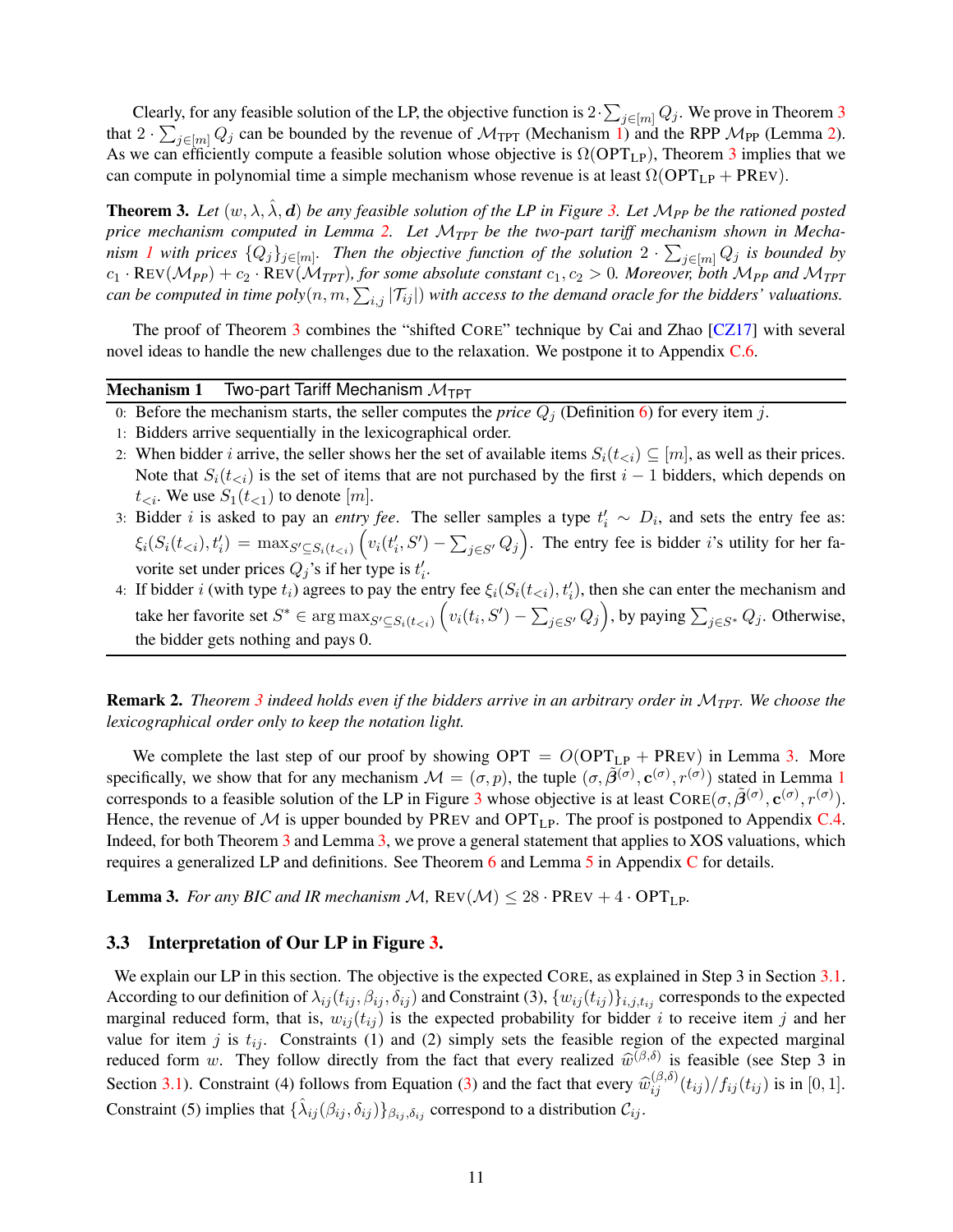$$
\max \sum_{i \in [n]} \sum_{j \in [m]} \sum_{t_{ij} \in \mathcal{T}_{ij}} f_{ij}(t_{ij}) \cdot t_{ij} \cdot \sum_{\beta_{ij} \in \mathcal{V}_{ij}, \delta_{ij} \in \Delta} \lambda_{ij}(t_{ij}, \beta_{ij}, \delta_{ij}) \cdot \mathbb{1}[t_{ij} \leq \beta_{ij} + \delta_{ij}]
$$

s.t.

#### Allocation Feasibility Constraints:

$$
(1) \t w_i \in W_i \t \forall i
$$
  
\n
$$
(2) \sum_{i} \sum_{t_{ij} \in \mathcal{T}_{ij}} w_{ij}(t_{ij}) \le 1 \t \forall j
$$

#### Natural Feasibility Constraints:

(3) 
$$
f_{ij}(t_{ij}) \cdot \sum_{\beta_{ij} \in \mathcal{V}_{ij}} \sum_{\delta_{ij} \in \Delta} \lambda_{ij}(t_{ij}, \beta_{ij}, \delta_{ij}) = w_{ij}(t_{ij})
$$
  $\forall i, j, t_{ij} \in \mathcal{T}_{ij}$ 

$$
(4) \quad \lambda_{ij}(t_{ij}, \beta_{ij}, \delta_{ij}) \leq \hat{\lambda}_{ij}(\beta_{ij}, \delta_{ij}) \qquad \qquad \forall i, j, t_{ij}, \beta_{ij} \in \mathcal{V}_{ij}, \delta_{ij}
$$

(5) 
$$
\sum_{\beta_{ij}\in\mathcal{V}_{ij},\delta_{ij}\in\Delta}\hat{\lambda}_{ij}(\beta_{ij},\delta_{ij})=1
$$
  $\forall i,j$ 

#### Problem Specific Constraints:

(6) 
$$
\sum_{i \in [n]} \sum_{\beta_{ij} \in \mathcal{V}_{ij}} \sum_{\delta_{ij} \in \Delta} \hat{\lambda}_{ij}(\beta_{ij}, \delta_{ij}) \cdot \Pr_{t_{ij} \sim D_{ij}}[t_{ij} \ge \beta_{ij}] \le \frac{1}{2}
$$
  
\n(7) 
$$
\frac{1}{2} \sum_{t_{ij} \in \mathcal{T}_{ij}} f_{ij}(t_{ij}) \left( \lambda_{ij}(t_{ij}, \beta_{ij}, \delta_{ij}) + \lambda_{ij}(t_{ij}, \beta_{ij}^{+}, \delta_{ij}) \right) \le
$$
  
\n
$$
\hat{\lambda}_{ij}(\beta_{ij}, \delta_{ij}) \cdot \Pr_{t_{ij}}[t_{ij} \ge \beta_{ij}] + \hat{\lambda}_{ij}(\beta_{ij}^{+}, \delta_{ij}) \cdot \Pr_{t_{ij}}[t_{ij} \ge \beta_{ij}^{+}] \qquad \forall i, j, \beta_{ij} \in \mathcal{V}_{ij}^{0}, \delta_{ij} \in \Delta
$$

(8) 
$$
\sum_{\beta_{ij} \in \mathcal{V}_{ij}, \delta_{ij} \in \Delta} \delta_{ij} \cdot \hat{\lambda}_{ij}(\beta_{ij}, \delta_{ij}) \le d_i
$$
  
(9) 
$$
\sum_{i \in [n]} d_i \le 111 \cdot \widetilde{PREV}
$$

$$
\lambda_{ij}(t_{ij}, \beta_{ij}, \delta_{ij}) \geq 0, \hat{\lambda}_{ij}(\beta_{ij}, \delta_{ij}) \geq 0, w_{ij}(t_{ij}) \geq 0, d_i \geq 0 \qquad \qquad \forall i, j, t_{ij}, \beta_{ij} \in \mathcal{V}_{ij}, \delta_{ij}
$$

#### Variables: *[a](#page-12-1)*

 $-\lambda_{ij}(t_{ij},\beta_{ij},\delta_{ij})$ , for all  $i, j$  and  $t_{ij} \in \mathcal{T}_{ij}, \beta_{ij} \in \mathcal{V}_{ij}, \delta_{ij} \in \Delta$ . See Step 3 of Section [3.1](#page-7-0) for an explanation of this variable.

 $\lambda_{ij}(\beta_{ij}, \delta_{ij})$ , for all  $i, j, \beta_{ij} \in \mathcal{V}_{ij}, \delta_{ij} \in \Delta$ , denoting the distribution  $\mathcal{C}_{ij}$  over  $\mathcal{V}_{ij} \times \Delta$ .

 $- w_{ij}(t_{ij})$ , for all  $i \in [n], j \in [m], t_{ij} \in \mathcal{T}_{ij}$ , denoting the expected marginal reduced form. We denote  $w_i =$  ${w_{ij}(t_{ij})}_{j\in[m],t_{ij}\in\mathcal{T}_{ij}}$  the vector of all variables associated with bidder i.

-  $d_i$ , for all  $i \in [n]$ , denoting an upper bound of the expectation of  $\delta_{ij}$  over distribution  $C_{ij}$  for all j.

<span id="page-12-0"></span>Figure 3: LP Relaxation for Constrained-Additive Bidders

Constraints (6) - (9) are specialized for our problem, which guarantees that the LP optimum can be bounded by simple mechanisms. Constraint (6) follows from taking expectation on both sides of Con-

<span id="page-12-1"></span><sup>&</sup>lt;sup>*a*</sup> For every *i*, *j*, let  $V_{ij}^0 = T_{ij}$  be the set of all possible values of  $t_{ij}$ . To address the tie-breaking issue in Remark [1,](#page-6-5) let  $\varepsilon_r > 0$ be an arbitrarily small number, and define  $\mathcal{V}_{ij}^+ = \{t_{ij} + \varepsilon_r : t_{ij} \in \mathcal{T}_{ij}\}$  and  $\mathcal{V}_{ij} = \mathcal{V}_{ij}^0 \cup \mathcal{V}_{ij}^+$ . Let  $\Delta$  be a geometric discretization of range  $\widetilde{[PREV/n, 55 \cdot PREV]}$ . Formally,  $\delta \in \Delta$  if and only if  $\delta = \frac{2^x}{n}$  $\frac{e^{x}}{n}$  · PREV for some integer x such that  $0 \le x \le \lceil \log(55n) \rceil$ . Finally, for each  $\beta \in \mathcal{V}_{ij}^0$ , let  $\beta^+ = \beta + \varepsilon_r \in \mathcal{V}_{ij}^+$ . Note that the LP (or the LP in Figure [4\)](#page-19-0) do not depend on the choice of  $\varepsilon_r$ , so we can choose  $\varepsilon_r$  to be sufficiently small. In fact, let b be an upper bound of the bit complexity of the problem instance, and the bit complexity of any feasible solution of our LP. Our proof works as long as  $\varepsilon_r < \min\{\frac{1}{2^{\text{poly}(b)}}, \frac{\text{PRev}}{\sum_{i,j} |\mathcal{T}_{ij}|}\}.$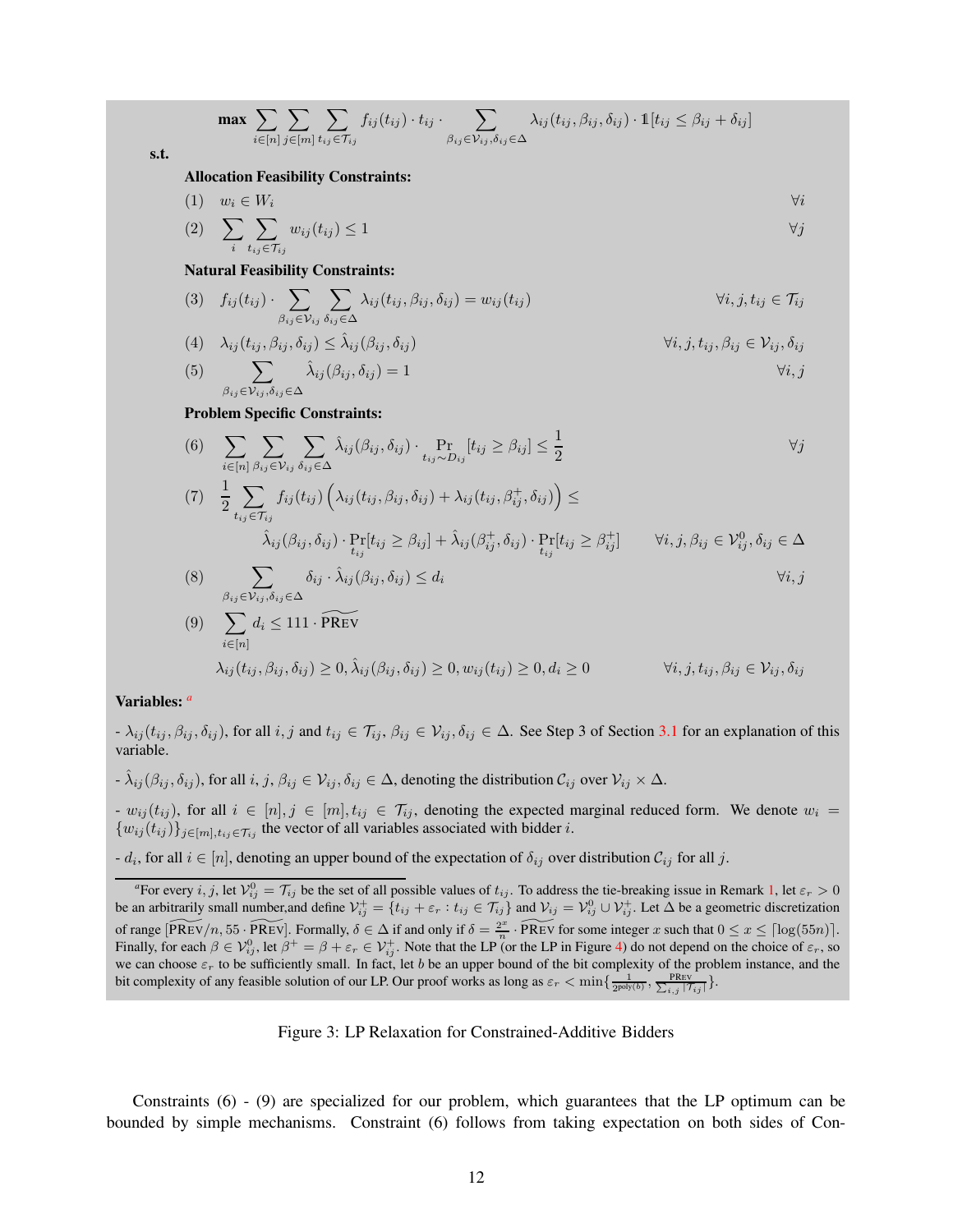straint (1) in Figure [1,](#page-7-1) over the randomness of  $\beta_{ij}$ . Constraints (8) and (9) correspond to Constraint (2) in Fig-ure [1.](#page-7-1) Here we bound the expectation of  $\delta_{ij}$  by a unified upper bound  $d_i$  for every  $j$ .<sup>[16](#page-13-1)</sup> It is worth emphasizing Constraint (7), which corresponds to Constraint (4) in Figure [1](#page-7-1) (and Figure [2\)](#page-9-0). Instead of taking expectations over the dual parameters, we force the constraint to hold for every  $\beta_{ij}$  and  $\delta_{ij}$ . This is an important property that is crucial in our analysis (see Footnote [22](#page-25-0) in Lemma [9\)](#page-24-0). Readers may notice that Constraint (2) is implied by Constraints (3), (6) and (7). We keep Constraint (2) so that it is clear that the supply constraint is enforced over the (expected) marginal reduced form. The Problem Specific Constraints (6)-(9) in the LP in Figure [3](#page-12-0) are expected versions of the constraints in the two-stage optimization problem in Figure [1,](#page-7-1) which are directly inspired by the Properties 1, 2, and 3 in Lemma [1.](#page-6-1) They are crucial to guarantee that optimal value of the LP in Figure [3](#page-12-0) is still approximable by simple mechanisms.

## <span id="page-13-2"></span>4 Sample Access to the Distribution

In this section, we focus on the case where we have only access to the bidders' distribution. Our goal is again to compute an approximately optimal mechanism. Our plan is as follows: (i) for each  $i \in [n]$  and  $j \in [m]$ , take  $O(\log(1/\delta)/\varepsilon^2)$  samples from  $D_{ij}$ , and let  $\widehat{D}$  be the uniform distribution over the samples. By the DKW inequality [\[DKW56\]](#page-64-8),  $\hat{D}_{ij}$  and  $D_{ij}$  have Kolmogorov distance (Definition [30\)](#page-55-0) no more than  $\varepsilon$  with probability at least  $1-\delta$  $1-\delta$ . (ii) We then apply our algorithm in Theorem 1 to compute an RPP or TPT that is approximately optimal w.r.t. distributions  $\{D_{ij}\}_{i\in[n],j\in[m]}$ . We show that the computed simple mechanism is approximately optimal for the true distributions as well. The proof of Theorem [4](#page-13-0) is postponed to Appendix [F.](#page-55-1)

<span id="page-13-0"></span>**Theorem 4.** *Suppose all bidders' valuations are constrained additive. If for each*  $i \in [n]$  *and*  $j \in [m]$ *,*  $D_{ij}$ *is supported on numbers in* [0, 1] *with bit complexity no more than* b, then for any  $\varepsilon > 0$  and  $\delta > 0$ , with *probability*  $1 - \delta$ , we can compute in time  $poly(n, m, 1/\varepsilon, \log(1/\delta), b)$  *a* rationed posted price mechanism *or a two-part tariff mechanism, whose revenue is at least*  $c \cdot OPT - O(nm^2\varepsilon)$  *for some absolute constant*  $c$ *. The algorithm takes*  $O\left(\frac{\log(n m/\delta)}{\epsilon^2}\right)$  $\left(\frac{nm/\delta)}{\varepsilon^2}\right)$  samples from each  $D_{ij}$  and assumes query access to a demand oracle for *each bidder.*

<span id="page-13-1"></span><sup>&</sup>lt;sup>[1](#page-6-1)6</sup>This corresponds to the fact that in Lemma 1 (and Figure [1\)](#page-7-1), there is a single  $c_i$  that represents  $\delta_{ij}$ .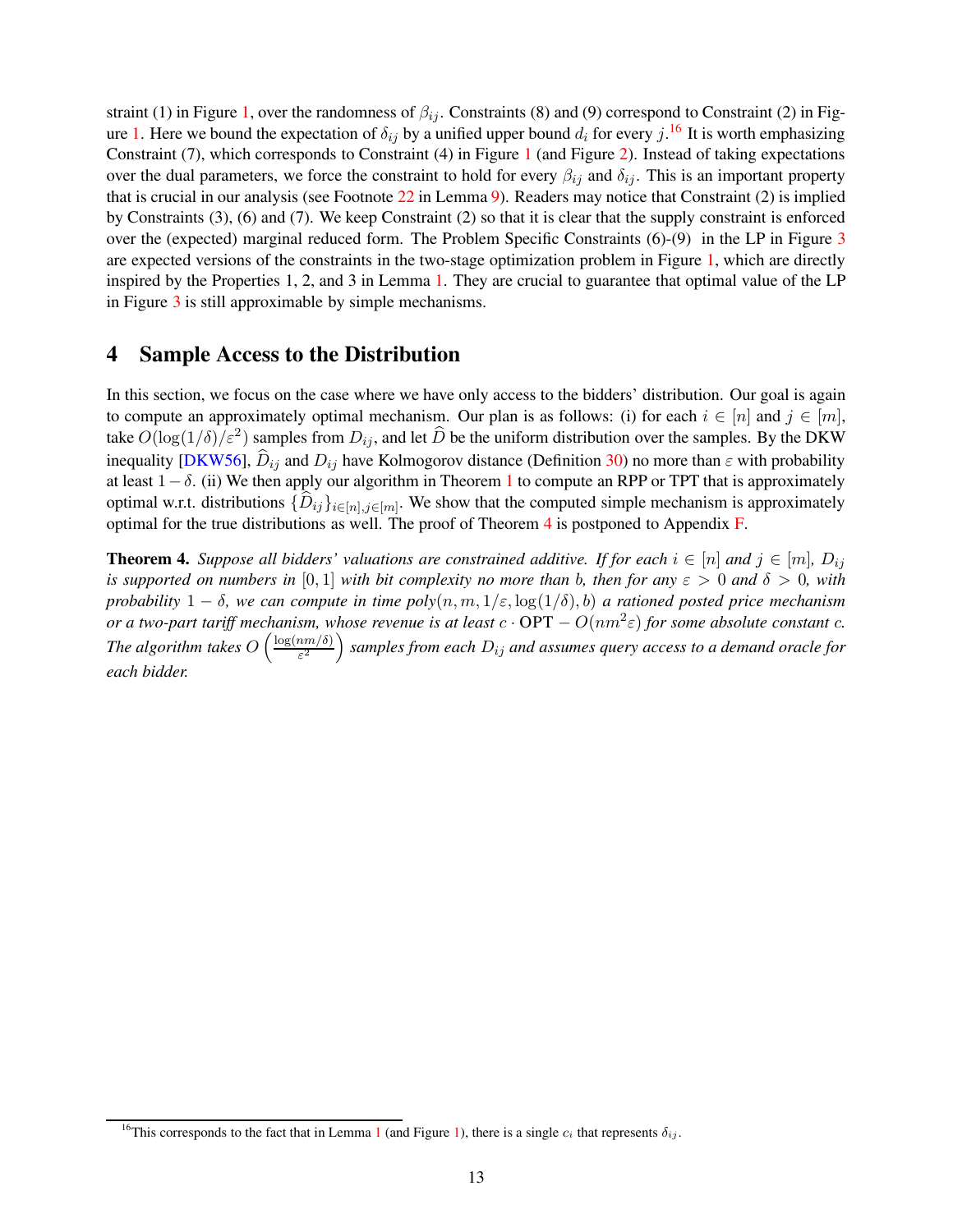## <span id="page-14-0"></span>A Additional Preliminaries

**Definition 7.** *[\[RW15\]](#page-64-4)* Let  $\mathcal{D}_i$  be the type distribution of bidder i and denote by  $\mathcal{V}_i$  her distribution over *valuations*  $v_i(t_i, \cdot)$  where  $t_i \sim \mathcal{D}_i$ . We say that  $\mathcal{V}_i$  is subadditiver over independent items if

- $v_i(\cdot, \cdot)$  has no externalities, that is for any  $S \subseteq [m]$ ,  $t_i, t'_i \in \mathcal{T}_i$  such that  $t_{ij} = t'_{ij}$  for  $j \in S$ , then  $v_i(t_i, S) = v_i(t'_i, S).$
- $v_i(\cdot, \cdot)$  is monotone, that is for each  $t_i \in \mathcal{T}_i$  and  $S \subseteq T \subseteq [m]$ ,  $v_i(t_i, S) \leq v_i(t_i, T)$
- $v_i(\cdot,\cdot)$  is subadditive function, that is for all  $t_i \in \mathcal{T}_i$  and  $S_1, S_2 \subseteq [m]$ ,  $v_i(t_i, S_1 \cup S_2) \le v_i(t_i, S_1) +$  $v_i(t_i, S_2)$

**Mechanisms:** A mechanism M in multi-item auctions can be described as a tuple  $(x, p)$ . For every type profile t, buyer i and bundle  $S \subseteq [m]$ ,  $x_iS(t)$  is the probability of buyer i receiving the exact bundle S at profile t,  $p_i(t)$  is the payment for buyer i at the same type profile. To ease notations, for every buyer i and types  $t_i$ , we use  $p_i(t_i) = \mathbb{E}_{t_{-i}}[p_i(t_i, t_{-i})]$  as the interim price paid by buyer i and  $\sigma_i s(t_i) = \mathbb{E}_{t_{-i}}[x_i s(t_i, t_{-i})]$ as the interim probability of receiving the exact bundle S.

IC and IR constraints: A mechanism  $M = (x, p)$  is BIC if:

$$
\sum_{S \subseteq [m]} \sigma_{iS}(t_i) \cdot v_i(t_i, S) - p_i(t_i) \ge \sum_{S \subseteq [m]} \sigma_{iS}(t'_i) \cdot v_i(t_i, S) - p_i(t'_i), \forall i, t_i, t'_i \in \mathcal{T}_i.
$$

The mechanism is DSIC if:

$$
\sum_{S \subseteq [m]} x_{iS}(t_i, t_{-i}) \cdot v_i(t_i, S) - p_i(t_i, t_{-i}) \ge \sum_{S \subseteq [m]} x_{iS}(t'_i, t_{-i}) \cdot v_i(t_i, S) - p_i(t'_i, t_{-i}), \forall i, t_i, t'_i \in \mathcal{T}_i, t_{-i} \in \mathcal{T}_{-i}.
$$

The mechanism is (interim) IR if:

$$
\sum_{S \subseteq [m]} \sigma_{iS}(t_i) \cdot v_i(t_i, S) - p_i(t_i) \ge 0, \forall i, t_i \in \mathcal{T}_i.
$$

The mechanism is ex-post IR if:

$$
\sum_{S \subseteq [m]} x_{iS}(t_i, t_{-i}) \cdot v_i(t_i, S) - p_i(t_i, t_{-i}) \ge 0, \forall i, t_i \in \mathcal{T}_i, t_{-i} \in \mathcal{T}_{-i}.
$$

Definition 8 (Separation Oracle for Convex Polytope P). *A Separation Oracle* SO *for a convex polytope*  $P\subseteq\mathbb{R}^d$ , takes as input a point  $\bm{x}\in\mathbb{R}^d$  and if  $\bm{x}\in\mathcal{P}$ , then the oracle says that the point is in the polytope. If  $x\notin \mathcal{P}$ , then the oracle output a separating hyperplane, that is it outputs a vector  $y\in\mathbb{R}^d$  and  $c\in\mathbb{R}$  such that  $y^T x \leq c$ , but for  $z \in \mathcal{P}$ ,  $y^T z > c$ .

Definition 9 (Polytopes and Facet-Complexiy). *We say* P *has* facet-complexity *at most* b *if it can be written*  $as P := \{\vec{x} \mid \vec{x} \cdot \vec{w}^{(i)} \le c_i, \ \forall i \in \mathcal{I}\}\$ , where each  $\vec{w}^{(i)}$  and  $c_i$  has bit complexity at most b for all  $i \in \mathcal{I}\$ . *We use the term* convex polytope *to refer to a set of points that is closed, convex, bounded,*[17](#page-14-2) *and has finite facet-complexity.*

<span id="page-14-1"></span>Definition 10 (Vertex-Complexity). *We use the term* corner *to refer to non-degenerate extreme points of a convex polytope. In other words,*  $\vec{y}$  *is a corner of the d-dimensional convex polytope* P *if*  $\vec{y} \in P$  *and there*  $e$ xist  $d$  linearly independent directions  $\vec{w}^{(1)}, \ldots, \vec{w}^{(d)}$  such that  $\vec{x} \cdot \vec{w}^{(i)} \leq \vec{y} \cdot \vec{w}^{(i)}$  for all  $\vec{x} \in P, 1 \leq i \leq d$ . *We use* CORNER(P) *to denote the set of corners of a convex polytope* P*. We say* P *has vertex-complexity at most* b *if all vectors in* CORNER(P) *have bit complexity no more than* b*.*

<span id="page-14-2"></span><sup>&</sup>lt;sup>17</sup> $P \subseteq \mathbb{R}^d$  is bounded if it is contained in  $[-x, x]^d$  for some  $x \in \mathbb{R}$ .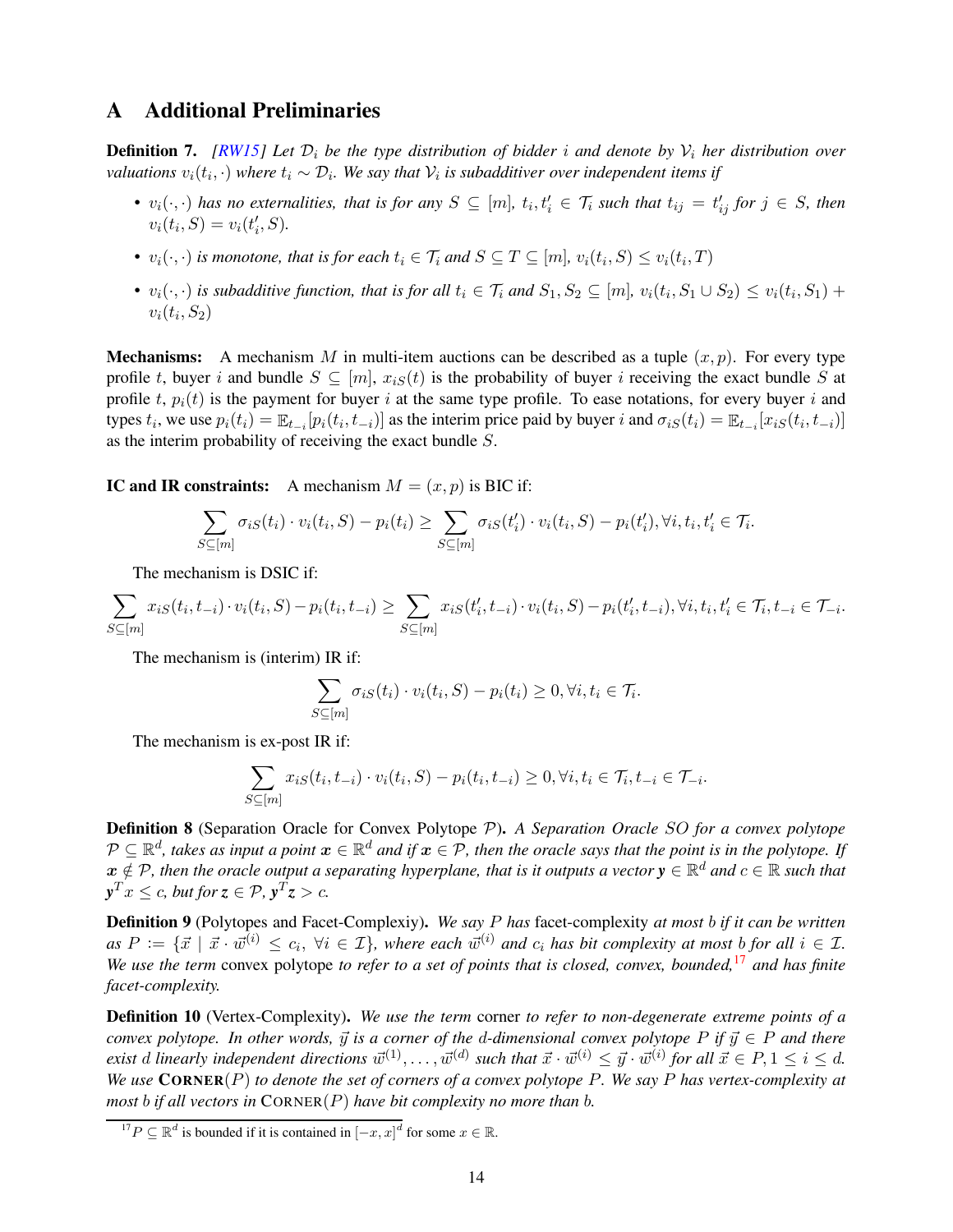The following fact states that the vertex-complexity and facet-complexity of a polytope in  $\mathbb{R}^d$  are off by at most a  $d^2$  multiplicative factor.

Fact 1 (Lemma 6.2.4 of [\[GLS12\]](#page-64-9)). Let P be a convex polytope in  $\mathbb{R}^d$ . If P has facet-complexity at most b, its *vertex-complexity is at most* O(b · d 2 )*. Similarly, if* P *has vertex-complexity at most* ℓ*, its facet-complexity is at most*  $O(\ell \cdot d^2)$ .

<span id="page-15-4"></span>**Theorem 5.** [Ellipsoid Algorithm for Linear Programming [\[GLS12\]](#page-64-9)<sup>[18](#page-15-2)</sup>] Let P be a convex polytope in  $\mathbb{R}^d$ specified via a separation oracle SO, and  $\vec{c}$  is any fixed vector in  $\mathbb{R}^d$ . Assume that P's facet-complexity and *the bit complexity of*  $\vec{c}$  *are no more than* b. Then we can run the ellipsoid algorithm to optimize  $\vec{c} \cdot \vec{x}$  *over* P, *maintaining the following properties:*

- *1. The algorithm will only query* SO *on rational points with bit complexity poly* $(d, b)$ *.*
- 2. The algorithm will solve the linear program in time  $poly(d, b, RT_{SO}(poly(d, b)))$ *, where*  $RT_{SO}(x)$  *is the running time of the SO on any input of bit complexity* x*.*
- *3. The output optimal solution is a corner of* P*.*

## <span id="page-15-0"></span>B Some Examples

#### B.1 Non-Concavity of CORE

In this section, we show that the CORE( $\sigma$ ,  $\theta(\sigma)$ ) function is non-concave in the interim allocation rule  $\sigma$ . We first provide the formal definition of  $\theta(\sigma)$  for a single-bidder two-item instance, and we use  $\text{CORE}^{CZ}(\sigma)$  to denote  $CORE(\sigma, \theta(\sigma))$ .

<span id="page-15-3"></span>**Definition 11** (Core for a single additive bidder over two items with continuous distributions - [\[CZ17\]](#page-63-3)). *Consider a single bidder interested in two items, whose value is sampled from continuous distribution* D *with support*  $T = \text{Supp}(D)$  *and density function*  $f(t)$  *for*  $t \in T$ *. Consider a feasible interim allocation*  $\sigma=\{\sigma_1(t),\sigma_2(t)\}_{t\in \text{Supp}(D)}$ , that is  $\sigma_1(t)$  ( $\sigma_2(t)$  resp.) is the probability that the allocation rule awards item 1 *(item* 2 *resp.) to a bidder with type* t*. Define*

$$
\beta_1(\sigma) = \underset{\beta \ge 0}{\arg \min} \left[ \Pr_{t_1 \sim D_1} \left[ t_1 \ge \beta \right] = \mathop{\mathbb{E}}_{t \sim D} \left[ \sigma_1(t) \right] \right] \qquad \beta_2(\sigma) = \underset{\beta \ge 0}{\arg \min} \left[ \Pr_{t_2 \sim D_2} \left[ t_2 \ge \beta \right] = \mathop{\mathbb{E}}_{t \sim D} \left[ \sigma_2(t) \right] \right]
$$

*and*

$$
c(\sigma) = \underset{a \ge 0}{\arg\min} \left\{ \Pr_{t \sim D} \left[ t_1 \le \beta_1(\sigma) + a \right] + \Pr_{t \sim D} \left[ t_2 \le \beta_2(\sigma) + a \right] \ge \frac{1}{2} \right\}
$$

*The term*  $\text{CORE}^{CZ}$  *for interim allocation*  $\sigma$  *is defined as follows:* 

$$
\text{Core}^{CZ}(\sigma) = \mathop{\mathbb{E}}_{t \sim D} \left[ \sigma_1(t)t_1 \cdot \mathbb{1}[t_1 \le \beta_1(\sigma) + c(\sigma)] \right] + \mathop{\mathbb{E}}_{t \sim D} \left[ \sigma_2(t)t_2 \cdot \mathbb{1}[t_2 \le \beta_2(\sigma) + c(\sigma)] \right]
$$

In Example [1](#page-15-1) we show that  $CORE^{CZ}(\sigma)$  is a non-concave function even in the setting with a single bidder and two items. The reason for the  $\text{Cone}^{CZ}$  being non-concave lies in the fact that the interval which we truncate depends on the interim allocation σ. Computing the concave hull of CORE<sup>CZ</sup>(σ) in the worst case requires exponential time in the dimension of the space, which is  $m$  is our case.

<span id="page-15-1"></span>Example 1. *Consider a single additive bidder interested in two items whose values are both drawn from the uniform distribution*  $U[0,1]$ . Consider two interim allocation rules  $\sigma$  and  $\sigma'$ :

<span id="page-15-2"></span><sup>&</sup>lt;sup>18</sup>Properties 1 and 2 follow from Theorem 6.4.9 of [\[GLS12\]](#page-64-9) and Property 3 follows from Remark 6.5.2 of [\[GLS12\]](#page-64-9).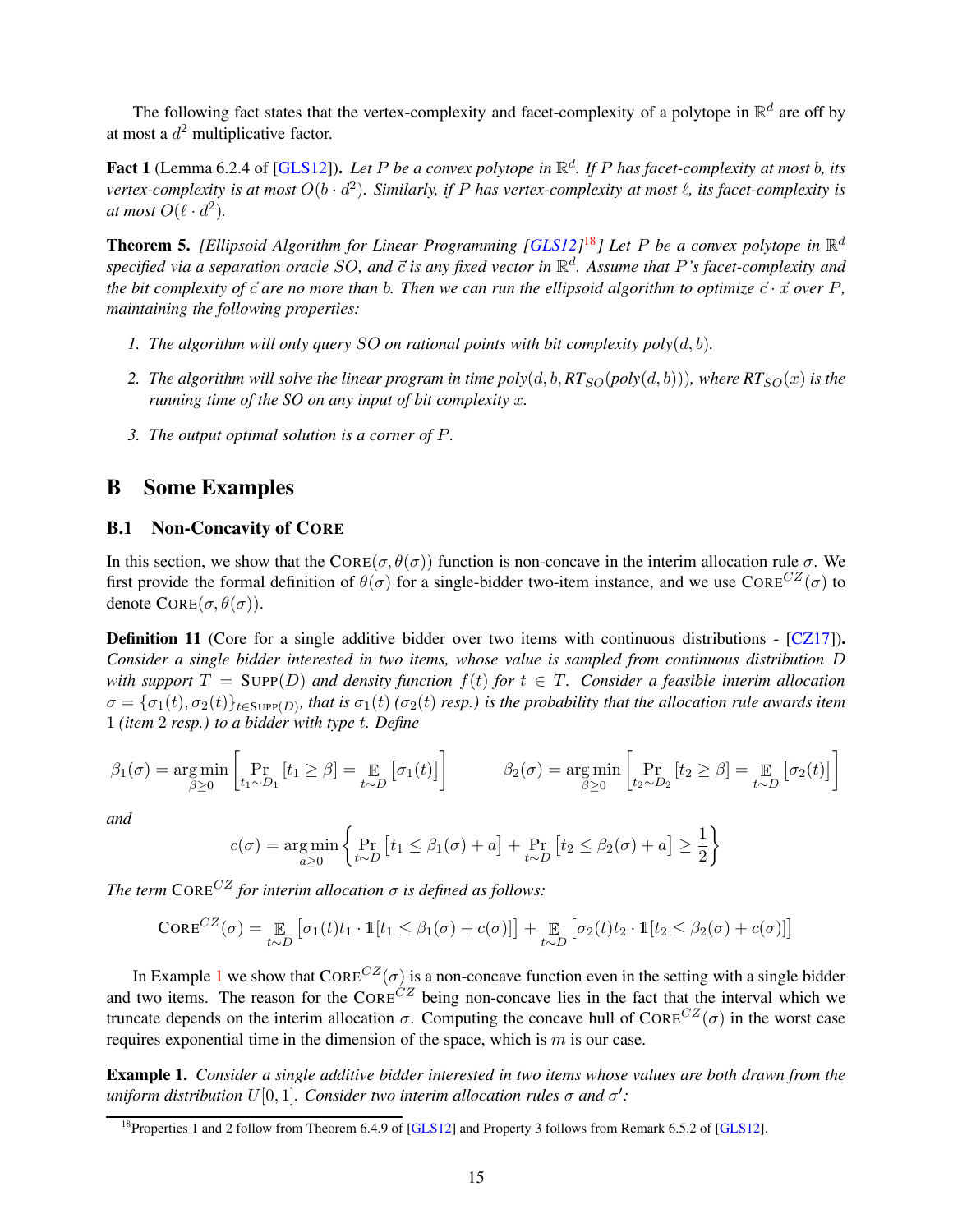- *σ*: Award the first item to the buyer if her value for it lies in the interval [0, 1/2] and never award the *second item to the buyer.*
- $\sigma'$ : Always award the first item to the buyer and never award the second item to the buyer.

*According to Definition [12,](#page-16-1) for allocation rule*  $\sigma$ *, the dual parameters are*  $\beta_1(\sigma) = 1/2$ *,*  $\beta_2(\sigma) = 1$  *and*  $c(\sigma) = 0$ , which implies  $\text{CORE}^{CZ}(\sigma) = 1/8$ . Similarly for allocation rule  $\sigma'$  we have  $\beta_1(\sigma') = 0$ ,  $\beta_2(\sigma') = 1$ *and*  $c(\sigma') = 0$ *, which implies that*  $\text{CORE}^{CZ}(\sigma') = 0$ *.* 

*Consider the interim allocation* σ ′′ *that uses allocation rule* σ *with probability* 50% *and* σ ′ *with* 50%*. Note that*  $\sigma''$  *is in the convex combination of*  $\sigma$  *and*  $\sigma'$  *and more specifically*  $\sigma'' = \frac{\sigma + \sigma'}{2}$ *. For interim allocation*  $\sigma''$ *we have that*  $\beta_1(\sigma'') = 1/4$ ,  $\beta_2(\sigma'') = 1$  *and*  $c(\sigma'') = 0$ , which implies that  $\text{CORE}^{CZ}(\sigma'') = \frac{1}{32}$ . We notice *that the second item contributes nothing to the*  $\text{CORE}^{CZ}$ , but it ensures that  $c = 0$  regardless of the allocation *of the first item. Thus*  $\text{CORE}^{CZ} (\sigma'') < \frac{1}{2}$  $\frac{1}{2}$ (CORE<sup>CZ</sup>( $\sigma$ ) + CORE<sup>CZ</sup>( $\sigma'$ )), which implies that CORE<sup>CZ</sup>( $\cdot$ ) is *not a concave function.*

### <span id="page-16-0"></span>B.2 Why can't we use the Ex-Ante Relaxation?

An influential framework known as the ex-ante relaxation has been widely used in Mechanism Design, but is insufficient for our problem. Informally speaking, ex-ante relaxation reduces a multi-bidder objective to the sum of single-bidder objectives subject to some global supply constraints over ex-ante allocation probabilities. To solve the ex-ante relaxation program efficiently, the single-bidder objective has to be concave and efficiently computable given the ex-ante probabilities [\[Ala11\]](#page-62-6).

In revenue maximization, the single-bidder objective – the optimal revenue subject to ex-ante probabilities – is indeed a concave function. However, we do not have a polynomial time algorithm to even compute the single-bidder objective given a set of fixed ex-ante probabilities.<sup>[19](#page-16-2)</sup> To fix this issue, one can try to find a concave function that is always a good approximation to the single-bidder objective for any ex-ante probabilities. To the best of our knowledge, such a concave function only exists for unit-demand bidders via the copies setting technique [\[CHMS10b\]](#page-63-0). Alternatively, one can replace the global objective – optimal revenue by the upper bound of revenue proposed in [\[CZ17\]](#page-63-3). Yet the corresponding single-bidder objective for one term CORE in the upper bound is highly non-concave, which makes the ex-ante relaxation not applicable.

Although the term CORE was originally defined for interim allocation rules (as in Definition [11\)](#page-15-3), it can also be defined for ex-ante probabilities. We only define it for the single-bidder two-item case. Let  $q = \{q_1, q_2\} \in$  $[0,1]^2$ , and MAX-CORE =  $\max_{\sigma \in \Sigma(q)} \text{CORE}^{CZ}(\sigma)$ , where  $\Sigma(q)$  is the set of feasible interim allocations that awards the first item with probability at most  $q_1$  and the second item with probability at most  $q_2$  $q_2$ . Example 2 also shows that MAX-CORE( $\cdot$ ) is a non-concave function by observing that  $\sigma \in \Sigma(1/2,0), \sigma' \in \Sigma(1,0)$  and  $\sigma'' \in \Sigma(3/4,0).$ 

<span id="page-16-1"></span>Definition 12 (Core for a single additive bidder over two items - [\[CZ17\]](#page-63-3)). *Consider a single bidder interested in two items, whose value is sampled from*  $D_1 \times D_2$ *. Consider a supply constraints*  $q_1, q_2 \in [0, 1]$ *. Note that* q<sup>1</sup> *(or* q2*) is the probability that a mechanism awards the first item (or the second item) to the bidder. Define*

$$
\beta_1 = \underset{\beta \ge 0}{\arg \min} \left[ \Pr_{t_1 \sim D_1} \left[ t_1 \ge \beta \right] = q_1 \right] \qquad \beta_2 = \underset{\beta \ge 0}{\arg \min} \left[ \Pr_{t_2 \sim D_2} \left[ t_2 \ge \beta \right] = q_2 \right]
$$

*and*

$$
c = \underset{a \ge 0}{\arg \min} \left\{ \Pr_{t_1 \sim D_1} [t_1 \le \beta_1 + a] + \Pr_{t_2 \sim D_2} [t_2 \le \beta_2 + a] \ge \frac{1}{2} \right\}
$$

<span id="page-16-2"></span> $19$ <sup>19</sup>The closest thing we know is a QPTAS for a unit-demand bidder. See Section [1.2.](#page-4-2)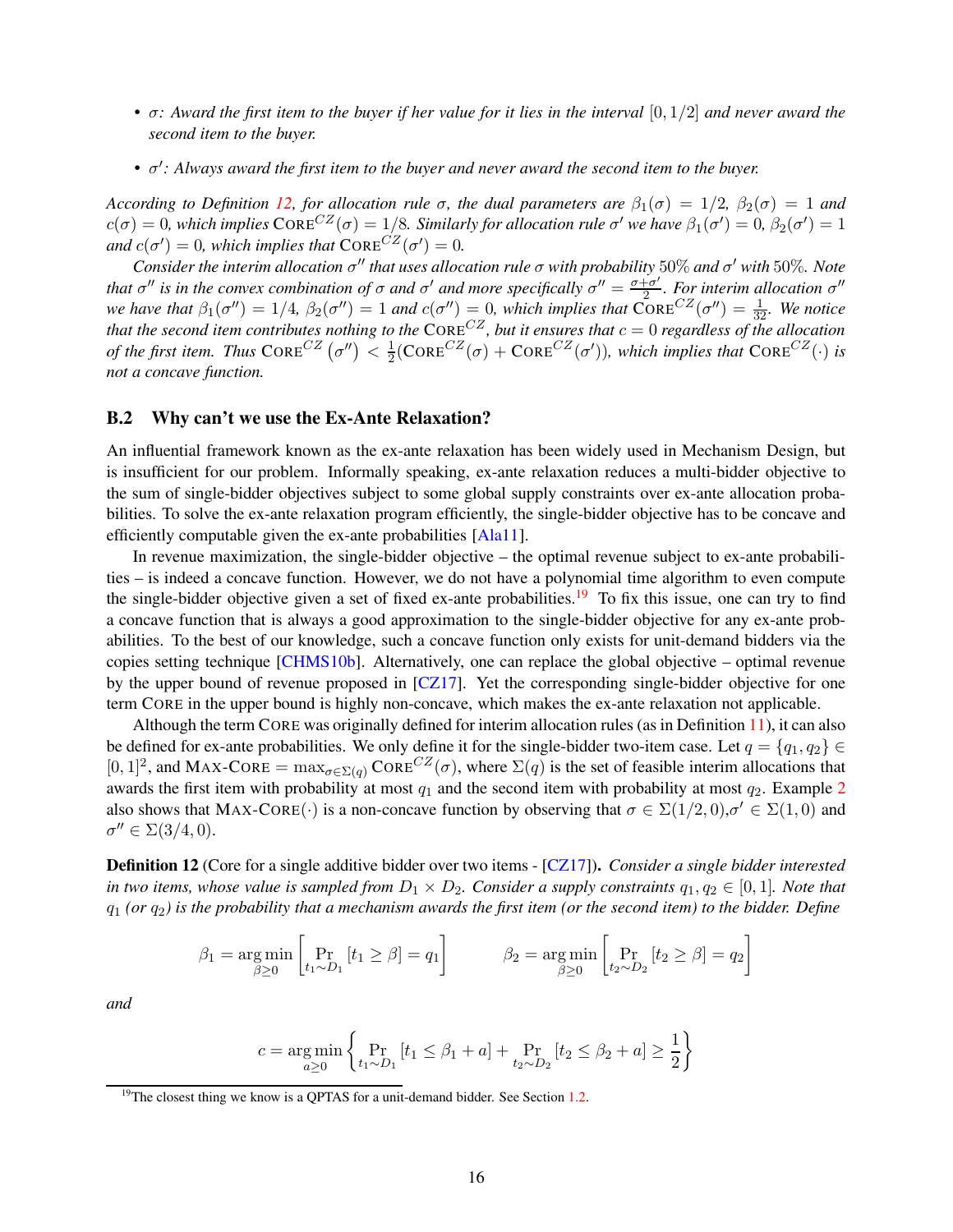*The term* MAX-CORE *is defined as follows:*

$$
\text{MAX-CORE}\left(q\right) = \max_{\substack{x_1:\mathcal{T}_1 \to [0,1] \\ \sum_{t_1 \in \mathcal{T}_1} f_1(t_1)x_1(t_1) = q_1}} \sum_{\substack{t_1 \in \mathcal{T}_1 \\ t_1 \leq \beta_1 + c}} f_1(t_1) \cdot t_1 \cdot x_1(t_1) + \max_{\substack{x_2:\mathcal{T}_2 \to [0,1] \\ \sum_{t_2 \in \mathcal{T}_2}} f_2(t_2) \cdot t_2 \cdot x_2(t_2)} \sum_{\substack{t_2 \in \mathcal{T}_2 \\ t_2 \leq \beta_2 + c}} f_2(t_2) \cdot t_2 \cdot x_2(t_2)
$$

In Example [2](#page-17-3) we show that  $MAX-CORE(q)$  is a non-concave function even in the setting with a single bidder and two items. The reason for the MAX-CORE being non-concave lies in the fact that the interval which we truncate depends on the supply constraints q. Computing the concave hull of MAX-CORE(q) in the worst case requires exponential time in the dimension of the space, which is  $m$  is our case. These facts make the ex-ante relaxation approach not applicable to solve our problem.

<span id="page-17-3"></span>Example 2. *Consider a single additive bidder interested in two items whose values are both drawn from the uniform distribution*  $U[0, 1]$ *. Consider the values*  $q = (1/2, 0)$  *and*  $q' = (1, 0)$ *. According to Definition [12,](#page-16-1) for* q we have that  $\beta_1^{(q)} = 1/2, \beta_2^{(q)} = 1$  and  $c^{(q)} = 0$  and for q' we have  $\beta_1^{(q')} = 0, \beta_2^{(q')} = 1$  and  $c^{(q')} = 0$ . *We notice that the second item contributes nothing to the* MAX-CORE, but it ensures that  $c = 0$  regardless *of the supply demand for the first item. Observe that*  $MAX\text{-}CORE(q) = 1/8$  *and*  $MAX\text{-}CORE(q') = 0$ . Let  $q'' = (q + q')/2 = (3/4, 0)$ . For q'', observe that  $\beta_1^{(q'')} = 1/4, \beta_2^{(q'')} = 1$  and  $c^{(q'')} = 0$ . We have  $\text{MAX-CORE}(q'') = 1/32$ . Thus MAX-CORE  $(q'') < \frac{1}{2}$  $\frac{1}{2}$ (MAX-CORE $(q)$  + MAX-CORE $(q')$ ), which implies *that* MAX-CORE(·) *is not a concave function.*

## <span id="page-17-2"></span>C Missing Details from Section [3](#page-5-3)

In this section, we provide a proof of Theorem [3.](#page-11-0) Indeed, we prove a generalization that works for XOS buyers (Theorem [6\)](#page-17-1), with the generalized of the single-bidder marginal reduced form polytope Definition [14](#page-18-0) and a generalized LP (Figure [4\)](#page-19-0).

<span id="page-17-1"></span>**Theorem 6.** Let  $(w, \lambda, \hat{\lambda}, d)$  (or  $(\pi, w, \lambda, \hat{\lambda}, d)$ ) be any feasible solution of the LP in Figure [3](#page-12-0) (or Figure [4\)](#page-19-0). *Let* M*PP be the rationed posted price mechanism computed in Lemma [2.](#page-10-2) Let* M*TPT be the two-part tariff mechanism shown in Mechanism [1](#page-11-2) with prices* {Qj}j∈[m] *(Definition [15\)](#page-22-0). Then the objective function of the solution*  $2 \cdot \sum_{j \in [m]} Q_j$  *is bounded by*  $c_1 \cdot REV(M_{PP}) + c_2 \cdot REV(M_{TPT})$ *, for some constant*  $c_1, c_2 > 0$ *. Moreover, both*  $\overline{\mathcal{M}}_{PP}$  and  $\mathcal{M}_{TPT}$  can be computed in time  $poly(n, m, \sum_{i,j} |\mathcal{T}_{ij}|)$ , with access to the demand *oracle for the buyers' valuations.*

### <span id="page-17-0"></span>C.1 Result by Cai and Zhao [\[CZ17\]](#page-63-3) for XOS Valuations

The result by Cai and Zhao [\[CZ17\]](#page-63-3) applies also to XOS valuations. Here we state their result for this general case. Note that this is a generalized definition and lemma for Definition [4](#page-6-6) and Lemma [1.](#page-6-1)

**Definition 13.** For any  $i \in [n], j \in [m]$ , let  $\mathcal{V}_{ij}^0 = \{V_{ij}(t_{ij}) : t_{ij} \in \mathcal{T}_{ij}\}$ . For any feasible interim allocation  $\sigma$ , and non-negative numbers  $\tilde{\boldsymbol{\beta}} = \{\tilde{\beta}_{ij} \in \mathcal{V}_{ij}^0\}_{i \in [n], j \in [m]}, \mathbf{c} = \{c_i\}_{i \in [n]}$  and  $\mathbf{r} = \{r_{ij}\}_{i \in [n], j \in [m]} \in [0, 1]^{nm}$ *(which we refer to as the dual parameters), define*  $CORE( \sigma, \tilde{\beta}, c, r)$  *as the welfare under allocation*  $\sigma$  *truncated at*  $\tilde{\beta}_{ij} + c_i$  for every *i*, *j.* Formally,

$$
\text{CORE}(\sigma, \tilde{\beta}, \mathbf{c}, \mathbf{r}) = \sum_{i} \sum_{t_i} f_i(t_i) \cdot \sum_{S \subseteq [m]} \sigma_{iS}(t_i) \sum_{j \in S} t_{ij} \cdot \left( \mathbb{1}[t_{ij} < \tilde{\beta}_{ij} + c_i] + r_{ij} \cdot \mathbb{1}[t_{ij} = \tilde{\beta}_{ij} + c_i] \right)
$$

*if the buyers have constrained-additive valuations, and*

$$
CORE(\sigma, \tilde{\beta}, \mathbf{c}, \mathbf{r}) = \sum_{i} \sum_{t_i} f_i(t_i) \cdot \sum_{S \subseteq [m]} \sigma_{iS}(t_i) \sum_{j \in S} \gamma_{ij}^{S}(t_i) \cdot \left( \mathbb{1}[V_{ij}(t_{ij}) < \tilde{\beta}_{ij} + c_i] + r_{ij} \mathbb{1}[V_{ij}(t_{ij}) = \tilde{\beta}_{ij} + c_i] \right)
$$

<span id="page-17-4"></span>*if the buyers have XOS valuations. Here*  $\gamma_{ij}^S(t_i) = \alpha_{ij}^{k^*(t_i,S)}(t_{ij})$ , where  $k^*(t_i,S) = \arg\max_{k \in [K]}$  $(\nabla)$ j∈S  $\alpha_{ij}^k(t_{ij})$ ).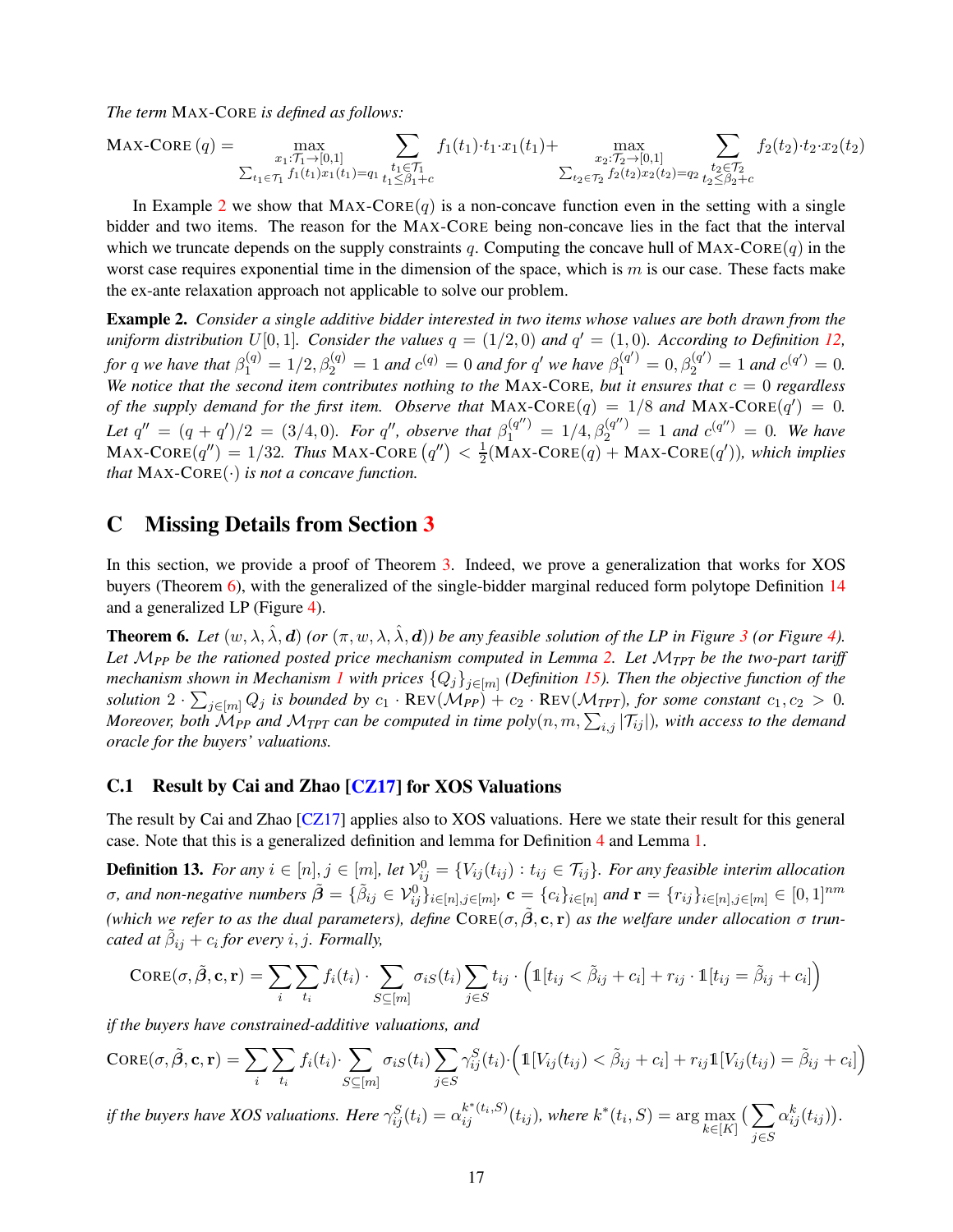Lemma 4. *[\[CZ17\]](#page-63-3) Given any BIC and IR mechanism* M*, there exists (i) a feasible interim allocation* σ*,* [20](#page-18-1) *where*  $\sigma_{iS}(t_i)$  is the interim probability for buyer i to receive exactly bundle S when her type is  $t_i$ , (ii) non*negative numbers*  $\tilde{\beta}^{(\sigma)} = \{\tilde{\beta}_{ij}^{(\sigma)} \in \mathcal{V}_{ij}^0\}_{i \in [n], j \in [m]}, \mathbf{c}^{(\sigma)} = \{c_i^{(\sigma)}\}$  $\{e^{(\sigma)}\}_{i\in[n]}$  and  $\mathbf{r}^{(\sigma)} \in [0,1]^{nm}$  that depend on  $\sigma$ , and ( $\ddot{\bm u}$ ) a two-part tariff mechanism  $\mathcal{M}^{(\sigma)}_1$  such that

- *1.*  $\sum_{i \in [n]}$  $\left(\Pr_{t_{ij}}[V_{ij}(t_{ij}) > \tilde{\beta}_{ij}^{(\sigma)}] + r_{ij}^{(\sigma)} \cdot \Pr_{t_{ij}}[V_{ij}(t_{ij}) = \tilde{\beta}_{ij}^{(\sigma)}]\right) \leq \frac{1}{2}$  $\frac{1}{2}$ . 2.  $\frac{1}{2} \cdot \sum_{t_i \in \mathcal{T}_i} f_i(t_i) \cdot \sum_{S: j \in S} \sigma_{iS}(t_i) \leq \Pr_{t_{ij}}[V_{ij}(t_{ij}) > \tilde{\beta}_{ij}^{(\sigma)}] + r_{ij}^{(\sigma)} \cdot \Pr_{t_{ij}}[V_{ij}(t_{ij}) = \tilde{\beta}_{ij}^{(\sigma)}], \forall i, j.$ 3. REV $(\mathcal{M}) \leq 28 \cdot \text{PREV} + 4 \cdot \text{CORE}(\sigma, \tilde{\beta}^{(\sigma)}, \mathbf{c}^{(\sigma)}, \mathbf{r}^{(\sigma)}).$
- *4.*  $\sum_{i \in [n]} c_i^{(\sigma)} \leq 8 \cdot \text{PREV}$ .
- 5.  $CORE(\sigma, \tilde{\beta}^{(\sigma)}, \mathbf{c}^{(\sigma)}, \mathbf{r}^{(\sigma)}) \leq 64 \cdot PREV + 8 \cdot REV(\mathcal{M}_1^{(\sigma)}).$

### C.2 Single-Bidder Marginal Reduced Form Polytope for XOS Valuations

In Definition [14](#page-18-0) we define the single-bidder marginal reduced form polytope  $W_i$  for XOS buyers, which differs from the single-bidder marginal reduced form polytope for constrained-additive valuation is several ways. In Definition [14,](#page-18-0) we define a distribution  $\sigma_S^k$  over all possible subset of items  $S \subseteq [m]$  and over the finite number  $k \in [K]$  over additive functions that can be chosen when we evaluate the value that the buyer has for a set of items. In Definition [5,](#page-8-2) the distribution  $\sigma_S$  was only over sets in the set of feasible allocations.

Similar to Definition [5,](#page-8-2)  $\pi_{ij}(t_{ij})$  is equal to  $f_{ij}(t_{ij})$  times the probability that the *i*-th buyer receives the j-th item. In contrast to Definition [5,](#page-8-2) in Definition [14,](#page-18-0) the value of  $w_{ij}(t_{ij})$  is  $\frac{f_{ij}(t_{ij})}{V_{ij}(t_{ij})}$  times the expected value that the buyer has for the item when we are allowed to choose which additive functions in  $k \in [K]$  we count the value of the buyer, or we are even allowed to allocate an item to the buyer but count zero value for it (that is equivalent to just throwing away the item).

<span id="page-18-0"></span>**Definition 14** (XOS valuations: single-bidder marginal reduced form polytope). *For every*  $i \in [n]$ *, the singlebidder marginal reduced form polytope*  $W_i \subseteq [0,1]^{2 \cdot \sum_j |\mathcal{T}_{ij}|}$  *is defined as follows. Let*  $\pi_i = (\pi_{ij}(t_{ij}))_{j,t_{ij} \in \mathcal{T}_{ij}}$ and  $w_i = (w_{ij}(t_{ij}))_{j,t_{ij} \in \mathcal{T}_{ij}}$ . Then  $(\pi_i, w_i) \in W_i$  if and only if there exist a number  $\sigma_S^{(k)}$  $S^{(k)}(t_i) \in [0,1]$  for every  $t_i \in \mathcal{T}_i, S \subseteq [m], k \in [K]$ , such that

\n- 1. 
$$
\sum_{S,k} \sigma_S^{(k)}(t_i) \leq 1, \forall t_i \in \mathcal{T}_i
$$
.
\n- 2.  $\pi_{ij}(t_{ij}) = f_{ij}(t_{ij}) \cdot \sum_{t_{i,-j}} f_{i,-j}(t_{i,-j}) \cdot \sum_{S:j \in S} \sum_{k \in [K]} \sigma_S^{(k)}(t_{ij}, t_{i,-j}),$  for all  $i, j, t_{ij} \in \mathcal{T}_{ij}$ .
\n- 3.  $w_{ij}(t_{ij}) \leq f_{ij}(t_{ij}) \cdot \sum_{t_{i,-j}} f_{i,-j}(t_{i,-j}) \cdot \sum_{S:j \in S} \sum_{k \in [K]} \sigma_S^{(k)}(t_{ij}, t_{i,-j}) \cdot \frac{\alpha_{ij}^{(k)}(t_{ij})}{V_{ij}(t_{ij})},$  for all  $i, j, t_{ij} \in \mathcal{T}_{ij}$ .
\n

<span id="page-18-1"></span><sup>20</sup>Note that when buyers have constrained-additive valuations, it suffice to take  $\sigma$  to be the interim allocation rule of M. For XOS valuations,  $\sigma$  will be the interim allocation of a modified version of M. See Section 5 in [\[CZ16\]](#page-63-13) for details.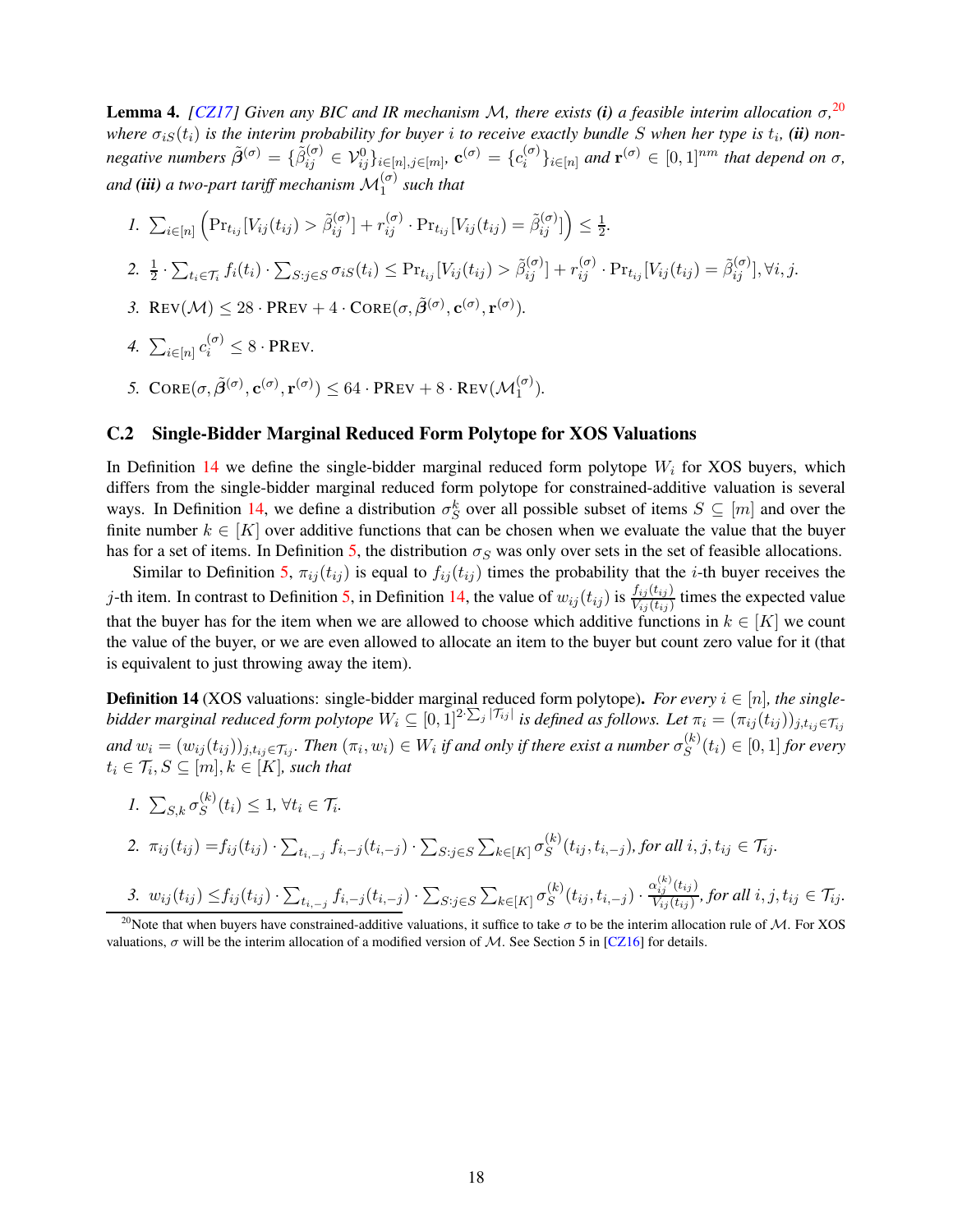### <span id="page-19-1"></span>C.3 The Linear Program for XOS valuations

$$
\max \sum_{i \in [n]} \sum_{j \in [m]} \sum_{l_{ij} \in T_{ij}} f_{ij}(t_{ij}) \cdot V_{ij}(t_{ij}) \cdot \sum_{\beta_{ij} \in V_{ij}} \lambda_{ij}(t_{ij}, \beta_{ij}, \delta_{ij}) \cdot \mathbb{1}[V_{ij}(t_{ij}) \leq \beta_{ij} + \delta_{ij}]
$$
\ns.t.

\nAllocation Feasibility Constraints:

\n(1) 
$$
(\pi_i, w_i) \in W_i
$$
 
$$
\forall i
$$

\n(2) 
$$
\sum_{i} \sum_{t_{ij} \in T_{ij}} \pi_{ij}(t_{ij}) \leq 1
$$
 
$$
\forall j
$$

\nNatural Feasibility Constraints:

\n(3) 
$$
f_{ij}(t_{ij}) \cdot \sum_{\beta_{ij} \in V_{ij}} \sum_{\delta_{ij} \in \Delta} \lambda_{ij}(t_{ij}, \beta_{ij}, \delta_{ij}) = w_{ij}(t_{ij})
$$
 
$$
\forall i, j, t_{ij} \in T_{ij}
$$

\n(4) 
$$
\lambda_{ij}(t_{ij}, \beta_{ij}, \delta_{ij}) \leq \hat{\lambda}_{ij}(\beta_{ij}, \delta_{ij}) = 1
$$
 
$$
\forall i, j, t_{ij}, \beta_{ij} \in V_i, \delta_{ij}
$$

\n(5) 
$$
\sum_{\beta_{ij} \in V_{ij}} \hat{\lambda}_{ij}(\beta_{ij}, \delta_{ij}) = 1
$$
 
$$
\forall i, j
$$

\nProblem Specific Constraints:

\n(6) 
$$
\sum_{i \in [n]} \sum_{\beta_{ij} \in V_i} \sum_{\delta_{ij} \in \Delta} \hat{\lambda}_{ij}(\beta_{ij}, \delta_{ij}) \cdot \Pr_{t_{ij} \sim D_{ij}}[V_{ij}(t_{ij}) \geq \beta_{ij}] \leq \frac{1}{2}
$$
 
$$
\forall j
$$

\n(7) 
$$
\frac{1}{2} \sum_{t_{ij} \in T_{ij}} f_{ij}(t_{ij}) (\lambda_{ij}(t_{ij}, \beta_{ij}, \delta_{ij}) + \lambda_{ij}(t_{ij}, \beta_{ij}^+, \delta_{ij}) \cdot \Pr_{t_{ij}}[V_{ij}(t_{ij}) \geq \beta_{ij}^+] \quad \forall i, j, \beta_{ij} \in V_{ij}^0, \
$$

### <span id="page-19-0"></span>Figure 4: LP for XOS Valuations

The LP for XOS valuations can be found in Figure [4.](#page-19-0) Here  $V_{ij}^0 = \{V_{ij}(t_{ij}) : t_{ij} \in \mathcal{T}_{ij}\}$ ,  $\mathcal{V}_{ij}^+ = \{V_{ij}(t_{ij}) + \varepsilon_r : t_{ij} \in \mathcal{T}_{ij}\}$  $t_{ij} \in \mathcal{T}_{ij}$  and  $\mathcal{V}_{ij} = \mathcal{V}_{ij}^0 \cup \mathcal{V}_{ij}^+$ . We notice that this is consistent with our LP for constrained-additive buyers (Figure [3\)](#page-12-0), as  $V_{ij}(t_{ij}) = t_{ij}$  for constrained-additive buyers.

<span id="page-19-3"></span>Denote OPTLP the optimum objective of the LP in Figure [4.](#page-19-0) Similar to the constrained-additive case, we have the following lemma.

**Lemma 5.** When buyers have XOS valuations, for any BIC and IR mechanism  $M$ , REV( $M$ )  $\leq 28$  · PREV + 4 · OPTLP*.*

### <span id="page-19-2"></span>C.4 Proof of Lemma [3](#page-11-3) and Lemma [5](#page-19-3)

*Proof.* The proof is stated for XOS buyers, whose LP contains a new set of variables  $\pi$  compared to the LP for constrained-additive buyers. When the buyers have constrained-additive valuations, we can simply treat  $\pi$ to be the same as w. Also, note that  $V_{ij}(t_{ij}) = t_{ij}$  for constrained-additive valuations.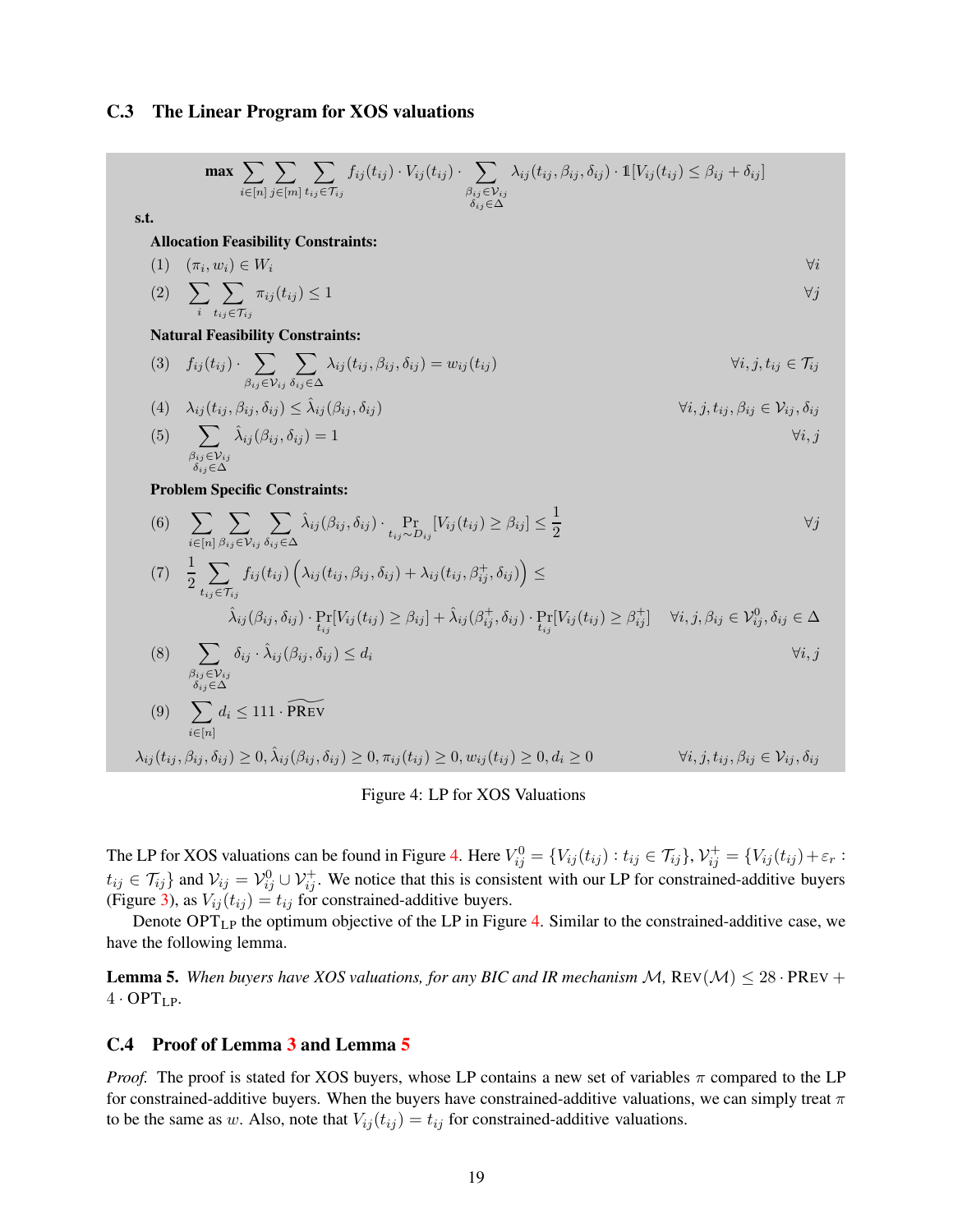Let tuple  $(\hat{\sigma}, \hat{\beta}, \mathbf{c}, \mathbf{r})$  be the one stated in Lemma [4](#page-17-4) for M. Consider the following choice of variables of the LP in Figure [3](#page-12-0) (or Figure [4\)](#page-19-0). For every  $i, j, t_{ij}$ , let

$$
w_{ij}(t_{ij}) = f_{ij}(t_{ij}) \cdot \sum_{t_{i,-j} \in \mathcal{T}_{i,-j}} f_{i,-j}(t_{i,-j}) \sum_{S:j \in S} \hat{\sigma}_{iS}(t_{ij}, t_{i,-j})
$$

if the buyers' have constrained-additive valuations. Let

$$
\pi_{ij}(t_{ij}) = f_{ij}(t_{ij}) \cdot \sum_{t_{i,-j} \in \mathcal{T}_{i,-j}} f_{i,-j}(t_{i,-j}) \sum_{S:j \in S} \hat{\sigma}_{iS}(t_{ij}, t_{i,-j})
$$

$$
w_{ij}(t_{ij}) = f_{ij}(t_{ij}) \cdot \sum_{t_{i,-j} \in \mathcal{T}_{i,-j}} f_{i,-j}(t_{i,-j}) \sum_{S:j \in S} \hat{\sigma}_{iS}(t_{ij}, t_{i,-j}) \cdot \frac{\gamma_{ij}^{S}(t_{i})}{V_{ij}(t_{ij})}.
$$

if the buyers' have XOS valuation. For each  $c_i$ , we notice that by Lemma [4](#page-17-4) and Lemma [2,](#page-10-2)  $0 \le c_i \le$ 8 · PREV  $\leq 55$  · PREV when  $n \cdot m \geq 110$ . We round it up to the closest number in  $\Delta$ , and we denote it using  $\hat{c}_i$ . Clearly,

$$
\text{CORE}(\sigma, \tilde{\boldsymbol{\beta}}, \mathbf{c}, \mathbf{r}) \leq \text{CORE}(\sigma, \tilde{\boldsymbol{\beta}}, \hat{\mathbf{c}}, \mathbf{r}).
$$

 $\lambda_{ij}(t_{ij},\beta_{ij},\delta_{ij})$  and  $\hat{\lambda}_{ij}(\beta_{ij},\delta_{ij})$  can be set to non-zero only if  $\beta_{ij} \in \{\tilde{\beta}_{ij},\tilde{\beta}_{ij}^+\}\$  and  $\delta_{ij} = \hat{c}_i$ . More specifically, we choose the variables as follows.

- $\bullet \ \lambda_{ij}(t_{ij},\tilde\beta_{ij},c_i):=r_{ij}\cdot w_{ij}(t_{ij})/f_{ij}(t_{ij}),$
- $\lambda_{ij}(t_{ij}, \tilde{\beta}_{ij}^+, c_i) := (1 r_{ij}) \cdot w_{ij}(t_{ij}) / f_{ij}(t_{ij}),$
- $\hat{\lambda}_{ij}(\tilde{\beta}_{ij}, c_i) = r_{ij},$

• 
$$
\hat{\lambda}_{ij}(\tilde{\beta}_{ij}^+, c_i) = 1 - r_{ij};
$$

• 
$$
d_i = \hat{c}_i
$$
.

We show that this is indeed a feasible solution of the LP in Figure [3](#page-12-0) by verifying each constraint. We first prove that  $(\pi_i, w_i) \in W_i$  for every i. This is clear for constrained-additive valuations. For XOS valuations, consider the mapping  $\sigma_{iS}^{(k)}(t_i) = \hat{\sigma}_{iS}(t_i) \cdot 1\!\text{[}k = \arg \max_{k' \in [K]} \sum_{j \in S} \alpha_{ij}^{(k')}(t_{ij})\!\text{]}$  for every  $t_i$  (we break ties arbitrarily). Thus by the definition of  $\gamma_{ij}^S$ , we have  $\hat{\sigma}_{iS}(t_i) \cdot \gamma_{ij}^S(t_i) = \sum_k \sigma_{iS}^{(k)}(t_i) \cdot \alpha_{ij}^{(k)}(t_i)$ . Then clearly  $(\pi_i, w_i)$  satisfies all of the conditions in Definition [14.](#page-18-0)

For Constraint (3), LHS equals to  $f_{ij}(t_{ij})\cdot\left(\lambda_{ij}(t_{ij},\tilde\beta_{ij},c_i)+\lambda_{ij}(t_{ij},\tilde\beta_{ij}^+,c_i)\right)=w_{ij}(t_{ij}).$  Constraint (2) follows from the fact that  $\hat{\sigma}$  is a feasible interim allocation rule, and each item j can be allocated to at most one buyer for every type profile. Thus

$$
\sum_{i} \sum_{t_{ij}} \pi_{ij}(t_{ij}) = \sum_{i} \sum_{t_i} f_i(t_i) \sum_{S:j \in S} \hat{\sigma}_{iS}(t_i) \le 1
$$

By property 1 of Lemma [4](#page-17-4) and the choice of  $\varepsilon_r$ , we have that for every j,

$$
\sum_{i \in [n]} \sum_{\beta_{ij} \in \mathcal{V}_{ij}} \hat{\lambda}_{ij}(\beta_{ij}) \cdot \Pr_{t_{ij} \sim D_{ij}}[V_{ij}(t_{ij}) \geq \beta_{ij}]
$$
\n
$$
= \sum_{i \in [n]} \left( r_{ij} \cdot \Pr_{t_{ij}}[V_{ij}(t_{ij}) \geq \tilde{\beta}_{ij}] + (1 - r_{ij}) \cdot \Pr_{t_{ij}}[V_{ij}(t_{ij}) \geq \tilde{\beta}_{ij}^+] \right)
$$
\n
$$
= \sum_{i \in [n]} \left( \Pr_{t_{ij}}[V_{ij}(t_{ij}) > \tilde{\beta}_{ij}] + r_{ij} \cdot \Pr_{t_{ij}}[V_{ij}(t_{ij}) = \tilde{\beta}_{ij}] \right) \leq \frac{1}{2}
$$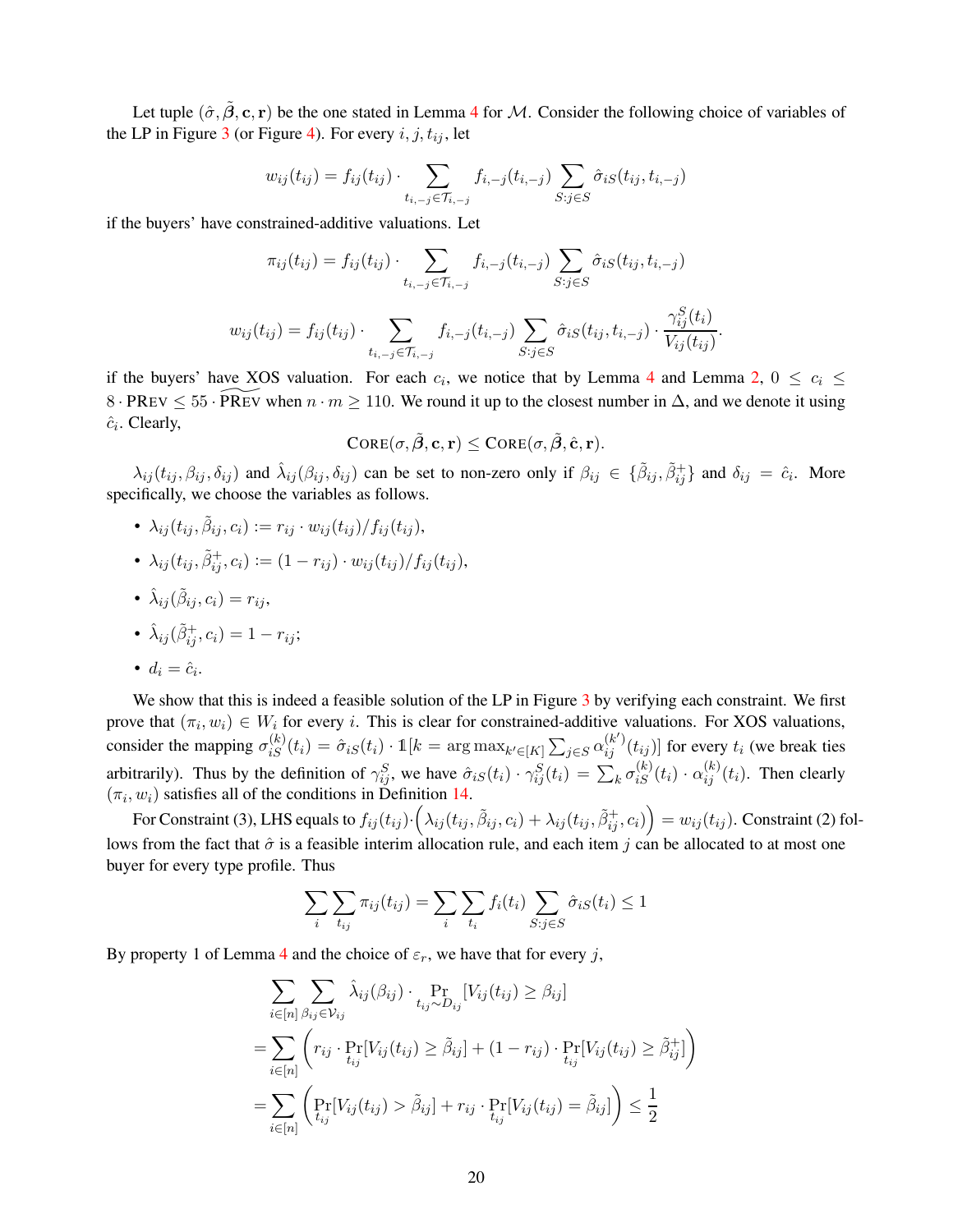Thus, Constraint (6) is satisfied. For Constraint (7), we only need to verify the constraint for  $\beta_{ij} = \tilde{\beta}_{ij} \in \mathcal{V}_{ij}^0$ . LHS equals to  $\frac{1}{2}\sum_{t_{ij}} w_{ij}(t_{ij})$ . We notice that  $\gamma_{ij}^S(t_i) \le V_{ij}(t_{ij})$  for all  $i, j, S$  (for XOS valuations). Thus

$$
\sum_{t_{ij}\in\mathcal{T}_{ij}} w_{ij}(t_{ij}) \leq \sum_{t_{ij}\in\mathcal{T}_{ij}} f_{ij}(t_{ij}) \cdot \left(\sum_{t_{i,-j}\in\mathcal{T}_{i,-j}} f_{i,-j}(t_{i,-j}) \sum_{S:j\in S} \hat{\sigma}_{iS}(t_{ij},t_{i,-j})\right) = \sum_{t_{i}\in\mathcal{T}_{i}} f_{i}(t_{i}) \cdot \sum_{S:j\in S} \hat{\sigma}_{iS}(t_{i})
$$

Since  $r_{ij} \in [0, 1]$  for all i, j, by property 2 of Lemma [4](#page-17-4) and the choice of  $\varepsilon_r$ , we have

LHS of Constant (7) 
$$
\leq \frac{1}{2} \sum_{t_i \in \mathcal{T}_i} f_i(t_i) \cdot \sum_{S:j \in S} \hat{\sigma}_{iS}(t_i) = \Pr_{t_{ij}}[V_{ij}(t_{ij}) > \tilde{\beta}_{ij}] + r_{ij} \cdot \Pr_{t_{ij}}[V_{ij}(t_{ij}) = \tilde{\beta}_{ij}]
$$
  
 $= \hat{\lambda}_{ij}(\beta_{ij}^+) \cdot \Pr_{t_{ij}}[V_{ij}(t_{ij}) \geq \beta_{ij}^+] + \hat{\lambda}_{ij}(\beta_{ij}) \cdot \Pr_{t_{ij}}[V_{ij}(t_{ij}) \geq \beta_{ij}]$ 

For Constraint (4), since  $\gamma_{ij}^S(t_i) \leq V_{ij}(t_{ij})$  for all  $i, j, S$  and  $\sum_{S \in [m]} \hat{\sigma}_{iS}(t_i) \leq 1$ , we have  $w_{ij}(t_{ij}) \leq$  $f_{ij}(t_{ij})$ . Thus

$$
\lambda_{ij}(t_{ij}, \tilde{\beta}_{ij}, c_i) = r_{ij} \cdot \frac{w_{ij}(t_{ij})}{f_{ij}(t_{ij})} \leq r_{ij} = \hat{\lambda}_{ij}(\tilde{\beta}_{ij}, c_i).
$$

and

$$
\lambda_{ij}(t_{ij}, \tilde{\beta}_{ij}^+, c_i) = (1 - r_{ij}) \cdot \frac{w_{ij}(t_{ij})}{f_{ij}(t_{ij})} \le 1 - r_{ij} = \hat{\lambda}_{ij}(\tilde{\beta}_{ij}^+, c_i).
$$

Constraint (8) and (5) are straightforward since  $\hat{\lambda}_{ij}(\beta_{ij}, \delta_i) = r_{ij} \cdot \mathbb{1}[\beta_{ij} = \tilde{\beta}_{ij} \wedge \delta_{ij} = \hat{c}_i], \hat{\lambda}_{ij}(\beta_{ij}, \delta_i) =$  $(1 - r_{ij}) \cdot \mathbb{1}[\beta_{ij} = \tilde{\beta}_{ij}^+ \wedge \delta_{ij} = \hat{c}_i]$ , and  $d_i = \hat{c}_i$ .

Lastly, for Constraint (9), we notice that for every  $i \in [n]$ ,  $\hat{c}_i \le \max\{\frac{\widetilde{PREV}}{n}$  $\frac{\text{XEV}}{n}$ , 2 $c_i$ . Thus by property 4 of Lemma [4,](#page-17-4) when  $n \cdot m \ge 110$ ,

$$
\sum_{i \in [n]} c_i \le 2 \cdot \sum_{i \in [n]} c_i + \widetilde{\text{PREV}} \le 16 \cdot \text{PREV} + \widetilde{\text{PREV}} \le 111 \cdot \widetilde{\text{PREV}}
$$

Thus the solution is feasible. We are left to show that the objective of the above solution is at least CORE( $\hat{\sigma}$ , $\hat{\beta}$ , $\hat{\mathbf{c}}$ , r). In fact, by the definition of  $w_{ij}(t_{ij})$ ,

$$
\text{CORE}(\hat{\sigma}, \tilde{\beta}, \hat{\mathbf{c}}, \mathbf{r}) = \sum_{i \in [n]} \sum_{j \in [m]} \sum_{t_{ij} \in \mathcal{T}_{ij}} w_{ij}(t_{ij}) \cdot V_{ij}(t_{ij}) \cdot \left( \mathbb{1}[V_{ij}(t_{ij}) < \tilde{\beta}_{ij} + \hat{c}_i] + r_{ij} \cdot \mathbb{1}[V_{ij}(t_{ij}) = \tilde{\beta}_{ij} + \hat{c}_i] \right) \\
\leq \sum_{i} \sum_{j} \sum_{t_{ij}} w_{ij}(t_{ij}) \cdot V_{ij}(t_{ij}) \cdot \mathbb{1}[V_{ij}(t_{ij}) \leq \tilde{\beta}_{ij} + \hat{c}_i].
$$

This is exactly the objective of the LP in Figure [3](#page-12-0) according to the choice of  $\varepsilon_r$ , since

$$
\lambda_{ij}(t_{ij}, \tilde{\beta}_{ij}, \delta_{ij}) \cdot \mathbb{1}[V_{ij}(t_{ij}) \leq \tilde{\beta}_{ij} + \hat{c}_i] + \lambda_{ij}(t_{ij}, \tilde{\beta}_{ij}^+, \delta_{ij}) \cdot \mathbb{1}[V_{ij}(t_{ij}) \leq \tilde{\beta}_{ij}^+ + \hat{c}_i]
$$
  

$$
= \frac{w_{ij}(t_{ij})}{f_{ij}(t_{ij})} \cdot \mathbb{1}[V_{ij}(t_{ij}) \leq \tilde{\beta}_{ij} + \hat{c}_i]
$$

 $\Box$ 

The proof is complete by invoking property 3 of Lemma [4.](#page-17-4)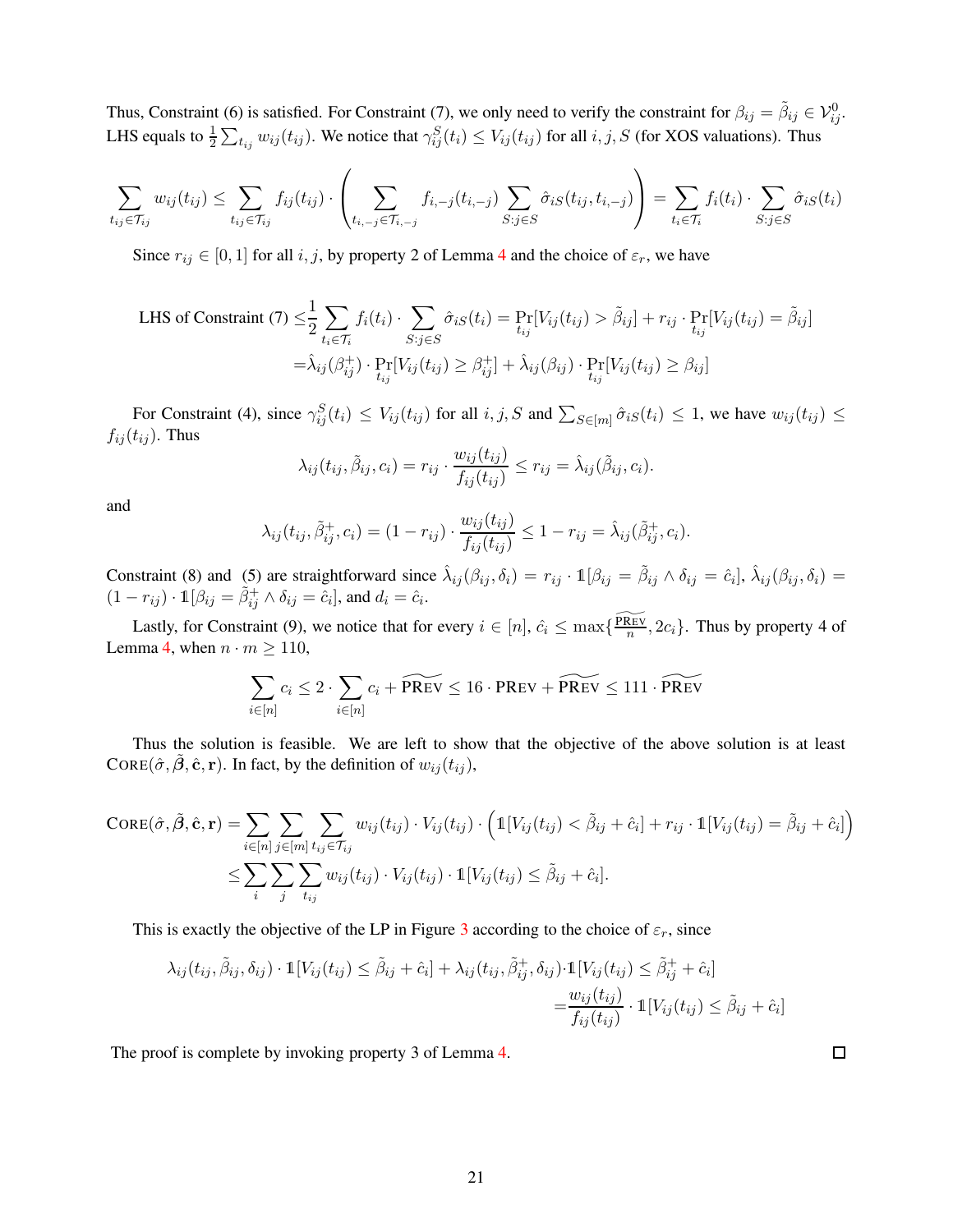## C.5 Bounding the Difference between the Shifted CORE and the Original CORE

<span id="page-22-0"></span>We first give the following definition as a generalization of Definition [6.](#page-10-5)

**Definition 15.** Let  $(\pi, w, \lambda, \hat{\lambda}, d = (d_i)_{i \in [n]})$  be any feasible solution of the LP in Figure [4.](#page-19-0) For every  $j \in [m]$ , *define*

$$
Q_j = \frac{1}{2} \cdot \sum_{i \in [n]} \sum_{t_{ij} \in \mathcal{T}_{ij}} f_{ij}(t_{ij}) \cdot V_{ij}(t_{ij}) \cdot \sum_{\substack{\beta_{ij} \in \mathcal{V}_{ij} \\ \delta_{ij} \in \Delta}} \lambda_{ij}(t_{ij}, \beta_{ij}, \delta_{ij}) \cdot \mathbb{1}[V_{ij}(t_{ij}) \leq \beta_{ij} + \delta_{ij}].
$$

Recall that by Constraint (5), for every  $i, j, \hat{\lambda}_{ij}(\cdot, \cdot)$  can be viewed as a joint distribution  $\mathcal{C}_{ij}$  over  $\mathcal{V}_{ij} \times \Delta$ , i.e.  $Pr_{(\beta_{ij},\delta_{ij})\sim\mathcal{C}_{ij}}[\beta_{ij} = a \wedge \delta_{ij} = b] = \hat{\lambda}_{ij}(\beta_{ij} = a, \delta_{ij} = b)$ . Denote  $\mathcal{B}_{ij}$  the marginal distribution of  $\beta_{ij}$  with respect to  $\mathcal{C}_{ij}$ . Inspired by the "shifted core" technique by Cai and Zhao [\[CZ17\]](#page-63-3), we need further definitions to describe the welfare contribution by each item under a smaller threshold.

<span id="page-22-4"></span>**Definition 16.** *For every*  $i \in [n]$ *, define*<sup>[21](#page-22-1)</sup>

$$
\tau_i = \inf_{x \ge 0} \left\{ \sum_{j \in [m]} \Pr_{t_{ij} \sim D_{ij}, \beta_{ij} \sim \mathcal{B}_{ij}} [V_{ij}(t_{ij}) \ge \max(\beta_{ij}, Q_j + x)] \le \frac{1}{2} \right\}
$$

*Then for every*  $j \in [m]$ *, define* 

$$
\hat{Q}_j = \frac{1}{2} \cdot \sum_{i \in [n]} \sum_{t_{ij} \in \mathcal{T}_{ij}} f_{ij}(t_{ij}) \cdot V_{ij}(t_{ij}) \cdot \sum_{\substack{\beta_{ij} \in \mathcal{V}_{ij} \\ \delta_{ij} \in \Delta}} \lambda_{ij}(t_{ij}, \beta_{ij}, \delta_{ij}) \cdot \mathbb{1}[V_{ij}(t_{ij}) \le \min\{\beta_{ij} + \delta_{ij}, Q_j + \tau_i\}]
$$

<span id="page-22-2"></span>We prove in Lemma [6](#page-22-2) that the difference between  $\sum_{j \in [m]} Q_j$  and  $\sum_{j \in [m]} \hat{Q}_j$  can be bounded using PREV.

**Lemma 6.** For every  $j \in [m]$ ,  $Q_j \ge \hat{Q}_j$ . Moreover, there exists some absolute constant  $c > 0$  such that

$$
\sum_{j \in [m]} Q_j \leq \sum_{j \in [m]} \hat{Q}_j + c \cdot \text{PREV}
$$

To prove Lemma [6,](#page-22-2) we consider the following variant of the RPP mechanism, where the posted prices are allowed to be randomized.

Rationed Randomized Posted Price Mechanism (RRPP). Before the auction starts, the seller first draws a posted price  $p_{ij}$  from some distribution  $\mathcal{G}_{ij}$ , for every buyer i and item j. All  $\mathcal{G}_{ij}$ s are independent. The buyers then arrive in some arbitrary order, and each buyer i can purchase *at most one* item among the available ones at the realized posted price  $p_{ij}$  for every item j.

Clearly any RRPP mechanism is also DSIC and IR. We notice that any RRPP mechanism can be viewed as a distribution of RPP mechanisms, as the seller can draw all the posted prices before the auction starts, and use the realized (and deterministic) set of posted prices to sell the items. Thus the highest revenue achievable among all RRPP mechanisms is the same as the optimum revenue among all RPP mechanisms, which is PREV.

<span id="page-22-3"></span>Before giving the proof of Lemma [6,](#page-22-2) we first prove a useful lemma that analyzes the revenue of RRPP. It's a generalization of Lemma 17 of [\[CZ17\]](#page-63-3), which allows randomized posted prices.

<sup>&</sup>lt;sup>21</sup>If all  $D_{ij}$ s are continuous, then for every i there exists  $\tau_i$  that satisfies the following property:

<span id="page-22-1"></span> $\sum_{j \in [m]} \Pr_{i_j \sim D_{ij}, \beta_{ij} \sim \mathcal{B}_{ij}} [V_{ij}(t_{ij}) \ge \max(\beta_{ij}, Q_j + x)] \le \frac{1}{2}$  and the inequality is achieved as equality for all  $\tau_i > 0$ . However, this property might not be satisfied for discrete distributions. This is again a tie-breaking issue addressed in Remark [1.](#page-6-5) We refer the readers to Lemma 5 of  $\left[\frac{CZ}{7}\right]$  for a fix. For simplicity, in our proof we will assume that all  $\tau_i$ s satisfy the property mentioned above.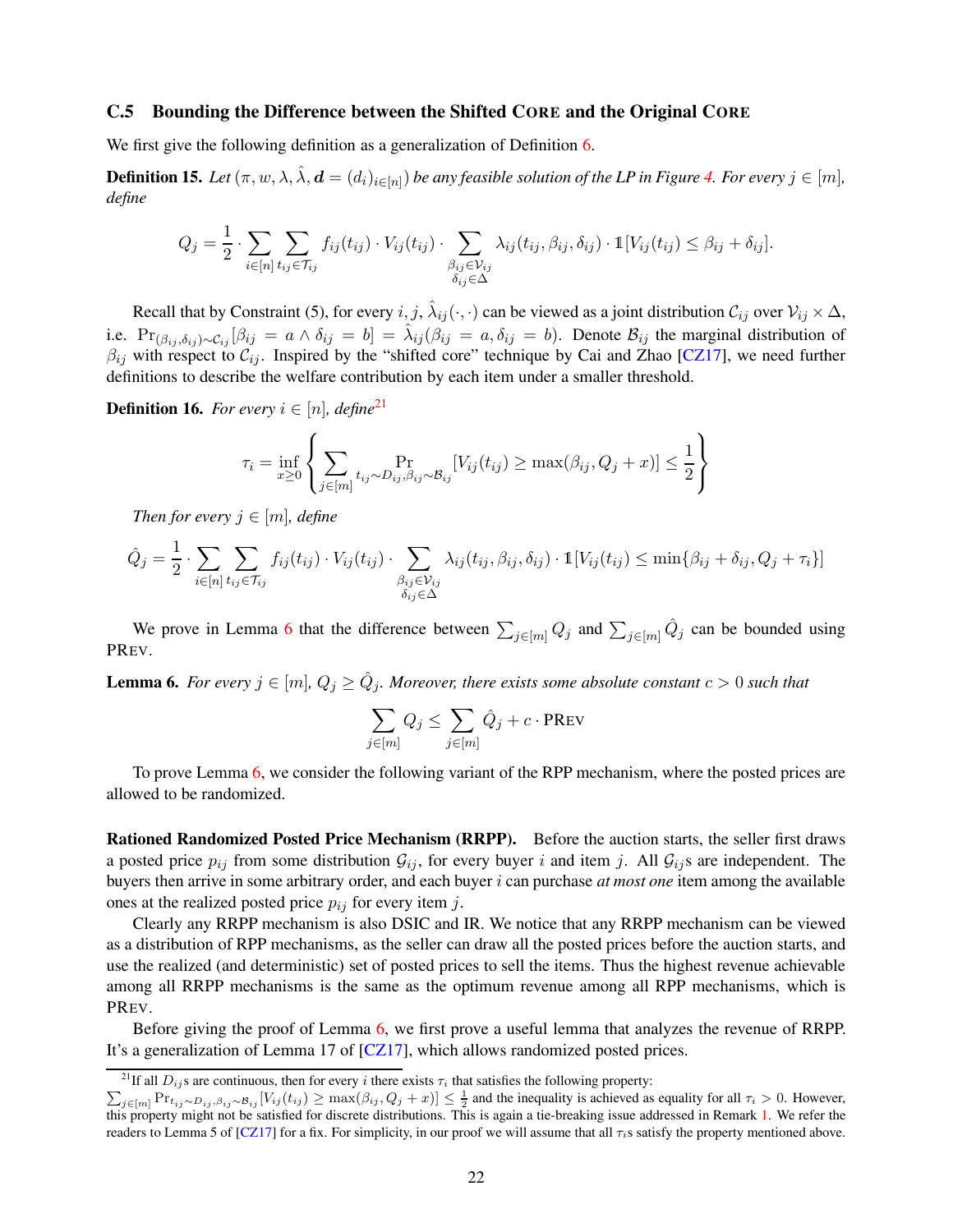**Lemma 7.** *[\[CZ17\]](#page-63-3) For every i*, *j*, let  $\mathcal{G}_{ij}$  *be any distribution over*  $\mathbb{R}_+$ *. All*  $\mathcal{G}_{ij}$ *'s are independent from each other. Suppose both of the following inequalities hold, for some constant*  $a, b \in (0, 1)$ *:* 

*1.*  $\sum_{i \in [n]} \Pr_{t_{ij} \sim \mathcal{D}_{ij}, x_{ij} \sim \mathcal{G}_{ij}} [V_i(t_{ij}) \geq x_{ij}] \leq a, \forall j \in [m].$ 2.  $\sum_{j \in [m]} \Pr_{t_{ij} \sim \mathcal{D}_{ij}, x_{ij} \sim \mathcal{G}_{ij}} [V_i(t_{ij}) \geq x_{ij}] \leq b, \forall i \in [n].$ 

*Then*

$$
\sum_{i\in[n]}\sum_{j\in[m]} \mathbb{E}_{x_{ij}\sim\mathcal{G}_{ij}}\left[x_{ij}\cdot\Pr_{t_{ij}\sim\mathcal{D}_{ij}}\left[V_i(t_{ij})\geq x_{ij}\right]\right]\leq \frac{1}{(1-a)(1-b)}\cdot \text{PREV}.
$$

*Proof.* Consider an RRPP that sells item j to buyer i at price  $x_{ij} \sim G_{ij}$ . The mechanism visits the buyers in some arbitrary order. For every  $i, j$  and every realized  $x_{ij}$ , we will bound the probability of buyer i purchasing item j, over the randomness of  $\{\mathcal{D}_{i'j'}\}_{i' \in [n], j' \in [m]}$  and  $\{\mathcal{G}_{i'j'}\}_{(i',j') \neq (i,j)}$ . Notice that when it is buyer i's turn, she purchases exactly item j and pays  $x_{ij}$  if all of the following three conditions hold: (i) j is still available, (ii)  $V_i(t_{ij}) \geq x_{ij}$  and (iii)  $\forall k \neq j$ ,  $V_i(t_{ik}) < x_{ik}$ . The second condition means buyer i can afford item j. The third condition means she cannot afford any other item  $k \neq j$ . Therefore, buyer i purchases exactly item j.

Now let us compute the probability that all three conditions hold, when  $t_{ij} \sim D_{ij}$  and  $x_{ij} \sim G_{ij}$  for all  $i, j$ . Since every buyer's valuation is subadditive over the items, item j is purchased by someone else only if there exists a buyer  $k \neq i$  who has  $V_k(t_{kj}) \geq x_{kj}$ . By the union bound, the event described above happens with probability at most  $\sum_{k\neq i} \Pr_{t_{kj},x_{kj}} \left[ V_k(t_{kj}) \geq x_{kj} \right]$ , which is less than a by Inequality 1 of the statement. Therefore, condition (i) holds with probability at least  $1 - a$ . Clearly, condition (ii) holds with probability  $Pr_{t_{ij}}[V_i(t_{ij}) \geq x_{ij}]$ . Finally, condition (iii) holds with at least probability  $1-b$ , because the probability that there exists any item  $k \neq j$  such that  $V_i(t_{ik}) \geq x_{ik}$  is no more than  $\sum_{k \neq j} \Pr_{t_{ik},x_{ik}}[V_i(t_{ik}) \geq x_{ik}] \leq b$ (Inequality 2 of the statement). Since the three conditions are independent, buyer  $i$  purchases exactly item  $j$ with probability at least  $(1 - a)(1 - b) \cdot Pr_{t_{ij}} [V_i(t_{ij}) \ge x_{ij}]$ . So the expected revenue of this mechanism is at least  $(1 - a)(1 - b) \cdot \mathbb{E}_{x_{ij} \sim \mathcal{G}_{ij}} \left[ x_{ij} \cdot \text{Pr}_{t_{ij} \sim \mathcal{D}_{ij}} \left[ V_i(t_{ij}) \geq x_{ij} \right] \right]$ .  $\Box$ 

<span id="page-23-0"></span>A direct corollary of Lemma [7](#page-22-3) is that  $\sum_i \tau_i$  can be bounded using PREV.

**Lemma 8.**  $\sum_{i \in [n]} \tau_i \leq 8 \cdot \text{PREV}$ .

*Proof.* By Constraint (6) of the LP in Figure [3](#page-12-0) (or Figure [4\)](#page-19-0), for every item j,

$$
\sum_{i \in [n]} \Pr_{\substack{t_{ij} \sim D_{ij} \\ \beta_{ij} \sim \beta_{ij}}} [V_{ij}(t_{ij}) \ge \max(\beta_{ij}, Q_j + \tau_i)] \le \sum_{i \in [n]} \Pr_{\substack{t_{ij} \sim D_{ij} \\ \beta_{ij} \sim \beta_{ij}}} [V_{ij}(t_{ij}) \ge \beta_{ij}]
$$

$$
= \sum_{i \in [n]} \sum_{\beta_{ij} \in \mathcal{V}_{ij}} \hat{\lambda}_{ij}(\beta_{ij}) \Pr_{t_{ij}} [V_{ij}(t_{ij}) \ge \beta_{ij}] \le \frac{1}{2}
$$

By the definition of  $\tau_i$ , for every i we have

$$
\sum_{j \in [m]} \Pr_{t_{ij} \sim D_{ij}, \beta_{ij} \sim \mathcal{B}_{ij}}[V_{ij}(t_{ij}) \ge \max(\beta_{ij}, Q_j + \tau_i)] \le \frac{1}{2}.
$$

Thus by Lemma [7,](#page-22-3)

$$
4 \cdot \text{PREV} \ge \sum_{i \in [n], j \in [m]} \mathbb{E}_{\beta_{ij} \sim \mathcal{B}_{ij}} \left[ \max(\beta_{ij}, Q_j + \tau_i) \cdot \Pr_{t_{ij} \sim D_{ij}} [V_{ij}(t_{ij}) \ge \max(\beta_{ij}, Q_j + \tau_i)] \right]
$$
  

$$
\ge \sum_{i \in [n]} \tau_i \sum_{j \in [m]} \mathbb{E}_{\beta_{ij} \sim \mathcal{B}_{ij}} \left[ \Pr_{t_{ij} \sim D_{ij}} [V_{ij}(t_{ij}) \ge \max(\beta_{ij}, Q_j + \tau_i)] \right]
$$
  

$$
= \frac{1}{2} \sum_{i \in [n]} \tau_i,
$$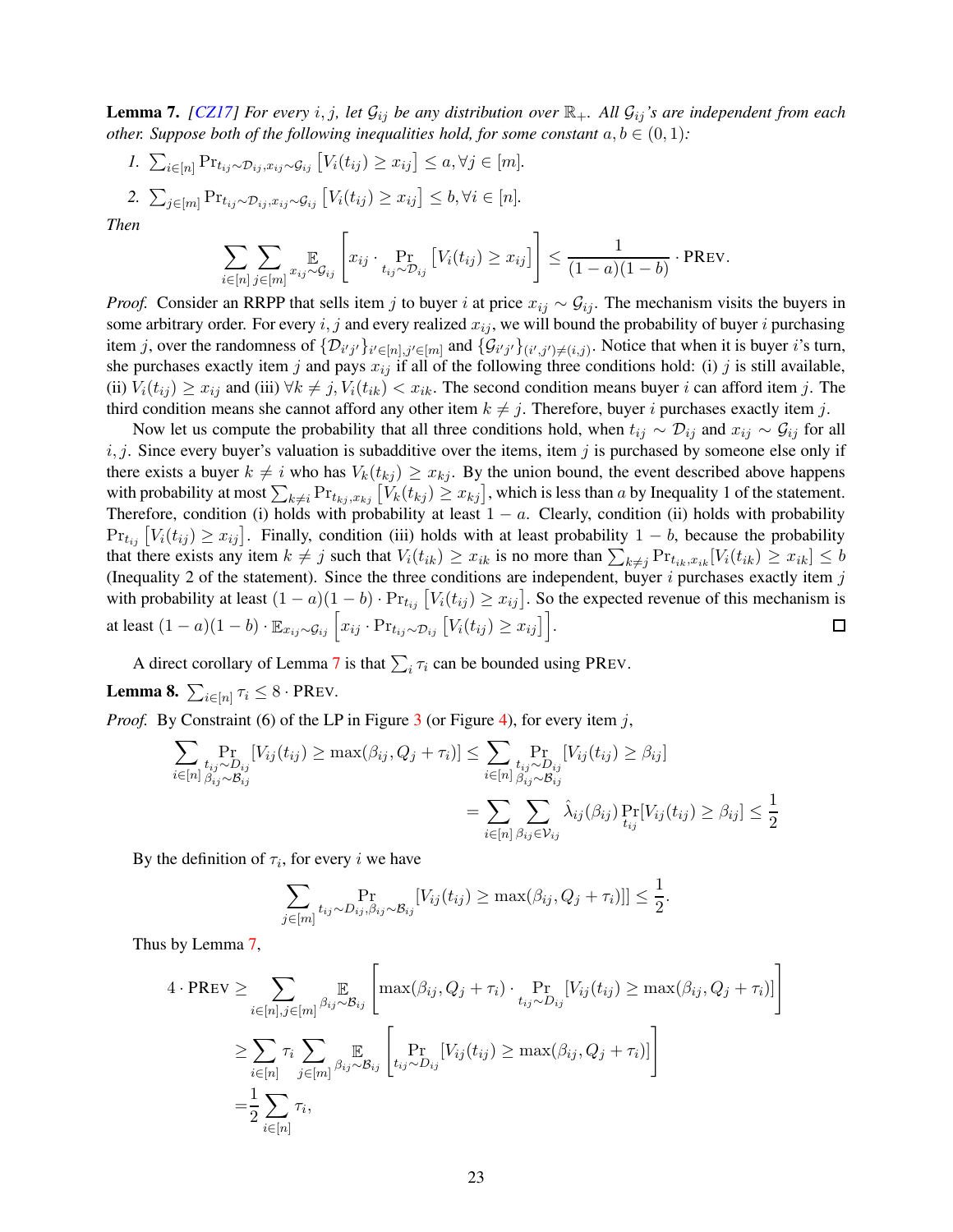The last equality comes from the fact that by the definition of  $\tau_i$ ,  $\sum_j \Pr_{t_{ij} \sim D_{ij}, \beta_{ij} \sim B_{ij}} [V_{ij}(t_{ij}) \ge \max(\beta_{ij}, Q_j + \min(\beta_{ij}), Q_j + \min(\beta_{ij}, Q_j + \min(\beta_{ij}), Q_j + \min(\beta_{ij}), Q_j + \min(\beta_{ij}, Q_j + \min(\beta_{ij}), Q_j + \min(\beta_{ij}, Q_j + \min(\beta_{ij}), Q_j + \min(\beta_{ij}, Q_j + \min(\beta_{ij}), Q_j + \$  $[\tau_i]]$  =  $\frac{1}{2}$  for all *i* such that  $\tau_i > 0$  (see Footnote [21\)](#page-22-1). We finish the proof.  $\Box$ 

<span id="page-24-0"></span>**Lemma 9.** [(Restatement of Lemma [6\)](#page-22-2)] For every  $j \in [m]$ ,  $Q_j \ge \hat{Q}_j$ . Moreover,

$$
\sum_{j \in [m]} Q_j \leq \sum_{j \in [m]} \hat{Q}_j + 236.5 \cdot \text{PREV}
$$

*Proof.* For every j, it's clear that  $\hat{Q}_j \leq Q_j$  by the definition of  $\hat{Q}_j$ . It remains to bound  $\sum_j (Q_j - \hat{Q}_j)$ . In the proof, we abuse the notation and let  $\hat{\lambda}_{ij}(\beta_{ij}) = \sum_{\delta_{ij} \in \Delta} \hat{\lambda}_{ij}(\beta_{ij}, \delta_{ij})$ . Also for every  $i, j, t_{ij}, \beta_{ij} \in V_{ij}$ , let  $\lambda_{ij}(t_{ij}, \beta_{ij}) = \sum_{\delta_{ij} \in \Delta} \lambda_{ij}(t_{ij}, \beta_{ij}, \delta_{ij}).$ 

$$
2\sum_{j\in[m]} \left(Q_j - \hat{Q}_j\right)
$$
\n
$$
\leq \sum_{j} \sum_{i} \sum_{t_{ij}: V_{ij}(t_{ij}) \geq Q_j + \tau_i} f_{ij}(t_{ij}) V_{ij}(t_{ij}) \sum_{\substack{\beta_{ij} \in V_{ij} \\ \delta_{ij} \in \Delta}} \lambda_{ij}(t_{ij}, \beta_{ij}, \delta_{ij}) \cdot 1[V_{ij}(t_{ij}) \leq \beta_{ij} + \delta_{ij}]
$$
\n
$$
\leq \sum_{j} \sum_{i} \sum_{t_{ij}: V_{ij}(t_{ij}) \geq Q_j + \tau_i} f_{ij}(t_{ij}) \sum_{\substack{\beta_{ij} \in V_{ij} \\ \delta_{ij} \in \Delta}} \left(\beta_{ij} + (V_{ij}(t_{ij}) - \beta_{ij})^{+}\right) \cdot \lambda_{ij}(t_{ij}, \beta_{ij}, \delta_{ij}) \cdot 1[V_{ij}(t_{ij}) \leq \beta_{ij} + \delta_{ij}]
$$
\n
$$
\leq \sum_{j} \sum_{i} \sum_{t_{ij}: V_{ij}(t_{ij}) \geq Q_j + \tau_i} f_{ij}(t_{ij}) \sum_{\beta_{ij} \in V_{ij}} \beta_{ij} \cdot \lambda_{ij}(t_{ij}, \beta_{ij})
$$
\n
$$
+ \sum_{j} \sum_{i} \sum_{t_{ij}: V_{ij}(t_{ij}) \geq Q_j + \tau_i} f_{ij}(t_{ij}) \sum_{\substack{\beta_{ij} \in V_{ij} \\ \delta_{ij} \in \Delta}} (V_{ij}(t_{ij}) - \beta_{ij})^{+} \cdot \lambda_{ij}(t_{ij}, \beta_{ij}, \delta_{ij}) \cdot 1[V_{ij}(t_{ij}) \leq \beta_{ij} + \delta_{ij}]
$$

Here the first inequality uses the fact that  $\lambda_{ij}(t_{ij}, \beta_{ij}, \delta_{ij}) \cdot \mathbb{1}[V_{ij}(t_{ij}) \leq \beta_{ij} + \delta_{ij}]$  and  $\lambda_{ij}(t_{ij}, \beta_{ij}, \delta_{ij})1[V_{ij}(t_{ij}) \leq \min\{\beta_{ij} + \delta_{ij}, Q_j + \tau_i\}]$  can differ only when  $V_{ij}(t_{ij}) > Q_j + \tau_i \wedge V_{ij}(t_{ij}) \leq$  $\beta_{ij} + \delta_{ij}$ . In the last inequality, we drop the indicator  $\mathbb{1}[V_{ij}(t_{ij}) \leq \beta_{ij} + \delta_{ij}]$  for the first term.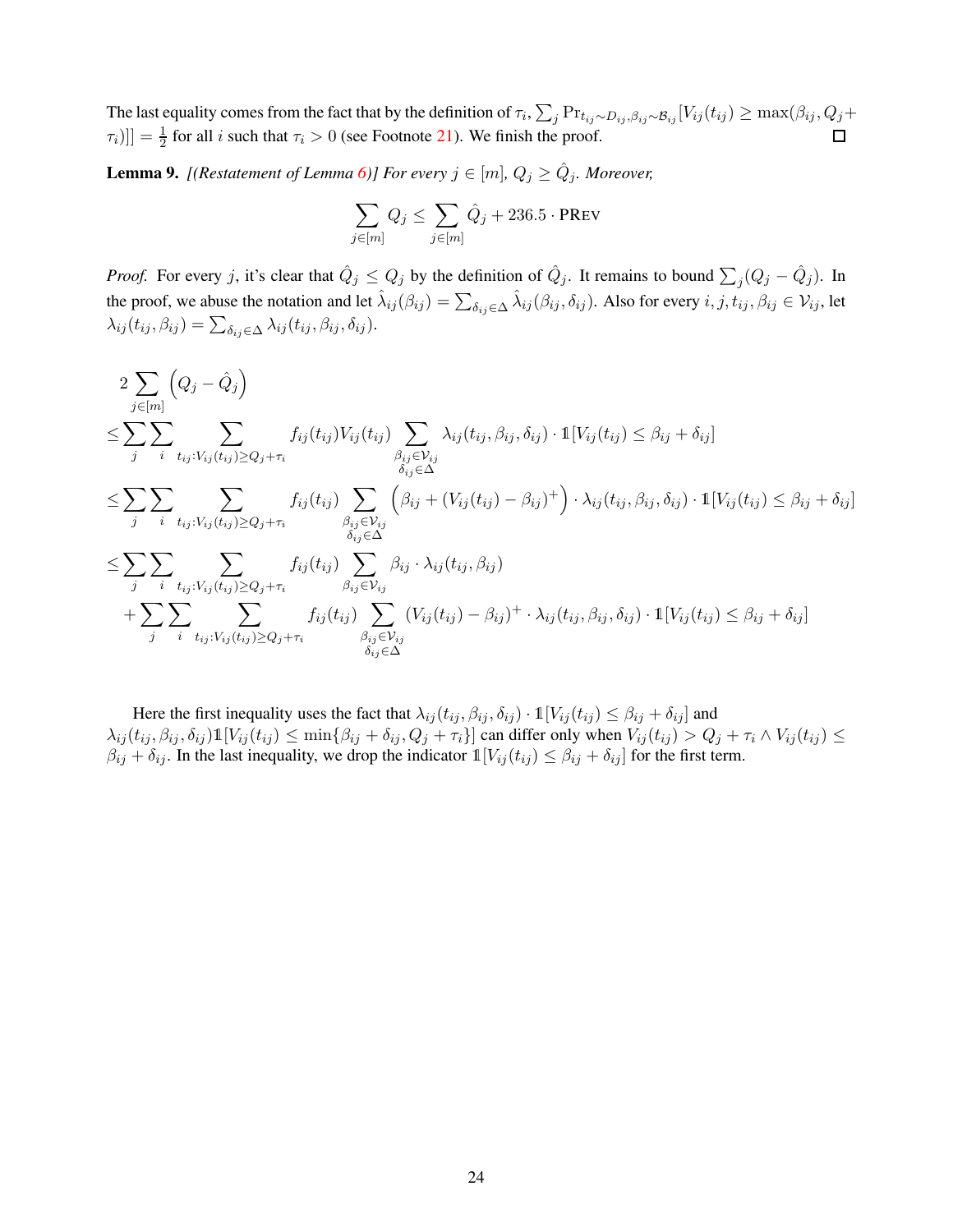<span id="page-25-1"></span>We bound the first term:

$$
\sum_{j} \sum_{i} \sum_{t_{ij}: V_{ij}(t_{ij}) \geq Q_{j} + \tau_{i}} f_{ij}(t_{ij}) \cdot \sum_{\beta_{ij} \in V_{ij}} \beta_{ij} \cdot \lambda_{ij}(t_{ij}, \beta_{ij})
$$
\n
$$
= \sum_{i,j} \sum_{\beta_{ij} \in V_{ij}} \beta_{ij} \sum_{t_{ij}: V_{ij}(t_{ij}) \geq Q_{j} + \tau_{i}} f_{ij}(t_{ij}) \cdot \lambda_{ij}(t_{ij}, \beta_{ij}) + \sum_{i,j} \sum_{\beta_{ij} \geq Q_{j} + \tau_{i}} \beta_{ij} \sum_{t_{ij}: V_{ij}(t_{ij}) \geq Q_{j} + \tau_{i}} f_{ij}(t_{ij}) \cdot \lambda_{ij}(t_{ij}, \beta_{ij})
$$
\n
$$
\leq \sum_{i,j} \sum_{\beta_{ij} \in V_{ij} \atop \beta_{ij} \leq Q_{j} + \tau_{i}} \beta_{ij} \sum_{t_{ij}: V_{ij}(t_{ij}) \geq Q_{j} + \tau_{i}} f_{ij}(t_{ij}) \cdot \lambda_{ij}(t_{ij}, \beta_{ij}) + \sum_{i,j} \sum_{\beta_{ij} \geq Q_{j} + \tau_{i}} f_{ij}(t_{ij}) \cdot \left(\lambda_{ij}(t_{ij}, \beta_{ij}) + \lambda_{ij}(t_{ij}, \beta_{ij}^{+})\right)
$$
\n
$$
\leq \sum_{i,j} \sum_{\beta_{ij} \in V_{ij} \atop \beta_{ij} \leq Q_{j} + \tau_{i}} \hat{\lambda}_{ij}(\beta_{ij}) \cdot \beta_{ij} \sum_{t_{ij}: V_{ij}(t_{ij}) \geq Q_{j} + \tau_{i}} f_{ij}(t_{ij}) + \sum_{i,j} \sum_{\beta_{ij} \geq Q_{j} + \tau_{i}} 2 \hat{\lambda}_{ij}(\beta_{ij}) \cdot \beta_{ij}^{+} \cdot \sum_{t_{ij}: V_{ij} \geq Q_{j} + \tau_{i}} f_{ij}(t_{ij}) \geq \beta_{ij}
$$
\n
$$
\leq \sum_{i,j} \sum_{\beta_{ij} \in V_{ij} \atop \beta_{ij} \leq Q_{j} + \tau_{i}} \hat{\lambda}_{ij}(\beta_{ij}) \cdot \beta_{ij} \sum_{t_{ij}: V_{ij}(t_{ij}) \geq Q_{j} + \tau_{i}} f_{ij}(t_{ij}) + \sum_{i,j} \sum_{\
$$

 $\setminus$ 

 $\begin{array}{c} \hline \end{array}$ 

The first inequality comes from the fact that for  $\beta_{ij} \in V_{ij}^0$ , then  $\beta_{ij} < \beta_{ij}^+$  and from the fact that for sufficiently small  $\varepsilon_r > 0$ , then  $Q_j + \tau_i \leq \beta_{ij}$  iff  $Q_j + \tau_i \leq \beta_{ij}^+$ . The second inequality comes from Constraint (4) and (7) of the LP in Figure [3](#page-12-0) (or Figure [4\)](#page-19-0).<sup>[22](#page-25-0)</sup> For the second last inequality, notice that by Constraint (6) of the LP in Figure [3](#page-12-0) (or Figure [4\)](#page-19-0), for every item  $j$ ,

$$
\sum_{i} \Pr_{\substack{t_{ij} \sim D_{ij} \\ \beta_{ij} \sim \beta_{ij}}} [V_{ij}(t_{ij}) \ge \max(\beta_{ij}, Q_j + \tau_i)]] \le \sum_{i} \Pr_{\substack{t_{ij} \sim D_{ij} \\ \beta_{ij} \sim \beta_{ij}}} [V_{ij}(t_{ij}) \ge \beta_{ij}]
$$

$$
= \sum_{i} \sum_{\beta_{ij} \in V_{ij}} \hat{\lambda}_{ij}(\beta_{ij}) \Pr_{t_{ij}} [V_{ij}(t_{ij}) \ge \beta_{ij}] \le \frac{1}{2}
$$

By the definition of  $\tau_i$ , for every buyer i we have

$$
\sum_{j} \Pr_{t_{ij} \sim D_{ij}, \beta_{ij} \sim \mathcal{B}_{ij}} [V_{ij}(t_{ij}) \ge \max(\beta_{ij}, Q_j + \tau_i)]] \le \frac{1}{2}
$$

<span id="page-25-0"></span><sup>&</sup>lt;sup>22</sup>Note that this is the only place that Constraint  $(7)$  is used in our proof.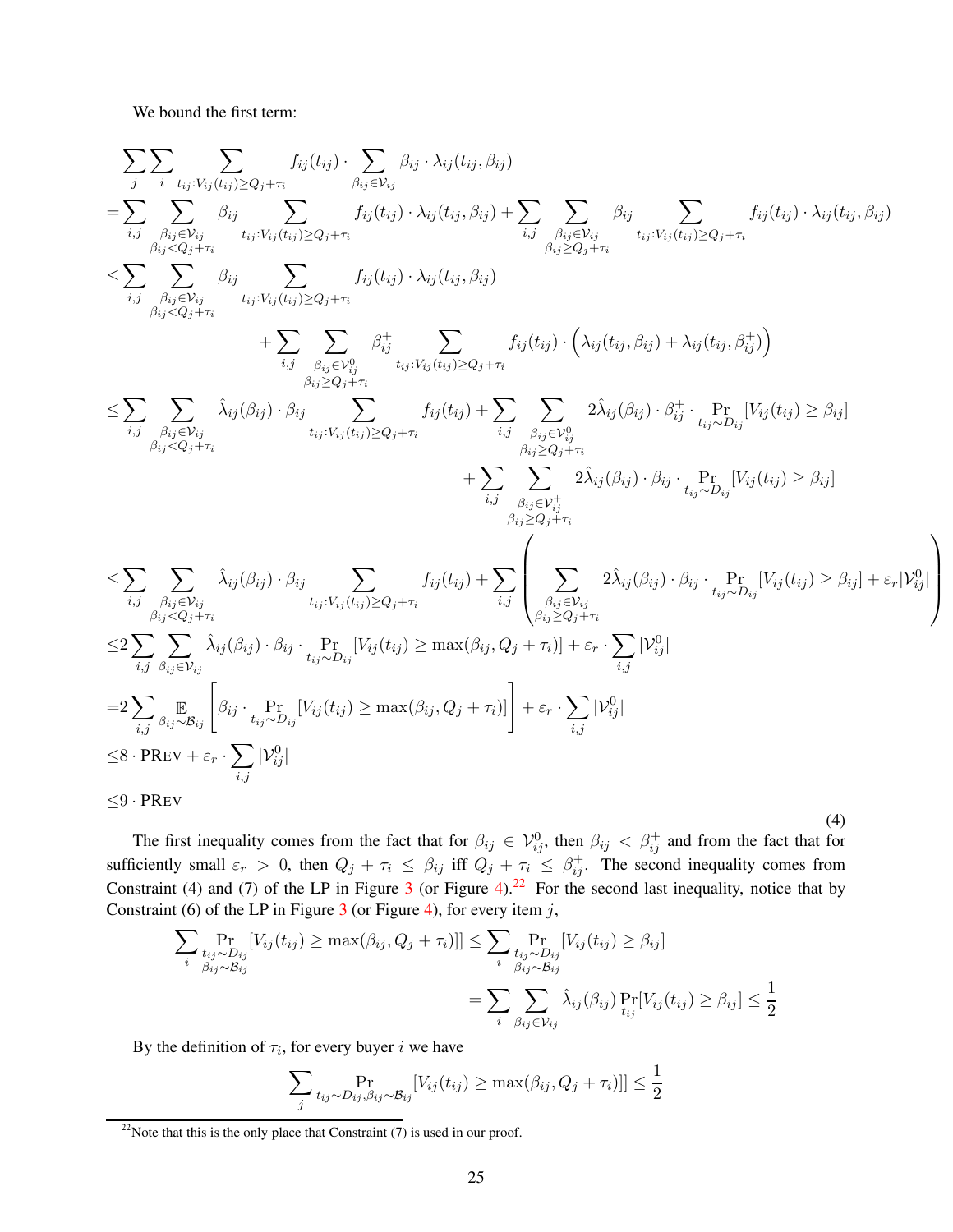The second last inequality then follows from Lemma [7.](#page-22-3) The last inequality follows from the fact that  $\varepsilon_r \leq \frac{\text{PREV}}{\sum_{i,j} |V_{ij}^0|}$ . For the second term, we have

$$
\sum_{j} \sum_{i} \sum_{t_{ij}: V_{ij}(t_{ij}) \ge Q_j + \tau_i} f_{ij}(t_{ij}) \sum_{\substack{\beta_{ij} \in V_{ij} \\ \delta_{ij} \in \Delta_i}} (V_{ij}(t_{ij}) - \beta_{ij})^+ \cdot \lambda_{ij}(t_{ij}, \beta_{ij}, \delta_{ij}) \cdot \mathbb{1}[V_{ij}(t_{ij}) \le \beta_{ij} + \delta_{ij}]
$$
\n
$$
\le \sum_{j} \sum_{i} \sum_{\substack{\beta_{ij} \in V_{ij} \\ \delta_{ij} \in \Delta_i}} \hat{\lambda}_{ij}(\beta_{ij}, \delta_{ij}) \cdot \sum_{t_{ij}} f_{ij}(t_{ij}) (V_{ij}(t_{ij}) - \beta_{ij}) \cdot \mathbb{1}[V_{ij}(t_{ij}) \le \beta_{ij} + \delta_{ij} \wedge V_{ij}(t_{ij}) \ge \max(\beta_{ij}, Q_j + \tau_i)]
$$
\n
$$
= \sum_{i,j} \sum_{(\beta_{ij}, \delta_{ij}) \sim C_{ij}} \left[ \sum_{t_{ij}} f_{ij}(t_{ij}) u_{ij}(t_{ij}, \beta_{ij}, \delta_{ij}) \right],
$$

where

$$
u_{ij}(t_{ij},\beta_{ij},\delta_{ij})=(V_{ij}(t_{ij})-\beta_{ij})\cdot\mathbb{1}[V_{ij}(t_{ij})\leq\beta_{ij}+\delta_{ij}\wedge V_{ij}(t_{ij})\geq\max(\beta_{ij},Q_j+\tau_i)]
$$

<span id="page-26-0"></span>We notice that by the definition of  $\tau_i$ , the following inequality holds for every buyer i.

$$
\sum_{j} \Pr_{t_{ij} \sim D_{ij}, (\beta_{ij}, \delta_{ij}) \sim C_{ij}} [u_{ij}(t_{ij}, \beta_{ij}, \delta_{ij}) > 0] \leq \sum_{j} \Pr_{t_{ij} \sim D_{ij}, \beta_{ij} \sim B_{ij}} [V_{ij}(t_{ij}) \geq \max(\beta_{ij}, Q_j + \tau_i)]] \leq \frac{1}{2} (5)
$$
\nDenote  $C_i = \sum_{j=1}^m C_{ij}$  and  $\beta_i = (\beta_{ij})_{j \in [m]}, \delta_i = (\delta_{ij})_{j \in [m]}$ , we have\n
$$
\sum_{i} \mathbb{E}_{(\beta_i, \delta_i) \sim C_i} \left[ \sum_{t_i} f_i(t_i) \cdot \max_{j} u_{ij}(t_{ij}, \beta_{ij}, \delta_{ij}) \right]
$$
\n
$$
\geq \sum_{i} \mathbb{E}_{(\beta_i, \delta_i) \sim C_i} \left[ \sum_{j} \sum_{t_{ij}} f_{ij}(t_{ij}) \cdot u_{ij}(t_{ij}, \beta_{ij}, \delta_{ij}) \cdot \prod_{k \neq j} \Pr_{t_{ik} \sim D_{ik}} [u_{ik}(t_{ik}, \beta_{ik}, \delta_{ik}) = 0] \right]
$$
\n
$$
= \sum_{i} \sum_{j} \mathbb{E}_{(\beta_{i}, \delta_{ij}) \sim C_{ij}} \left[ \sum_{t_{ij}} f_{ij}(t_{ij}) \cdot u_{ij}(t_{ij}, \beta_{ij}, \delta_{ij}) \cdot \prod_{k \neq j} t_{ik} \sim D_{ik}, (\beta_{ik}, \delta_{ik}) \sim C_{ik} [u_{ik}(t_{ik}, \beta_{ik}, \delta_{ik}) = 0] \right]
$$
\n
$$
\geq \frac{1}{2} \cdot \sum_{i, j} \mathbb{E}_{(\beta_{ij}, \delta_{ij}) \sim C_{ij}} \left[ \sum_{t_{ij}} f_{ij}(t_{ij}) u_{ij}(t_{ij}, \beta_{ij}, \delta_{ij}) \right]
$$

Here the equality uses the fact that all  $C_{ij}$ 's are independent. The last inequality comes from Inequality [\(5\)](#page-26-0) and the union bound. Now the second term is bounded by

$$
2 \cdot \sum_{i} \mathop{\mathbb{E}}_{(\beta_i, \delta_i) \sim C_i} \left[ \sum_{t_i} f_i(t_i) \cdot \max_j u_{ij}(t_{ij}, \beta_{ij}, \delta_{ij}) \right]
$$
  

$$
\leq 2 \cdot \sum_{i} \mathop{\mathbb{E}}_{(\beta_i, \delta_i) \sim C_i} \left[ \sum_{t_i} f_i(t_i) \cdot \max_{j \in [m]} \left\{ (V_{ij}(t_{ij}) - \beta_{ij})^+ \cdot \mathbb{1}[V_{ij}(t_{ij}) \leq \beta_{ij} + \delta_{ij}] \right\} \right]
$$

**Definition 17.** For every  $i, j, t_i \in \mathcal{T}_i, S \subseteq [m]$ , let

$$
\eta_i(t_i, S) = \mathop{\mathbb{E}}_{(\beta_i, \delta_i) \sim C_i} \left[ \max_{j \in S} \left\{ (V_{ij}(t_{ij}) - \beta_{ij})^+ \cdot \mathbb{1}[V_{ij}(t_{ij}) \leq \beta_{ij} + \delta_{ij}] \right\} \right]
$$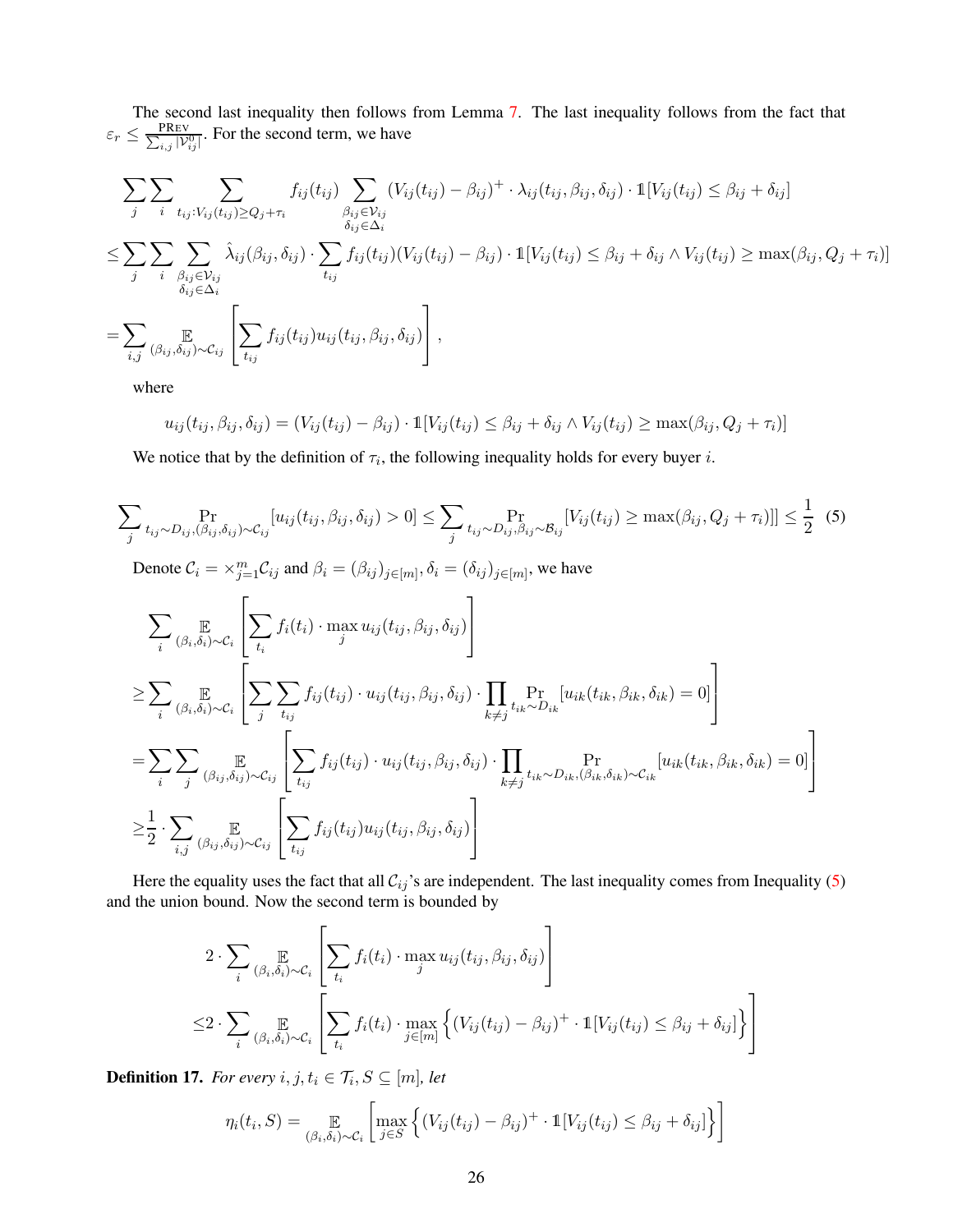Therefore, we can rewrite  $2 \cdot \sum_i \mathbb{E}_{(\beta_i, \delta_i) \sim \mathcal{C}_i} \left[ \sum_{t_i} f_i(t_i) \cdot \max_{j \in [m]} \left\{ (V_{ij}(t_{ij}) - \beta_{ij})^+ \cdot \mathbb{1}[V_{ij}(t_{ij}) \leq \beta_{ij} + \delta_{ij}] \right\} \right]$ as  $\sum_i \sum_{t_i} f_i(t_i) \cdot \eta(t_i, [m])$ .

**Definition 18.** *A function*  $v(\cdot, \cdot)$  *is a-Lipschitz if for any type*  $t, t' \in T$ *, and set*  $X, Y \subseteq [m]$ *,* 

$$
\left| v(t, X) - v(t', Y) \right| \le a \cdot \left( |X \Delta Y| + \left| \{ j \in X \cap Y : t_j \neq t'_j \} \right| \right),
$$

where  $X \Delta Y = (X \setminus Y) \cup (Y \setminus X)$  is the symmetric difference between X and Y.

**Lemma 10.** For every i,  $\eta_i(\cdot, \cdot)$  is subadditive over independent items and  $d_i$ -Lipschitz. Note that  $d_i$  is the *variable in the LP in Figure [3.](#page-12-0)*

*Proof.* For every  $i, j, t_{ij}, \beta_{ij}, \delta_{ij}$ , denote  $h_{ij}(t_{ij}, \beta_{ij}, \delta_{ij}) = (V_{ij}(t_{ij}) - \beta_{ij})^+ \cdot \mathbb{1}[V_{ij}(t_{ij}) \leq \beta_{ij} + \delta_{ij}]$ .

We will first verify that for each  $t_i \in T_i$ ,  $\eta_i(t_i, \cdot)$  is monotone, subadditive and has no externalities. Monotonicity: Let  $S_1 \subseteq S_2 \subseteq [m]$ . Then:

$$
\eta_i(t_i, S_1) = \mathop{\mathbb{E}}_{(\beta_i, \delta_i) \sim \mathcal{C}_i} \left[ \max_{j \in S_1} \left\{ h_{ij}(t_{ij}, \beta_{ij}, \delta_{ij}) \right\} \right] \leq \mathop{\mathbb{E}}_{(\beta_i, \delta_i) \sim \mathcal{C}_i} \left[ \max_{j \in S_2} \left\{ h_{ij}(t_{ij}, \beta_{ij}, \delta_{ij}) \right\} \right] = \eta_i(t_i, S_2)
$$

Subadditivity: For any set  $S_1, S_2, S_3 \subseteq [m]$  such that  $S_1 \cup S_2 = S_3$ , it holds that:

$$
\eta_i(t_i, S_3) = \mathop{\mathbb{E}}_{(\beta_i, \delta_i) \sim C_i} \left[ \max_{j \in S_3} \{ h_{ij}(t_{ij}, \beta_{ij}, \delta_{ij}) \} \right]
$$
  
\n
$$
\leq \mathop{\mathbb{E}}_{(\beta_i, \delta_i) \sim C_i} \left[ \max_{j \in S_1} \{ h_{ij}(t_{ij}, \beta_{ij}, \delta_{ij}) \} + \max_{j \in S_2} \{ h_{ij}(t_{ij}, \beta_{ij}, \delta_{ij}) \} \right]
$$
  
\n
$$
= \eta_i(t_i, S_1) + \eta_i(t_i, S_2)
$$

The first inequality follows because  $S_1 \cup S_2 = S_3$ .

No externalities: for every  $S \subseteq [m]$  and  $t_i, t'_i \in \mathcal{T}_i$  such that  $t_{ij} = t'_{ij}$  for every  $j \in S$ , we have

$$
\eta_i(t_i, S) = \mathop{\mathbb{E}}_{(\beta_i, \delta_i) \sim \mathcal{C}_i} \left[ \max_{j \in S} \left\{ h_{ij}(t_{ij}, \beta_{ij}, \delta_{ij}) \right\} \right] = \mathop{\mathbb{E}}_{(\beta_i, \delta_i) \sim \mathcal{C}_i} \left[ \max_{j \in S} \left\{ h_{ij}(t'_{ij}, \beta_{ij}, \delta_{ij}) \right\} \right] = \eta_i(t'_i, S)
$$

Now we are going to prove that  $\eta_i(\cdot, \cdot)$  is  $d_i$ -Lipschitz. For  $t_i, t'_i \in \mathcal{T}_i$  and  $X, Y \subseteq [m]$ , let  $Z = \{j \in$  $X \cap Y \wedge t_{ij} = t'_{ij}$ . It is enough to show that:

$$
\eta_i(t_i, X) - \eta_i(t'_i, Y) \le (|X \setminus Y| + (|X \cap Y| - |Z|)) \cdot d_i = (|X| - |Z|) \cdot d_i
$$
  

$$
\eta_i(t'_i, Y) - \eta_i(t_i, X) \le (|Y \setminus X| + (|X \cap Y| - |Z|)) \cdot d_i = (|Y| - |Z|) \cdot d_i
$$

We are only going to show  $\eta_i(t_i, X) - \eta_i(t'_i, Y) \leq (|X| - |Z|) \cdot d_i$ , since the other case is similar. Because  $\eta_i(t_i, \cdot)$  is monotone, it suffices to prove that:

$$
\eta_i(t_i, X) - \eta_i(t'_i, Y) \le \eta_i(t_i, X) - \eta_i(t'_i, Z) \le (|X| - |Z|) \cdot d_i
$$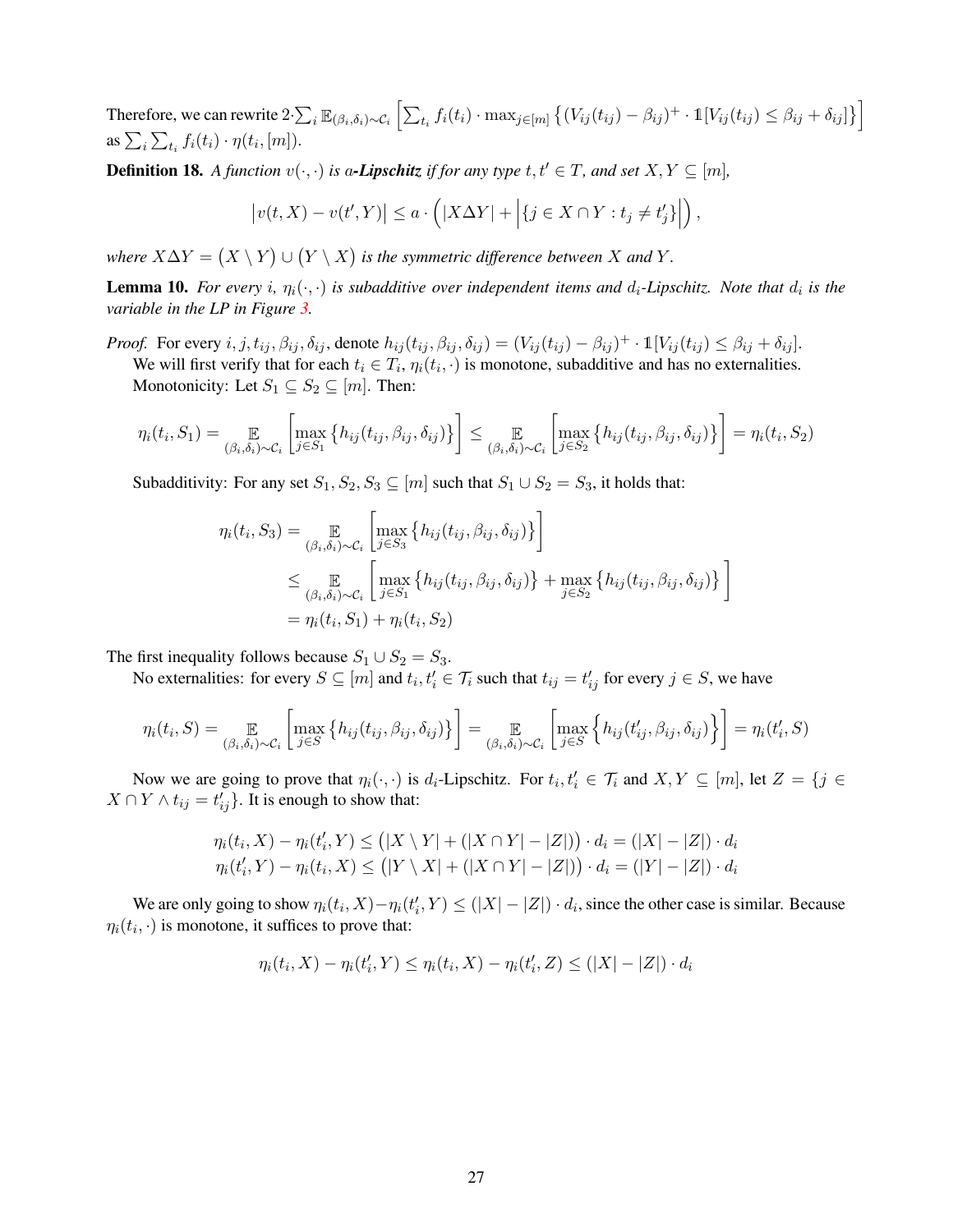For each  $j \in Z$ ,  $t_{ij} = t'_{ij}$ , which implies that  $\eta_i(t'_i, Z) = \eta_i(t_i, Z)$ . Note that:

$$
\eta_i(t_i, X) - \eta_i(t'_i, Z) \n= \eta_i(t_i, X) - \eta_i(t_i, Z) \n= \eta_i(t_i, X) - \eta_i(t_i, Z) \n= \mathop{\mathbb{E}}_{(\beta_i, \delta_i) \sim C_i} \left[ \max_{j \in X} \{ h_{ij}(t_{ij}, \beta_{ij}, \delta_{ij}) \} - \max_{j \in Z} \{ h_{ij}(t_{ij}, \beta_{ij}, \delta_{ij}) \} \right] \n\leq \mathop{\mathbb{E}}_{(\beta_i, \delta_i) \sim C_i} \left[ \max_{j \in Z} \{ h_{ij}(t_{ij}, \beta_{ij}, \delta_{ij}) \} + \sum_{j \in X \setminus Z} h_{ij}(t_{ij}, \beta_{ij}, \delta_{ij}) - \max_{j \in Z} \{ h_{ij}(t_{ij}, \beta_{ij}, \delta_{ij}) \} \right] \n= \mathop{\mathbb{E}}_{(\beta_i, \delta_i) \sim C_i} \left[ \sum_{j \in X \setminus Z} h_{ij}(t_{ij}, \beta_{ij}, \delta_{ij}) \right] \n= \sum_{j \in X \setminus Z} \mathop{\mathbb{E}}_{(\beta_{ij}, \delta_{ij}) \sim C_{ij}} \left[ h_{ij}(t_{ij}, \beta_{ij}, \delta_{ij}) \right] \n\leq \sum_{j \in X \setminus Z} \mathop{\mathbb{E}}_{(\beta_{ij}, \delta_{ij}) \sim C_{ij}} \left[ \delta_{ij} \right] \n\leq (|X| - |Z|) d_i
$$

<span id="page-28-2"></span>Here the second last inequality follows by Constraint (8) of the LP in Figure [3](#page-12-0) (or Figure [4\)](#page-19-0).

**Lemma 11.** *[\[CZ17\]](#page-63-3) Let*  $g(t, \cdot)$  *with*  $t \sim D = \prod_j D_j$  *be a function drawn from a distribution that is subadditive over independent items of ground set I. If*  $g(\cdot,\cdot)$  *is c-Lipschitz, then if we let* a *be the median of the value of the grand bundle*  $g(t, I)$ *, i.e.*  $a = \inf \left\{ x \geq 0 : \Pr_t[g(t, I) \leq x] \geq \frac{1}{2} \right\}$ 2 o *,*

 $\Box$ 

$$
\mathbb{E}_t[g(t,I)] \le 2a + \frac{5c}{2}.
$$

To finish the proof of Lemma [9,](#page-24-0) we will bound  $\sum_i \sum_{t_i} f_i(t_i) \cdot \eta_i(t_i, [m])$  using a modified two-part tariff mechanism. Consider the following variant of two-part tariff M, with a randomized posted price  $\beta_{ij} \sim \mathcal{B}_{ij}$ for buyer  $i$  and item  $j$ , and restricting the buyer to purchase at most one item. The procedure of the mechanism is shown in Mechanism  $2^{23}$  $2^{23}$  $2^{23}$  $2^{23}$ .

## Mechanism 2 The Rationed Two-part Tariff with Randomized Posted Price  $\overline{\mathcal{M}}$

- 0: Before the mechanism starts, the seller determines a **distribution** of posted price  $\mathcal{B}_{ij}$  for every buyer i and item j. Recall that  $\mathcal{B}_{ij}$  is the marginal distribution of  $\beta_{ij}$ .
- 1: Bidders arrive sequentially in the lexicographical order.
- 2: When every buyer i arrives, the seller shows her the set of available items  $S_i(t_{\leq i}, \beta_{\leq i}) \subseteq [m]$  (see the remark below), as well as the *distribution* of the posted prices  $\{\mathcal{B}_{ij}\}_{j\in[m]}$ .
- 3: Buyer i is asked to pay an *entry fee* defined as follows:

 $\xi_i(S_i(t_{$ 

Here MEDIAN<sub>x</sub>[h(x)] denotes the median of a non-negative function  $h(x)$  on random variable x, i.e.  $\text{MEDIAN}_x[h(x)] = \inf\{a \geq 0 : \text{Pr}_x[h(x) \leq a] \geq \frac{1}{2}\}$  $\frac{1}{2}$ .

4: If buyer  $i$  (with type  $t_i$ ) agrees to pay the entry fee, then the seller will sample a realized posted price  $\beta_{ij} \sim \mathcal{B}_{ij}$  for every available item  $j \in S_i(t_{\leq i}, \beta_{\leq i})$ . The buyer is restricted to purchase at most one item. The buyer then either chooses her favorite item  $j^* = \arg \max_{j \in S_i(t_{\le i}, \beta_{\le i})} (V_{ij}(t_{ij}) - \beta_{ij})$ , and pays  $\beta_{ij}$ <sup>\*</sup>, or leaves with nothing if  $V_{ij}(t_{ij}) < \beta_{ij}$ ,  $\forall j \in S_i(t_{< i}, \beta_{< i})$ . If the buyer refuses to pay the entry fee, she gets nothing and pays 0.

<span id="page-28-1"></span><span id="page-28-0"></span><sup>&</sup>lt;sup>23</sup>The result holds for any buyers' order, we choose the lexicographical order to keep the notation light.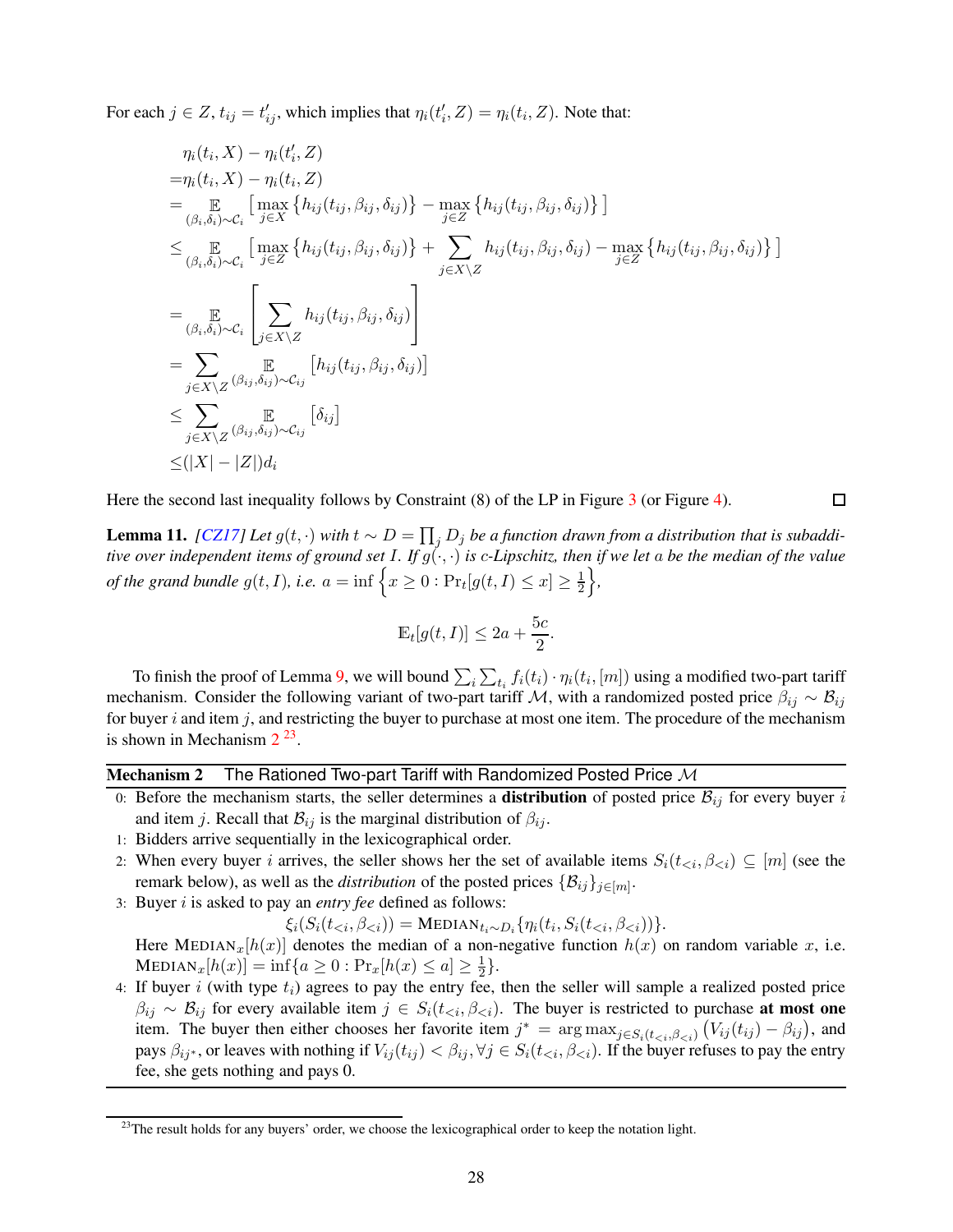Remark 3. *We notice that in Mechanism [2,](#page-28-0) the set of available items when each buyer* i *comes to the auction, depends on both*  $t_{\leq i}$  *and the realized prices for the first*  $i - 1$  *buyers (denoted by*  $\beta_{\leq i}$ )*. Let*  $S_i(t_{\leq i}, \beta_{\leq i})$  *be the random set of available items when buyer i comes to the auction. Let*  $S_1(t_{\leq 1}, \beta_{\leq 1}) = [m]$ .

It's not hard to see that  $M$  stated in Mechanism [2](#page-28-0) is BIC and IR: When every buyer sees the set of available items and the distribution of posted prices, she can calculate her expected surplus of this set, over the randomness of the posted prices. Then she will accept the entry fee if and only if the expected surplus is at least the entry fee.

In Mechanism [2,](#page-28-0) by union bound, for every item  $j$ ,

$$
\Pr[j \in S_i(t_{\leq i}, \beta_{\leq i})] \geq 1 - \sum_{k \leq i} \Pr_{t_{ij} \sim D_{ij}, \beta_{ij} \sim \mathcal{B}_{ij}} [V_{ij}(t_{ij}) \geq \beta_{ij}] \geq \frac{1}{2} \quad \text{(Due to Constraint (6))}
$$

We notice that for every realization of  $t_{\leq i}$ ,  $\beta_{\leq i}$ , after seeing the remaining item set  $S_i(t_{\leq i}, \beta_{\leq i})$ , buyer i's expected surplus if she enters the mechanism is:

$$
\mathop{\mathbb{E}}_{(\beta_i,\delta_i)\sim\mathcal{C}_i}\left[\max_{j\in S_i(t_{
$$

<span id="page-29-0"></span>Thus the buyer will accepts the entry fee with probability at least  $1/2$ . Hence

$$
\text{Rev}(\mathcal{M}) \ge \frac{1}{2} \sum_{i} \mathop{\mathbb{E}}_{t < i, \beta < i} [\xi_i(S_i(t_{\le i}, \beta_{\le i}))] \ge \frac{1}{2} \cdot \sum_{i} (\frac{1}{2} \mathop{\mathbb{E}}_{t_i, t_{\le i}, \beta < i} [\eta_i(t_i, S_i(t_{\le i}, \beta_{\le i}))] - \frac{5}{4} d_i)
$$
\n
$$
\ge \frac{1}{2} \cdot \sum_{i} (\frac{1}{4} \mathop{\mathbb{E}}_{t_i} [\eta_i(t_i, [m])] - \frac{5}{4} d_i) \ge \frac{1}{8} \cdot \sum_{i} \mathop{\mathbb{E}}_{t_i} [\eta_i(t_i, [m])] - 5 \cdot \text{PREV}) \tag{6}
$$

Here the second inequality is obtained by applying Lemma [11](#page-28-2) to function  $\eta_i(t_i, \cdot)$  and ground set  $I =$  $S_i(t_{\leq i}, \beta_{\leq i})$  for every  $t_{\leq i}, \beta_{\leq i}$ . The last inequality comes from constraint (9) of the LP in Figure [3.](#page-12-0) The third inequality comes from the following:

Fix any  $t_i, \beta_i, \delta_i$ . Let  $j^* = \arg \max_{j \in [m]} (V_{ij}(t_{ij}) - \beta_{ij})^+ \cdot \mathbb{1}[V_{ij}(t_{ij}) \leq \beta_{ij} + \delta_{ij}]$ . Then

$$
\mathbb{E}_{t < i, \beta < i} \left[ \max_{j \in S_i(t < i, \beta < i)} \left\{ (V_{ij}(t_{ij}) - \beta_{ij})^+ \cdot \mathbb{1}[V_{ij}(t_{ij}) \leq \beta_{ij} + \delta_{ij}] \right\} \right]
$$
\n
$$
\geq \mathbb{E}_{t < i, \beta < i} \left[ \max_{j \in [m]} \left\{ (V_{ij}(t_{ij}) - \beta_{ij})^+ \cdot \mathbb{1}[V_{ij}(t_{ij}) \leq \beta_{ij} + \delta_{ij}] \right\} \cdot \mathbb{1}[j^* \in S_i(t < i, \beta < i)] \right]
$$
\n
$$
= \max_{j \in [m]} \left\{ (V_{ij}(t_{ij}) - \beta_{ij})^+ \cdot \mathbb{1}[V_{ij}(t_{ij}) \leq \beta_{ij} + \delta_{ij}] \right\} \cdot \Pr_{t < i, \beta < i} [j^* \in S_i(t < i, \beta < i)]
$$
\n
$$
\geq \frac{1}{2} \cdot \max_{j \in [m]} \left\{ (V_{ij}(t_{ij}) - \beta_{ij})^+ \cdot \mathbb{1}[V_{ij}(t_{ij}) \leq \beta_{ij} + \delta_{ij}] \right\}
$$

Taking expectation over  $t_i$  and  $(\beta_i, \delta_i) \sim C_i$  on both sides, we have

$$
\mathop{\mathbb{E}}_{t_i,t_{
$$

which is exactly the third inequality of  $(6)$ . By combining Inequalities  $(4)$  and  $(6)$ , we have

$$
2\sum_{j}(Q_j - \hat{Q}_j) \le 89 \cdot \text{PREV} + 16 \cdot \text{REV}(\mathcal{M})
$$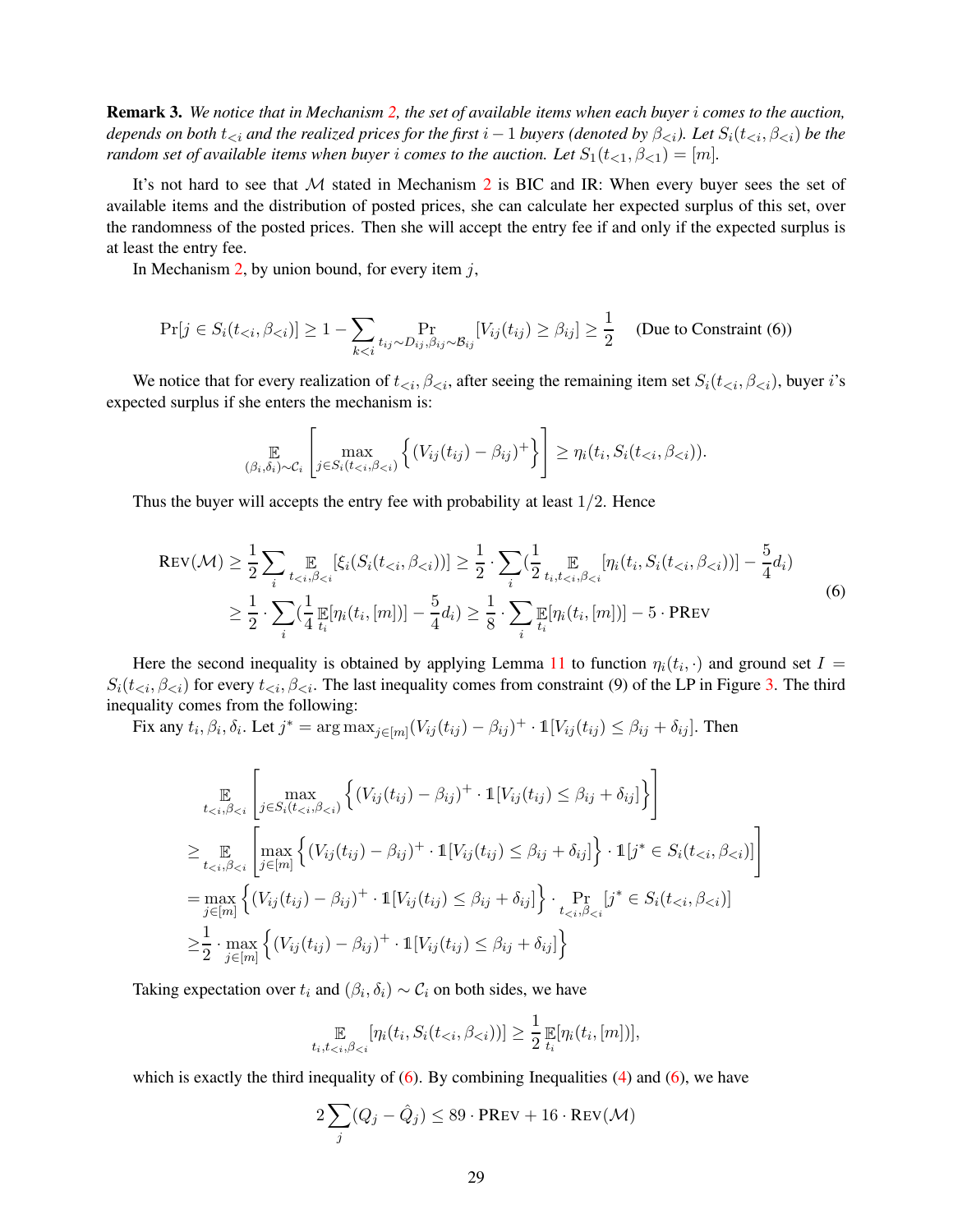Finally, since in  $M$ , each buyer is restricted to purchase at most one item, it can be treated as a BIC and IR mechanism in the unit-demand setting. By [\[CHMS10b,](#page-63-0) [KW12,](#page-64-3) [CDW16\]](#page-63-9), REV( $M$ )  $\leq 24$  · PREV. We complete our proof for Lemma [9.](#page-24-0)

 $\Box$ 

## <span id="page-30-0"></span>C.[6](#page-17-1) Analyzing the Revenue of  $\mathcal{M}_{TPT}$  and the Proof of Theorem 6

<span id="page-30-1"></span>In this section, we will show that  $\sum_{j \in [m]} Q_j$  can be bounded using the revenue of the two-part tariff  $M_{TPT}$ defined in Mechanism [1.](#page-11-2) To analyze the revenue of  $\mathcal{M}_{TPT}$ , we require the following definition.

**Definition 19.** For any buyer i and type  $t_i$ , let  $C_i(t_i) = \{j \in [m] \mid V_{ij}(t_{ij}) \leq Q_j + \tau_i\}$ . For any  $t_i \in \mathcal{T}_i$  and *set*  $S \subseteq [m]$ *, let* 

$$
\mu_i(t_i, S) = \max_{S' \subseteq S} \left( v_i(t_i, S' \cap C_i(t_i)) - \sum_{j \in S'} Q_j \right)
$$

**Lemma 12.** For every *i*, if  $v_i(\cdot, \cdot)$  is subadditive over independent itmes, then  $\mu_i(\cdot, \cdot)$  is subadditive over *independent items and*  $\tau_i$ -Lipschitz.

*Proof.* First we are going to show that  $\mu_i(t, \cdot)$  is monotone. Note that for sets  $S_1 \subseteq S_2$  the following holds:

$$
\mu_i(t_i, S_1) = \max_{S' \subseteq S_1} \left( v_i(t_i, S' \cap C_i(t_i)) - \sum_{j \in S'} Q_j \right)
$$
  

$$
\leq \max_{S' \subseteq S_2} \left( v_i(t_i, S' \cap C_i(t_i)) - \sum_{j \in S'} Q_j \right)
$$
  

$$
= \mu_i(t_i, S_2)
$$

Now we are going to show that  $\mu_i(t, \cdot)$  is subadditive. Let  $S_1, S_2, S_3 \subseteq [m]$  such that  $S_1 \cup S_2 = S_3$  and  $S_1 \cap S_2 = S_c$ . Let  $S_a = S_1 \backslash S_c$  and  $S_b = S_2$ , then for any  $t_i \in T_i$  we have the following:

$$
\mu_{i}(t_{i}, S_{3}) = \max_{S' \subseteq S_{3}} \left( v_{i}(t_{i}, S' \cap C_{i}(t_{i})) - \sum_{j \in S'} Q_{j} \right)
$$
\n
$$
\leq \max_{S' \subseteq S_{3}} \left( v_{i}(t_{i}, (S_{a} \cap S') \cap C_{i}(t_{i})) + v_{i}(t_{i}, (S_{b} \cap S') \cap C_{i}(t_{i})) - \sum_{j \in S'} Q_{j} \right)
$$
\n
$$
= \max_{S' \subseteq S_{3}} \left( \left( v_{i}(t_{i}, (S_{a} \cap S') \cap C_{i}(t_{i})) - \sum_{j \in S_{a} \cap S'} Q_{j} \right) + \left( v_{i}(t_{i}, (S_{b} \cap S') \cap C_{i}(t_{i})) - \sum_{j \in S_{b} \cap S'} Q_{j} \right) \right)
$$
\n
$$
\leq \max_{S' \subseteq S_{a}} \left( v_{i}(t_{i}, S' \cap C_{i}(t_{i})) - \sum_{j \in S'} Q_{j} \right) + \max_{S' \subseteq S_{b}} \left( v_{i}(t_{i}, S' \cap C_{i}(t_{i})) - \sum_{j \in S'} Q_{j} \right)
$$
\n
$$
= \mu_{i}(t_{i}, S_{a}) + \mu_{i}(t_{i}, S_{b})
$$
\n
$$
\leq \mu_{i}(t_{i}, S_{1}) + \mu_{i}(t_{i}, S_{2})
$$

The first inequality follows because  $v_i(t_i, \cdot)$  is a subadditive function and  $S_a \cup S_b = S_3$ . The second inequality follows because max is subadditive. The final inequality follows from the fact that  $S_b = S_2$ ,  $S_1 \supseteq S_a$  and that  $\mu_i(t_i, \cdot)$  is monotone.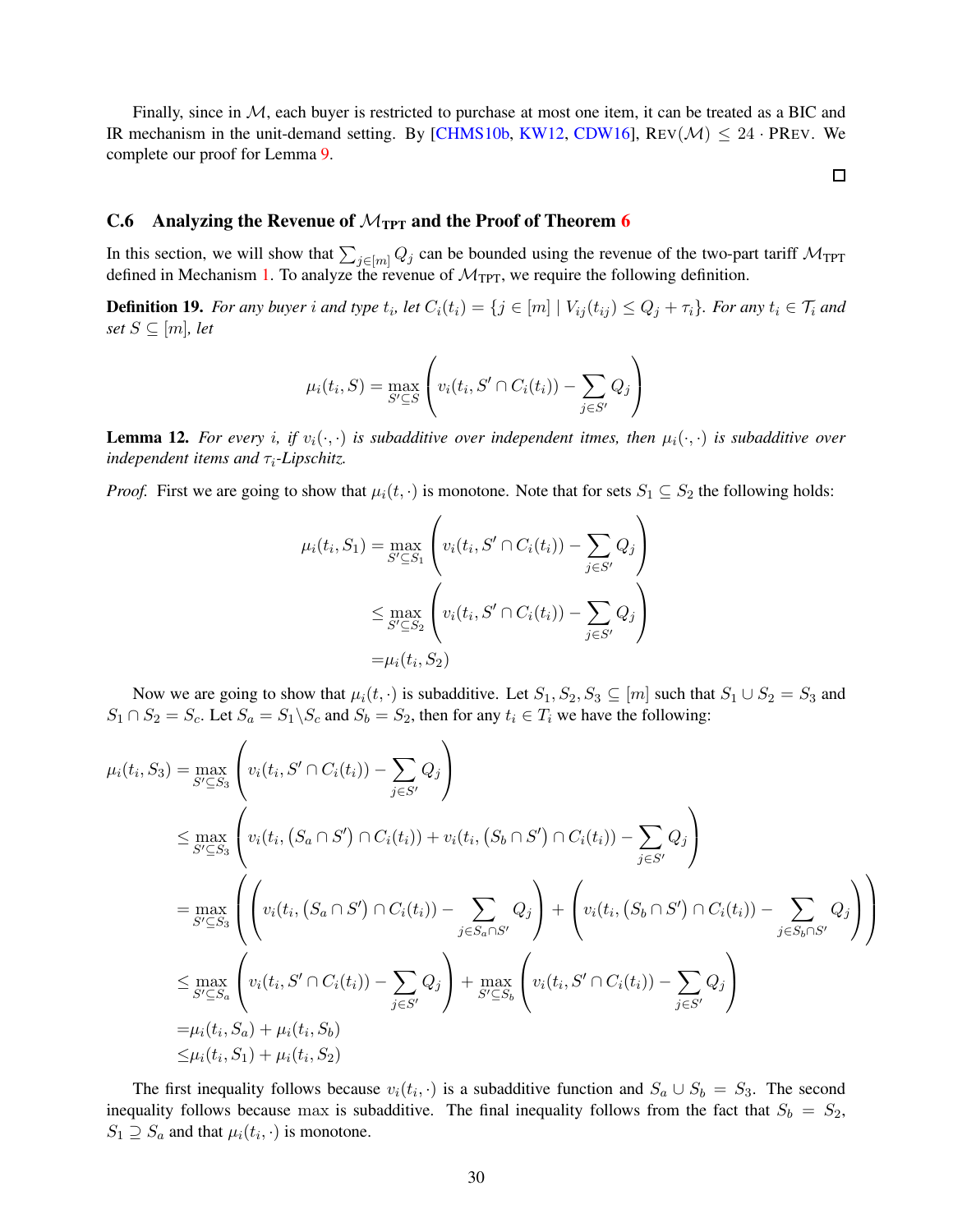We now prove that  $\mu_i(\cdot, \cdot)$  has no externalities. Fix any  $S \subseteq [m]$  and  $t_i, t'_i \in \mathcal{T}_i$  such that  $t_{ij} = t'_{ij}$  for all  $j \in S$ . We notice that by the definition of  $C_i$ ,  $S' \cap C_i(t_i) = S' \cap C_i(t_i')$  for all  $S' \subseteq S$ . Since  $v_i(\cdot, \cdot)$  has no externalities,  $v_i(t_i, S' \cap C_i(t_i)) = v_i(t'_i, S' \cap C_i(t'_i))$  for every  $S' \subseteq S$ . Thus  $\mu_i(t_i, S) = \mu_i(t'_i, S)$ .

Now we are going to show that  $\mu_i(\cdot, \cdot)$  is  $\tau_i$ -Lipschitz. Let  $t_i, t'_i \in \mathcal{T}_i$  and  $X, Y \subseteq [m]$  and  $c = |\{j \in [m] :$  $j \in X\Delta Y$  or  $t_{ij} \neq t'_{ij}$ }, <sup>[24](#page-31-0)</sup> we need to show that:

$$
|\mu_i(t_i, X) - \mu_i(t'_i, Y)| \leq c \cdot \tau_i
$$

Let  $Z = \{j : j \in X \cap Y \text{ and } t_{ij} = t'_{ij}\}\$ . Since  $\mu_i(t_i, \cdot)$  is monotone, in order to show that  $\mu_i(\cdot, \cdot)$  is  $\tau_i$ -Lipschitz, it is enough to show that

$$
\mu_i(t_i, X) - \mu_i(t'_i, Y) \le \mu_i(t_i, X) - \mu_i(t'_i, Z) \le c \cdot \tau_i
$$
  

$$
\mu_i(t'_i, Y) - \mu_i(t_i, X) \le \mu_i(t'_i, Y) - \mu_i(t_i, Z) \le c \cdot \tau_i
$$

We are only going to prove that  $\mu_i(t_i, X) - \mu_i(t'_i, Z) \leq c \cdot \tau_i$  since the other case is similar. Because for each  $j \in Z$ ,  $t'_{i,j} = t_{i,j}$ , then  $\mu_i(t'_i, Z) = \mu_i(t_i, Z)$ . We have

$$
\mu_{i}(t_{i}, X) = \max_{S' \subseteq X} \left( v_{i}(t_{i}, S' \cap C_{i}(t_{i})) - \sum_{j \in S'} Q_{j} \right)
$$
\n
$$
\leq \max_{S' \subseteq X} \left( \sum_{j \in S' \setminus Z} \left( v_{i}(t_{i}, \{j\} \cap C_{i}(t_{i})) - Q_{j} \right) + \left( v_{i}(t_{i}, (Z \cap S') \cap C_{i}(t_{i})) - \sum_{j \in Z \cap S'} Q_{j} \right) \right)
$$
\n
$$
\leq \max_{S' \subseteq X} \left( \sum_{j \in S' \setminus Z} \left( V_{ij}(t_{ij}) - Q_{j} \right)^{+} \mathbb{1}[V_{ij}(t_{ij}) \leq Q_{j} + \tau_{i}] + \left( v_{i}(t_{i}, (Z \cap S') \cap C_{i}(t_{i})) - \sum_{j \in Z \cap S'} Q_{j} \right) \right)
$$
\n
$$
= \max_{S' \subseteq Z} \left( v_{i}(t_{i}, S' \cap C_{i}(t_{i})) - \sum_{j \in S'} Q_{j} \right) + \sum_{j \in X \setminus Z} \left( V_{ij}(t_{ij}) - Q_{j} \right)^{+} \mathbb{1}[V_{ij}(t_{ij}) \leq Q_{j} + \tau_{i}]
$$
\n
$$
\leq \max_{S' \subseteq Z} \left( v_{i}(t_{i}, S' \cap C_{i}(t_{i})) - \sum_{j \in S'} Q_{j} \right) + (|X| - |Z|)\tau_{i}
$$
\n
$$
\leq \mu_{i}(t_{i}, Z) + c \cdot \tau_{i}
$$

The first inequality follows because  $v_i(t_i, \cdot)$  is subadditive. The second inequality follows because  $v_i(t_i, \{j\} \cap$  $C_i(t_i) - Q_j \le (V_{ij}(t_{ij}) - Q_j)^+ 1 [V_{ij}(t_{ij}) \le Q_j + \tau_i].$  $\Box$ 

<span id="page-31-1"></span>**Lemma 13.** *For every type profile*  $t \in \mathcal{T}$ *, let*  $SOLD(t)$  *be the set of items sold in mechanism*  $M_{TPT}$ *. Then* 

$$
\mathbb{E}\left[\sum_{i\in[n]} \mu_i\left(t_i, S_i(t_{< i})\right)\right] \ge \sum_j \Pr_t[j \notin \text{SOLD}(t)] \cdot (2\hat{Q}_j - Q_j)
$$
\n
$$
\ge \sum_j \Pr_t\left[j \notin \text{SOLD}(t)\right] \cdot Q_j - 473 \cdot \text{PREV}
$$

*Proof.* By the definition of polytope  $W_i$ , for every buyer i and  $t_i \in \mathcal{T}_i$ , there exists an vector of non-negative numbers  $\{\sigma_{iS}^{(k)}(t_i)\}_{S\subseteq[m],k\in[K]}$ , such that  $\sum_{S,k}\sigma_{iS}^{(k)}(t_i)\leq 1$  and

$$
\pi_{ij}(t_{ij}) = f_{ij}(t_{ij}) \cdot \sum_{t_{i,-j}} f_{i,-j}(t_{i,-j}) \cdot \sum_{S:j \in S} \sum_{k \in [K]} \sigma_{iS}^{(k)}(t_{ij}, t_{i,-j}) \tag{7}
$$

<span id="page-31-0"></span> $^{24}\Delta$  stands for the symmetric difference between two sets.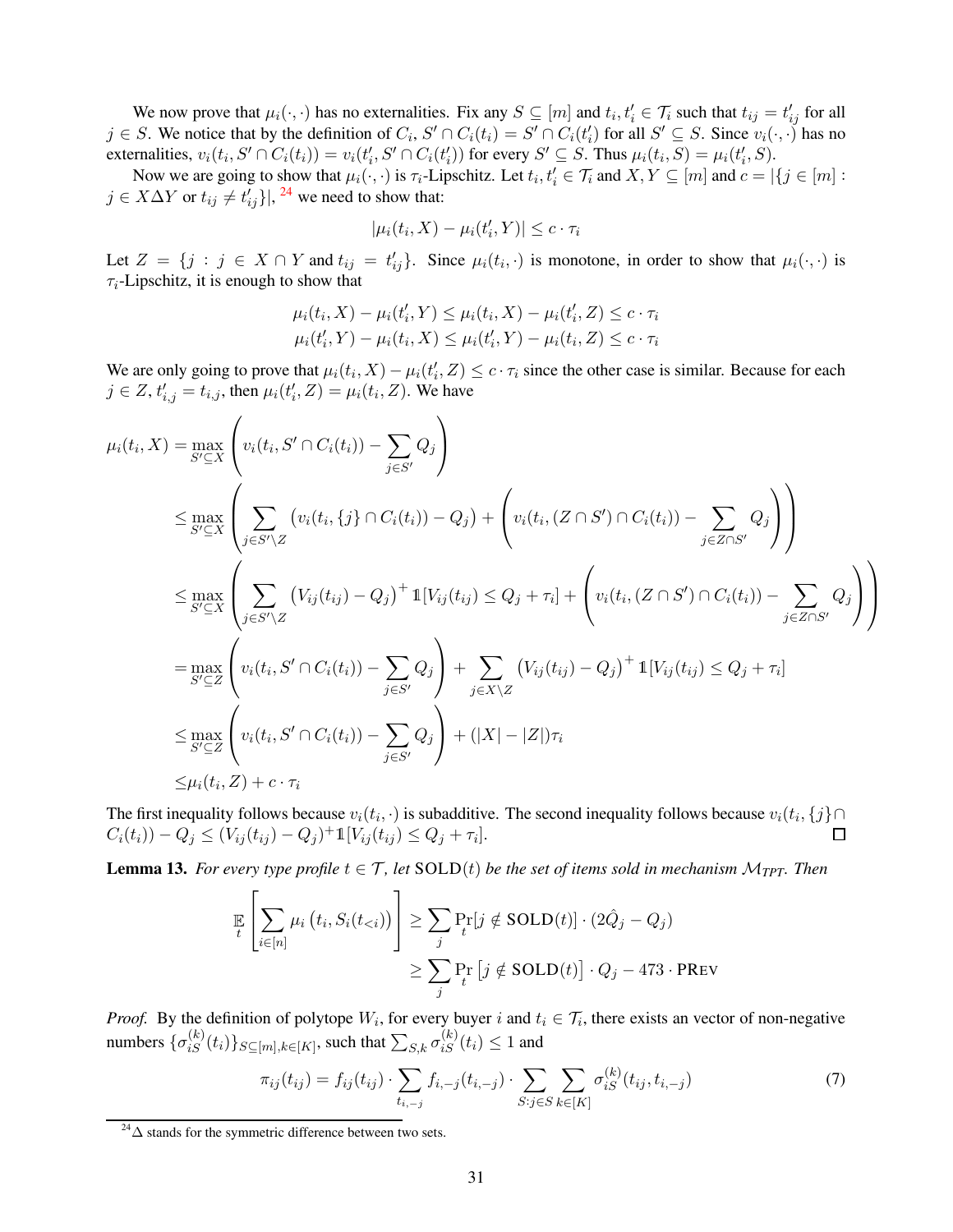<span id="page-32-0"></span>
$$
w_{ij}(t_{ij}) \cdot V_{ij}(t_{ij}) \le f_{ij}(t_{ij}) \cdot \sum_{t_{i,-j} \in \mathcal{T}_{i,-j}} f_{i,-j}(t_{i,-j}) \sum_{S: j \in S} \sum_{k} \sigma_{iS}^{(k)}(t_{ij}, t_{i,-j}) \cdot \alpha_{ij}^{(k)}(t_{ij}) \tag{8}
$$

We have

$$
\mathbb{E}\left[\sum_{i}\mu_{i}\left(t_{i},S_{i}(t_{\n
$$
\geq \sum_{i}\mathbb{E}\left[\sum_{S\subseteq[m]}\sum_{k}\sigma_{iS}^{(k)}(t_{i})\cdot\mu_{i}\left(t_{i},S_{i}(t_{\n
$$
\geq \sum_{i}\mathbb{E}\left[\sum_{S,k}\sigma_{iS}^{(k)}(t_{i})\cdot\sum_{j\in S}\mathbb{1}\left[j\in S_{i}(t_{\n
$$
=\sum_{i}\mathbb{E}\left[\sum_{j\in[m]}\Pr_{i}^{[j}\in S_{i}(t_{\n
$$
\geq \sum_{i}\sum_{j}\Pr_{i}[j\notin \text{SOLD}(t)]\cdot\mathbb{E}\left[\sum_{S:j\in S}\sum_{k}\sigma_{iS}^{(k)}(t_{i})\cdot\left(\alpha_{ij}^{(k)}(t_{ij})\cdot\mathbb{1}[V_{ij}(t_{ij})\leq Q_{j}+\tau_{i}]-Q_{j}\right)^{+}\right]
$$
\n
$$
\geq \sum_{j}\Pr_{i}[j\notin \text{SOLD}(t)]\cdot\sum_{i}\sum_{t_{i}}f_{i}(t_{i})\cdot\sum_{S:j\in S}\sum_{k}\sigma_{iS}^{(k)}(t_{i})\cdot\left(\alpha_{ij}^{(k)}(t_{ij})\cdot\mathbb{1}[V_{ij}(t_{ij})\leq Q_{j}+\tau_{i}]-Q_{j}\right)^{+}\right]
$$
\n
$$
=\sum_{j}\Pr_{i}[j\notin \text{SOLD}(t)]\cdot\sum_{i}\sum_{t_{ij}}f_{i}(t_{i})\cdot\sum_{S:j\in S}\sum_{k}\sigma_{iS}^{(k)}(t_{i})\cdot\left(\alpha_{ij}^{(k)}(t_{ij})\cdot\mathbb{1}[V_{ij}(t
$$
$$
$$
$$
$$

The first inequality is because  $\mu_i(t_i, S)$  is monotone in set S for any  $i, t_i$  and  $\sum_{S,k} \sigma_{iS}^{(k)}(t_i) \leq 1$ . For any fixed  $i, t_i$  and set  $S$ , if we let  $S'$  be the set of items that are in  $S \cap S_i(t_{< i})$  and satisfy that  $\alpha_{ij}^{(k)}(t_{ij}) \cdot \mathbb{1}[V_{ij}(t_{ij}) \leq$  $Q_j + \tau_i] - Q_j \geq 0$ . Clearly  $S' \subseteq C_i(t_i)$ . Then

$$
\mu_i(t_i, S_i(t_{< i}) \cap S) \ge v_i(t_i, S') - \sum_{j \in S'} Q_j
$$
\n
$$
= \max_{k' \in [K]} \sum_{j \in S'} \alpha_{ij}^{(k')} (t_{ij}) - \sum_{j \in S'} Q_j \ge \sum_{j \in S'} \left( \alpha_{ij}^{(k)} (t_{ij}) - Q_j \right)
$$
\n
$$
= \sum_{j \in S'} \left( \alpha_{ij}^{(k)} (t_{ij}) \cdot \mathbb{1}[V_{ij}(t_{ij}) \le Q_j + \tau_i] - Q_j \right) \quad (S' \subseteq C_i(t_i))
$$

This inequality is exactly the second inequality above. The third inequality is because  $Pr_{t \le i} [j \in S_i(t \le i)] \ge$  $Pr_t[j \notin SOLD(t)]$  for all j and i, as the LHS is the probability that the item is not sold after the seller has visited the first  $i - 1$  buyers and the RHS is the probability that the item remains unsold till the end of the mechanism  $M_{TPT}$ . The last inequality follows from Inequality [\(8\)](#page-32-0) and Constraint (2) of the LP in Figure [3](#page-12-0) (or in Figure [4\)](#page-19-0):

$$
\sum_{i} \sum_{t_{ij}} f_{ij}(t_{ij}) \sum_{t_{i,-j}} f_{i,-j}(t_{i,-j}) \cdot \sum_{S:j \in S} \sum_{k} \sigma_{iS}^{(k)}(t_i) = \sum_{i} \sum_{t_{ij}} \pi_{ij}(t_{ij}) \le 1
$$

Notice that by Definition [6](#page-10-5) and Constraint ([3](#page-12-0)) of the LP in Figure 3 (or in Figure [4\)](#page-19-0), for every  $i, j, t_{ij}$ ,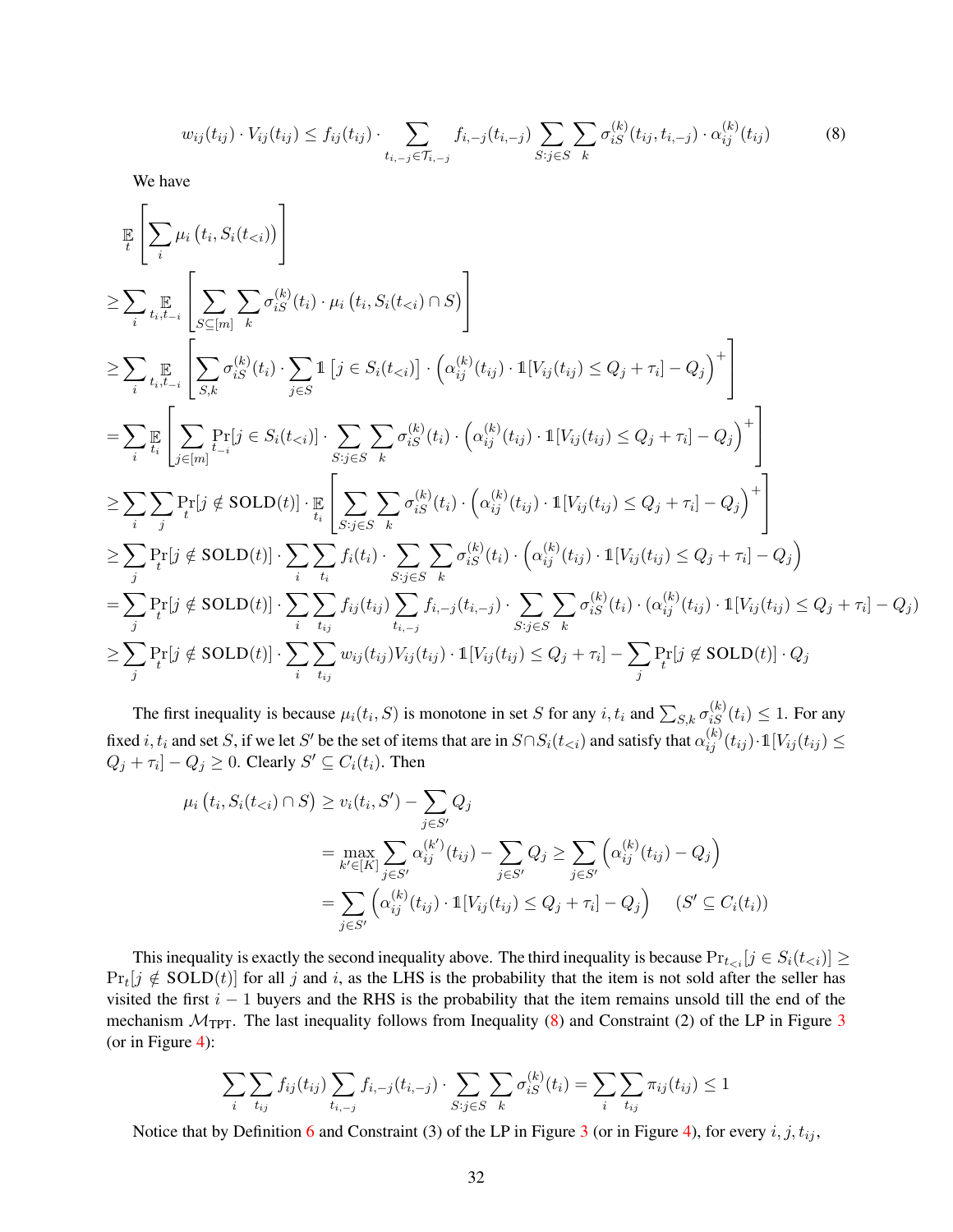$$
\sum_{\beta_{ij},\delta_{ij}} \lambda_{ij}(t_{ij},\beta_{ij},\delta_{ij}) = w_{ij}(t_{ij})/f_{ij}(t_{ij})
$$

Thus we have

$$
\sum_{j} \Pr_{t}[j \notin SOLD(t)] \cdot \sum_{i} \sum_{t_{ij}} w_{ij}(t_{ij}) V_{ij}(t_{ij}) \cdot \mathbb{1}[V_{ij}(t_{ij}) \leq Q_{j} + \tau_{i}] - \sum_{j} \Pr_{t}[j \notin SOLD(t)] \cdot Q_{j}
$$
\n
$$
= \sum_{j} \Pr_{t}[j \notin SOLD(t)] \cdot \sum_{i} \sum_{t_{ij}} f_{ij}(t_{ij}) V_{ij}(t_{ij}) \cdot \mathbb{1}[V_{ij}(t_{ij}) \leq Q_{j} + \tau_{i}] \sum_{\beta_{ij}, \delta_{ij}} \lambda_{ij}(t_{ij}, \beta_{ij}, \delta_{ij}) - \sum_{j} \Pr_{t}[j \notin SOLD(t)] \cdot Q_{j}
$$
\n
$$
\geq \sum_{j} \Pr_{t}[j \notin SOLD(t)] \cdot (2\hat{Q}_{j} - Q_{j}) \quad \text{(Definition 16)}
$$
\n
$$
= \sum_{j} \Pr_{t}[j \notin SOLD(t)] \cdot Q_{j} - \sum_{j} \Pr_{t}[j \notin SOLD(t)] \cdot 2(Q_{j} - \hat{Q}_{j})
$$
\n
$$
\geq \sum_{j} \Pr_{t}[j \notin SOLD(t)] \cdot Q_{j} - \sum_{j} 2(Q_{j} - \hat{Q}_{j}) \quad \text{(Lemma 9, } Q_{j} - \hat{Q}_{j} \geq 0 \text{ for all } j)
$$
\n
$$
\geq \sum_{j} \Pr_{t}[j \notin SOLD(t)] \cdot Q_{j} - 473 \cdot \text{PREV} \quad \text{(Lemma 9)}
$$

Now we give the proof of Theorem [6.](#page-17-1) Note that this is also the proof of Theorem [3.](#page-11-0) *Proof of Theorem [6:](#page-17-1)*

<span id="page-33-0"></span>For every  $i, t_{\leq i}$ , we apply Lemma [11](#page-28-2) to function  $\mu_i(t_i, \cdot)$  and ground set  $S_i(t_{\leq i})$ . By Definition [19,](#page-30-1) we have

$$
\mathop{\mathbb{E}}_{t_i}[\mu_i(t_i, S_i(t_{\n(9)
$$

We now bound the revenue of  $\mathcal{M}_{TPT}$ . For every  $i \in [n]$ ,  $t_i \in \mathcal{T}_i$  and  $S \subseteq [m]$ , let  $\mu'_i(t_i, S) =$  $\max_{S' \subseteq S}(v_i(t_i, S') - \sum_{j \in S'} Q_j)$  which is at least as large as  $\mu_i(t_i, S)$ . Then the surplus of buyer i with true type  $\hat{t}_i$ , for the set  $S_i(t_{\le i})$  is  $\mu'_i(\hat{t}_i, S_i(t_{\le i}))$ . By Mechanism [1,](#page-11-2) the entry fee  $\xi_i(S_i(t_{\le i}), t'_i) = \mu'_i(t'_i, S_i(t_{\le i}))$ for every sampled type  $t'_{i}$ . Thus for every  $t_{< i}$ , we have

$$
\Pr_{\hat{t}_i, t'_i \sim D_i} \left[ \mu'_i(\hat{t}_i, S_i(t_{< i})) \ge \xi_i(S_i(t_{< i}), t'_i) \ge \text{MEDIAN}_{t_i}(\mu_i(t_i, S_i(t_{< i}))) \right] \ge \frac{1}{8}
$$

In other words, for every  $t_{\leq i}$ , with probability at least  $1/8$ , the buyer accepts the entry fee, and the entry fee is at least  $\text{MEDIAN}_{t_i}(\mu_i(t_i, S_i(t_{< i})))$ . Thus the revenue of  $\mathcal{M}_{\text{TPT}}$  from the entry fee is at least

$$
\frac{1}{8} \sum_{i} \mathbb{E}_{t < i} \left[ \text{MEDIAN}_{t_i}(\mu_i(t_i, S_i(t_{< i}))) \right]
$$
\n
$$
\geq \frac{1}{16} \sum_{i} \mathbb{E}_{t_i, t_{< i}} [\mu_i(t_i, S_i(t_{< i}))] - \frac{5}{32} \cdot \sum_{i} \tau_i \quad \text{(Inequality (9))}
$$
\n
$$
\geq \frac{1}{16} \sum_{j} \Pr_i \left[ j \notin \text{SOLD}(t) \right] \cdot Q_j - \frac{493}{16} \cdot \text{PREV} \quad \text{(Lemma 13 and Lemma 8)}
$$

 $\Box$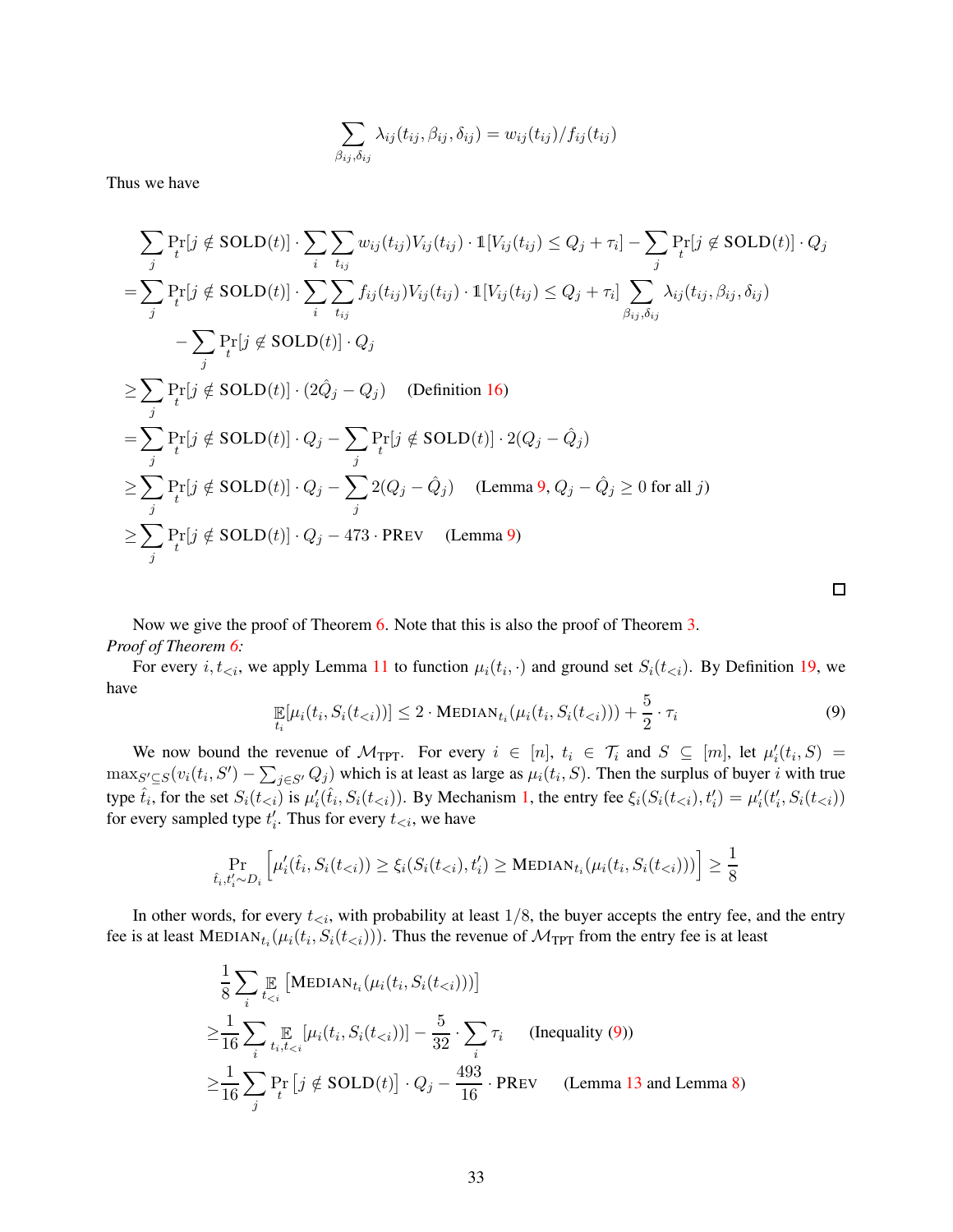We notice that for  $\mathcal{M}_{TPT}$ , the revenue from the posted prices are  $\sum_j \Pr[j \in SOLD(t)] \cdot Q_j$ . Thus

$$
\begin{aligned} \text{Rev}(\mathcal{M}_{\text{TPT}}) &\geq \frac{1}{16} \sum_{j} \Pr_{t} \left[ j \notin \text{SOLD}(t) \right] \cdot Q_{j} - \frac{493}{16} \cdot \text{PREV} + \sum_{j} \Pr[j \in \text{SOLD}(t)] \cdot Q_{j} \\ &\geq \frac{1}{16} \cdot \sum_{j \in [m]} Q_{j} - \frac{493}{16} \cdot \text{PREV} \end{aligned}
$$

Thus

$$
2\cdot \sum_j Q_j \leq 986\cdot \text{PREV} + 32\cdot \text{REV}(\mathcal{M}_\text{TPT})
$$

We then show that  $\mathcal{M}_{TPT}$  can be computed in polynomial time: By Definition [6,](#page-10-5) the posted price  $Q_j$  can be computed in time poly $(n, m, \sum_{i,j} |\mathcal{T}_{ij}|)$ , given the feasible solution of the LP in Figure [3](#page-12-0) (or in Figure [4\)](#page-19-0). Given the set of available items  $S_i(\tilde{t}_{\leq i})$ , for every sampled type  $t'_i$ , calculating the entry fee requires a single query from the demand oracle. For every buyer  $i$  with reported type  $t_i$ , the mechanism requires a single query from the demand oracle to obtain her favorite bundle among the set of available items, under prices  $\{Q_j\}_{j\in[m]},$ and to determine whether the buyer will accept the entry fee.

Lastly, by Lemma [2,](#page-10-2) we can compute an RPP  $\mathcal{M}_{PP}$  with the desired running time and query complexity, such that  $M_{PP} \ge \frac{1}{6.75} (1 - \frac{1}{nm}) \cdot \text{PREV}$ . We finish our proof.  $\Box$ 

## <span id="page-34-2"></span>D Multiplicative Approximation of Down-Monotone and Boxable Polytopes

<span id="page-34-1"></span>In this section, we provide a proof of Theorem [2](#page-10-0) and prove Theorem [1](#page-5-0) for constrained-additive valuations using Theorem [2.](#page-10-0) We restate the theorem here.

**Theorem 7.** (Restatement of Theorem [1](#page-5-0) for constrained-additive valuations) Let  $T = \sum_{i,j} |T_{ij}|$  and b be *the bit complexity of the problem instance (Definition [3\)](#page-5-2). For constrained-additive buyers, for any*  $\delta > 0$ , *there exists an algorithm that computes a rationed posted price mechanism or a two-part tariff mechanism, such that the revenue of the mechanism is at least*  $c \cdot OPT$  *for some absolute constant*  $c > 0$  *with probability* 1−δ− 2 nm*. Our algorithm assumes query access to a value oracle and a demand oracle of buyers' valuations, and has running time poly* $(n, m, T, b, \log(1/\delta))$ .

For Theorem [2,](#page-10-0) we indeed prove a result for a natural family of polytopes. Throughout this section, we assume that the polytope we consider is *down-monotone*. Formally, a polytope  $P \subseteq [0,1]^d$  is down-monotone if and only if for every  $x \in \mathcal{P}$  and  $0 \leq x' \leq x$ , we have  $x' \in \mathcal{P}$ . To state our result, we need the following definitions.

**Definition 20.** For any two sets  $A, B \subseteq \mathbb{R}^d$ , we denote by  $A + B$  the Minkowski addition of set A and set B *where:*

$$
A + B = \{a + b : a \in A \text{ and } b \in B\}
$$

*Note that if both* A *and* B *are convex, then* A + B *is also convex.*

<span id="page-34-3"></span>**Definition 21.** Let  $P$  be a convex polytope, we define  $a \cdot P := \{ax : x \in P\}$  for any  $a \ge 0$ .

**Definition 22.** Let  $\ell$  be a finite integer. For any set of convex sets  $\{\mathcal{P}_i\}_{i\in[\ell]}$  and a distribution  $\mathcal{D}=\{q_i\}_{i\in[\ell]}$ , *the set*  $P = \sum_{i \in [\ell]} q_i \mathcal{P}_i$  *is called the mixture of*  $\{P_i\}_{i \in [\ell]}$  *over distribution*  $\mathcal{D}$ *.* 

<span id="page-34-0"></span>**Definition 23.** *Let*  $\mathcal{P}, \mathcal{Q} \subseteq [0, 1]^d$  *be down-monotone polytopes. For each coordinate j* ∈ [*d*]*, we define the width of* P at coordinate j as  $l_j(\mathcal{P}) = \max_{\mathbf{x} \in \mathcal{P}} x_j$ . For any  $\varepsilon > 0$ , we define the  $(\varepsilon, \mathcal{Q})$ -truncated polytope *of*  $P$  (denoted as  $P^{tr(\varepsilon, Q)}$ ) in the following way:  $x \in P^{tr(\varepsilon, Q)}$  if and only if there exists  $x' \in P$  such that  $x_j = x'_j \cdot \mathbb{1}[l_j(\mathcal{Q}) \geq \varepsilon], \forall j \in [d]$ . We notice that since P is down-monotone,  $\mathcal{P}^{tr(\varepsilon,\mathcal{Q})} \subseteq \mathcal{P}$ . Moreover,  $\mathcal{P}^{tr(\varepsilon, \mathcal{Q})}$  *is convex if*  $\mathcal{P}$  *is convex. We also use*  $\mathcal{P}^{tr(\varepsilon)}$  *to denote*  $\mathcal{P}^{tr(\varepsilon, \mathcal{P})}$ *.*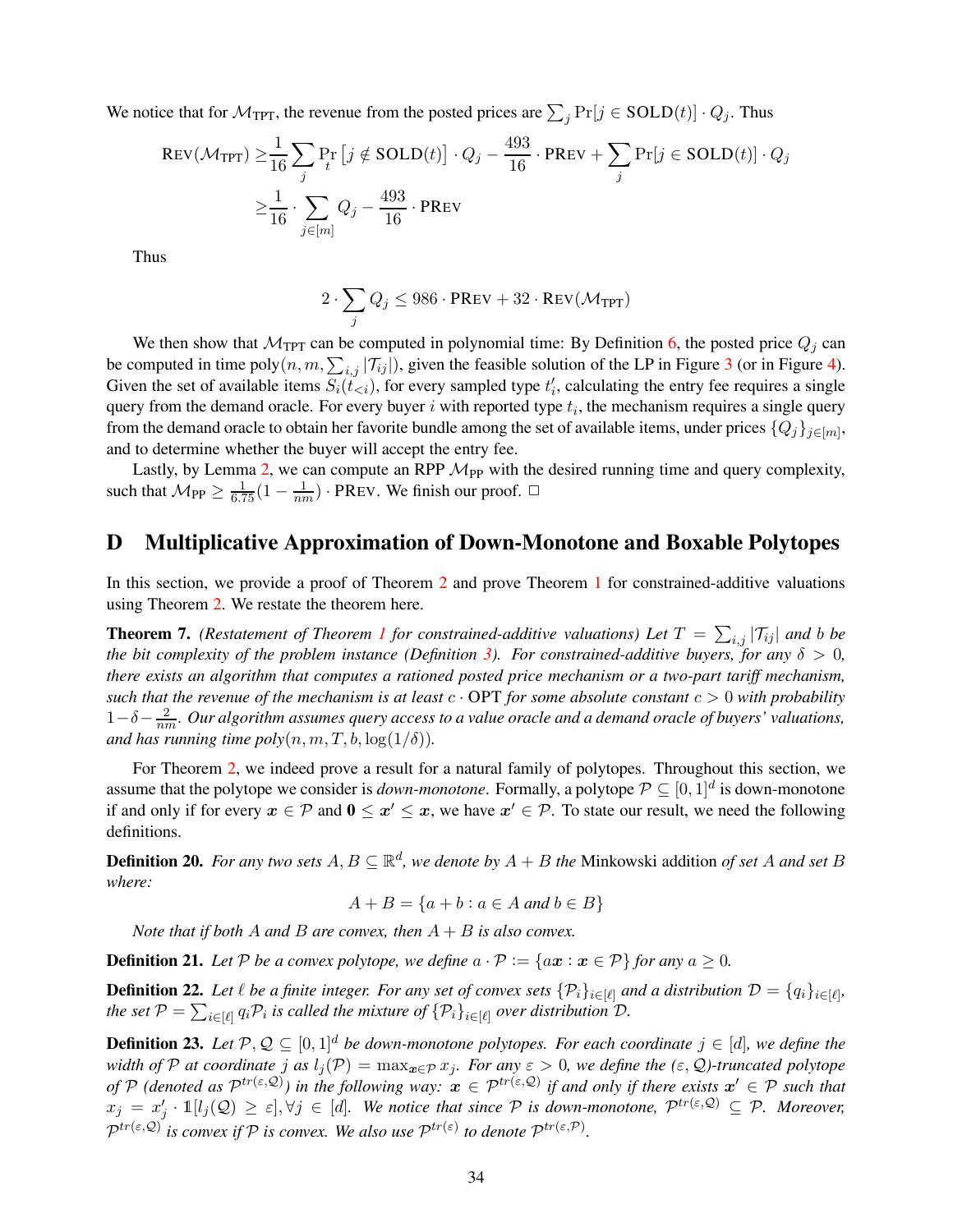**Definition 24.** Let  $P \subseteq [0,1]^d$ . For any  $\varepsilon > 0$ , define the  $\varepsilon$ -box polytope  $P^{box(\varepsilon)}$  of  $P$  as follows:  $P^{box(\varepsilon)} =$  $\{x\subseteq [0,1]^d : x_j \leq \min\left(\varepsilon, l_j(\mathcal{P})\right), \forall j \in [d]\}.$  Clearly,  $\mathcal{P}^{box(\varepsilon)}$  is convex.

Theorem [8](#page-35-0) is the main theorem of this section. We prove that if  $P$  is a mixture of a set of down-monotone, convex polytopes  $\{\mathcal{P}_i\}_{i\in[\ell]}$ , and  $\mathcal P$  contains the polytope  $c \cdot \mathcal P^{box(\varepsilon)}$  for some  $c \le 1$ , then there exists another down-monotone, convex polytope  $\hat{P}$  sandwiched between  $c/6 \cdot P$  and P. And more importantly, we have an efficient separation oracle for  $\hat{\mathcal{P}}$ , whose running time is *independent of*  $\ell$ , as long as we can efficiently optimize any linear objective for every  $P_i$ . The key feature of our separation oracle for  $P$  is that its running time does not depend on  $\ell$ , as in our applications,  $\ell$  is usually exponential in the input size.

<span id="page-35-0"></span>**Theorem 8.** Let  $\ell$  be a positive integer, and  $\mathcal{P} \subseteq [0,1]^d$  be a mixture of  $\{\mathcal{P}_i\}_{i \in [\ell]}$  over distribution  $\mathcal{D} =$  ${q_i}_{i\in[\ell]}$ , where for each  $i\in[\ell], p_i\subseteq[0,1]^d$  is a convex and down-monotone polytope. Suppose for every  $i \in [\ell],$  there exists an oracle  $\mathcal{Q}_i(\cdot)$ , whose output  $\mathcal{Q}_i(a) \in \argmax\{a \cdot x : x \in \mathcal{P}_i\}$  for any input  $a \in \mathbb{R}^d$ . *Given*  $\{l_j(\mathcal{P})\}_{j\in[d]}$ , suppose  $c \cdot \mathcal{P}^{box(\varepsilon)} \subseteq \mathcal{P}$  for some  $\varepsilon > 0$  and  $c \in (0,1]$ . Let b be an upper bound on the *bit complexity of*  $\mathcal{Q}_i(\boldsymbol{a})$  *for all*  $i \in [\ell]$  *and*  $\boldsymbol{a} \in \mathbb{R}^d$ , *as well as on the bit complexity of*  $l_j(\mathcal{P})$  *for all*  $j \in [d]$ . Let the parameter  $k \geq \Omega$  $\sqrt{ }$  $d^4\left(b+\log\left(\frac{1}{\varepsilon}\right)\right)$ ε  $\bigwedge$ *. We can construct a convex and down-monotone polytope* Pb

*using*  $N = \left[\frac{8kd}{\epsilon^2}\right]$ ε 2 m *samples from* D *such that with probability at least* 1 − 2de−2dk*, the following guarantees hold:*

- *1.*  $\frac{c}{6} \cdot \mathcal{P} \subseteq \widehat{\mathcal{P}} \subseteq \mathcal{P}$ .
- 2. There exists a separation oracle SO for  $\widehat{P}$ , whose running time on input with bit complexity b', is  $poly\left(b, b', k, d, \frac{1}{\varepsilon}\right)$ *and requires poly*  $(b, b', k, d, \frac{1}{\varepsilon})$ *queries to oracles in*  $\{Q_i\}_{i\in[\ell]}$  *with inputs of bit complexity at most poly*  $(b, b', k, d, \frac{1}{\varepsilon})$ *.*

The complete proof of Theorem  $8$  is postponed to Appendix [D.1.](#page-35-1) Here we give a sketch of the proof. We first prove that if the polytope P contains c times the  $\varepsilon$ -box polytope, then the convex set  $\frac{c}{2}(\mathcal{P}^{tr(\varepsilon)} + \mathcal{P}^{box(\varepsilon)})$ is sandwiched between  $\frac{c}{2}\mathcal{P}$  and  $\mathcal{P}$  (Lemma [14](#page-36-0) in Appendix [D.1\)](#page-35-1). Next, we construct the polytope  $\hat{\mathcal{P}}$  that is close to  $\frac{c}{2}(\mathcal{P}^{tr(\varepsilon)} + \mathcal{P}^{box(\varepsilon)})$ . For  $\varepsilon > 0$  and every  $i \in [\ell]$ , let  $\mathcal{P}^{tr(\varepsilon, \mathcal{P})}_{i}$  $\hat{e}^{tr(\varepsilon,\nu)}$  be the  $(\varepsilon,\mathcal{P})$ -truncated polytope of  $\mathcal{P}_i$ . It is clear that  $\mathcal{P}^{tr(\varepsilon)}$  is a mixture of  $\{\mathcal{P}_i^{tr(\varepsilon,\mathcal{P})}\}_{i\in[\ell]}$  over distribution D. We construct our polytope  $\widehat{\mathcal{P}}$  using  $\hat{\mathcal{P}}^{tr(\varepsilon)}$ , the mixture of  $\{\mathcal{P}_i^{tr(\varepsilon,\mathcal{P})}\}_{i\in[\ell]}$  over an empirical distribution  $\hat{\mathcal{D}}$  of  $\mathcal{D}$ . Cai et al. [\[CDW12b,](#page-62-3) [CDW13a\]](#page-62-4) proved that with polynomially many samples from  $\mathcal{D}, \hat{\mathcal{P}}^{tr(\varepsilon)}$  and  $\mathcal{P}^{tr(\varepsilon)}$  are close within an additive error  $\varepsilon$ in the  $\ell_{\infty}$ -norm (Theorem [9](#page-36-1) in Appendix [D.1\)](#page-35-1). By choosing  $\hat{\mathcal{P}} = \frac{c}{3}$  $\frac{c}{3}(\widehat{\mathcal{P}}^{tr(\varepsilon)} + \mathcal{P}^{box(\varepsilon)})$ , we show that  $\widehat{\mathcal{P}}$  is a multiplicative approximation to P.

To apply Theorem [8](#page-35-0) to the single-bidder marginal reduced form polytope  $W_i$ , we first show that  $W_i$ is a mixture of a set of polytopes  $\{W_{i,t_i}\}_{t_i \in \mathcal{T}_i}$  over  $D_i$ , where each  $W_{i,t_i}$  contains "all feasible single-bidder marginal reduced forms" for a specific type  $t_i$  (Definition [25](#page-39-1) in Appendix [D.2\)](#page-39-0). For every  $t_i$ , we can maximize any linear objective over  $W_{i,t_i}$  via a query to the demand oracle. Finally, we prove that  $W_i$  contains (*c* times) the  $\varepsilon$ -box polytope of itself, for some  $c \in (0, 1)$  and  $\varepsilon > 0$ .

### <span id="page-35-1"></span>D.1 Proof of Theorem [8](#page-35-0)

In this section we give a proof of Theorem [8.](#page-35-0) We first prove the following observation about the Minkowski addition of down-monotone polytopes.

**Observation 1.** Let  $\mathcal{P} \subseteq [0,1]^d$  be any down-monotone polytope. Then for every  $0 \le a \le b$ ,  $a \cdot \mathcal{P} \subseteq b \cdot \mathcal{P}$ . Let  $\mathcal{P}_1, \mathcal{P}_2 \subseteq [0,1]^d$  both be down-monotone polytopes. Then for every  $0 \le a_1' \le a_1$  and  $0 \le b_1' \le b_1$ ,  $a'_1\mathcal{P}_1 + b'_1\mathcal{P}_2 \subseteq a_1\mathcal{P}_1 + b_1\mathcal{P}_2.$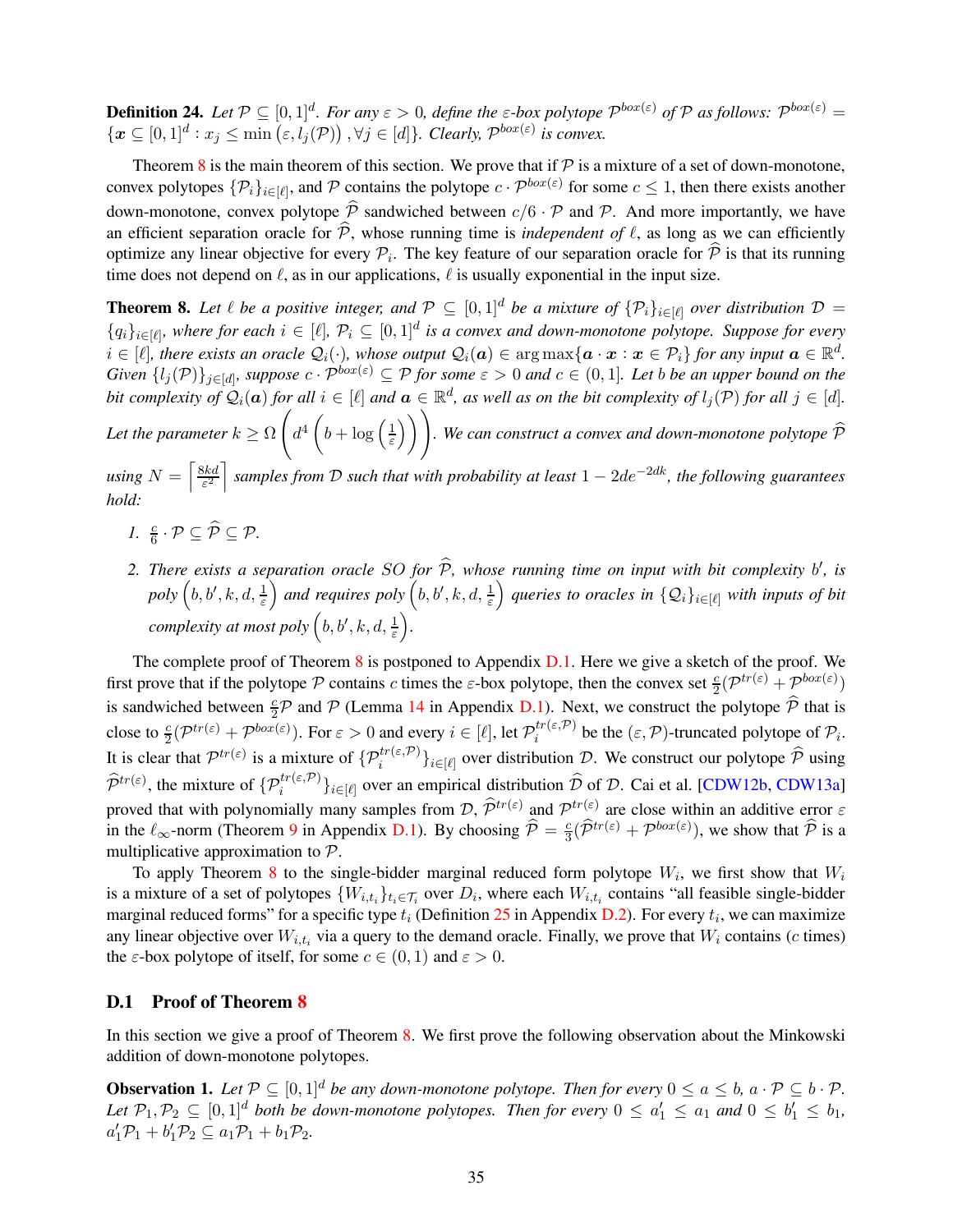*Proof.* For the first half of the statement, for every  $x \in a \cdot \mathcal{P}$ ,  $\frac{x}{a}$  $\frac{x}{a} \in \mathcal{P}$ . Since  $\mathcal P$  is down-monotone,  $\frac{x}{b} \in \mathcal{P}$ . Thus  $x \in b \cdot \mathcal{P}$ . As  $a'_1 \cdot \mathcal{P} \subseteq a_1 \cdot \mathcal{P}$  and  $b'_1 \cdot \mathcal{P} \subseteq b_1 \cdot \mathcal{P}$ , the second half of the statement follows from the definition of the Minkowski addition.  $\Box$ 

We use the following result from an unpublished manuscript by Cai et al. [\[CWD21\]](#page-63-14). A special case of the result appeared as Theorem 4 in [\[CDW12c\]](#page-62-12) (conference version by the same authors). In particular, the result we use here is stated for a mixture of polytopes, while Theorem 4 in [\[CDW12c\]](#page-62-12) is only for the polytope of all feasible reduced forms, but the proof is essentially the same. Interested readers are welcome to email the first author for a proof of Theorem [9.](#page-36-1)

<span id="page-36-1"></span>**Theorem 9** ([\[CWD21\]](#page-63-14)). Let  $\ell$  be a positive integer. Let P be a mixture of  $\{\mathcal{P}_i\}_{i\in[\ell]}$  over distribution  $\mathcal{D}$  =  ${q_i}_{i\in[\ell]}$ , where  $P_i\subseteq\mathbb{R}^d$  is a convex polytope for every  $i\in[\ell]$ . Assume for all i, the bit complexity of each  $\sqrt{ }$ 

*corner of*  $\mathcal{P}_i$  *is at most b. For any*  $\varepsilon > 0$  *and integer*  $k \geq \Omega$  $d^4\left(b+\log\left(\frac{1}{\varepsilon}\right)\right)$ ε  $\binom{1}{k}$ , let  $\mathcal{D}'$  be the empirical

*distribution induced by*  $\lceil \frac{8kd}{s^2} \rceil$  $\frac{dkd}{\epsilon^2}$  *samples from D. Let* P *be the mixture of*  $\{\mathcal{P}_i\}_{i\in[\ell]}$  *over distribution D'. With probability at least* 1 − 2de−2dk *we have that*

- *1. For all*  $x \in \mathcal{P}$ *, there exists an*  $x' \in \mathcal{P}'$  such that  $||x x'||_{\infty} \leq \varepsilon$ *.*
- 2. For all  $x' \in \mathcal{P}'$ , there exists an  $x \in \mathcal{P}$  such that  $||x x'||_{\infty} \leq \varepsilon$ .

<span id="page-36-0"></span>To prove Theorem [8,](#page-35-0) we need the following lemmas.

**Lemma 14.** Let  $P \subseteq [0,1]^d$  be a convex and down-monotone polytope. If  $c \cdot P^{box(\varepsilon)} \subseteq P$  for some  $\varepsilon > 0$  and  $c \in (0,1]$ , then  $\frac{c}{2} \mathcal{P} \subseteq \frac{c}{2} \mathcal{P}^{tr(\varepsilon)} + \frac{c}{2} \mathcal{P}^{box(\varepsilon)} \subseteq \mathcal{P}$ .

*Proof.* First we prove that  $\frac{c}{2} \mathcal{P} \subseteq \frac{c}{2} \mathcal{P}^{tr(\varepsilon)} + \frac{c}{2} \mathcal{P}^{box(\varepsilon)}$ . Note that it is enough to prove that  $\mathcal{P} \subseteq \mathcal{P}^{tr(\varepsilon)} + \mathcal{P}^{box(\varepsilon)}$ . For any  $x \in \mathcal{P}$ , we consider the vectors  $x', x'' \in [0, 1]^d$  such that

$$
\mathbf{x}'_j = \mathbf{x}_j \cdot \mathbb{1}[l_j(\mathcal{P}) \ge \varepsilon], \forall j \in [d]
$$
  

$$
\mathbf{x}''_j = \mathbf{x}_j \cdot \mathbb{1}[l_j(\mathcal{P}) < \varepsilon], \forall j \in [d]
$$

Note that  $x = x' + x''$ . By the definition of  $\mathcal{P}^{tr(\varepsilon)}$ ,  $x' \in \mathcal{P}^{tr(\varepsilon)}$ . For  $x''$ , we notice that for every  $j \in [d]$ ,  $x''_j = x_j \cdot 1\!\!1[i(\mathcal{P}) \lt \varepsilon] \leq l_j(\mathcal{P}) \cdot 1\!\!1[i(\mathcal{P}) \lt \varepsilon]$ . By the definition of  $\mathcal{P}^{box(\varepsilon)}, x'' \in \mathcal{P}^{box(\varepsilon)}$ . Thus  $\boldsymbol{x} = \boldsymbol{x}^{\prime} + \boldsymbol{x}^{\prime \prime} \in \mathcal{P}^{tr(\varepsilon)} + \mathcal{P}^{box(\varepsilon)}.$ 

For the other direction, note that  $\mathcal{P}^{tr(\varepsilon)} \subseteq \mathcal{P}$  by Definition [23](#page-34-0) and  $c \cdot \mathcal{P}^{box(\varepsilon)} \subseteq \mathcal{P}$  by assumption, so  $\frac{c}{2}\mathcal{P}^{box(\varepsilon)}+\frac{c}{2}\mathcal{P}^{tr(\varepsilon)}\subseteq \frac{1}{2}\mathcal{P}+\frac{1}{2}\mathcal{P}=\mathcal{P}.$  $\Box$ 

<span id="page-36-2"></span>**Lemma 15.** Let  $\ell$  be a positive integer and  $\mathcal{P} \subseteq [0,1]^d$  be a mixture of  $\{\mathcal{P}_i\}_{i \in [\ell]}$  over distribution  $\mathcal{D} =$  ${q_i}_{i\in[\ell]}$ , where for each  $i \in [\ell], p_i \subseteq [0,1]^d$  is a convex and down-monotone polytope. Then  $\mathcal{P}^{tr(\varepsilon)}$  is a  $mixture of {p_i^{tr(\varepsilon,\mathcal{P})}}$  *over*  $\mathcal{D}$ *, where for each*  $i \in [\ell], \ \mathcal{P}_i^{tr(\varepsilon,\mathcal{P})} \subseteq \mathcal{P}_i$  *is the*  $(\varepsilon,\mathcal{P})$ *-truncated polytope of*  $\mathcal{P}_i$ *(Definition [23\)](#page-34-0).*

*Proof.* To prove our statement, we first show that for each  $\hat{x} \in \mathcal{P}^{tr(\varepsilon)}$ , there exist  $\{\hat{x}^{(i)} \in \mathcal{P}^{tr(\varepsilon, \mathcal{P})}_i\}_{i \in [\ell]}$ such that  $\hat{x} = \sum_{i \in [\ell]} q_i \hat{x}^{(i)}$ . By definition of  $\mathcal{P}^{tr(\varepsilon)}$ , there exists  $x \in \mathcal{P}$  such that for each  $j \in [d], \hat{x}_j =$  $\boldsymbol{x}_j \cdot \mathbb{1}[l_j(\mathcal{P}) \geq \varepsilon].$ 

Since  $x \in \mathcal{P}$  and  $\mathcal{P}$  is a mixture of  $\{\mathcal{P}_i\}_{i \in [\ell]}$  over  $\mathcal{D}$ , there exist  $\{x^{(i)} \in \mathcal{P}_i\}_{i \in [\ell]}$  such that  $x =$  $\sum_{i \in [\ell]} q_i \boldsymbol{x}^{(i)}$ . For each  $i \in [\ell]$ , consider  $\widehat{\boldsymbol{x}}^{(i)}$  be defined such that for all  $j \in [d]$ :

$$
\widehat{\bm{x}}_j^{(i)} = \bm{x}_j^{(i)}\mathbb{1}[l_j(\mathcal{P}) \geq \varepsilon]
$$

<span id="page-36-3"></span>Clearly,  $\hat{x}^{(i)} \in \mathcal{P}_i^{tr(\varepsilon,\mathcal{P})}$  and  $\hat{x} = \sum_{i \in [\ell]} q_i \hat{x}^{(i)}$ . Similarly, we can argue that any point  $\hat{x}$  that lies in the mixture of  $\{\mathcal{P}_i^{tr(\varepsilon,\mathcal{P})}\}$  over  $\mathcal D$  must also lie in  $\mathcal{P}^{tr(\varepsilon)}$ , which concludes the proof.  $\Box$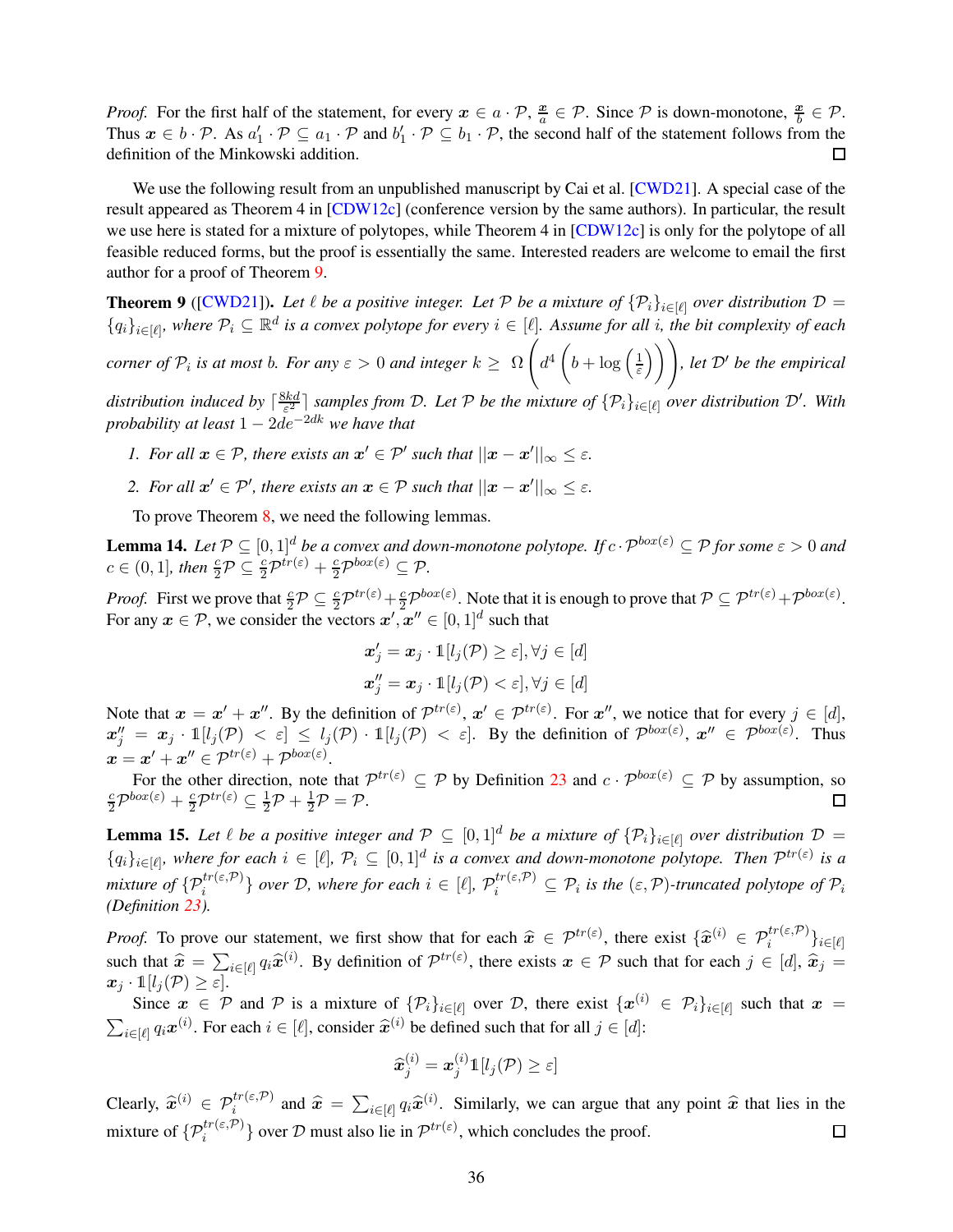**Lemma 16.** Let  $\ell$  be a positive integer, and  $\mathcal{P} \subseteq [0,1]^d$  be a mixture of  $\{\mathcal{P}_i\}_{i \in [\ell]}$  over distribution  $\mathcal{D} =$  ${q_i}_{i\in[\ell]}$ , where  $P_i$  is a convex and down-monotone polytope in  $[0,1]^d$  for every *i*. Then  $P$  is a convex and *down-monotone polytope.*

*Proof.* For every  $x \in \mathcal{P}$ , there exists a set of vectors  $\{x^{(i)}\}_{i \in [\ell]}$  such that  $x^{(i)} \in \mathcal{P}_i$ ,  $\forall i$ , and  $x = \sum_{i \in [\ell]} q_i$ .  $x^{(i)}$ . Now consider any  $\hat{x}$  such that  $0 \leq \hat{x} \leq x$ . For each  $i \in [\ell]$ , let  $\hat{x}^{(i)} \in [0,1]^d$  be the vector such that  $\hat{\boldsymbol{x}}_j^{(i)}=\boldsymbol{x}_j^{(i)}$  $j_j^{(i)} \cdot \hat{\boldsymbol{x}}_j/\boldsymbol{x}_j, \forall j \in [d].$  Clearly,  $0 \leq \hat{x}_j^{(i)} \leq x_j^{(i)}$  $j^{(i)}$  for all  $j \in [d]$ . Since  $\mathcal{P}_i$  is down-monotone, we have  $\hat{x}^{(i)} \in \mathcal{P}_i$ . Note that for every  $j \in [d]$ ,  $\sum_i q_i \cdot \hat{x}_j^{(i)} = (\sum_{i \in [\ell]} q_i x_j^{(i)})$  $\hat{x}_j^{(i)}) \cdot \hat{x}_j/x_j \; = \; \hat{x}_j.$  Thus  $\hat{\boldsymbol{x}} = \sum_{i \in [\ell]} q_i \cdot \hat{\boldsymbol{x}}^{(i)} \in \mathcal{P}.$  $\Box$ 

<span id="page-37-0"></span>To prove Theorem [8,](#page-35-0) we will also need the celebrated result of the equivalence between optimization and separation.

**Theorem 10** ([\[KP80,](#page-64-10) [GLS81\]](#page-64-11)). Let  $P \subseteq \mathbb{R}^d$  be a convex polytope and suppose we have access to an algorithm  $\mathcal{A}(\bm{a})$  :  $\mathbb{R}^d \to \mathcal{P}$ , that takes input vector  $\bm{a} \in \mathbb{R}^d$ , outputs a vector  $\bm{x}^* \in \mathcal{P}$  with bit complexity at most b, *such that*  $x^*$  ∈ *argmax*{ $a \cdot x : x \in \mathcal{P}$ }. Then we can construct a separation oracle SO for  $\mathcal{P}$ , where on any  $\mathbf{f}$  input  $\mathbf{a} \in \mathbb{R}^d$  with bit complexity at most b', SO makes at most  $poly(d, b, b')$  queries to A, and the input of *each query has bit complexity no more than poly*(d, b, b′ )*. Moreover, the running time of* SO *on* a *is at most*  $poly(d, b, b', RT_{\mathcal{A}}(poly(d, b, b')))$ *. Here*  $RT_{\mathcal{A}}(c)$  *is the running time of*  $\mathcal A$  *with input whose bit complexity is at most* c*.*

#### *Proof of Theorem [8:](#page-35-0)*

Consider the polytopes  $\mathcal{P}^{tr(\varepsilon)}$  and  $\mathcal{P}^{box(\varepsilon)}$ . By Lemma [15,](#page-36-2)  $\mathcal{P}^{tr(\varepsilon)}$  is a mixture of  $\{\mathcal{P}_i^{tr(\varepsilon, \mathcal{P})}\}_{i \in [\ell]}$  over distribution D. Let  $\widehat{\mathcal{D}}$  be the empirical distribution induced by  $N = \lceil \frac{8kd}{\varepsilon^2} \rceil$  $\frac{skd}{\varepsilon^2}$  samples from D. Let  $\widehat{\mathcal{P}}^{tr(\varepsilon)}$  be the mixture of  $\{\mathcal{P}_i^{tr(\varepsilon,\mathcal{P})}\}_{i\in[\ell]}$  over  $\widehat{\mathcal{D}}$ . By Theorem [9,](#page-36-1) we have that with probability at least  $1-2de^{-2dk}$ , both of the two following conditions hold:

- 1. For each  $\hat{p} \in \hat{\mathcal{P}}^{tr(\varepsilon)}$ , there exists a  $p \in \mathcal{P}^{tr(\varepsilon)}$  such that  $||p \hat{p}||_{\infty} \leq \varepsilon$ .
- 2. For each  $p \in \mathcal{P}^{tr(\varepsilon)}$ , there exists a  $\widehat{p} \in \widehat{\mathcal{P}}^{tr(\varepsilon)}$  such that  $||p \widehat{p}||_{\infty} \le \varepsilon$ .

For the rest of the proof, we condition on the event that both conditions hold. We consider the polytope  $\widehat{\mathcal{P}} = \frac{c}{3}$ 3  $(\hat{\mathcal{P}}^{tr(\varepsilon)} + \mathcal{P}^{box(\varepsilon)})$ . First we are going to prove that  $\hat{\mathcal{P}} \subseteq \mathcal{P}$ . By condition 1, we have that for any  $\hat{p}^{tr} \in \hat{\mathcal{P}}^{tr(\varepsilon)}$ , there exists a  $p^{tr} \in \mathcal{P}^{tr(\varepsilon)}$  such that  $||p^{tr} - \hat{p}^{tr}||_{\infty} \le \varepsilon$ . Consider the vector  $\hat{p}^{tr}$  defined such that for each  $j \in [d]$ ,

$$
\tilde{p}_j^{tr} = \min \left( \hat{p}_j^{tr}, p_j^{tr} \right).
$$

Since for each  $j \in [d]$ ,  $\tilde{p}_j^{tr} \leq p_j^{tr}$  and  $\mathcal{P}^{tr(\varepsilon)}$  is down-monotone (Lemma [16\)](#page-36-3), we have  $\tilde{p}^{tr} \in \mathcal{P}^{tr(\varepsilon)}$ . Let vector  $\tilde{p}^{box}$  be such that for every  $j \in [d]$ ,

$$
\tilde{p}_j^{box} = \hat{p}_j^{tr} - \tilde{p}_j^{tr} = \hat{p}_j^{tr} - \min(\hat{p}_j^{tr}, p_j^{tr}).
$$

Notice that for every  $x \in \mathcal{P}_i^{tr(\varepsilon,\mathcal{P})}$ ,  $x_j = 0$  for all j such that  $l_j(\mathcal{P}) < \varepsilon$ . Since  $\mathcal{P}^{tr(\varepsilon)}$  and  $\widehat{\mathcal{P}}^{tr(\varepsilon)}$  are both mixtures of  $\{\mathcal{P}_i^{tr(\varepsilon, \mathcal{P})}\}_{i \in [\ell]}$ , we have for every  $x \in \mathcal{P}^{tr(\varepsilon)}$  and  $\hat{x} \in \widehat{\mathcal{P}}^{tr(\varepsilon)}$ ,  $x_j = \widehat{x}_j = 0$  for all j such that  $l_j(\mathcal{P}) < \varepsilon$ . Therefore, we have  $\tilde{p}_j^{box} \leq \varepsilon \cdot \mathbb{1}[l_j(\mathcal{P}) \geq \varepsilon] \leq \min(\varepsilon, l_j(\mathcal{P}))$ , for every  $j \in [d]$ . The first inequality follows from the fact that  $||p^{tr} - \hat{p}^{tr}||_{\infty} \leq \varepsilon$ , and that if  $l_j(\mathcal{P}) < \varepsilon$ , then  $\hat{p}_j^{tr} = p_j^{tr} = 0$ . Thus  $\tilde{p}^{box} \in \mathcal{P}^{box(\varepsilon)}$ .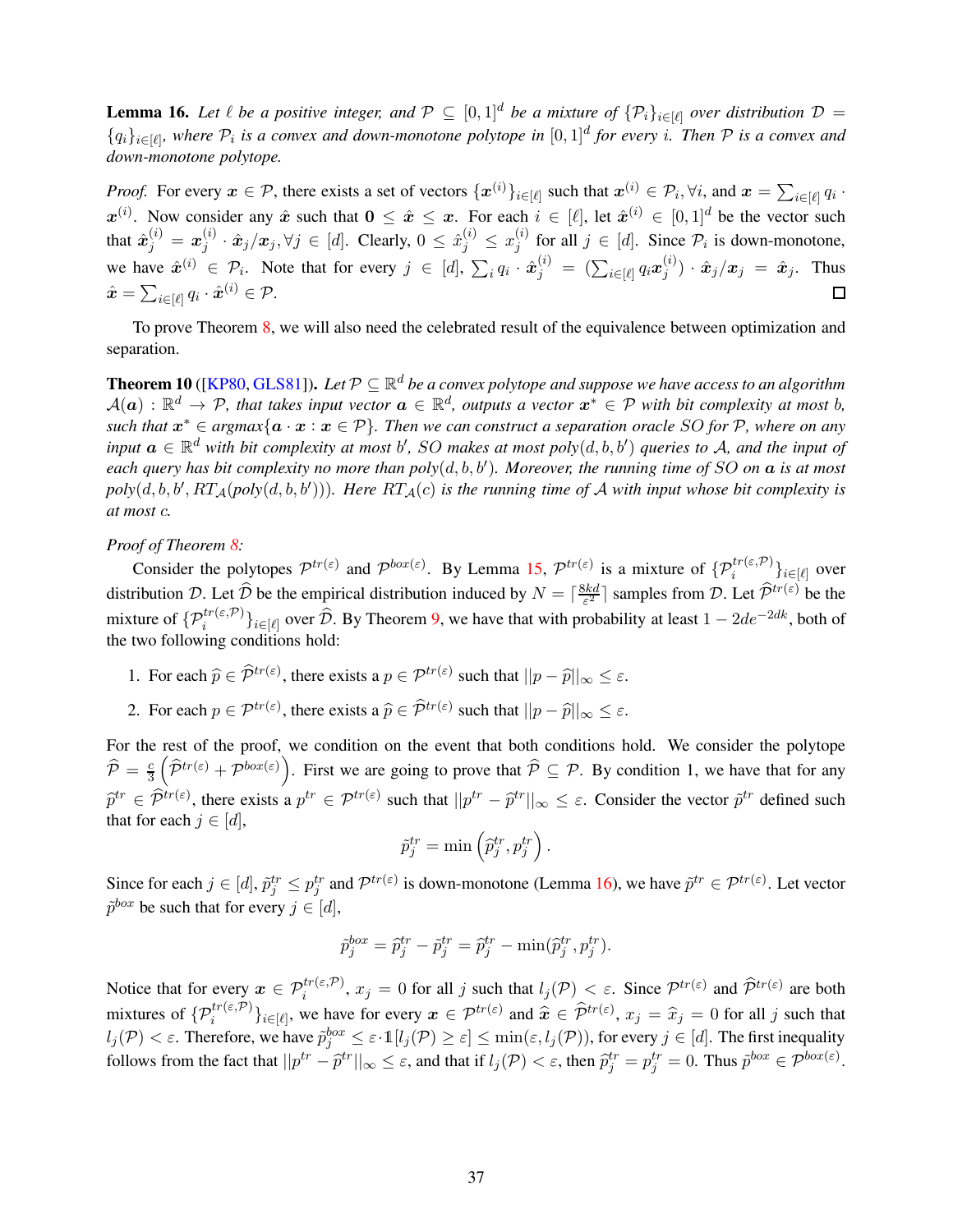For every  $\hat{p}^{tr} \in \hat{\mathcal{P}}^{tr(\varepsilon)}$ , we have found  $\tilde{p}^{tr} \in \mathcal{P}^{tr(\varepsilon)}$  and  $\tilde{p}^{box} \in \mathcal{P}^{box(\varepsilon)}$  such that  $\tilde{p}^{tr} = \tilde{p}^{tr} + \tilde{p}^{box}$ . Thus

$$
\widehat{\mathcal{P}}^{tr(\varepsilon)} \subseteq \mathcal{P}^{tr(\varepsilon)} + \mathcal{P}^{box(\varepsilon)}
$$
\n
$$
\Rightarrow \widehat{\mathcal{P}}^{tr(\varepsilon)} + \mathcal{P}^{box(\varepsilon)} \subseteq \mathcal{P}^{tr(\varepsilon)} + 2\mathcal{P}^{box(\varepsilon)} \subseteq \frac{3}{c} \cdot \mathcal{P}
$$
\n
$$
\Rightarrow \widehat{\mathcal{P}} = \frac{c}{3} \left( \widehat{\mathcal{P}}^{tr(\varepsilon)} + \mathcal{P}^{box(\varepsilon)} \right) \subseteq \mathcal{P}
$$
\n(10)

The second line follows from the assumption that  $c\mathcal{P}^{box(\varepsilon)} \subseteq \mathcal{P}$  and  $\mathcal{P}^{tr(\varepsilon)} \subseteq \mathcal{P}$  (by Definition [23](#page-34-0) and the fact that P is down-monotone), and  $c \le 1$ . Similarly, by switching the role of  $\mathcal{P}^{tr(\varepsilon)}$  and  $\widehat{\mathcal{P}}^{tr(\varepsilon)}$ , with condition 2, we also have  $\mathcal{P}^{tr(\varepsilon)} \subseteq \widehat{\mathcal{P}}^{tr(\varepsilon)} + \mathcal{P}^{box(\varepsilon)}$ . Thus

$$
\mathcal{P}^{tr(\varepsilon)} + \mathcal{P}^{box(\varepsilon)} \subseteq \widehat{\mathcal{P}}^{tr(\varepsilon)} + 2\mathcal{P}^{box(\varepsilon)}
$$

$$
\Rightarrow \mathcal{P} \subseteq \mathcal{P}^{tr(\varepsilon)} + \mathcal{P}^{box(\varepsilon)} \subseteq 2(\widehat{\mathcal{P}}^{tr(\varepsilon)} + \mathcal{P}^{box(\varepsilon)}) = \frac{6}{c}\widehat{\mathcal{P}}
$$

$$
\Rightarrow \frac{c}{6}\mathcal{P} \subseteq \widehat{\mathcal{P}}
$$

The second line follows from  $P \subseteq P^{tr(\varepsilon)} + P^{box(\varepsilon)}$  (Lemma [14\)](#page-36-0), the origin  $\mathbf{0} \in \hat{P}^{tr(\varepsilon)}$ , and the definition of  $\widehat{\mathcal{P}}$ . Thus  $\frac{c}{6}\mathcal{P} \subseteq \widehat{\mathcal{P}} \subseteq \mathcal{P}$ .

To construct a separation oracle for  $\hat{P}$ , it is sufficient to optimize any linear objective over  $\hat{P}$ . For every  $a \in \mathbb{R}^d$ , we are going to solve the maximization problem  $\max\{a \cdot x : x \in \widehat{P}\}.$ 

Let  $\{i_1, ..., i_N\}$  be the N samples from D, where  $i_k \in [\ell]$  for  $k \in [N]$ . We notice that

$$
\widehat{\mathcal{P}} = \sum_{k \in [N]} \frac{c}{3N} \cdot \mathcal{P}^{tr(\varepsilon, \mathcal{P})}_{i_k} + \frac{c}{3} \mathcal{P}^{box(\varepsilon)}
$$

is the Minkowski addition of a set of polytopes. Thus in order to maximize over  $\hat{P}$ , it's sufficient to maximize over each polytope. In other words, it is sufficient to solve  $\max\{a \cdot x : x \in \mathcal{P}^{box(\varepsilon)}\}\$ and  $\max\{a \cdot x : x \in \mathcal{P}^{box(\varepsilon)}\}$  $\mathbf{x} \in \mathcal{P}_{i_k}^{tr(\varepsilon, \mathcal{P})}$  for each  $k \in [N]$ . First consider  $\mathcal{P}^{box(\varepsilon)}$ . Since the polytope is a "box" where the constraint for each coordinate j is separate:  $x_j \leq \min(\varepsilon, l_j(\mathcal{P}))$ . Thus the optimum  $x^{box} \in \mathcal{P}^{box(\varepsilon)}$  satisfies that  $x_j^{box} = \min(l_j(\mathcal{P}), \varepsilon) \cdot \mathbb{1}[a_j > 0]$ . Thus the optimum  $x^{box}$  can be computed in time  $O(d \cdot (b + \log 1/\varepsilon + b'))$ and its bit complexity is at most  $O(d \cdot (b + \log 1/\varepsilon))$ , where b' is the bit complexity of a.

Now we show how to solve  $\max\{a \cdot x : x \in \mathcal{P}_{i_k}^{tr(\varepsilon, \mathcal{P})}\}$  using a single query to  $\mathcal{Q}_{i_k}(\cdot)$ , for every  $k \in [N]$ . Consider the vector  $a' \in \mathbb{R}^d$  such that  $a'_j = a_j \cdot \mathbb{1}[l_j(\mathcal{P}) \ge \varepsilon], \forall j \in [d]$ . Then clearly

$$
\max\{\boldsymbol{a}\cdot\boldsymbol{x}:\boldsymbol{x}\in \mathcal{P}^{tr(\varepsilon,\mathcal{P})}_{i_k}\}=\max\{\boldsymbol{a}'\cdot\boldsymbol{x}:\boldsymbol{x}\in \mathcal{P}_{i_k}\}
$$

Let  $\hat{x}^{(i_k)}$  be the output from oracle  $\mathcal{Q}_{i_k}(a')$ , then  $\hat{x}^{(i_k)} \in \operatorname{argmax} \{a' \cdot x : x \in \mathcal{P}_{i_k}\}$ . Consider the element  $\mathbf{x}^{(i_k)} \in [0,1]^d$  such that for each  $j \in [d]$ ,  $x_j^{(i_k)} = \hat{x}_j^{(i_k)}$  $g_j^{(i_k)} \cdot \mathbb{1}[l_j(\mathcal{P}) \geq \varepsilon]$ . Then  $\mathbf{x}^{(i_k)} \in \text{argmax}\{\mathbf{a}' \cdot \mathbf{x} : \mathbf{x} \in \mathcal{P}\}$  $\mathcal{P}^{tr(\varepsilon, \mathcal{P})}_{i_k}$  $\{e^{it(\varepsilon,\nu)}\}$  and its bit complexity is at most the bit complexity of  $\hat{x}^{(i_k)}$ , which is at most b, by our assumption on  $\mathcal{Q}_i(\cdot)$ .

Thus we have

$$
\sum_{k\in[N]}\frac{c}{3N}\cdot\boldsymbol{x}^{(i_k)}+\frac{c}{3}\cdot\boldsymbol{x}^{box}\in\mathop{\rm argmax}\{\boldsymbol{a}\cdot\boldsymbol{x}:\boldsymbol{x}\in\widehat{\mathcal{P}}\}
$$

To sum up, we provide an algorithm to optimize any linear objective over  $\hat{\mathcal{P}}$ . Moreover, the output of our optimization algorithm always has bit complexity poly $(b, k, d, 1/\varepsilon)$ . For any  $a \in \mathbb{R}^d$  with bit complexity  $b'$ , our optimization algorithm runs in time poly $(b, b', k, d, 1/\varepsilon)$  and make  $N = \left[\frac{8kd}{\varepsilon^2}\right]$  $\frac{8kd}{\epsilon^2}$  queries to the oracles in  $\{Q_i\}_{i\in[\ell]}$ . Using Theorem [10,](#page-37-0) we can construct a separation oracle for  $P$  that satisfies the properties in the statement of Theorem [8.](#page-35-0)

 $\Box$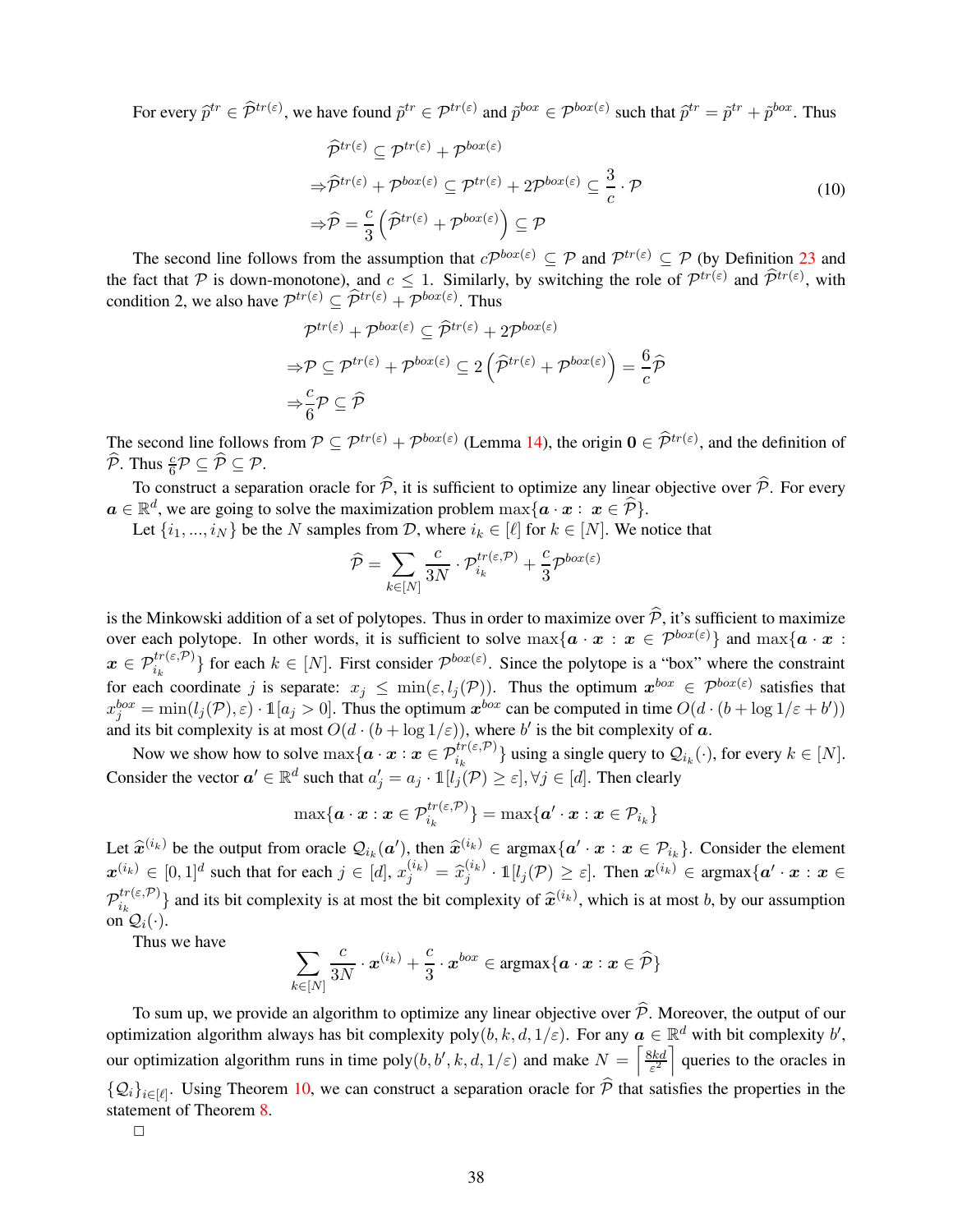## <span id="page-39-0"></span>D.2 Approximating Single-Bidder Marginal Reduced Form Polytope for Constrained-Additive Buyers

In this section, we prove Theorem [2](#page-10-0) using Theorem [8.](#page-35-0) The goal is to show that the single-bidder marginal reduced form polytope  $W_i$  satisfies the requirements of Theorem [8.](#page-35-0) Recall that for every buyer i, the support of her type is  $\mathcal{T}_i$  and the support of her value for each item j is  $\mathcal{T}_{ij}$ . Additionally,  $W_i$  is a subset of  $[0,1]^{\sum_{j\in[m]}|\mathcal{T}_{ij}|}$ , and there is a coordinate for every  $j \in [m]$  and every  $t_{ij} \in \mathcal{T}_{ij}$ . To ease the notation, we will use  $t_{ij}$ 's to index the coordinates throughout this section. Since each buyer is constrained-additive, we denote  $\mathcal{F}_i$  the feasibility constraint of buyer  $i$ , and drop the subscript if the buyer is fixed or clear from context.

<span id="page-39-3"></span>**Lemma 17.** *For each*  $i \in [n], j \in [m]$  *and*  $t_{ij} \in \mathcal{T}_{ij}$ ,  $t_{t_{ij}}(W_i) = f_{ij}(t_{ij})$ *. Recall that*  $t_{t_{ij}}(W_i)$  *is the width of*  $W_i$  *at coordinate*  $t_{ij}$  *(Definition [23\)](#page-34-0).* 

*Proof.* For every  $i \in [n]$  and every  $\hat{w}_i \in W_i$ , by Definition [5,](#page-8-2) there exists a number  $\sigma_S(t_i) \in [0,1]$  for every  $t_i \in \mathcal{T}_i, S \in \mathcal{F}_i$  such that

1.  $\sum_{S \in \mathcal{F}_i} \sigma_S(t_i) \leq 1, \forall t_i \in \mathcal{T}_i$ .

2. 
$$
\widehat{w}_{ij}(t_{ij}) = f_{ij}(t_{ij}) \cdot \sum_{t_{i,-j}} f_{i,-j}(t_{i,-j}) \cdot \sum_{S \in \mathcal{F}_i : j \in S} \sigma_S(t_i)
$$
, for all  $j \in [m]$  and  $t_{ij} \in \mathcal{T}_{ij}$ .

Thus for every  $j, t_{ij}$ , by combining both properties above, we have

$$
\widehat{w}_{ij}(t_{ij}) \leq f_{ij}(t_{ij}) \cdot \sum_{t_{i,-j}} f_{i,-j}(t_{i,-j}) \cdot 1 = f_{ij}(t_{ij}).
$$

Moreover, for every  $j, t_{ij}$ , choosing  $\hat{\sigma}$  such that: <sup>[25](#page-39-2)</sup>

$$
\widehat{\sigma}_S(t'_i) = \begin{cases} 1 & \text{if } t'_{ij} = t_{ij} \wedge S = \{j\} \\ 0 & \text{o.w.} \end{cases}
$$

induces an element  $\widetilde{w}_i \in W_i$  such that  $\widetilde{w}_{ij}(t_{ij}) = f_{ij}(t_{ij})$ . Thus  $l_{t_{ij}}(W_i) = f_{ij}(t_{ij})$ .

<span id="page-39-1"></span>**Definition 25.** For any buyer  $i$  and type  $t_i \in \mathcal{T}_i$ , consider  $W_{t_i} \subseteq [0,1]^{\sum_{j\in [m]} |\mathcal{T}_{ij}|}$  defined as follows:  $w_i \in W_{t_i}$ if and only if there exists a collection of non-negative numbers  $\{\sigma_S\}_{S\in\mathcal{F}_i}$  such that

 $\Box$ 

*1.*  $\sum_{S \in \mathcal{F}_i} \sigma_S \leq 1$ . 2.  $w_{ij}(t'_{ij}) = \sum_{S \in \mathcal{F}_i, j \in S} \sigma_S \cdot \mathbb{1}[t'_{ij} = t_{ij}], \forall j \in [m], t'_{ij} \in \mathcal{T}_{ij}$ .

<span id="page-39-4"></span>The following observation directly follows from Definition [5](#page-8-2) and Definition [25.](#page-39-1)

**Observation 2.** W<sub>i</sub> is mixture of  $\{W_{t_i}\}_{t_i \in \mathcal{T}_i}$  over distribution  $D_i$ . Recall that  $D_i$  is the distribution for buyer i*'s type* t<sup>i</sup> *.*

<span id="page-39-5"></span>**Lemma 18.** *For every* i and  $t_i \in \mathcal{T}_i$ ,  $W_{t_i}$  is a convex and down-monotone polytope. Moreover, given access *to a demand oracle* DEMi(t<sup>i</sup> , ·) *for buyer* i*, we can calculate an element*

$$
w_i^* \in \text{argmax}_{w_i \in W_{t_i}} \mathbf{a} \cdot w_i,
$$

*for any*  $a \in \mathbb{R}^{\sum_{j\in[m]}|\mathcal{T}_{ij}|}$  *with a single query to the demand oracle. Moreover, the bit complexity of*  $w_i^*$  *is at*  $\textit{most } \sum_{j \in [m]} |\mathcal{T}_{ij}|.$ 

<span id="page-39-2"></span> $^{25}\hat{\sigma}$  is simply the allocation that gives buyer i item j when her value for item j is  $t_{ij}$  and does not give her anything otherwise.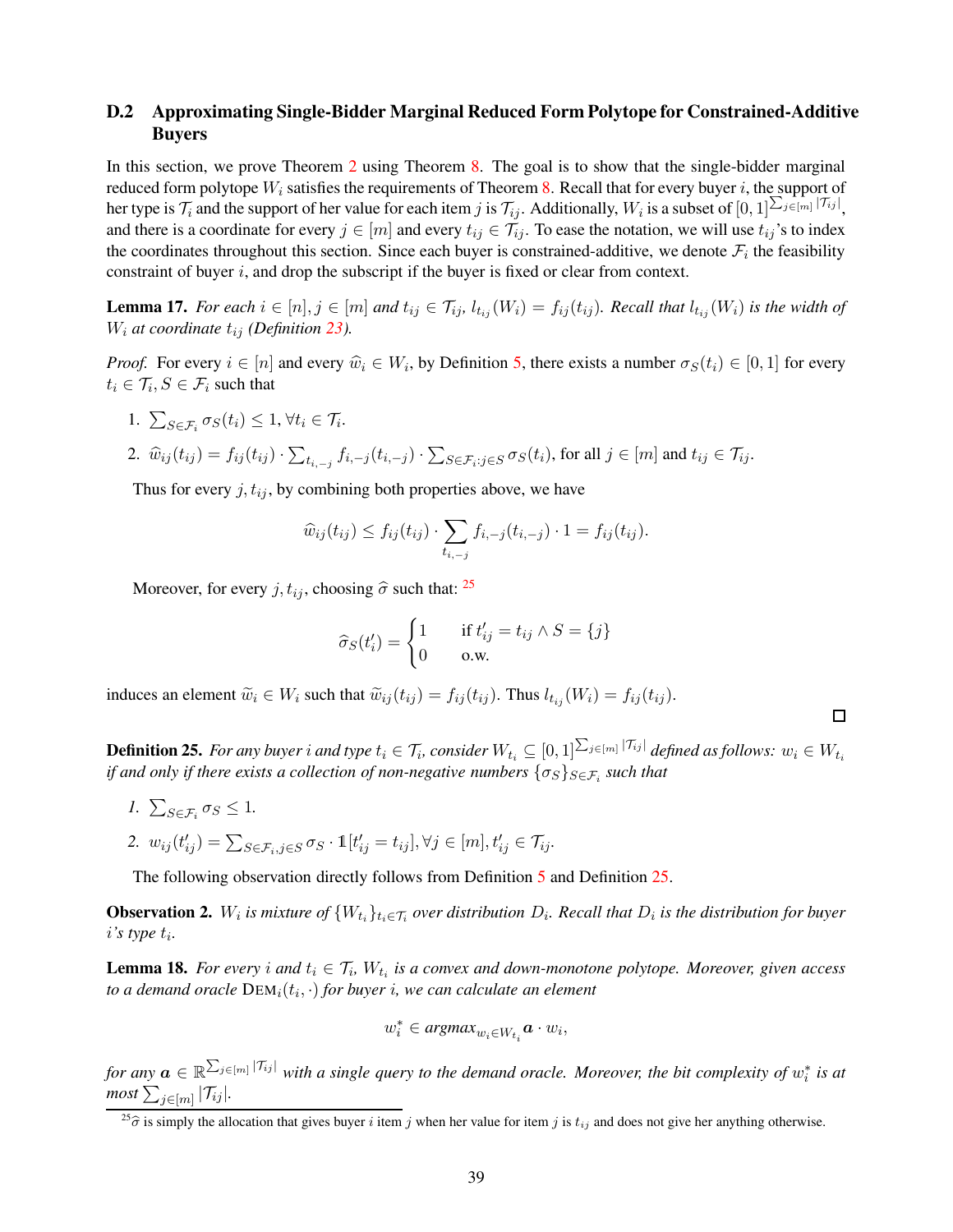*Proof.* For every feasible set  $S \in \mathcal{F}_i$ , consider allocation  $\lambda^{(S)} = \{\mathbb{1}[S'=S]\}_{S' \in \mathcal{F}_i}$ . The set of  $\sigma = \{\sigma_S\}_{S \in \mathcal{F}_i}$ that satisfy property 1 of Definition [25](#page-39-1) is equivalent to the set of all convex combinations of the  $\lambda^{(S)}$ 's and the origin 0. More specifically,  $\sigma = \sum_{S \in \mathcal{F}_i} \sigma_S \cdot \lambda^{(S)} + (1 - \sum_{S \in \mathcal{F}_i} \sigma_S) \cdot 0$ . Hence, the set of  $\sigma$ 's is a convex polytope P in  $[0,1]^{|\mathcal{F}_i|}$ . Since  $W_{t_i}$  is a projection of P to  $[0,1]^{\sum_{j\in[m]}|\mathcal{T}_{ij}|}$ ,  $W_{t_i}$  is also a convex polytope.

Next, we prove  $W_{t_i}$  is down-monotone. Consider any  $w_i \in W_{t_i}$ . By Definition [25,](#page-39-1)  $w_{ij}(t_{ij}') = 0$  for all  $j, t'_{ij}$  such that  $t'_{ij} \neq t_{ij}$ . To prove that  $W_{t_i}$  is down-monotone, it suffices to prove that for every  $j_0 \in [m]$ , any vector  $\tilde{w}_i$ , achieved by only decreasing the coordinate  $t_{ij_0}$  from  $w_i$ , is still in  $W_{t_i}$ . Formally,  $\tilde{w}_i$  satisfies

- $\widetilde{w}_{ij_0}(t_{ij_0}) < w_{ij_0}(t_{ij_0}).$
- $\widetilde{w}_{ij}(t_{ij}) = w_{ij}(t_{ij}),$  if  $j \neq j_0$ .
- $\widetilde{w}_{ij}(t_{ij}') = 0$ , for any  $j \in [m]$ , if  $t_{ij}' \neq t_{ij}$ .

Let  $\{\sigma_S\}_{S \in \mathcal{F}_i}$  be the vector of numbers associated with  $w_i$  in Definition [25.](#page-39-1) Let  $\alpha = \frac{\tilde{w}_{ij_0}(t_{ij_0})}{w_{ij_0}(t_{ij_0})}$  $\frac{w_{ij_0}(u_{ij_0})}{w_{ij_0}(t_{ij_0})} < 1.$ Consider another vector  $\{\widetilde{\sigma}_S\}_{S \in \mathcal{F}_i}$  where for every  $S \in \mathcal{F}_i$ ,

$$
\widetilde{\sigma}_S = \begin{cases}\n\alpha \cdot \sigma_S + (1 - \alpha) \cdot (\sigma_{S \cup \{j_0\}} + \sigma_S), & j_0 \notin S \land S \cup \{j_0\} \in \mathcal{F}_i \\
\alpha \cdot \sigma_S, & j_0 \in S \\
\sigma_S, & \text{o.w.}\n\end{cases}
$$

We notice that the above definition is well-defined because  $S \in \mathcal{F}_i$  as long as  $S \cup \{j_0\} \in \mathcal{F}_i$ . Also  $\sum_{S \in \mathcal{F}_i} \tilde{\sigma}_S \leq 1$ . Intuitively,  $\sigma = {\{\sigma_S\}}_{S \in \mathcal{F}_i}$  represents a randomized allocation of sets  $S \in \mathcal{F}_i$  to the bidder. Then  $\{\widetilde{\sigma}_S\}_{S \in \mathcal{F}_i}$  represents another randomized allocation: choose a set S according to the the randomized allocation  $\sigma$ , if S contains  $j_0$ , then throw away  $j_0$  with probability  $1 - \alpha$ .

Now we have  $\sum_{S \in \mathcal{F}_i, j_0 \in S} \tilde{\sigma}_S = \alpha \sum_{S \in \mathcal{F}_i, j_0 \in S} \sigma_S = \tilde{w}_{ij_0}(t_{ij_0})$  and  $\sum_{S \in \mathcal{F}_i, j \in S} \tilde{\sigma}_S = w_{ij}(t_{ij})$ , for all  $j \neq j_0$ . Thus  $\widetilde{w}_i \in W_{t_i}$ , and  $W_{t_i}$  is down-monotone.

It remains to show that we can find an element in  $\argmax_{w_i \in W_{t_i}} a \cdot w_i$  for any  $a \in \mathbb{R}^{\sum_{j \in [m]} |\mathcal{T}_{ij}|}$ , given access to a demand oracle. W.l.o.g. we assume that for each  $j \in [m]$  and  $t_{ij} \in \mathcal{T}_{ij}$ ,  $a_{ij}(t_{ij}) \leq \frac{1}{2}$  $\frac{1}{2} \cdot t_{ij}$  (by scaling and the fact that  $t_{ij} > 0$ ). Observe that any corner  $w_i$  of the polytope  $W_{t_i}$  corresponds to the choice of  $\{\sigma_S\}_{S \in \mathcal{F}_i}$  such that  $\sigma_S = \mathbb{1}[S = T]$  for some particular  $T \in \mathcal{F}_i$ , i.e.  $w_{ij}(t'_{ij}) = \mathbb{1}[j \in T \wedge t'_{ij} = t_{ij}]$ .

Since  $w_i^* \in \text{argmax}_{w_i \in W_{t_i}} \mathbf{a} \cdot w_i$  is a corner of  $W_{t_i}$ . We have

$$
\max_{w_i \in W_{t_i}} a \cdot w_i
$$
\n
$$
= \max_{S \in \mathcal{F}_i} \sum_{j \in S} a_{ij}(t_{ij})
$$
\n
$$
= \max_{S \in \mathcal{F}_i} \sum_{j \in S} a_{ij}(t_{ij})^+
$$
\n
$$
= \max_{S \in \mathcal{F}_i} \sum_{j \in S} (t_{ij} - (t_{ij} - a_{ij}(t_{ij})^+))
$$

Here  $x^+=\max\{x,0\}.$  The second equality holds because  $\mathcal{F}_i$  is downward-closed. Notice that  $a_{ij}(t_{ij})^+\leq$ 1  $\frac{1}{2}t_{ij}$ . Thus with a single query to the demand oracle, with type  $t_i$  and prices  $p_{ij} = t_{ij} - a_{ij}(t_{ij})^+ \ge 0$ ,  $\forall j$ , we can find  $\argmax_{w_i \in W_{t_i}} a \cdot w_i$ . The bit complexity of  $w_i^*$  is at most  $\sum_{j \in [m]} |\mathcal{T}_{ij}|$ .  $\Box$ 

<span id="page-40-0"></span>**Lemma 19.** Let  $T = \sum_{j \in [m]} |\mathcal{T}_{ij}|$ . For any  $\varepsilon < \frac{1}{T}$ ,  $(1 - \varepsilon T) W_i^{box(\varepsilon)} \subseteq W_i$ .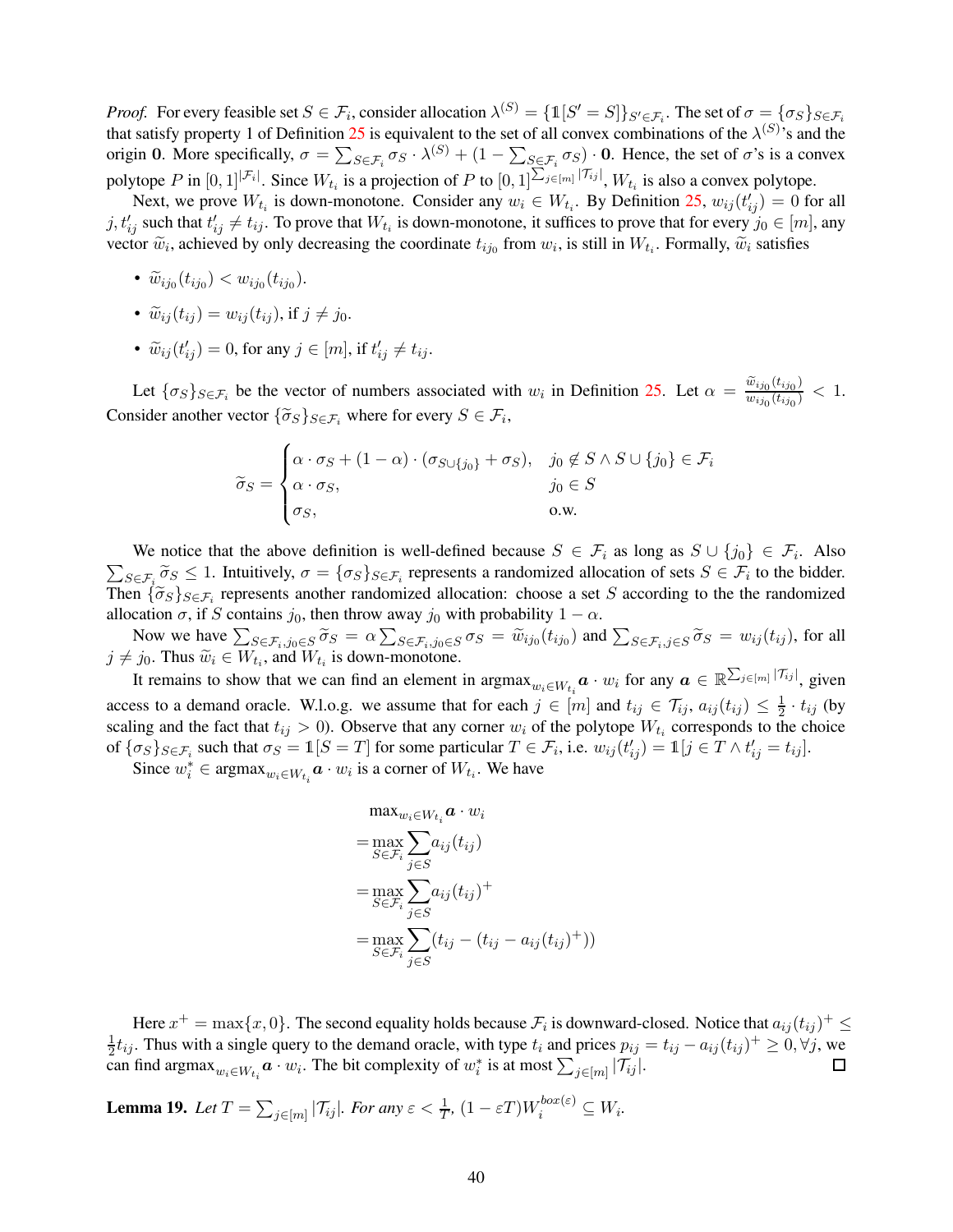*Proof.* For any  $w_i \in (1 - \varepsilon T)W_i^{box(\varepsilon)}$  $\sum_{i=1}^{\text{box}(\varepsilon)}$ , we prove that  $w_i \in W_i$ .

Consider the following set of numbers  $\{\sigma_S(t_i)\}_{t_i, S}$  (see Definition [5\)](#page-8-2): For each  $j \in [m], t_{ij} \in \mathcal{T}_{ij}$ , let  $c_j(t_{ij}) = \min\left(\frac{\varepsilon}{t_{ij}}\right)$  $\frac{\varepsilon}{f_{ij}(t_{ij})}, 1 \bigg)$  and

$$
p_j(t_{ij}) = \frac{w_{ij}(t_{ij})}{f_{ij}(t_{ij})c_j(t_{ij}) \cdot \sum_{t_{i,-j}} f_{i,-j}(t_{i,-j}) \cdot \prod_{j' \neq j} (1 - c_{j'}(t_{ij'}))}.
$$

Note that for every  $j' \in [m]$ , there exists a value  $t_{ij'} \in \mathcal{T}_{ij'}$  such that  $f_{ij'}(t_{ij'}) \geq 1/|\mathcal{T}_{ij'}|$ . Due to our choice of  $\varepsilon$ , the corresponding  $c_{j'}(t_{ij'}) < 1$ . Hence,  $\sum_{t_{i,-j}} f_{i,-j}(t_{i,-j}) \cdot \prod_{j'\neq j} (1 - c_{j'}(t_{ij'})) > 0$ , and  $p_j(t_{ij})$ is well-defined.

For every  $t_i$ , define

$$
\sigma_S(t_i) = \begin{cases} p_j(t_{ij}) \cdot c_j(t_{ij}) \cdot \prod_{j' \neq j} (1 - c_{j'}(t_{ij'})), & \text{if } S = \{j\} \text{ for some } j \in [m] \\ 0, & \text{o.w.} \end{cases}
$$

For every j and  $t_{ij}$ , let  $C_j(t_{ij})$  be the independent Bernoulli random variable that is 1 with probability  $c_i(t_{ij})$ . Then for every j,

$$
\Pr_{C_j(t_{ij}), t_{ij} \sim D_{ij}} \left[ C_j(t_{ij}) = 1 \right] = \sum_{t_{ij} \in \mathcal{T}_{ij}} f_{ij}(t_{ij}) \cdot \min \left( \frac{\varepsilon}{f_{ij}(t_{ij})}, 1 \right) \le \varepsilon \cdot |\mathcal{T}_{ij}|
$$

By the union bound,

$$
\sum_{t_{i,-j}} f_{i,-j}(t_{i,-j}) \cdot \prod_{j' \neq j} (1 - c_{j'}(t_{ij'})) = \Pr_{\substack{t_{i,-j} \sim D_{i,-j} \\ \forall j' \neq j, C_k(t_{ij'})}} [C_{j'}(t_{ij'}) = 0, \forall j' \neq j]
$$
\n
$$
= 1 - \Pr_{\substack{t_{i,-j} \sim D_{i,-j} \\ \forall j' \neq j, C_k(t_{ij'})}} [C_{j'}(t_{ij'}) = 1, \exists j' \neq j]
$$
\n
$$
\geq 1 - \sum_{\substack{t_{i,-j} \sim D_{i,j} \\ \forall j' \neq j, C_k(t_{ij'})}} [C_j(t_{ij}) = 1]
$$
\n
$$
\geq 1 - \varepsilon \cdot T
$$

Now we show that  $w_i \in W_i$  by verifying both properties in Definition [5.](#page-8-2) For the first property, since  $w_i \in (1 - \varepsilon T) W_i^{box(\varepsilon)}$  $\sum_{i}^{i} (w_i, v_i, \epsilon)$ ,  $0 \le w_{ij}(t_{ij}) \le (1 - \varepsilon \cdot T) \cdot \min\{\varepsilon, l_{t_{ij}}(W_i)\} = (1 - \varepsilon \cdot T) \cdot f_{ij}(t_{ij}) \cdot c_j(t_{ij})$ . The equality is due to the definition of  $c_j(t_{ij})$  and Lemma [17.](#page-39-3) Thus  $p_j(t_{ij}) \leq 1$  for every j and  $t_{ij}$ . We have that  $\sum_S \sigma_S(t_i) = \sum_{j \in [m]} p_j(t_{ij}) \cdot c_j(t_{ij}) \cdot \prod_{j' \neq j} (1 - c_{j'}(t_{ij'})) \leq \sum_{j \in [m]} c_j(t_{ij}) \cdot \prod_{j' \neq j} (1 - c_{j'}(t_{ij'})) \leq$  $\prod_{j\in [m]} (c_j(t_{ij}) + (1-c_j(t_{ij})) = 1.$ 

The second property:

$$
f_{ij}(t_{ij}) \cdot \sum_{t_{i,-j}} f_{i,-j}(t_{i,-j}) \cdot \sum_{S:j \in S} \sigma_S(t_{ij}, t_{i,-j})
$$
  
=  $f_{ij}(t_{ij}) \sum_{t_{i,-j}} f_{i,-j}(t_{i,-j}) \cdot p_j(t_{ij}) \cdot c_j(t_{ij}) \cdot \prod_{j' \neq j} (1 - c_{j'}(t_{ij'})) = w_{ij}(t_{ij})$ 

Thus by Definition [5,](#page-8-2)  $w_i \in W_i$ .

### *Proof of Theorem [2:](#page-10-0)*

We simply verify that  $W_i$  satisfies all assumptions in Theorem [8.](#page-35-0) Recall that  $T = \sum_{i,j} |\mathcal{T}_{ij}|$  and b is an upper bound of the bit complexity of all  $f_{ij}(t_{ij})$ 's and all  $t_{ij}$ 's. We have the following:

 $\Box$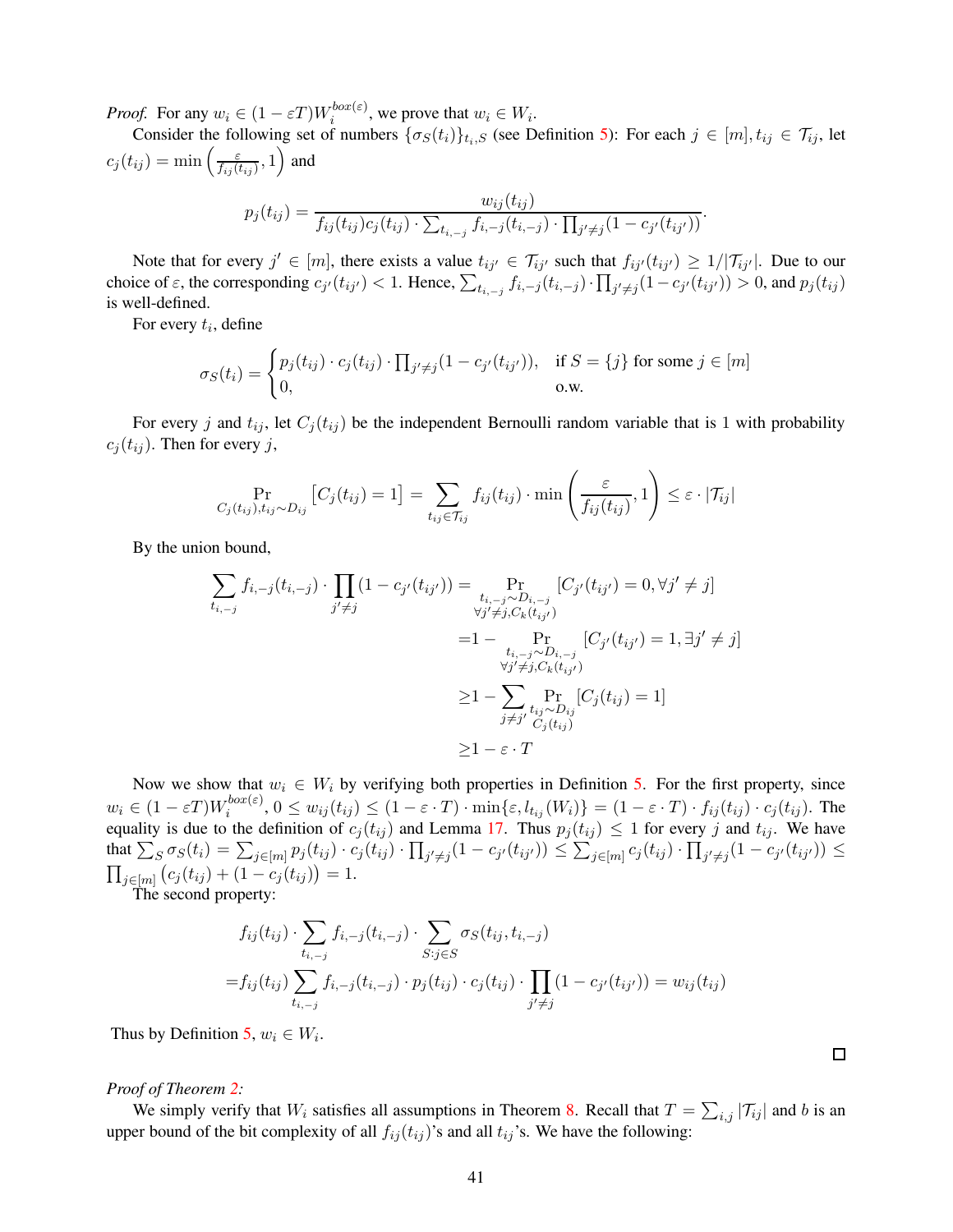- 1. By Observation [2,](#page-39-4) we have that  $W_i$  is a mixture of  $\{W_{t_i}\}_{t_i \in \mathcal{T}_i}$  over distribution  $D_i$ .
- 2. By Lemma [18,](#page-39-5) for each  $t_i \in \mathcal{T}_i$ ,  $W_{t_i}$  is a convex and down-monotone polytope. Given access to the demand oracle  $DEM_i(t_i, \cdot)$ , we can find an element in  $\argmax{\{a \cdot w_i : w_i \in W_{t_i}\}}$  in time  $poly(b', b, T)$ and a single query to  $DEM_i(t_i, \cdot)$ , where b' is the bit complexity of the input a. Note that each output of the demand oracle has bit complexity at most T.
- 3. By Lemma [17,](#page-39-3)  $l_{t_{ij}}(W_i) = f_{ij}(t_{ij})$ , for all j and  $t_{ij}$ . Thus, each  $l_{t_{ij}}(W_i)$  has bit complexity at most b.
- 4. By Lemma [19,](#page-40-0)  $(1 \varepsilon T)W_i^{box(\varepsilon)} \subseteq W_i$  for any  $\varepsilon < \frac{1}{T}$ . Choosing  $\varepsilon = \frac{1}{2T}$  $\frac{1}{2T}$  obtains  $\frac{1}{2}W_i^{box(\frac{1}{2T})} \subseteq W_i$ .

For any  $\delta \in (0,1)$ , we apply Theorem [8](#page-35-0) with parameter  $k = poly(n, m, T, b, \log(1/\delta))$ ,  $c = \frac{1}{2}$  $rac{1}{2}$  and  $\varepsilon = \frac{1}{27}$  $\frac{1}{2T}$ . The probability that the algorithm successfully constructs a polytope that satisfies both properties of Theorem [8](#page-35-0) is at least  $1-\delta$ . We have  $\frac{1}{12} \cdot W_i \subseteq \widehat{W}_i \subseteq W_i$  by the first property of Theorem 8 with  $c = \frac{1}{2}$ . Since the vertex-complexity of  $W_{t_i}$  for each  $t_i$  is no more than T, and the vertex-complexity for  $W_i^{box(\frac{1}{2T})}$  $\int_{i}^{1}$  is no more than poly $(b, T)$ , the vertex-complexity for  $W_i$  is no more than  $poly(n, m, T, b, \log(1/\delta))$ . The running time of the algorithm and the separation oracle SO for  $\widehat{W}_i$  follows from the second property of Theorem [8.](#page-35-0)  $\Box$ 

At last, we give the proof of Theorem [7](#page-34-1) by combining Theorem [3](#page-11-0) and Theorem [2.](#page-10-0)

*Proof of Theorem [7:](#page-34-1)* Fix any  $\delta \in (0, 1)$ . Recall that in the LP of Figure [3,](#page-12-0) we use an estimation of PREV, which is PREV, according to Lemma [2.](#page-10-2) Denote  $\mathcal{E}_1$  the event that an RPP mechanism is successfully computed and  $\mathcal{E}_2$  $\mathcal{E}_2$  the event that the algorithm in Theorem 2 successfully constructs a convex polytope  $W_i$  that satisfies both properties in the statement of Theorem [2](#page-10-0) for each buyer  $i \in [n]$ . Note that  $\mathcal{E}_1$  happens with probability at least  $1 - \frac{2}{nm}$  and we take enough samples to make sure that  $\mathcal{E}_2$  happens with probability at least  $1 - \delta$ , by the union bound, the probability that both  $\mathcal{E}_1$  and  $\mathcal{E}_2$  happen is at least  $1 - \delta - \frac{2}{nm}$ . From now on, we will condition on both events  $\mathcal{E}_1$  and  $\mathcal{E}_2$ .

Now in the LP of Figure [3,](#page-12-0) we replace  $W_i$  by  $\widehat{W}_i$  for every i (we will call it the modified LP). By property 1 and 2 of Theorem [2,](#page-10-0) we can solve the modified LP using the separation oracle for  $W_i$ , in time poly $(b, n, m, T, \log(1/\delta))$  (recall that  $T = \sum_{i,j} |T_{ij}|$ ) according to Theorem [5.](#page-15-4) Let  $x^* = (w^*, \lambda^*, \hat{\lambda}^*, \mathbf{d}^*)$  be an optimal solution of the modified LP. Then  $w_i^* \in W_i$  for every i according to Constraint (1) in the modified LP. By property 1 of Theorem [2,](#page-10-0) we have  $\hat{W}_i \subseteq W_i$ . Thus  $w_i^* \in W_i$ ,  $\forall i$  and hence  $x^*$  is also a feasible solution of the original LP in Figure [3.](#page-12-0)

Recall that  $OPT_{LP}$  is the optimum objective of the original LP. Denote  $OPT'_{LP}$  the optimum objective of the modified LP. Thus in order to prove that  $(w^*, \lambda^*, \hat{\lambda}^*, \mathbf{d}^*)$  is an approximately-optimal solution in the original LP, it suffices to show that  $OPT'_{LP} \ge c \cdot OPT_{LP}$ . Take any feasible solution  $(w, \lambda, \hat{\lambda}, \mathbf{d})$  of the original LP. We have that  $w_i \in W_i$  for every i. Now consider another set of variables  $(w', \lambda', \hat{\lambda}, \mathbf{d})$  such that  $w'_{ij}(t_{ij}) = c \cdot w_{ij}(t_{ij})$  and  $\lambda'_{ij}(t_{ij}, \beta_{ij}, \delta_{ij}) = c \cdot \lambda_{ij}(t_{ij}, \beta_{ij}, \delta_{ij})$ , for all  $i, j, t_{ij}, \beta_{ij}, \delta_{ij}$ , where  $c = 1/12$ . We verify that  $(w', \lambda', \hat{\lambda}, \mathbf{d})$  is a feasible solution for the modified LP. For Constraint (1), since  $c \cdot W_i \subseteq \widehat{W}_i$ (property 1 of Theorem [2\)](#page-10-0), we have that  $w'_i \in \widehat{W}_i$ , for all *i*. For Constraint (3), it holds since we multiply both  $\lambda$  and w by c. Constraint (2), (4) and (7) hold, as for each of them their LHS is smaller while the RHS remains unchanged. Every other constraint holds since both of their LHS and RHS remain the same. Thus  $(w', \lambda', \hat{\lambda}, \mathbf{d})$  is a feasible solution for the modified LP.

Now notice that the objective of the solution  $(w', \lambda', \hat{\lambda}, \mathbf{d})$  is exactly c times the objective of the solution  $(w, \lambda, \hat{\lambda}, \mathbf{d})$ . By choosing  $(w, \lambda, \hat{\lambda}, \mathbf{d})$  to be the optimal solution of the original LP, we have that OPT<sup>'</sup><sub>LP</sub> c OPT<sub>LP</sub>. It implies that the objective of  $(w^*, \lambda^*, \hat{\lambda}^*, \mathbf{d}^*)$  is at least c OPT<sub>LP</sub>. Thus if we compute the simple mechanisms using the decision variables  $(w^*, \lambda^*, \hat{\lambda}^*, \mathbf{d}^*)$ . By Theorem [2,](#page-10-0) we have

$$
c_1 \cdot \text{Rev}(\mathcal{M}_{PP}) + c_2 \cdot \text{Rev}(\mathcal{M}_{TPT}) \ge \text{OPT}'_{\text{LP}} \ge c \cdot \text{OPT}_{\text{LP}} \ge c \cdot \text{OPT}
$$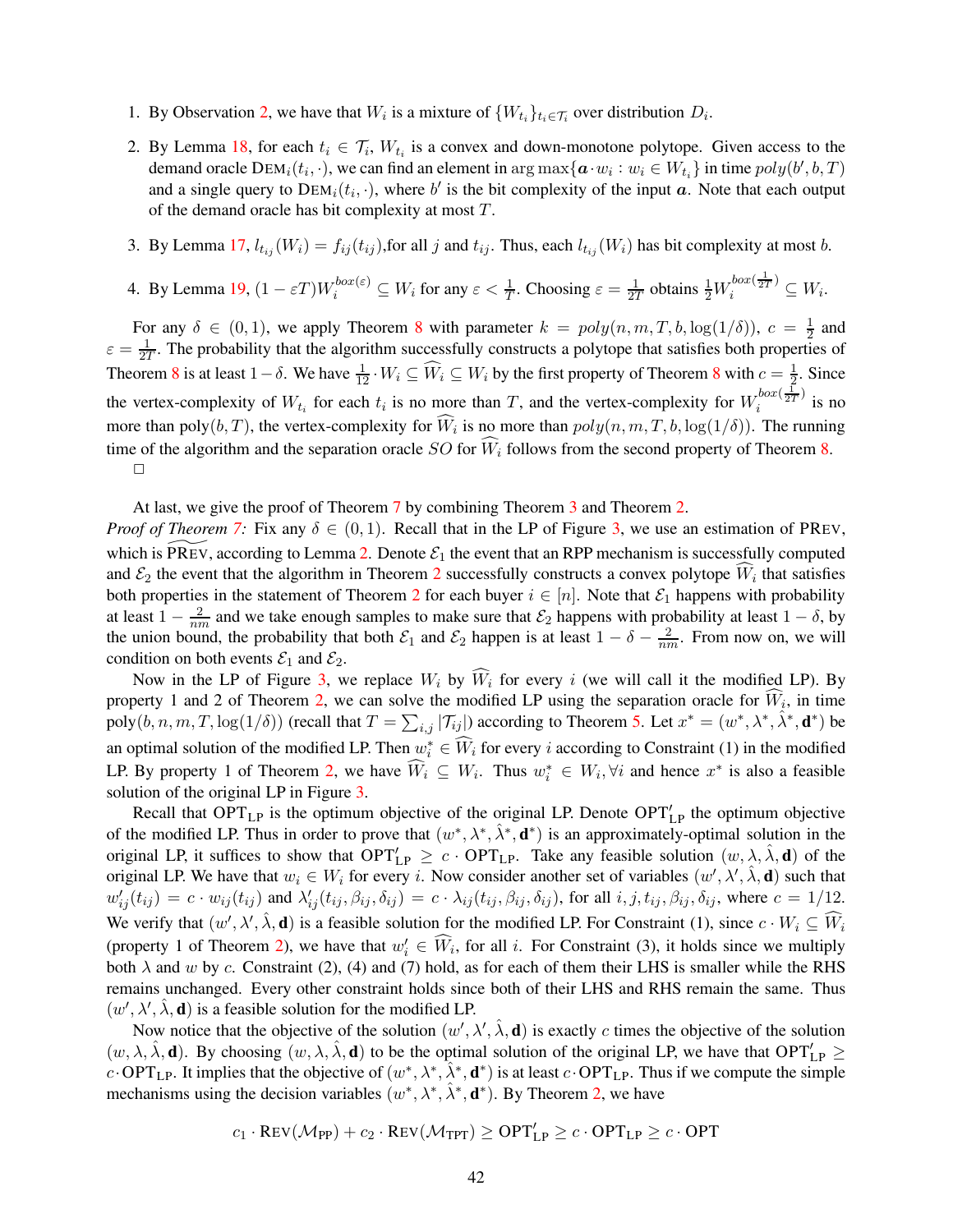We finish our proof by noticing that the simple mechanisms can be computed in time poly $(n, m, T)$  given the solution  $(w^*, \overline{\lambda^*}, \hat{\lambda}^*, \mathbf{d}^*)$ .  $\Box$ 

## <span id="page-43-0"></span>E Accessing Single-Bidder Marginal Reduced Form Polytopes for XOS Valuations

<span id="page-43-2"></span>Our goal in this section is to prove Theorem [1](#page-5-0) for XOS valuations.

**Theorem [1](#page-5-0)1.** *(Restatement of Theorem 1 for XOS valuations) Let*  $T = \sum_{i,j} |\mathcal{T}_{ij}|$  and b be the bit complexity *of the problem instance (Definition [3\)](#page-5-2). For XOS buyers, for any* δ > 0*, there exists an algorithm that computes a rationed posted price mechanism or a two-part tariff mechanism, such that the revenue of the mechanism is at least*  $c \cdot \text{OPT}$  *for some absolute constant*  $c > 0$  *with probability*  $1 - \delta - \frac{2}{nm}$ *. Our algorithm assumes query access to a value oracle and an adjustable demand oracle (see Section [2\)](#page-4-0) of buyers' valuations, and has running time poly* $(n, m, T, b, \log(1/\delta))$ .

We remind the readers the definition of the single-bidder marginal reduced form polytope  $W_i$  for XOS valuations:

**Definition 26** (Restatement of Definition [14\)](#page-18-0). For every  $i \in [n]$ , the single-bidder marginal reduced form *polytope*  $W_i \subseteq [0, 1]^{2 \cdot \sum_j |\mathcal{T}_{ij}|}$  *is defined as follows. Let*  $\pi_i = (\pi_{ij}(t_{ij}))_{j, t_{ij} \in \mathcal{T}_{ij}}$  *and*  $w_i = (w_{ij}(t_{ij}))_{j, t_{ij} \in \mathcal{T}_{ij}}$ . *Then*  $(\pi_i, w_i) \in W_i$  *if and only if there exist a number*  $\sigma_S^{(k)}$  $S^{(k)}(t_i) \in [0,1]$  for every  $t_i \in \mathcal{T}_i, S \subseteq [m], k \in [K]$ , *such that*

*1.*  $\sum_{S,k} \sigma_S^{(k)}$  $S^{(k)}(t_i) \leq 1, \,\forall t_i \in \mathcal{T}_i.$ 2.  $\pi_{ij}(t_{ij}) = f_{ij}(t_{ij}) \cdot \sum_{t_{i,-j}} f_{i,-j}(t_{i,-j}) \cdot \sum_{S:j \in S} \sum_{k \in [K]} \sigma_S^{(k)}$  $\mathcal{L}_{S}^{(k)}(t_{ij}, t_{i,-j})$ , for all  $i, j, t_{ij} \in \mathcal{T}_{ij}$ . 3.  $w_{ij}(t_{ij}) \leq f_{ij}(t_{ij}) \cdot \sum_{t_{i,-j}} f_{i,-j}(t_{i,-j}) \cdot \sum_{S:j \in S} \sum_{k \in [K]} \sigma_S^{(k)}$  $S^{(k)}(t_{ij},t_{i,-j})\cdot \frac{\alpha_{ij}^{(k)}(t_{ij})}{V_{ij}(t_{ij})}$  $\frac{\sum_{ij}^{\sum_{ij}^{\langle \text{eig}_j \rangle}}}{V_{ij}(t_{ij})}$ , for all  $i, j, t_{ij} \in \mathcal{T}_{ij}$ .

*If*  $V_{ij}(t_{ij}) = 0$ , we slightly abuse notation and treat  $\frac{\alpha_{ij}^{(k)}(t_{ij})}{V_{i,i}(t_{i,j})}$  $\frac{X_{ij} (x_{ij})}{V_{ij}(t_{ij})}$  as 0 for all k.

<span id="page-43-1"></span>The following observation follows directly from Definition [14.](#page-18-0)

**Observation 3.** For any  $(\pi_i, w_i) \in W_i$  and any  $j \in [m], t_{ij} \in \mathcal{T}_{ij}$ ,  $w_{ij}(t_{ij}) \leq \pi_{ij}(t_{ij}) \leq f_{ij}(t_{ij})$ .

*Proof.* The first inequality follows directly from the fact that  $\alpha_{ij}^{(k)}(t_{ij}) \le V_{ij}(t_{ij}) = \max_{k'} \alpha_{ij}^{(k')} (t_{ij})$ . The second inequality follows from  $\sum_{S:j\in S}\sum_{k\in[K]}\sigma_S^{(k)}$  $S^{(k)}(t_{ij}, t_{i,-j}) \leq \sum_{S} \sum_{k} \sigma_S^{(k)}$  $S^{(k)}(t_{ij}, t_{i,-j}) \leq 1.$  $\Box$ 

In Appendix  $C_{.3}$ , we provide an LP (Figure [4\)](#page-19-0) that helps us to compute the simple mechanisms efficiently. In Theorem [6,](#page-17-1) we have proved that given any optimal solution to the LP in Figure [4,](#page-19-0) we can compute a simple mechanism in polynomial time, whose revenue is a constant factor of the optimal revenue. However, constraint (1) is implicit and thus it's unclear if we can solve the LP in polynomial time. Similar to the idea in Appendix [D,](#page-34-2) we fix this issue by constructing another polytope  $W_i$ . Unfortunately, for XOS valuations,  $W_i$ is not a down-monotone polytope anymore. To see this, we simply notice that by Observation [3,](#page-43-1)  $w_{ij}(t_{ij}) \leq$  $\pi_{ij}(t_{ij})$  for every coordinate  $(j, t_{ij})$ . Thus given any  $(\pi_i, w_i) \in W_i$  where  $w_{ij}(t_{ij}) > 0$  for some  $j, t_{ij}$ , the vector  $(0, w_i)$  is clearly not in  $W_i$ . Thus the argument in Appendix [D](#page-34-2) does not apply here.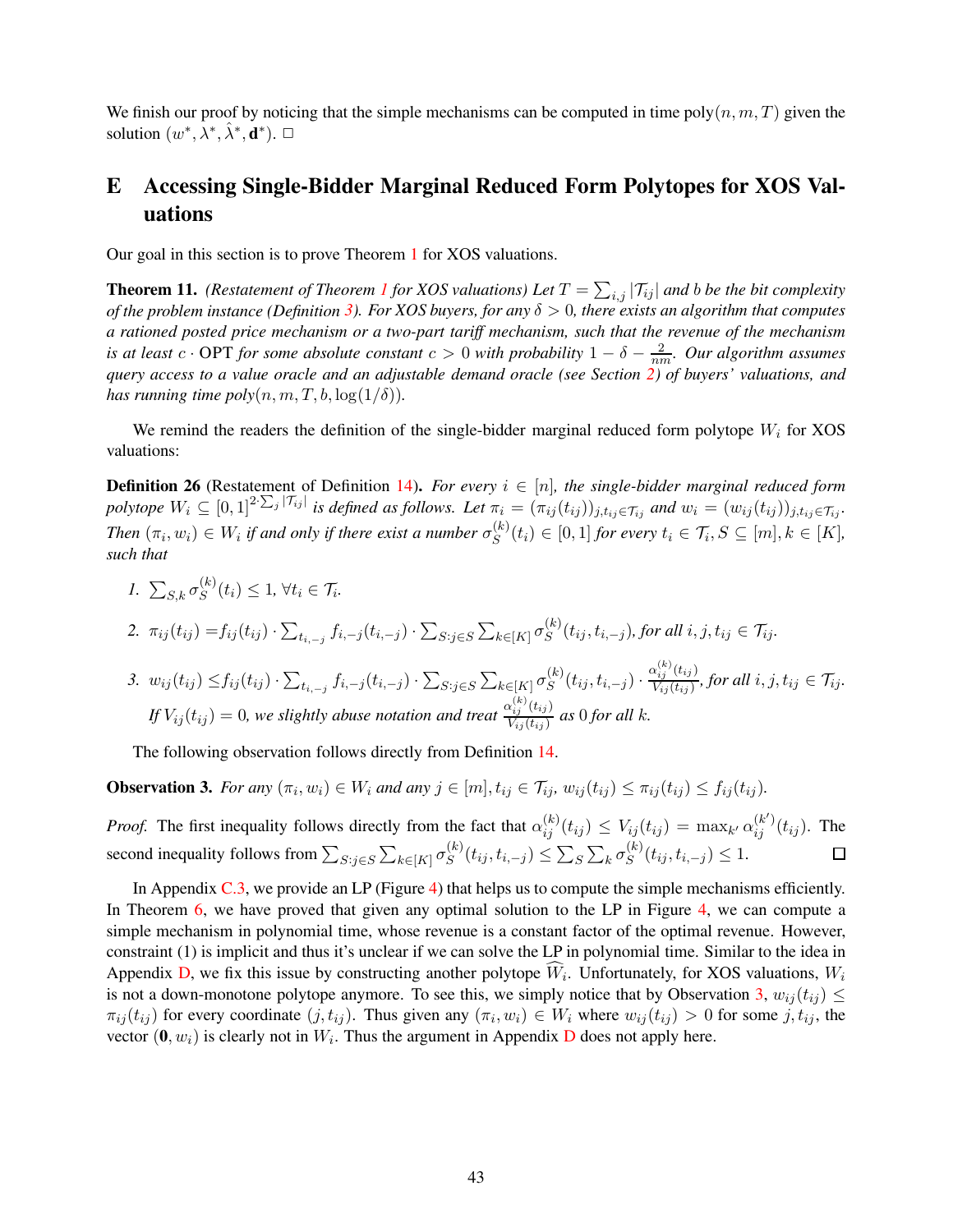#### E.1 Basic Properties of the Single-Bidder Marginal Reduced Form for XOS Valuations

<span id="page-44-3"></span>In this section we present some basic definitions and properties of the single-bidder Marginal Reduced Form polytope  $W_i$  (Definition [14\)](#page-18-0). We fixed any buyer i throughout this section unless otherwise specified.

**Definition 27.** For any  $\varepsilon > 0$ , we denote as  $W_i^{tr(\varepsilon)} \subseteq [0,1]^2^{\sum_{j\in[m]} |\mathcal{T}_{ij}|}$  the  $\varepsilon$ -truncated polytope of  $W_i$ . An  $element\left(\widehat{\pi}_i, \widehat{w}_i\right) \in W_i^{tr(\varepsilon)}$  $i_i^{tr(z)}$  *if there exists*  $(\pi_i, w_i) \in W_i$  *such that for all*  $j \in [m]$  *and*  $t_{ij} \in \mathcal{T}_{ij}$ *:* 

$$
\widehat{w}_{ij}(t_{ij}) = w_{ij}(t_{ij}) \cdot \mathbb{1}[f_{ij}(t_{ij}) \ge \varepsilon]
$$

$$
\widehat{\pi}_{ij}(t_{ij}) = \pi_{ij}(t_{ij}) \cdot \mathbb{1}[f_{ij}(t_{ij}) \ge \varepsilon]
$$

<span id="page-44-0"></span>Similar to Section [D,](#page-34-2) we show that  $W_i^{tr(\varepsilon)}$  $i^{tr(\varepsilon)}$  is a mixture (Definition [22\)](#page-34-3) of a set of polytopes  $\{W_{t_i}^{tr(\varepsilon)}\}$  $\{t_i^{(t)}\}_{t_i \in \mathcal{T}_i}$ defined in Definition [28](#page-44-0) over D.

**Definition 28.** For any  $i, t_i \in \mathcal{T}_i$  and  $\varepsilon > 0$ , we define the polytopes  $W_{t_i}, W_{t_i}^{tr(\varepsilon)} \subseteq [0,1]^2^{\sum_{j \in [m]} |\mathcal{T}_{ij}|}$  as follows: An element  $\left(x = \left\{x(t'_{ij})\right\}\right)$  $t_{ij}' \in \mathcal{T}_{ij}$  $,y = \left\{ y(t'_{ij}) \right\}$  $\left\{ t'_{ij} \in \mathcal{T}_{ij} \right\} \in W_{t_i}$  if there exists a collection of non*negative numbers*  $\{\sigma_S^{(k)}\}$  $\{S^{(k)}\}_{S \subseteq [m], k \in [K]}$ , such that  $\sum_{S \subseteq [m]} \sum_{k \in [K]} \sigma_S^{(k)} \leq 1$ , and for any  $j, t'_{ij} \in \mathcal{T}_{ij}$ ,

$$
x(t'_{ij}) = \sum_{S:j \in S} \sum_{k \in [K]} \sigma_S^{(k)} \cdot \mathbb{1}[t'_{ij} = t_{ij}]
$$
  

$$
y(t'_{ij}) \le \sum_{S:j \in S} \sum_{k \in [K]} \sigma_S^{(k)} \cdot \frac{\alpha_{ij}^{(k)}(t_{ij})}{V_{ij}(t_{ij})} \cdot \mathbb{1}[t'_{ij} = t_{ij}].
$$

Moreover, an element  $\left\{\hat{x} = \left\{\hat{x}(t'_{ij})\right\} \right\}$  $t_{ij}' \in \mathcal{T}_{ij}$  $, \hat{y} = \left\{ \hat{y}(t'_{ij}) \right\}$  $t_{ij}' \in \mathcal{T}_{ij}$  $\in W^{tr(\varepsilon)}_{t_i}$  $t_i^{tr(z)}$  if there exists  $(x, y) \in W_{t_i}$ such that for any  $j, t'_{ij}$ ,

$$
\hat{x}(t'_{ij}) = x(t'_{ij}) \cdot \mathbb{1}[f_{ij}(t_{ij}) \ge \varepsilon]
$$
  

$$
\hat{y}(t'_{ij}) = y(t'_{ij}) \cdot \mathbb{1}[f_{ij}(t_{ij}) \ge \varepsilon]
$$

<span id="page-44-2"></span>The following observation directly follows from Definition [14](#page-18-0) and Definition [28.](#page-44-0)

**Observation 4.**  $W_i$  is a mixture of  $\{W_{t_i}\}_{t_i \in \mathcal{T}_i}$  over distribution  $D_i$ . For any  $\varepsilon > 0$ ,  $W_i^{tr(\varepsilon)}$ i *is a mixture of*  $\{W^{tr(\varepsilon)}_{t_i}\}$  $\{t_i^{(k)}\}_{t_i \in \mathcal{T}_i}$  over distribution  $D_i$ .

<span id="page-44-4"></span>The following observation is useful in later proofs.

**Observation 5.** For any  $\varepsilon > 0$  and  $a' \ge a > 0$ ,  $a \cdot W_i \subseteq a' \cdot W_i$  and  $a \cdot W_i^{tr(\varepsilon)} \subseteq a' \cdot W_i^{tr(\varepsilon)}$ i *.*

*Proof.* Let  $c = \frac{a}{a'}$  $\frac{a}{a'} \leq 1$ . For the first statement, it suffices to prove that  $(c\pi_i, cw_i) \in W_i$ , for all  $(\pi_i, w_i) \in W_i$ . Let  $\{\sigma_S^{(k)}\}$  $S^{(k)}(t_i)$ <sub>ti,S,k</sub> be the collection of numbers that satisfy all properties of Definition [14.](#page-18-0) Then since  $c \le 1$ , by considering the collection of numbers  $\{c \cdot \sigma_S^{(k)}\}$  $(S^{(k)}(t_i))_{t_i,S,k}$ , we immediately have that  $(c\pi_i, cw_i) \in W_i$ . For the second statement, let  $(\pi'_i, w'_i)$  be the vector achieved by zeroing out all coordinates  $(j, t_{ij})$  where  $f_{ij}(t_{ij}) < \varepsilon$  for the vector  $(\pi_i, w_i)$ . By the definition of  $W_i^{tr(\varepsilon)}$  $\mathcal{L}^{tr(\varepsilon)}_{i}$ , we immediately have  $(\pi'_{i}, w'_{i}) \in W^{tr(\varepsilon)}_{i}$  $i^{tr(z)}$  and  $(c\pi'_i, cw'_i) \in W_i^{tr(\varepsilon)}$  $\frac{\partial r(z)}{\partial}$ .  $\Box$ 

<span id="page-44-1"></span>We next present several desirable properties of the polytopes we consider here.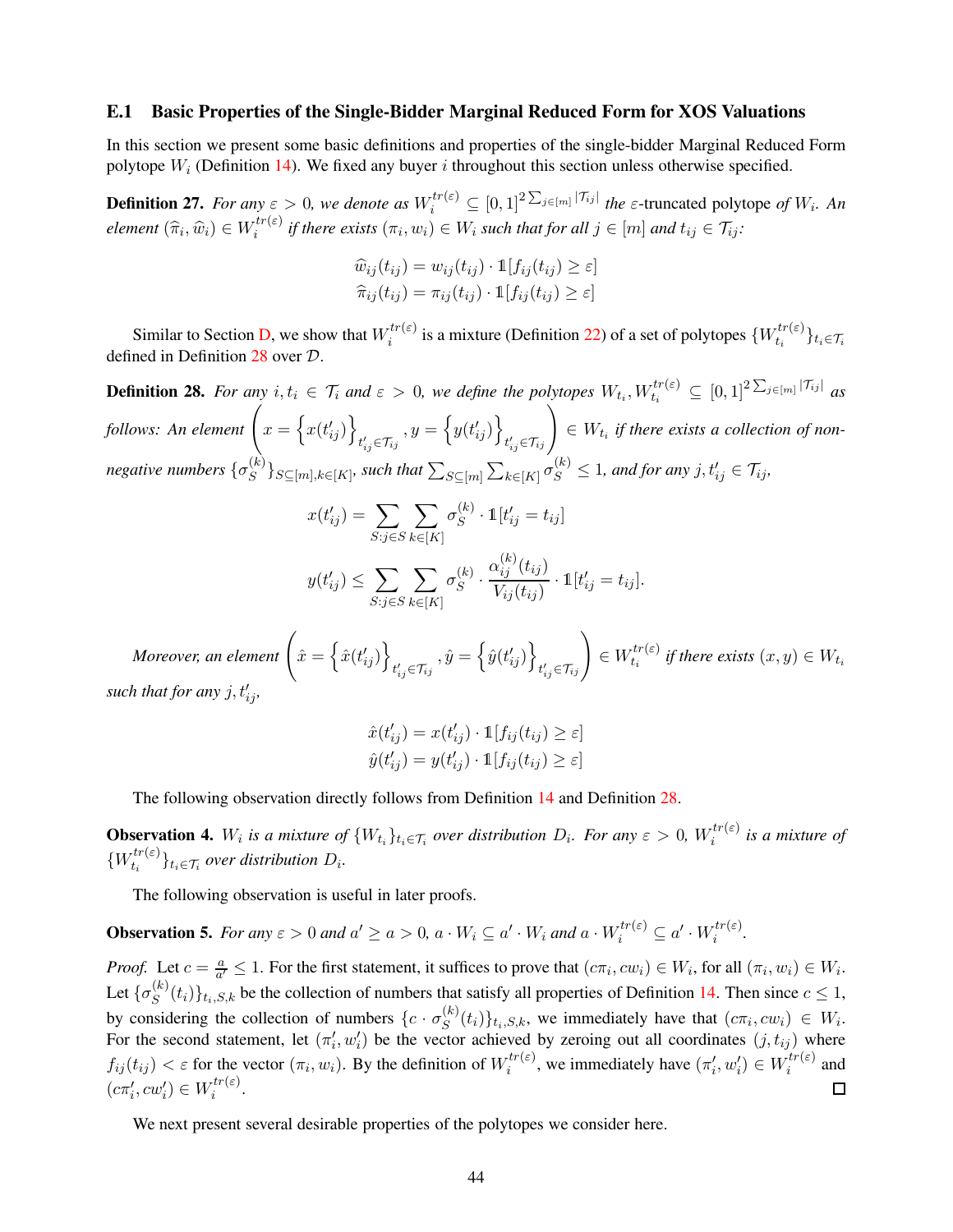**Lemma 20.** *For any*  $t_i \in \mathcal{T}_i$ , any subset of items  $B \subseteq [m]$ , and any  $(x, y) \in W_{t_i}$ , consider any  $(\hat{x}, \hat{y}) \in$  $[0, 1]^2$   $\sum_{j \in [m]} |\mathcal{T}_{ij}|$  such that for each  $j \in [m]$  and  $t'_{ij} \in \overline{\mathcal{T}_{ij}}$ ,

$$
\hat{x}(t'_{ij}) = x(t'_{ij})\mathbb{1}[j \in B] \quad \text{and} \quad \hat{y}(t'_{ij}) \le y(t'_{ij})\mathbb{1}[j \in B].
$$

*Then*  $(\widehat{x}, \widehat{y}) \in W_{t_i}$ *. Moreover, if*  $(x, y) \in W_{t_i}^{tr(\varepsilon)}$  $t_i^{tr(\varepsilon)}$ , then  $(\hat{x}, \hat{y})$  is also in  $W_{t_i}^{tr(\varepsilon)}$  $t_i^{tr(\varepsilon)}$ . Finally,  $W_{t_i}^{tr(\varepsilon)} \subseteq W_{t_i}$ .

*Proof.* It suffices to prove the case where  $\hat{y}(t'_{ij}) = y(t'_{ij})\mathbb{1}[j \in B], \forall j, t'_{ij}$ , since by Definition [28,](#page-44-0) we can decrease any  $\hat{y}(t'_{ij})$  while maintaining the vector  $(\hat{x}, \hat{y})$  to be in  $W_{t_i}$ .

Since  $(x, y) \in W_{t_i}$ , let  $\{\sigma_S^{(k)}\}$  $S(S^{(k)})_{S \subseteq [m], k \in [K]}$  be the collection of numbers from Definition [28.](#page-44-0) Each  $\sigma_S^{(k)}$ Since  $(x, y) \in Wt_i$ , i.e.  $\{v_S \}$   $S \subseteq [m], k \in [K]$  be the concertion of numbers from Definition 26. Each  $v_S$  can be viewed as the probability of the buyer receiving bundle S, and enabling the k-th additive function. Consider another collection of numbers  $\{\hat{\sigma}_S^{(k)}\}$  $\{S^{(k)}\}_{S \subseteq [m], k \in [K]}$  by simply discarding items in  $[m] \setminus B$ . Formally,  $\widehat{\sigma}_{S}^{(k)} \, = \, \sum_{T \subseteq [m] \setminus B} \sigma_{S \cup S}^{(k)}$  $S\subset\subset\subsetneq B, k \in [K]$ , and  $\hat{\sigma}_S^{(k)} = 0$  otherwise. Notice that for every  $j \in B$  and  $k \in [K], \sum_{S:j \in S} \sigma_S^{(k)} = \sum_{S:j \in S} \widehat{\sigma}_S^{(k)}$  $S^{(k)}$ . It is not hard to verify that  $(\hat{x}, \hat{y})$  and  $\{\hat{\sigma}_S^{(k)}\}$  $S^{(k)}$ , satisfy all inequalities in Definition [28.](#page-44-0) Thus  $(\hat{x}, \hat{y}) \in W_{t_i}$ .

Now  $W_{t_i}^{tr(\varepsilon)} \subseteq W_{t_i}$  follows from choosing B to be  $\{j : f_{ij}(t_{ij}) \ge \varepsilon\}$ . For any  $(x, y) \in W_{t_i}^{tr(\varepsilon)}$  $t_i^{tr(z)}$  and any choice set  $B \subseteq [m]$ ,  $(\hat{x}, \hat{y}) \in W_{t_i}$ . Since  $\hat{x}(t'_{ij}) = \hat{x}(t'_{ij}) \cdot \mathbb{1}[f_{ij}(t_{ij}) \ge \varepsilon]$  and  $\hat{y}(t'_{ij}) = \hat{y}(t'_{ij}) \cdot \mathbb{1}[f_{ij}(t_{ij}) \ge \varepsilon]$ . By Definition [28,](#page-44-0)  $(\hat{x}, \hat{y})$  also lies in  $W_{t_i}^{tr(\varepsilon)}$  $\frac{t}{t_i}$ .

**Lemma 21.** *Given any*  $\varepsilon > 0$  *and any distribution*  $\widetilde{D}_i$  *over*  $\mathcal{T}_i$ *. Let*  $\widetilde{W}^{tr(\varepsilon)}_i$  *be a mixture of*  $\left\{W^{tr(\varepsilon)}_{t_i}\right\}$  $t_i$  $\mathcal{L}$ ti∈Ti *over*  $\widetilde{D}_i$ , that is,  $\widetilde{W}_i^{tr(\varepsilon)} := \sum_{t_i \in \mathcal{T}_i} \Pr_{s \sim \widetilde{D}_i}[s = t_i] \cdot W_{t_i}^{tr(\varepsilon)}$  $t_i^{tr(\varepsilon)}$ . For each  $j \in [m]$ , let  $S_j$  ⊆  $\mathcal{T}_{ij}$  be any set. For any  $(\pi_i, w_i) \in \widetilde{W}_i^{tr(\varepsilon)}$  and any  $(\widehat{\pi}_i, \widehat{w}_i) \in [0, 1]^2 \sum_{j \in [m]} |\widetilde{\tau}_{ij}|$  such that for each  $j \in [m]$  and  $t'_{ij} \in \mathcal{T}_{ij}$ ,

$$
\widehat{\pi}_{ij}(t'_{ij}) = \pi_{ij}(t'_{ij}) \mathbb{1}[t'_{ij} \in S_j] \quad \text{and} \quad \widehat{w}_{ij}(t'_{ij}) \le w_{ij}(t'_{ij}) \mathbb{1}[t'_{ij} \in S_j].
$$

*then*  $(\widehat{\pi}_i, \widehat{w}_i) \in \widetilde{W}_i^{tr(\varepsilon)}$ .

*Proof.* It suffices to prove the case where  $\hat{w}_{ij}(t'_{ij}) = w_{ij}(t'_{ij}) \mathbb{1}[t'_{ij} \in S_j], \forall j, t'_{ij}$ . This is because  $\widetilde{W}_i^{tr(\varepsilon)}$  is a mixture of  ${W^{tr(\varepsilon)}_{t_i}}$  $t_i^{tr(\varepsilon)}\}_{t_i \in \mathcal{T}_i}$ . By Definition [28,](#page-44-0) for every  $t_i$  and any vector  $(x, y) \in W_{t_i}^{tr(\varepsilon)}$  $t_i^{tr(\varepsilon)}$ , we can decrease any  $y(t'_{ij})$  while maintaining the vector  $(x, y)$  to be in  $W_{t_i}^{tr(\varepsilon)}$  $t_i^{tr(\varepsilon)}$ . Thus, for any  $(\widehat{\pi}_i, \widehat{w}_i) \in \widetilde{W}_i^{tr(\varepsilon)}$ , it remains in  $\widetilde{W}_i^{tr(\varepsilon)}$  after decreasing any  $\widehat{w}_{ij}(t_{ij}^{\prime}).$ 

For each  $t_i \in \mathcal{T}_i$ , let  $\left(\pi_i^{(t_i)}\right)$  $\hat{u}_i^{(t_i)}, w_i^{(t_i)}$ i  $\Big) \in W^{tr(\varepsilon)}_{t_i}$  $t_i^{tr(\varepsilon)}$  such that  $(\pi_i, w_i) = \sum_{t_i \in \mathcal{T}_i} \Pr_{s \sim \widetilde{D}_i} \left[ s = t_i \right] \cdot \left( \pi_i^{(t_i)} \right)$  $\hat{u}_i^{(t_i)}, w_i^{(t_i)}$ i . Consider vector  $\left(\widehat{\pi}_{i}^{(t_i)}\right)$  $\widehat{w}_i^{(t_i)}, \widehat{w}_i^{(t_i)}$ i ) such that for every  $j \in [m]$  and  $t'_{ij} \in \mathcal{T}_{ij}$ 

$$
\widehat{\pi}_{ij}^{(t_i)}(t_{ij}') = \pi_{ij}^{(t_i)}(t_{ij}') \mathbb{1}[t_{ij} \in S_j] \quad \text{and} \quad \widehat{w}_{ij}^{(t_i)}(t_{ij}') = w_{ij}^{(t_i)}(t_{ij}') \mathbb{1}[t_{ij} \in S_j].
$$

For each  $t_i \in \mathcal{T}_i$ , define set  $B(t_i) := \{j : t_{ij} \in S_j\}$ , by applying Lemma [20](#page-44-1) to  $\left(\pi_i^{(t_i)}\right)$  $\hat{u}_i^{(t_i)}, w_i^{(t_i)}$ i ) and set  $B(t_i)$ , we have that  $\left(\hat{\pi}_i^{(t_i)}\right)$  $\widehat{w}_i^{(t_i)}, \widehat{w}_i^{(t_i)}$ i  $\Big) \in W_{t_i}^{tr(\varepsilon)}$  $\frac{t}{t_i}$ .

We notice that by Definition [28,](#page-44-0)  $w_{ij}^{(t_i)}(t_{ij}') = \pi_{ij}^{(t_i)}(t_{ij}') = 0$  if  $t_{ij}' \neq t_{ij}$ . Thus, for every  $j \in [m]$  and  $t'_{ij} \in \mathcal{T}_{ij},$ 

$$
\widehat{\pi}_{ij}^{(t_i)}(t_{ij}') = \pi_{ij}^{(t_i)}(t_{ij}') \mathbb{1}[t_{ij}' \in S_j] \quad \text{and} \quad \widehat{w}_{ij}^{(t_i)}(t_{ij}') = w_{ij}^{(t_i)}(t_{ij}') \mathbb{1}[t_{ij}' \in S_j].
$$

The proof concludes by noticing that  $(\widehat{\pi}_i, \widehat{w}_i) = \sum_{t_i \in \mathcal{T}_i} \Pr_{s \sim \widetilde{D}_i} [s = t_i] \cdot (\widehat{\pi}_i^{(t_i)})$  $\Big) \in \widetilde{W}_i^{tr(\varepsilon)}.$  $\widehat{w}_i^{(t_i)}, \widehat{w}_i^{(t_i)}$  $\Box$ i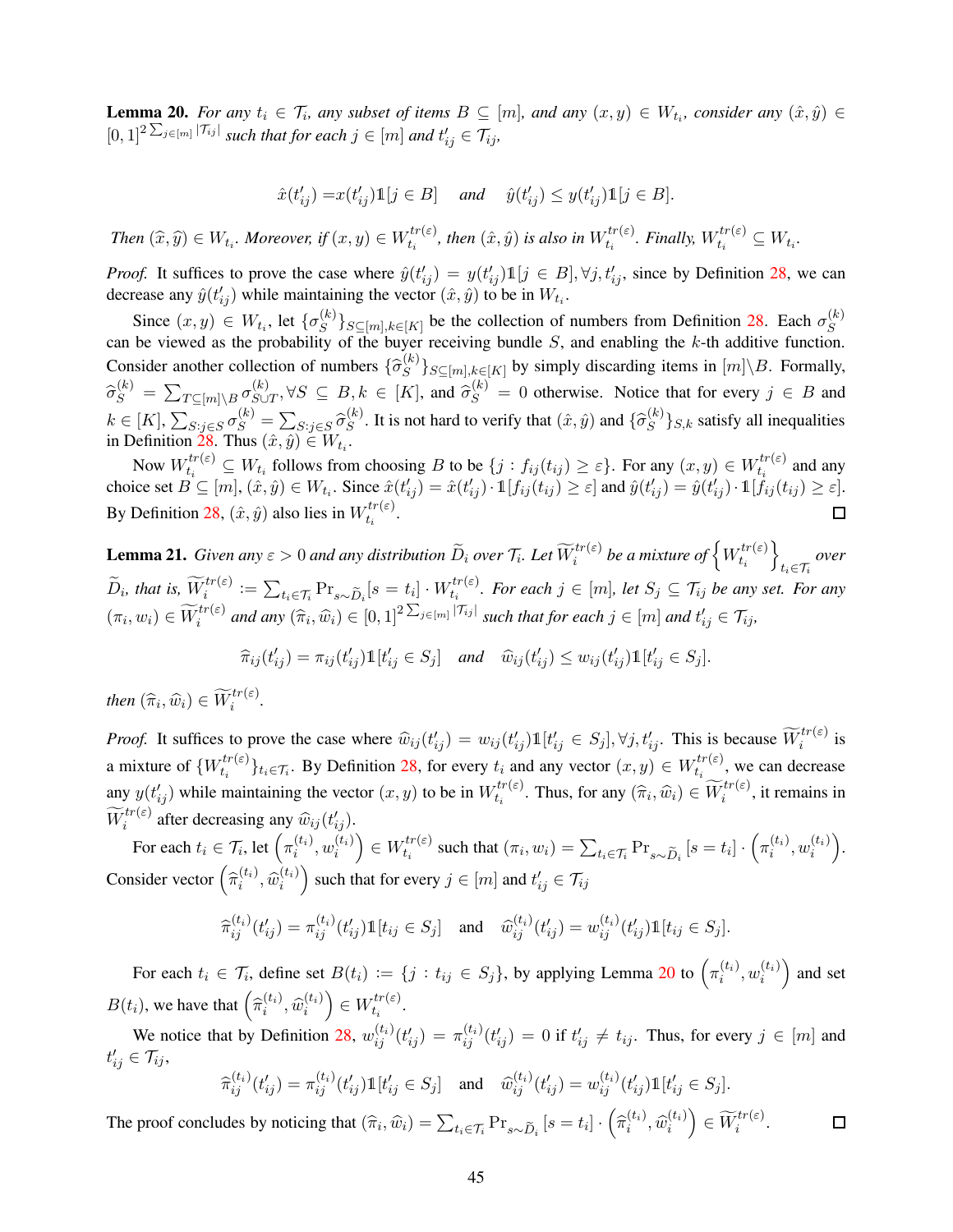<span id="page-46-2"></span>The following corollary follows from Observation [4](#page-44-2) and Lemma [20.](#page-44-1)

**Corollary 1.** *For any*  $\varepsilon > 0$ ,  $W_i^{tr(\varepsilon)} \subseteq W_i$ .

*Proof.* This follows easily from the claim that  $W_{t_i}^{tr(\varepsilon)} \subseteq W_{t_i}$  (Lemma [20\)](#page-44-1).

<span id="page-46-0"></span>Similar to the constrained-additive case, we define the  $\varepsilon$ -box polytope of  $W_i$  for XOS valuations in Definition [29.](#page-46-0)

**Definition 29.** For  $\varepsilon > 0$ , we denote as  $W_i^{box(\varepsilon)} \subseteq [0,1]^2^{\sum_{j \in [m]} |\mathcal{T}_{ij}|}$  the  $\varepsilon$ -box polytope of  $W_i$ :  $(\pi_i, w_i) \in$  $W^{box(\varepsilon)}_i$  $i_j^{00x(\epsilon)}$  if and only if for every  $j \in [m]$  and  $t_{ij} \in \mathcal{T}_{ij}$  it holds that

$$
0 \le w_{ij}(t_{ij}) \le \pi_{ij}(t_{ij}) \le \min(\varepsilon, f_{ij}(t_{ij}))
$$

<span id="page-46-3"></span>The following lemma is similar to Lemma [19.](#page-40-0)

**Lemma 22.** Let  $T = \sum_{i \in [n]} \sum_{j \in [m]} |\mathcal{T}_{ij}|$ , then  $(1 - \varepsilon \cdot T) W_i^{box(\varepsilon)} \subseteq W_i$ , for all  $\varepsilon < 1/T$ .

*Proof.* For any  $(\pi_i, w_i) \in W_i^{box(\varepsilon)}$  $\{a_i^{(i)}(k_i), \, i \in \mathbb{N} \}$  we will prove that  $(\pi_i, \pi_i) \in W_i$ . Then  $(\pi_i, w_i) \in W_i$  since  $w_{ij}(t_{ij}) \leq$  $\pi_{ij}(t_{ij})$  for any  $j, t_{ij}$ .

To prove  $(\pi_i, \pi_i) \in W_i$ , we consider the following set of numbers  $\{\sigma_S^{(k)}\}$  $(S^{(k)}(t_i))_{t_i,S,k}$  (see Definition [14\)](#page-18-0): For each  $j \in [m], t_{ij} \in \mathcal{T}_{ij}$ , let  $c_j(t_{ij}) = \min \left( \frac{\varepsilon}{f_{ij}(t)} \right)$  $\frac{\varepsilon}{f_{ij}(t_{ij})}, 1 \Big)$  and

$$
p_j(t_{ij}) = \frac{\pi_{ij}(t_{ij})}{f_{ij}(t_{ij}) \cdot \sum_{t_{i,-j}} f_{i,-j}(t_{i,-j}) \cdot c_j(t_{ij}) \cdot \prod_{j' \neq j} (1 - c_{j'}(t_{ij'}))}.
$$

Note that for every  $j' \in [m]$ , there exists a  $t_{ij'} \in \mathcal{T}_{ij'}$  such that  $f_{ij'}(t_{ij'}) \geq 1/|\mathcal{T}_{ij'}|$ . Due to our choice of  $\varepsilon$ , the corresponding  $c_{j'}(t_{ij'}) < 1$ . Hence,  $\sum_{t_{i,-j}} f_{i,-j}(t_{i,-j}) \cdot \prod_{j'\neq j} (1 - c_{j'}(t_{ij'})) > 0$ , and  $p_j(t_{ij})$  is well-defined.

For every  $t_i$ , define  $^{26}$  $^{26}$  $^{26}$ 

$$
\sigma_S^{(k)}(t_i) = \begin{cases} p_j(t_{ij}) \cdot c_j(t_{ij}) \cdot \prod_{j' \neq j} (1 - c_{j'}(t_{ij'})), & \text{if } S = \{j\} \text{ and } k = \arg \max_{k'} \alpha_{ij}^{(k')}(t_{ij}) \\ 0, & \text{o.w.} \end{cases}
$$

For every j, let  $C_j(t_{ij})$  be the independent Bernoulli random variable that activates with probability  $c_j(t_{ij})$ . Then for every j,

$$
\Pr_{C_j(t_{ij}), t_{ij} \sim D_{ij}} \left[ C_j(t_{ij}) = 1 \right] \le \sum_{t_{ij} \in \mathcal{T}_{ij}} f_{ij}(t_{ij}) \cdot \min \left( \frac{\varepsilon}{f_{ij}(t_{ij})}, 1 \right) \le \varepsilon \cdot |\mathcal{T}_{ij}|
$$

By the union bound,

$$
\sum_{t_{i,-j}} f_{i,-j}(t_{i,-j}) \cdot \prod_{j' \neq j} (1 - c_{j'}(t_{ij'})) = \Pr_{\substack{t_{i,-j} \sim \mathcal{D}_{i-j} \\ \forall j' \neq j, C_{j'}(t_{ij'})}} [C_{j'}(t_{ij'}) = 0, \forall j' \neq j] \geq 1 - \sum_{j} \Pr[C_j(t_{ij}) = 1] \geq 1 - \varepsilon \cdot T
$$

Now we prove that  $(\pi_i, \pi_i) \in W_i$  by verifying all three conditions in Definition [14.](#page-18-0) For the first condition, since  $(\pi_i, w_i) \in (1 - \varepsilon T)W_i^{box(\varepsilon)}$  $\{f_i^{(00x(\epsilon)}, 0 \leq w_{ij}(t_{ij}) \leq \pi_{ij}(t_{ij}) \leq (1-\varepsilon \cdot T) \cdot f_{ij}(t_{ij}) \cdot c_j(t_{ij}).$  Thus  $p_j(t_{ij}) \leq 1$ for every j,  $t_{ij}$ . We have that  $\sum_{S,k} \sigma_S^{(k)}$  $S^{(k)}(t_i) \,=\, \sum_j p_j(t_{ij}) \cdot c_j(t_{ij}) \cdot \prod_{j' \neq j} (1 - c_{j'}(t_{ij'})) \,\leq\, \sum_j c_j(t_{ij}) \cdot$ 

 $\Box$ 

<span id="page-46-1"></span><sup>&</sup>lt;sup>26</sup>When there are two indices  $k, k' \in [K]$  such that  $k, k^* \in \arg \max_{k'} \alpha_{ij}^{(k')} (t_{ij})$ , we break ties in lexicographic order.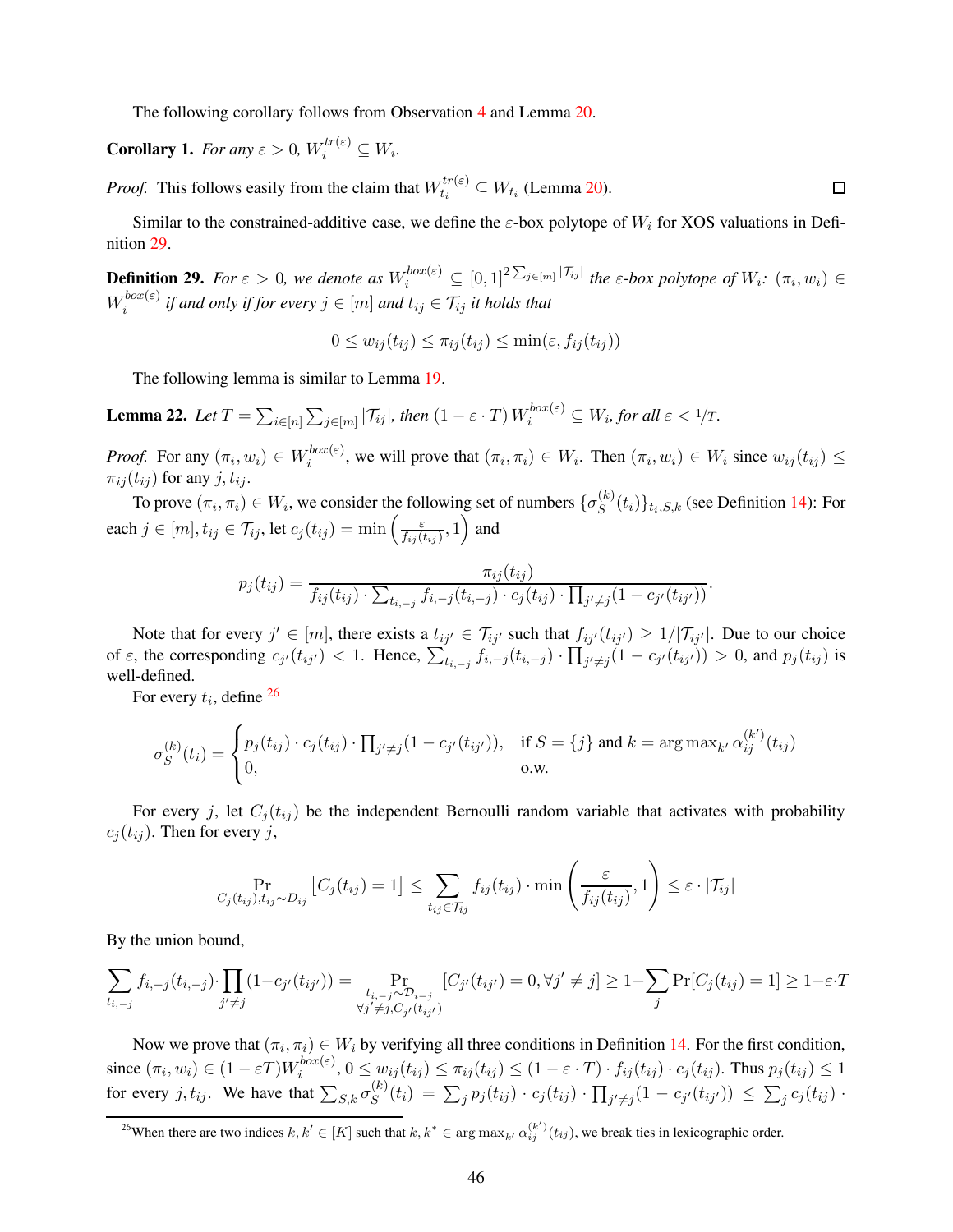$\prod_{j'\neq j}(1-c_{j'}(t_{ij'}))$ . We notice that  $\sum_j c_j(t_{ij}) \cdot \prod_{j'\neq j}(1-c_{j'}(t_{ij'}))$  is exactly the probability that there exists a unique  $C_j(t_{ij}) = 1$ . Thus  $\sum_{S,k} \sigma_S^{(k)}$  $S^{(k)}(t_i) \leq 1$  for all  $t_i \in \mathcal{T}_i$ .

The second condition:

$$
f_{ij}(t_{ij}) \cdot \sum_{t_{i,-j}} f_{i,-j}(t_{i,-j}) \cdot \sum_{S:j \in S} \sum_{k \in [K]} \sigma_S^{(k)}(t_{ij}, t_{i,-j})
$$
  
= 
$$
f_{ij}(t_{ij}) \sum_{t_{i,-j}} f_{i,-j}(t_{i,-j}) \cdot p_j(t_{ij}) \cdot c_j(t_{ij}) \cdot \prod_{j' \neq j} (1 - c_{j'}(t_{ij'})) = \pi_{ij}(t_{ij})
$$

The third condition:

$$
f_{ij}(t_{ij}) \cdot \sum_{t_{i,-j}} f_{i,-j}(t_{i,-j}) \cdot \sum_{S:j \in S} \sum_{k \in [K]} \sigma_S^{(k)}(t_{ij}, t_{i,-j}) \cdot \frac{\alpha_{ij}^{(k)}(t_{ij})}{V_{ij}(t_{ij})}
$$
  
\n
$$
= f_{ij}(t_{ij}) \sum_{t_{i,-j}} f_{i,-j}(t_{i,-j}) \cdot p_j(t_{ij}) \cdot c_j(t_{ij}) \cdot \prod_{j' \neq j} (1 - c_{j'}(t_{ij'})) \cdot \frac{\max_k \alpha_{ij}^{(k)}(t_{ij})}{V_{ij}(t_{ij})} = \pi_{ij}(t_{ij})
$$
  
\nDefinition 14.  $(\pi_i, \pi_i) \in W_i$ . Thus,  $(\pi_i, w_i) \in W_i$ .

By Definition [14,](#page-18-0)  $(\pi_i, \pi_i) \in W_i$ . Thus,  $(\pi_i, w_i) \in W_i$ .

<span id="page-47-1"></span>Similar to Lemma [14,](#page-36-0) we prove in the following lemma that  $W_i$  can be approximated by the polytope  $\frac{1}{2}W_i^{tr(\varepsilon)} + \frac{1-\varepsilon T}{2}W_i^{box(\varepsilon)}$  within a multiplicative factor.

**Lemma 23.** Let 
$$
T = \sum_{i \in [n]} \sum_{j \in [m]} |\mathcal{T}_{ij}|
$$
 and any  $0 \le \varepsilon < \frac{1}{T}$ , then  
\n
$$
\frac{1 - \varepsilon T}{2} W_i \subseteq \frac{1}{2} W_i^{tr(\varepsilon)} + \frac{1 - \varepsilon T}{2} W_i^{box(\varepsilon)} \subseteq W_i.
$$

*Proof.* Let  $W' = \frac{1}{2}W_i^{tr(\varepsilon)} + \frac{1-\varepsilon T}{2}W_i^{box(\varepsilon)}$  $\sum_{i}^{box(\epsilon)}$ . Then  $W' \subseteq W_i$  directly follows from Corollary [1](#page-46-2) and Lemma [22.](#page-46-3) We are going to show that for each  $(\pi_i, w_i) \in \frac{1-\varepsilon \cdot T}{2}$  $\frac{\varepsilon T}{2} \cdot W_i$ ,  $(\pi_i, w_i) \in W'$ . We consider the following vector  $(\pi_i^{tr}, w_i^{tr})$  such that for every  $j \in [m], t_{ij} \in \mathcal{T}_{ij}$ ,

$$
\pi_{ij}^{tr}(t_{ij}) = \pi_{ij}(t_{ij}) \mathbb{1}[f_{ij}(t_{ij}) \ge \varepsilon], \qquad w_{ij}^{tr}(t_{ij}) = w_{ij}(t_{ij}) \mathbb{1}[f_{ij}(t_{ij}) \ge \varepsilon]
$$

Then by Definition [27](#page-44-3) and Observation [5,](#page-44-4)  $(\pi_i^{tr}, w_i^{tr}) \in \frac{1-\varepsilon \cdot T}{2} W_i^{tr(\varepsilon)} \subseteq \frac{1}{2} W_i^{tr(\varepsilon)}$  $i^{tr(z)}$ . Consider the vector  $(\pi_i^{box}, w_i^{box})$  such that

$$
\pi_{ij}^{box}(t_{ij}) = \pi_{ij}(t_{ij}) \mathbb{1}[f_{ij}(t_{ij}) < \varepsilon], \qquad w_{ij}^{box}(t_{ij}) = w_{ij}(t_{ij}) \mathbb{1}[f_{ij}(t_{ij}) < \varepsilon]
$$

For every  $j \in [m], t_{ij} \in \mathcal{T}_{ij}$ , since  $(\pi_i, w_i) \in \frac{1-\varepsilon \cdot T}{2}$ For every  $j \in [m], t_{ij} \in \mathcal{T}_{ij}$ , since  $(\pi_i, w_i) \in \frac{1-\varepsilon T}{2} \cdot W_i$ , by Observation [3](#page-43-1) we have  $w_{ij}(t_{ij}) \leq \pi_{ij}(t_{ij}) \leq$ <br> $\frac{1-\varepsilon T}{2} \cdot f_{i,j}(t_{i,j})$ . Thus  $w^{box}(t_{i,j}) \leq \pi^{box}(t_{i,j}) \leq \frac{1-\varepsilon T}{2} \cdot f_{i,j}(t_{i,j})$ ,  $1 \mid f_{i,j}(t_{i,j}) \le$  $\frac{1}{2} \hat{z}^{i} \cdot f_{ij}(t_{ij})$ . Thus  $w_{ij}^{box}(t_{ij}) \leq \pi_{ij}^{box}(t_{ij}) \leq \frac{1-\varepsilon \cdot T}{2}$  $\frac{\varepsilon \cdot T}{2} \cdot f_{ij}(t_{ij}) \cdot \mathbb{1}[f_{ij}(t_{ij}) < \varepsilon] \leq \frac{1 - \varepsilon \cdot T}{2}$  $\frac{\varepsilon \varepsilon T}{2} \cdot \min(f_{ij}(t_{ij}), \varepsilon).$ Thus  $(\pi_i^{box}, w_i^{box}) \in \frac{1-\varepsilon T}{2} W_i^{box(\varepsilon)}$  $\sum_{i}^{box(\varepsilon)}$ . Now observe that  $(\pi_i, w_i) = (\pi_i^{tr} + \pi_i^{box}, w_i^{tr} + w_i^{box}) \in \frac{1}{2}W_i^{tr(\varepsilon)} +$  $\frac{1-\varepsilon T}{2}W_i^{box(\varepsilon)}$  $\sum_{i=1}^{300x(\epsilon)}$ , which concludes the proof. П

### E.2 Approximating the Single-Bidder Marginal Reduced Form Polytope

<span id="page-47-0"></span>In this section we provide the important step that allows us to prove Theorem [11.](#page-43-2) In the constrained-additive case (Theorem [2\)](#page-10-0), we construct (with high probability) another polytope  $\hat{W}_i$  such that (i)  $c \cdot W_i \subseteq \hat{W}_i \subseteq W_i$ for some absolute constant  $c > 0$ , and (ii) we have an efficient separation oracle for  $W_i$ . The proof heavily relies on the fact that  $W_i$  is down-monotone and thus cannot be easily extended to the single-bidder marginal reduced form polytope  $W_i$  in the XOS case. Here we prove a similar statement with a weaker version of property (i): For every vector x in  $W_i$ , there exists another vector  $x'$  in  $\widehat{W}_i$  such that for every coordinate j,  $x_j/x'_j \in [a, b]$  for some absolute constant  $0 < a < b$ , and vice versa. It's not hard to see that the original property (i) directly implies this weaker version. A formal statement is shown in Theorem [12.](#page-47-0)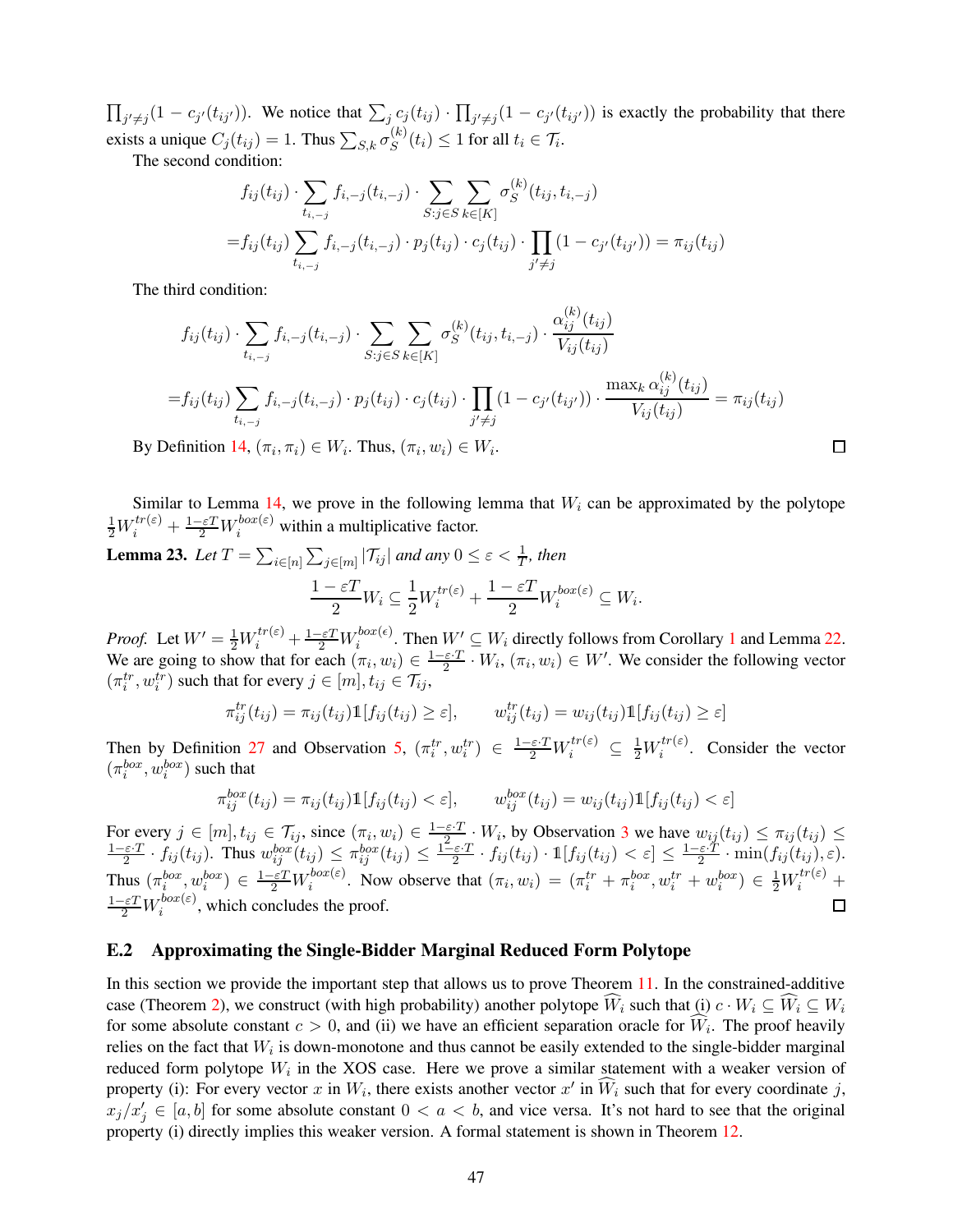**Theorem 12.** Let  $T = \sum_{i \in [n]} \sum_{j \in [m]} |\mathcal{T}_{ij}|$  and b be the bit complexity of the problem instance (Definition [3\)](#page-5-2). *For any*  $i \in [n]$  and  $\delta > 0$ , there is an algorithm that constructs a convex polytope  $\widehat{W}_i \in [0,1]^{2 \cdot \sum_{j \in [m]} |\mathcal{T}_{ij}|}$  $u$ sing  $poly(n,m,T,\log(1/\delta))$  samples from  $D_i$ , such that with probability at least  $1-\delta$  all of the following *are satisfied:*

*1.* For each  $(\widetilde{\pi}_i, \widetilde{w}_i) \in W_i$ , there exists  $a(\pi_i, w_i) \in W_i$  such that for all  $j \in [m]$  and  $t_{ij} \in \mathcal{T}_{ij}$ :

$$
\frac{\pi_{ij}(t_{ij})}{\widetilde{\pi}_{ij}(t_{ij})} \in \left[\frac{1}{4}, \frac{3}{2}\right], \quad \frac{w_{ij}(t_{ij})}{\widetilde{w}_{ij}(t_{ij})} \in \left[\frac{1}{4}, \frac{5}{4}\right]
$$

2. For each  $(\pi_i, w_i) \in W_i$ , there exists  $a(\widetilde{\pi}_i, \widetilde{w}_i) \in W_i$  such that for all  $j \in [m]$  and  $t_{ij} \in \mathcal{T}_{ij}$ :

$$
\frac{\widetilde{\pi}_{ij}(t_{ij})}{\pi_{ij}(t_{ij})} \in \left[\frac{1}{16}, \frac{3}{8}\right], \quad \frac{\widetilde{w}_{ij}(t_{ij})}{w_{ij}(t_{ij})} \in \left[\frac{1}{16}, \frac{5}{16}\right]
$$

- *3. The vertex-complexity (Definition [10\)](#page-14-1) of*  $W_i$  *is poly* $(n, m, T, b, \log(1/\delta))$ *.*
- 4. There exists a separation oracle SO for W<sub>i</sub>, given access to the value oracle and an adjustable demand *oracle (Definition [2\)](#page-5-4) of buyer* i*'s valuation. The running time of* SO *on any input with bit complexity* b ′ *is poly* $(n, m, T, b, b', \log(1/\delta))$  *and makes poly* $(n, m, T, b, b', \log(1/\delta))$  *queries to both oracles.*

*The algorithm constructs the polytope and the separation orcle* SO *in time poly* $(n, m, T, b, \log(1/\delta))$ *.* 

#### E.2.1 Efficiently Optimizing over the Polytope

Both Corollary [2](#page-50-0) and Lemma [24](#page-48-0) are useful to show that there exists an efficient separation oracle for our constructed polytope.

<span id="page-48-0"></span>In Lemma [24,](#page-48-0) we show that given access to the adjustable demand oracle and the value oracle, we can optimize any linear objective over the polytope  $W_{t_i}^{tr(\varepsilon)}$  $t_i^{tr(\varepsilon)}$  (Definition [28\)](#page-44-0).

**Lemma 24.** Let  $T = \sum_{i \in [n]} \sum_{j \in [m]} |\mathcal{T}_{ij}|$ , and b be the bit complexity of the instance. For any  $t_i \in \mathcal{T}_i$  and *any*  $\varepsilon > 0$ , given access to the adjustable demand oracle ADEM<sub>i</sub>( $\cdot, \cdot, \cdot$ ) and the value oracle for buyer i's *valuation*  $v_i(\cdot, \cdot)$ , there exists an algorithm that takes arbitrary  $\mathbf{x}, \mathbf{y} \in \mathbb{R}^{\sum_j |\mathcal{T}_{ij}|}$  as input and finds

$$
(\pi_i^*, w_i^*) \in \operatorname{argmax}_{(\pi_i, w_i) \in W_{t_i}^{tr(\varepsilon)}} \boldsymbol{x} \cdot \pi_i + \boldsymbol{y} \cdot w_i.
$$

The algorithm runs in time  $poly(n, m, T, b, b', 1/\varepsilon)$  and makes  $O(m)$  queries to both oracles, where  $b'$  is the bit complexity of  $(\bm{x}, \bm{y})$ . Moreover the bit complexity of  $(\pi_i^*, w_i^*)$  is at most  $O(bT)$ .

*Proof.* We are going to solve the problem:

$$
\begin{aligned}\n\max \quad & \mathbf{x} \cdot \pi_i + \mathbf{y} \cdot w_i \\
\text{s.t.} \quad & (\pi_i, w_i) \in W_{t_i}^{tr(\varepsilon)}\n\end{aligned}
$$

By Definition [28,](#page-44-0)  $\pi_{ij}(t'_{ij}) = w_{ij}(t'_{ij}) = 0$  if  $t'_{ij} \neq t_{ij}$  or  $f_{ij}(t_{ij}) < \varepsilon$ . Let  $Q = \{j \in [m] : f_{ij}(t_{ij}) \geq \varepsilon\}$ .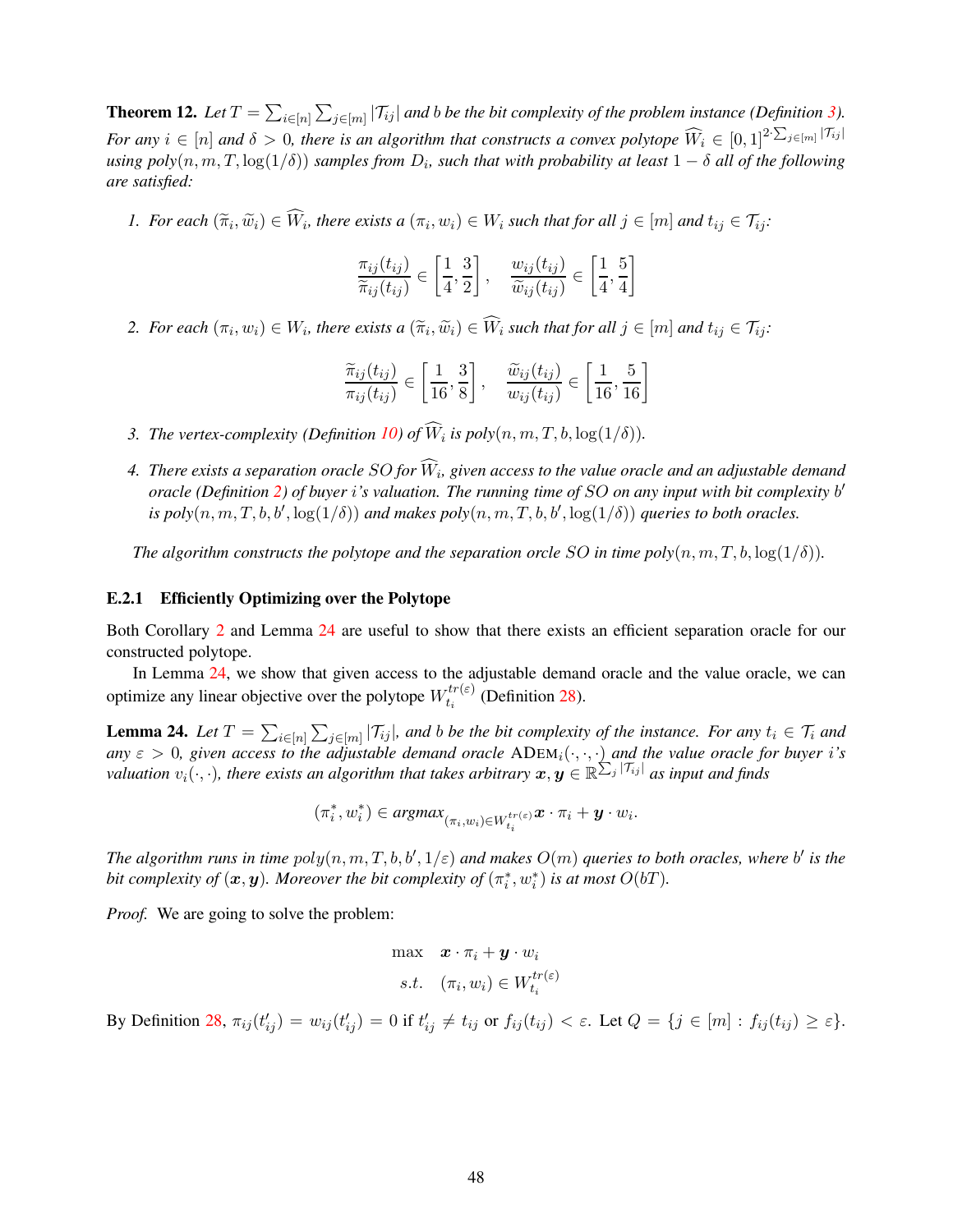Then according to Definition [28,](#page-44-0) the problem is equivalent to

$$
(O_1) \quad \max \sum_{j \in Q} (x_j(t_{ij}) \cdot \pi_{ij}(t_{ij}) + y_j(t_{ij}) \cdot w_{ij}(t_{ij}))
$$
\n
$$
s.t. \sum_{S \subseteq [m]} \sum_{k \in [K]} \sigma_S^{(k)} \le 1
$$
\n
$$
\pi_{ij}(t_{ij}) = \sum_{S:j \in S} \sum_{k \in [K]} \sigma_S^{(k)}
$$
\n
$$
\forall j \in [m]
$$
\n
$$
0 \le w_{ij}(t_{ij}) \le \sum_{S:j \in S} \sum_{k \in [K]} \sigma_S^{(k)} \frac{\alpha_{ij}^{(k)}(t_{ij})}{V_{ij}(t_{ij})}
$$
\n
$$
\forall j \in [m]
$$
\n
$$
\sigma_S^{(k)} \ge 0
$$
\n
$$
\forall S \subseteq [m], k \in [K]
$$

We notice that at the maximum,  $w_{ij}(t_{ij})$  must be equal to  $\sum_{S:j\in S}\sum_{k\in[K]}\sigma_S^{(k)}$ S  $\alpha^{(k)}_{ij}(t_{ij})$  $\frac{x_{ij} \cdot (y_i)}{V_{ij}(t_{ij})}$  if  $y_j(t_{ij}) > 0$ , and 0 otherwise.  $(O_1)$  is equivalent to (denote  $y_j(t_{ij})^+ = \max\{y_j(t_{ij}), 0\}$ ):

$$
(O_2) \quad \max \sum_{j \in Q} \left( x_j(t_{ij}) \cdot \pi_{ij}(t_{ij}) + y_j(t_{ij})^+ \cdot w_{ij}(t_{ij}) \right)
$$
\n
$$
s.t. \sum_{S \subseteq [m]} \sum_{k \in [K]} \sigma_S^{(k)} \le 1
$$
\n
$$
\pi_{ij}(t_{ij}) = \sum_{S:j \in S} \sum_{k \in [K]} \sigma_S^{(k)} \qquad \forall j \in [m]
$$
\n
$$
w_{ij}(t_{ij}) = \sum_{S:j \in S} \sum_{k \in [K]} \sigma_S^{(k)} \frac{\alpha_{ij}^{(k)}(t_{ij})}{V_{ij}(t_{ij})} \qquad \forall j \in [m]
$$
\n
$$
\sigma_S^{(k)} \ge 0 \qquad \forall S \subseteq [m], k \in [K]
$$

or equivalently

$$
(O_3) \quad \max \sum_{S \subseteq [m]} \sum_{k \in [K]} \sigma_S^{(k)} \left( \sum_{j \in S \cap Q} \left( y_j(t_{ij}) + \frac{\alpha_{ij}^{(k)}(t_{ij})}{V_{ij}(t_{ij})} + x_j(t_{ij}) \right) \right)
$$

$$
s.t. \sum_{S \subseteq [m]} \sum_{k \in [K]} \sigma_S^{(k)} \le 1
$$

$$
\sigma_S^{(k)} \ge 0 \qquad S \subseteq [m], k \in [K]
$$

Clearly, to solve  $(O_3)$ , it suffices to find  $S^* \subseteq Q$  and  $k^* \in [K]$  that lies in

$$
\arg\max_{S \subseteq Q, k \in [K]} \sum_{j \in S} \left( y_j(t_{ij})^+ \cdot \frac{\alpha_{ij}^{(k)}(t_{ij})}{V_{ij}(t_{ij})} + x_j(t_{ij}) \right).
$$

We notice that since  $y_j(t_{ij})^+ \cdot \frac{\alpha_{ij}^{(k)}(t_{ij})}{V_{ij}(t_{ij})} \ge 0$  for every j, k, thus  $j \in S^*$  for every j such that  $x_j(t_{ij}) \ge 0$ . Consider the vector  $\mathbf{b} \in \mathbb{R}^m_+$  and  $\mathbf{p} \in \mathbb{R}^m_+$  such that for each  $j \in [m]$ ,

$$
b_j = \frac{y_j(t_{ij})^+}{V_{ij}(t_{ij})}, \quad p_j = \begin{cases} -x_j(t_{ij})\mathbb{1}[x_j(t_{ij}) < 0], & j \in Q \\ \infty, & j \notin Q \end{cases}
$$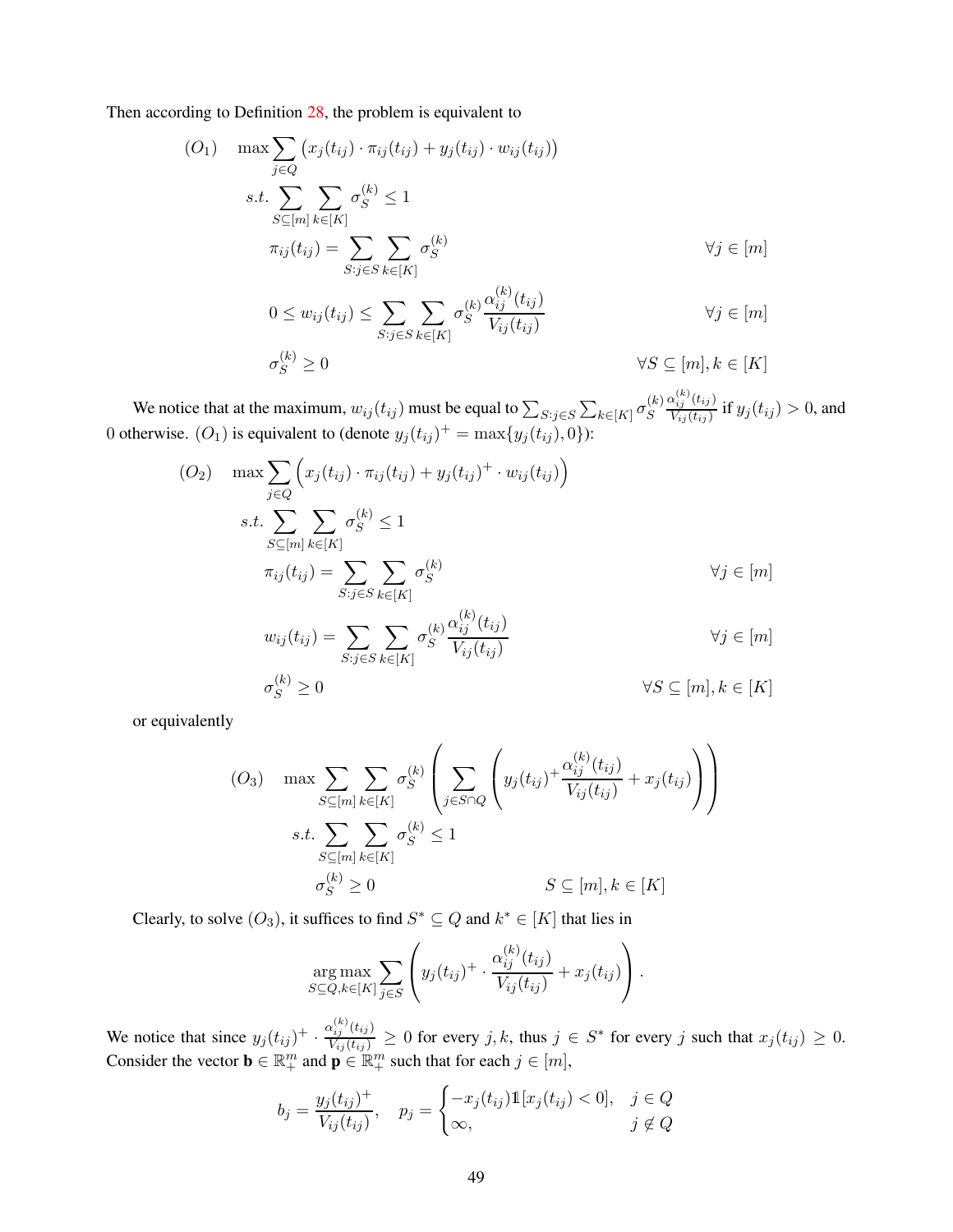Then  $(S^*, k^*) \in \arg \max \sum_{j \in S}$  $(b_j \alpha_{ij}^{(k)}(t_{ij}) - p_j),$  which can be achieved by a single query to the adjustable demand oracle with input  $(t_i, \mathbf{b}, \mathbf{p})$ . Now the corresponding vector  $(\pi_i^*, w_i^*)$  can be computed according to  $(O_2)$ , with  $\sigma_S^{(k)} = \mathbb{1}[S = S^* \cup S_+ \wedge k = k^*]$ , where  $S_+ := \{j \in [m] : x_j(t_{ij}) > 0\}$ . <sup>[27](#page-50-1)</sup>

Finally, the bit complexity of each coordinate of  $(\pi_i^*, w_i^*)$  is at most  $O(b)$ , which implies that the bit complexity of  $(\pi_i^*, w_i^*)$  is at most  $O(bT)$ .  $\Box$ 

<span id="page-50-0"></span>**Corollary 2.** Let  $T = \sum_{i \in [n]} \sum_{j \in [m]} |\mathcal{T}_{ij}|$  and b be the bit complexity of the instance. For any  $t_i \in \mathcal{T}_i$ ,  $W_{t_i}^{tr(\varepsilon)}$  $t_i$ *has vertex-complexity*  $O(bT)$ .

#### E.2.2 Proof of Theorem [12](#page-47-0)

Choose parameter  $\varepsilon = \frac{1}{27}$  $\frac{1}{2T}$  and any  $k = \Omega\left(T^4\left(Tb + \log(1/\varepsilon) + n\log(1/\delta)\right)\right)$  Hence, in this proof, 1 –  $\varepsilon T = 1/2$ . Let  $\widehat{D}_i$  be the empirical distribution induced by  $N = \left[\frac{32kT}{\varepsilon^2}\right]$  $\frac{2kT}{\varepsilon^2}$  independent samples from  $D_i$ . Let  $\widehat{W}_i^{tr(\varepsilon)}$  be the mixture of  $\{W_{t_i}^{tr(\varepsilon)}\}$  $\{t_i(t) \}_{t_i \in T_i}$  over the empirical distribution  $D_i$ . By Corollary [2,](#page-50-0) the bit complexity of each corner of polytopes in  $\{W_{t_i}^{tr(\varepsilon)}\}$  $\{t_i^{tr(\varepsilon)}\}_{t_i \in \mathcal{T}_i}$  is at most  $O(Tb)$ . By Theorem [9,](#page-36-1) with probability at least  $1 - 2Te^{-2Tk} \geq 1 - \delta$ , both of the following properties hold:

- (i) For each  $(\widehat{\pi}_i, \widehat{w}_i) \in \widehat{W}_i^{tr(\varepsilon)}$ , there exists a  $(\pi_i, w_i) \in W_i^{tr(\varepsilon)}$  $\sum_{i}^{tr(\varepsilon)}$  such that  $||(\widehat{\pi}_i, \widehat{w}_i) - (\pi_i, w_i)||_{\infty} \leq \frac{\varepsilon}{2}$ 2
- (ii) For each  $(\pi_i, w_i) \in W_i^{tr(\varepsilon)}$  $\hat{u}_i^{tr(\varepsilon)}$ , there exists a  $(\widehat{\pi}_i, \widehat{w}_i) \in \widehat{W}_i^{tr(\varepsilon)}$  such that  $||(\widehat{\pi}_i, \widehat{w}_i) - (\pi_i, w_i)||_{\infty} \leq \frac{\varepsilon}{2}$ 2

For the rest of the proof, we condition on the event where both properties above hold. Let  $W'_i = \frac{1}{2}W_i^{tr(\varepsilon)} +$  $\frac{1}{4}W_i^{box(\varepsilon)}$  $\widehat{w}_i^{box(\varepsilon)}$ . Consider the polytope  $\widehat{W}_i = \frac{1}{2} \widehat{W}_i^{tr(\varepsilon)} + \frac{1}{4} W_i^{box(\varepsilon)}$  $i^{\text{box}(\varepsilon)}$ . We are going to show that for each  $(\pi_i, w_i) \in$  $W'_i$ , there exists a  $(\tilde{\pi}_i, \tilde{w}_i) \in \tilde{W}_i$  such that for all  $j, t_{ij}$ ,

$$
\frac{\widetilde{\pi}_{ij}(t_{ij})}{\pi_{ij}(t_{ij})} \in \left[\frac{1}{4}, \frac{3}{2}\right] \quad \text{and} \quad \frac{\widetilde{w}_{ij}(t_{ij})}{w_{ij}(t_{ij})} \in \left[\frac{1}{4}, \frac{5}{4}\right].
$$

It is not hard to see that this implies Property 2 in the statement of Theorem [12,](#page-47-0) as  $W'_i = \frac{1}{2}W_i^{tr(\varepsilon)}$  +  $\frac{1}{4}W_i^{box(\varepsilon)} \supseteq \frac{1}{4}W_i$ (due to Lemma [23](#page-47-1) and our choice of  $\varepsilon$ ).

For any  $(\pi_i, w_i) \in W'_i$ , we rewrite  $(\pi_i, w_i)$  as  $\frac{1}{2}(\pi_i^{tr}, w_i^{tr}) + \frac{1}{2}(\pi_i^{box}, w_i^{box})$  where  $(\pi_i^{tr}, w_i^{tr}) \in W_i^{tr(\varepsilon)}$  $i^{tr(z)}$  and  $(\pi_i^{box}, w_i^{box}) \in \frac{1}{2}W_i^{box(\varepsilon)}$  $\tau_i^{\text{box}(\varepsilon)}$ . For every  $j \in [m]$ , we partition  $\mathcal{T}_{ij}$  into four disjoint sets:

$$
S_j^{(1)} = \{t_{ij} \in \mathcal{T}_{ij} : f_{ij}(t_{ij}) \ge \varepsilon \land \varepsilon < w_{ij}(t_{ij}) \le \pi_{ij}(t_{ij})\}
$$
\n
$$
S_j^{(2)} = \{t_{ij} \in \mathcal{T}_{ij} : f_{ij}(t_{ij}) \ge \varepsilon \land w_{ij}(t_{ij}) \le \varepsilon < \pi_{ij}(t_{ij})\}
$$
\n
$$
S_j^{(3)} = \{t_{ij} \in \mathcal{T}_{ij} : f_{ij}(t_{ij}) \ge \varepsilon \land w_{ij}(t_{ij}) \le \pi_{ij}(t_{ij}) \le \varepsilon\}
$$
\n
$$
S_j^{(4)} = \{t_{ij} \in \mathcal{T}_{ij} : f_{ij}(t_{ij}) < \varepsilon\}
$$

By property (ii), there exists a  $(\hat{\pi}_i^{tr}, \hat{w}_i^{tr}) \in \widehat{W}_i^{tr(\varepsilon)}$  such that for all  $j \in [m]$  and  $t_{ij} \in \mathcal{T}_{ij}$ :

$$
\pi_{ij}^{tr}(t_{ij}) - \varepsilon/2 \leq \hat{\pi}_{ij}^{tr}(t_{ij}) \leq \pi_{ij}^{tr}(t_{ij}) + \varepsilon/2
$$
  

$$
w_{ij}^{tr}(t_{ij}) - \varepsilon/2 \leq \hat{w}_{ij}^{tr}(t_{ij}) \leq w_{ij}^{tr}(t_{ij}) + \varepsilon/2
$$

<span id="page-50-1"></span><sup>27</sup>Both  $\alpha_{ij}^{(k^*)}(t_{ij})$  and  $V_{ij}(t_{ij}) = \max_k \alpha_{ij}^{(k)}(t_{ij})$  can be computed with  $O(1)$  queries to the adjustable demand oracle.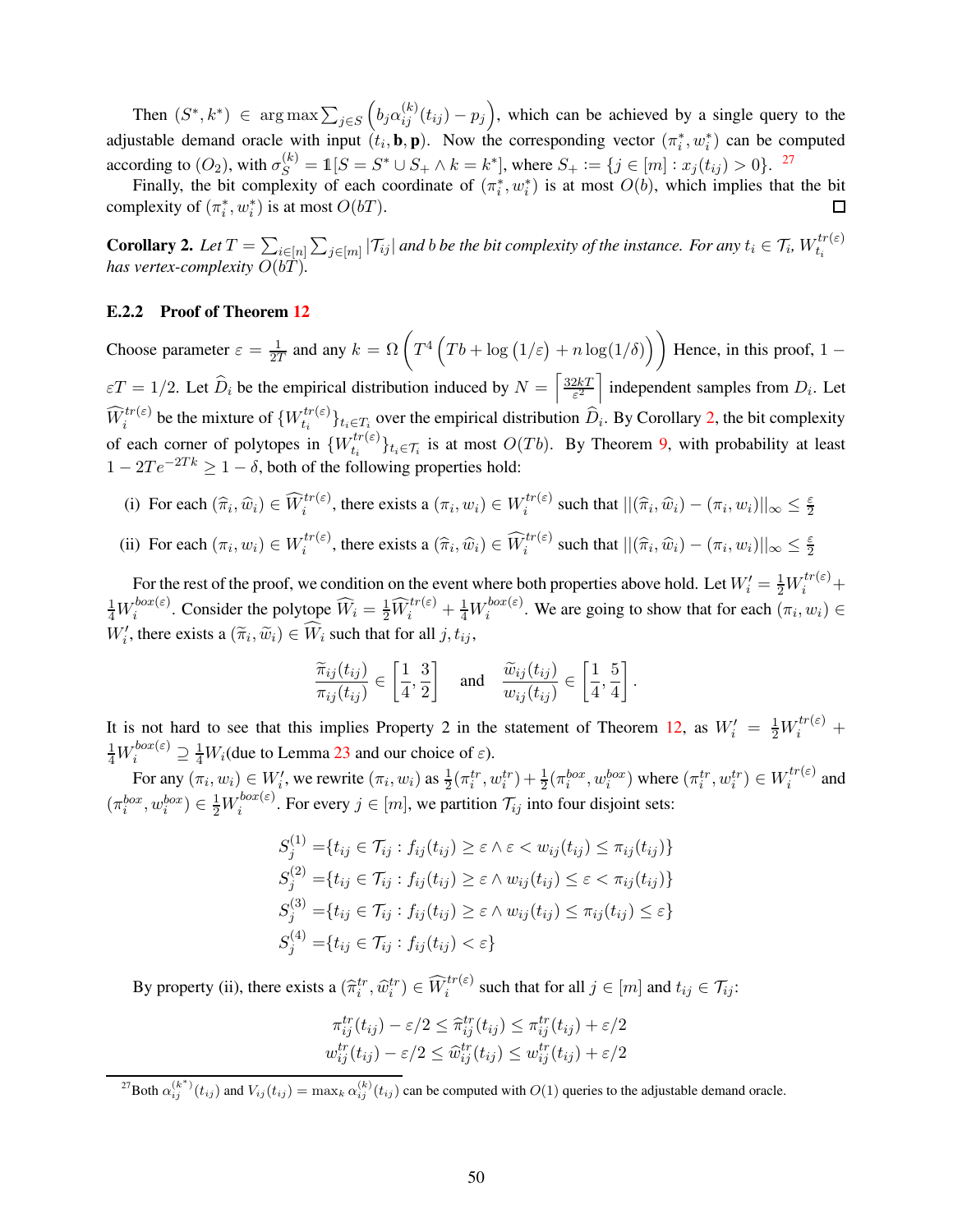Now consider the following vector  $(\widetilde{\pi}_i^{tr}, \widetilde{w}_i^{tr}) \in [0, 1]^2 \Sigma_{j \in [m]} |\tau_{ij}|$ .

$$
\widetilde{\pi}_{ij}^{tr}(t_{ij}) = \begin{cases}\n\widehat{\pi}_{ij}^{tr}(t_{ij}) & \text{if } t_{ij} \in S_j^{(1)} \cup S_j^{(2)} \\
0 & \text{o.w.} \n\end{cases}
$$
\n
$$
\widetilde{w}_{ij}^{tr}(t_{ij}) = \begin{cases}\n\widehat{w}_{ij}^{tr}(t_{ij}) & \text{if } t_{ij} \in S_j^{(1)} \\
0 & \text{o.w.} \n\end{cases}
$$

In other words,

$$
(\widetilde{\pi}_{ij}^{tr}(t_{ij}), \widetilde{\omega}_{ij}^{tr}(t_{ij})) = (\widehat{\pi}_{ij}^{tr}(t_{ij}) \cdot \mathbb{1}[\pi_{ij}(t_{ij}) > \varepsilon], \widehat{\omega}_{ij}^{tr}(t_{ij}) \cdot \mathbb{1}[w_{ij}(t_{ij}) > \varepsilon]),
$$

and  $(\widetilde{\pi}_i^{tr}, \widetilde{w}_i^{tr}) \in \widehat{W}_i^{tr(\varepsilon)}$ .

Consider another vector  $(\widetilde{\pi}_i^{box}, \widetilde{w}_i^{box}) \in [0,1]^2^{\sum_{j \in [m]} |\mathcal{T}_{ij}|}$ .

$$
(\tilde{\pi}_{ij}^{box}(t_{ij}), \tilde{w}_{ij}^{box}(t_{ij})) = \begin{cases}\n(\pi_{ij}^{box}(t_{ij}), w_{ij}^{box}(t_{ij})) & \text{if } t_{ij} \in S_j^{(1)} \cup S_j^{(4)} \\
(w_{ij}(t_{ij})/2, w_{ij}(t_{ij})/2) & \text{if } t_{ij} \in S_j^{(2)} \\
(\pi_{ij}(t_{ij})/2, w_{ij}(t_{ij})/2) & \text{if } t_{ij} \in S_j^{(3)}\n\end{cases}
$$

For every  $j \in [m]$  and  $t_{ij} \in \mathcal{T}_{ij}$ , clearly  $\widetilde{\pi}_{ij}^{box}(t_{ij}) \geq \widetilde{w}_{ij}^{box}(t_{ij})$  since  $\pi_{ij}^{box}(t_{ij}) \geq w_{ij}^{box}(t_{ij})$  and  $\pi_{ij}(t_{ij}) \geq$  $w_{ij}(t_{ij})$ . Moreover, if  $t_{ij} \in S_j^{(1)} \cup S_j^{(4)}$  $\pi_{ij}^{(4)}$ ,  $\widetilde{\pi}_{ij}^{box}(t_{ij}) = \pi_{ij}^{box}(t_{ij}) \leq \frac{1}{2}$  $\frac{1}{2} \cdot \min\{\varepsilon, f_{ij}(t_{ij})\},\text{ since } (\pi_i^{box}, w_i^{box}) \in$  $\frac{1}{2}W_i^{box(\varepsilon)}$  $s_i^{box(\varepsilon)}$ . If  $t_{ij}\,\in\,S_j^{(2)}\cup S_j^{(3)}$  $j^{(3)}$ , by the definitions of  $S_j^{(2)}$  $j^{(2)}$  and  $S_j^{(3)}$  $j^{(3)}$ , we have that  $\tilde{\pi}_{ij}^{box}(t_{ij}) \leq \varepsilon/2 = \frac{1}{2}$ .  $\min\{\varepsilon, f_{ij}(t_{ij})\}.$  Thus  $(\widetilde{\pi}_i^{box}, \widetilde{w}_i^{box}) \in \frac{1}{2}W_i^{box(\varepsilon)}$  $\hat{w}_i^{box(\varepsilon)}$ . Now define  $(\widetilde{\pi}_i, \widetilde{w}_i) = \frac{1}{2} (\widetilde{\pi}_i^{tr}, \widetilde{w}_i^{tr}) + \frac{1}{2} (\widetilde{\pi}_i^{box}, \widetilde{w}_i^{box})$ . Then  $(\widetilde{\pi}_i, \widetilde{w}_i) \in W_i$ . It remains to prove that  $(\widetilde{\pi}_i, \widetilde{w}_i)$  satisfies: for all  $j, t_{ij}$ 

$$
\frac{\widetilde{\pi}_{ij}(t_{ij})}{\pi_{ij}(t_{ij})} \in \left[\frac{1}{4}, \frac{3}{2}\right] \quad \text{and} \quad \frac{\widetilde{w}_{ij}(t_{ij})}{w_{ij}(t_{ij})} \in \left[\frac{1}{4}, \frac{5}{4}\right].
$$

We verify all cases based on which set  $t_{ij}$  is in.

**Case 1:**  $t_{ij} \in S_i^{(1)}$  $j^{(1)}$ . Recall that for  $t_{ij} \in S_j^{(1)}$  $y_j^{(1)}$ ,  $\varepsilon < w_{ij}(t_{ij}) \leq \pi_{ij}(t_{ij})$ . We have that

$$
\widetilde{\pi}_{ij}(t_{ij}) - \pi_{ij}(t_{ij}) = \frac{1}{2}(\widehat{\pi}_{ij}^{tr}(t_{ij}) - \pi_{ij}^{tr}(t_{ij})).
$$

According to property (ii),  $\frac{1}{2}(\hat{\pi}_{ij}^{tr}(t_{ij}) - \pi_{ij}^{tr}(t_{ij})) \in [-\frac{\varepsilon}{4}$  $\frac{\varepsilon}{4}$ ,  $\frac{\varepsilon}{4}$  $\frac{\varepsilon}{4}$ ], so  $\frac{1}{2}(\hat{\pi}_{ij}^{tr}(t_{ij}){-}\pi_{ij}^{tr}(t_{ij}))$  also lies in  $[-\frac{\pi_{ij}(t_{ij})}{4}]$  $\frac{(t_{ij})}{4}, \frac{\pi_{ij}(t_{ij})}{4}$  $\frac{(i_{ij})}{4}$ . Similarly,

$$
\widetilde{w}_{ij}(t_{ij})-w_{ij}(t_{ij})=\frac{1}{2}(\hat{w}_{ij}^{tr}(t_{ij})-w_{ij}^{tr}(t_{ij}))\in[-\frac{\varepsilon}{4},\frac{\varepsilon}{4}]\subseteq[-\frac{w_{ij}(t_{ij})}{4},\frac{w_{ij}(t_{ij})}{4}].
$$

Hence,

$$
\frac{\widetilde{\pi}_{ij}(t_{ij})}{\pi_{ij}(t_{ij})} \in \left[\frac{3}{4}, \frac{5}{4}\right] \quad \text{and} \quad \frac{\widetilde{w}_{ij}(t_{ij})}{w_{ij}(t_{ij})} \in \left[\frac{3}{4}, \frac{5}{4}\right].
$$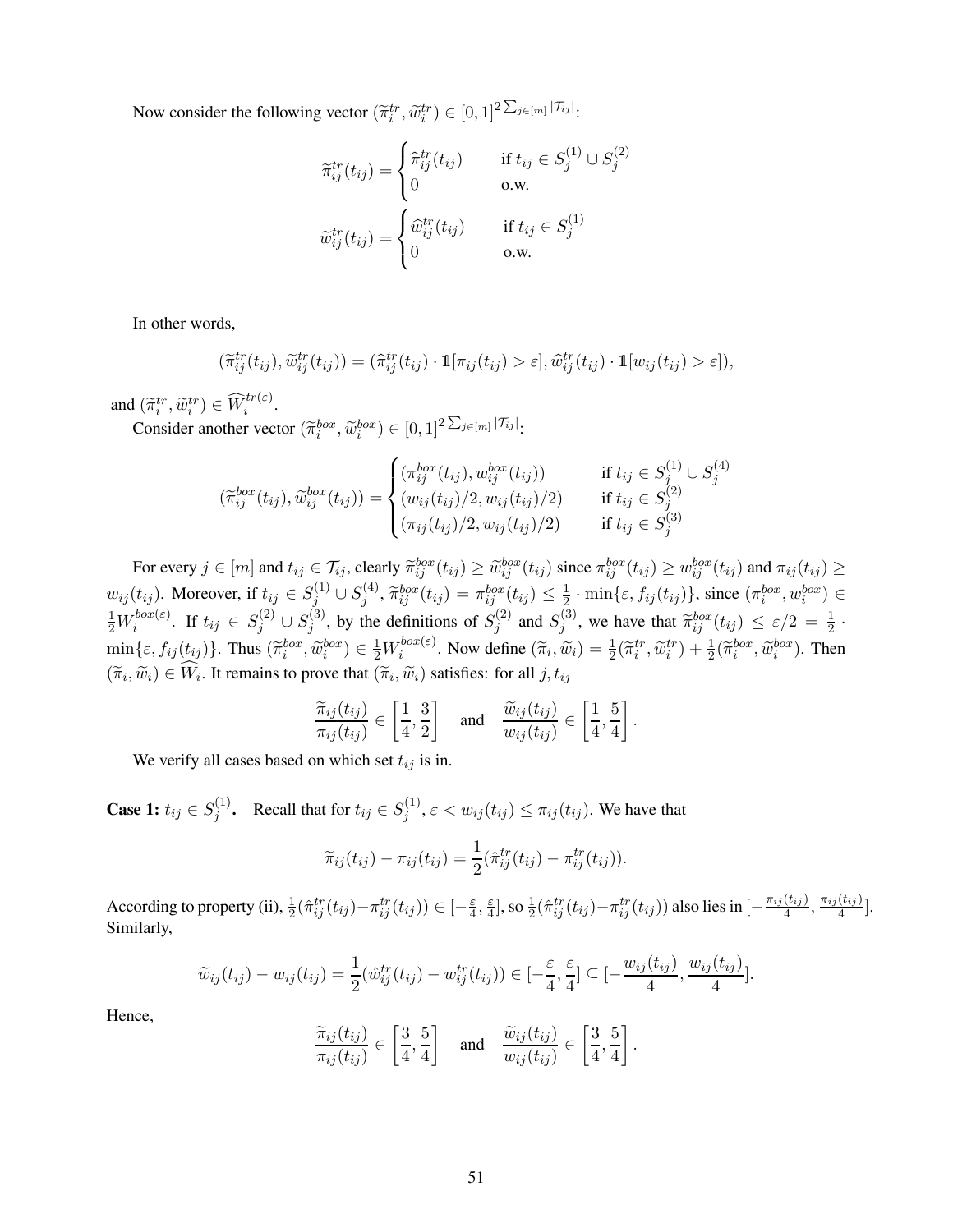**Case 2:**  $t_{ij} \in S_i^{(2)}$ (2). Recall that  $\widetilde{w}_{ij}(t_{ij}) = \frac{1}{4} \cdot w_{ij}(t_{ij})$  and  $\widetilde{\pi}_{ij}(t_{ij}) = \frac{1}{4} \cdot w_{ij}(t_{ij}) + \frac{1}{2} \cdot \widehat{\pi}_{ij}^{tr}(t_{ij})$ . We have that tr

$$
\widetilde{\pi}_{ij}(t_{ij}) \leq \frac{1}{4} \cdot w_{ij}(t_{ij}) + \frac{\pi_{ij}^{tr}(t_{ij})}{2} + \frac{\varepsilon}{4} \leq \frac{3}{2} \cdot \pi_{ij}(t_{ij}).
$$

The first inequality follows from property (ii), and the second inequality follows from  $\pi_{ij}(t_{ij}) = \frac{\pi_{ij}^{tr}(t_{ij})}{2} + \pi_{ij}^{tr}(t_{ij})$  $\frac{\pi_{ij}^{box}(t_{ij})}{2} \geq \frac{\pi_{ij}^{tr}(t_{ij})}{2}$  $\frac{(t_{ij})}{2}$  and  $w_{ij}(t_{ij}) \leq \varepsilon < \pi_{ij}(t_{ij})$  when  $t_{ij} \in S_j^{(2)}$  $j^{(2)}$ . We also have that

$$
\widetilde{\pi}_{ij}(t_{ij}) \ge \frac{\widetilde{\pi}_{ij}^{tr}(t_{ij})}{2} \ge \frac{\pi_{ij}^{tr}(t_{ij})}{2} - \frac{\varepsilon}{4} = \pi_{ij}(t_{ij}) - \frac{\pi_{ij}^{box}(t_{ij})}{2} - \frac{\varepsilon}{4} \ge \pi_{ij}(t_{ij}) - \frac{\varepsilon}{2} \ge \frac{1}{2}\pi_{ij}(t_{ij})
$$

The first inequality follows from the non-negativity of  $\tilde{\pi}_{ij}^{box}(t_{ij})$ ; the second inequality follows from property (ii); the third inequality is due to the fact that  $\pi_{ij}^{box}(t_{ij}) \leq \varepsilon/2$ ; the last inequality is because  $\varepsilon < \pi_{ij}(t_{ij})$ .

Hence,

$$
\frac{\widetilde{\pi}_{ij}(t_{ij})}{\pi_{ij}(t_{ij})} \in \left[\frac{1}{2}, \frac{3}{2}\right] \quad \text{and} \quad \frac{\widetilde{w}_{ij}(t_{ij})}{w_{ij}(t_{ij})} = \frac{1}{4}.
$$

**Case 3:**  $t_{ij} \in S_j^{(3)} \cup S_j^{(4)}$ . Recall that when  $t_{ij} \in S_j^{(3)}$ ,  $\tilde{\pi}_{ij}(t_{ij}) = \frac{1}{4} \cdot \pi_{ij}(t_{ij})$  and  $\tilde{w}_{ij}(t_{ij}) = \frac{1}{4} \cdot w_{ij}(t_{ij})$ .  $j$  and  $w_{ij}(v_{ij}) = \frac{1}{4}$  and  $w_{ij}(v_{ij}) = \frac{1}{4}$  and  $w_{ij}(v_{ij}) = \frac{1}{4}$ When  $t_{ij} \in S_i^{(4)}$  $f_{ij}(t_{ij}) < \varepsilon$ ,  $w_{ij}^{tr}(t_{ij}) = \pi_{ij}^{tr}(t_{ij}) = 0$ . Thus  $\tilde{\pi}_{ij}(t_{ij}) = \frac{1}{2}\pi_{ij}^{box}(t_{ij}) = \pi_{ij}(t_{ij})$ , and  $w_{ij}(t_{ij}) = \frac{1}{2} w_{ij}^{box}(t_{ij}) = w_{ij}(t_{ij}).$ 

To sum up, we have argued that for each  $(\pi_i, w_i) \in W'_i$ , there exists a  $(\widetilde{\pi}_i, \widetilde{w}_i) \in \widehat{W}_i$  such that for all  $j, t_{ij}$ ,

$$
\frac{\widetilde{\pi}_{ij}(t_{ij})}{\pi_{ij}(t_{ij})} \in \left[\frac{1}{4}, \frac{3}{2}\right] \quad \text{and} \quad \frac{\widetilde{w}_{ij}(t_{ij})}{w_{ij}(t_{ij})} \in \left[\frac{1}{4}, \frac{5}{4}\right].
$$

With a similar analysis, <sup>[28](#page-52-0)</sup> we can also show that for each  $(\tilde{\pi}_i, \tilde{w}_i) \in \tilde{W}_i$ , there exists a  $(\pi_i, w_i) \in W'_i$ such that for all  $j, t_{ij}$ ,

$$
\frac{\pi_{ij}(t_{ij})}{\widetilde{\pi}_{ij}(t_{ij})} \in \left[\frac{1}{4}, \frac{3}{2}\right] \quad \text{and} \quad \frac{w_{ij}(t_{ij})}{\widetilde{w}_{ij}(t_{ij})} \in \left[\frac{1}{4}, \frac{5}{4}\right]
$$

.

Thus Property 1 in the statement of Theorem [12](#page-47-0) follows from the fact that  $W_i' = \frac{1}{2}W_i^{tr(\varepsilon)} + \frac{1}{4}W_i^{box(\varepsilon)} \subseteq$  $W_i$  (Lemma [23\)](#page-47-1).

Let  $\{t_i^{(1)}\}$  $\{a_i^{(1)},...,t_i^{(N)}\}$  be the N samples from  $D_i$ . Then

$$
\widehat{W}_i = \sum_{\ell \in [N]} \frac{1}{2N} \cdot W^{tr(\varepsilon)}_{t^{(\ell)}_i} + \frac{1}{4} W^{box(\varepsilon)}_i
$$

is the Minkowski addition of  $N + 1$  polytopes. For Property 3 of the statement, since the vertex-complexity of  $W_{t_i}^{tr(\varepsilon)}$  $t_i^{tr(\varepsilon)}$  is  $O(bT)$  for each  $t_i$  (Corollary [2\)](#page-50-0), and the vertex-complexity of  $W_i^{box(\varepsilon)}$  $i^{\text{loc}(E)}$  is no more than  $\text{poly}(b, T)$ , the vertex-complexity of  $W_i$  is no more than  $poly(n, m, T, b, \log(1/\delta))$ .

At last, we show the existence of an efficient separation oracle SO for  $W_i$ , by efficiently optimizing any linear objective over  $\widehat{W}_i$ . Since  $\widehat{W}_i$  is the Minkowski addition of polytopes  $\{W_{t^{(\ell)}}^{tr(\varepsilon)}\}$  $\{t_i^{(l)}(t_i^{(l)})\}_{\ell \in [N]}$  and  $W_i^{box(\varepsilon)}$  $i^{(1)}$ , in

<span id="page-52-0"></span><sup>&</sup>lt;sup>28</sup>We only need to switch the role of  $(\tilde{\pi}_i, \tilde{w}_i)$  and  $(\pi_i, w_i)$ . We provide a brief sketch here. First, rewrite  $(\tilde{\pi}_i, \tilde{w}_i)$  as  $\frac{1}{2}(\tilde{\pi}_i^{tr}, \hat{w}_i^{tr}) + \frac{1}{2}(\tilde{\pi}_i^{box}, \tilde{w}_i^{box})$ , where  $(\tilde{\pi}_i^t, \hat{w$ to  $(\tilde{\pi}_i, \tilde{w}_i)$ . Take  $(\pi_i^{tr}, w_i^{tr}) \in W_i^{tr(\varepsilon)}$  to be the point guaranteed to exist by property (i), and define  $(\bar{\pi}_{ij}^{tr}(t_{ij}), \bar{w}_{ij}^{tr}(t_{ij})) :=$  $(\pi_{ij}^{tr}(t_{ij}) \cdot \mathbb{1}[\tilde{\pi}_{ij}(t_{ij}) > \varepsilon], w_{ij}^{tr}(t_{ij}) \cdot \mathbb{1}[\tilde{w}_{ij}(t_{ij}) > \varepsilon]).$  Also, define  $(\pi_{ij}^{box}(t_{ij}), w_{ij}^{box}(t_{ij}))$  according to which set  $t_{ij}$  belongs to in a fashion similar to the proof above. Now define  $(\pi_i, w_i) = \frac{1}{2} (\bar{\pi}_i^{tr}, \bar{w}_i^{tr}) + \frac{1}{2} (\pi_i^{box}, w_i^{box})$ . Using a similar case analysis, we can prove the claim that  $\frac{\pi_{ij}(t_{ij})}{\pi_{ij}(t_{ij})} \in \left[\frac{1}{4}, \frac{3}{2}\right]$  and  $\frac{w_{ij}(t_{ij})}{\tilde{w}_{ij}(t_{ij})} \in \left[\frac{1}{4}, \frac{5}{4}\right]$  for all  $j \in [m]$  and  $t_{ij} \in \mathcal{T}_{ij}$ .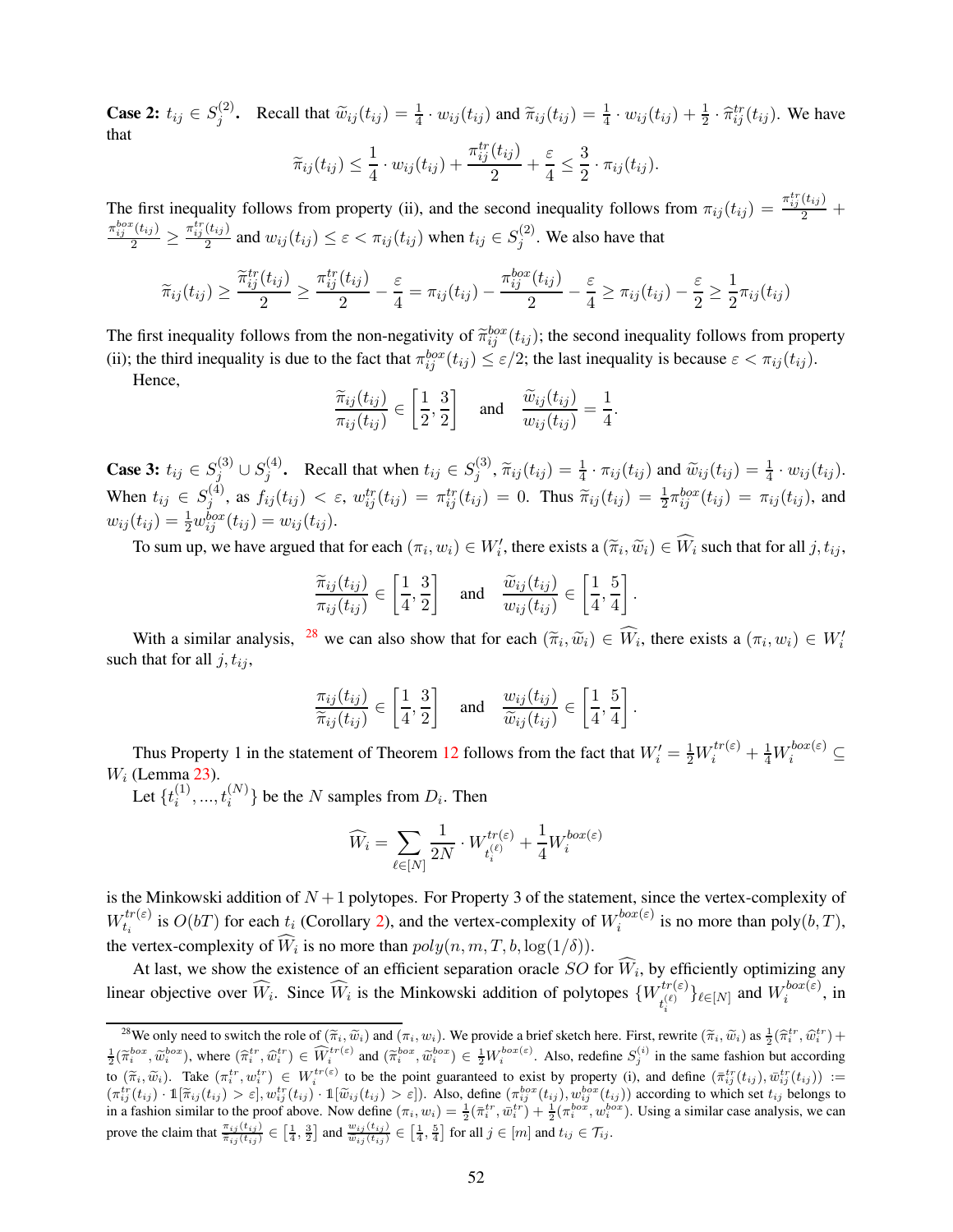order to maximize over  $W_i$ , it's sufficient to maximize over each polytope. By Lemma [24,](#page-48-0) we can efficiently optimize any linear objective over  $W_{t_i}^{tr(\varepsilon)}$  $t_i^{tr(\varepsilon)}$  for every  $t_i$ , given the adjustable demand oracle and value oracle. Thus it is sufficient to solve  $\max\{\bm x\cdot \pi_i+\bm y\cdot w_i: (\pi_i,w_i)\in W_i^{box(\varepsilon)}\}$  $\{e^{i\phi\alpha(\varepsilon)}\}$  for any vector  $\bm{x}, \bm{y}$ . Since in  $W_i^{box(\varepsilon)}$  $\begin{matrix} \text{loc}(\varepsilon),\ i \end{matrix}$ the constraint for each coordinate  $(j, t_{ij})$  is separate:  $0 \leq w_{ij}(t_{ij}) \leq \pi_{ij}(t_{ij}) \leq \min(\varepsilon, f_{ij}(t_{ij}))$ . Thus the optimum can be achieved by solving the following LP for every coordinate:

$$
\begin{aligned}\n\max \quad & x_j(t_{ij}) \cdot \pi_{ij}(t_{ij}) + y_j(t_{ij}) \cdot w_{ij}(t_{ij}) \\
\text{s.t.} \quad & 0 \le w_{ij}(t_{ij}) \le \pi_{ij}(t_{ij}) \le \min(\varepsilon, f_{ij}(t_{ij}))\n\end{aligned}
$$

Note that the bit complexity of the output of our optimization algorithm is  $poly(n, m, T, b, \log(1/\delta))$ . Thus by Theorem [10,](#page-37-0) there exists a separation oracle  $SO$  of  $W_i$ , that satisfies Property 4 in the statement of Theorem [12.](#page-47-0)

### E.3 Putting Everything Together

In this section, we put all pieces together and provide a complete proof of Theorem [11.](#page-43-2) Denote  $(P)$  the LP in Figure [4](#page-19-0) and OPT<sub>LP</sub> the optimal objective of  $(P)$ . We consider another LP denoted as  $(P')$ . In  $(P')$ , in addition to all variables in  $(P)$ , we introduce new variables  $\hat{\pi}_i = {\hat{\pi}_{ij}(t_{ij})}_{j \in [m], t_{ij} \in \mathcal{T}_{ij}}$  and  $\hat{w}_i =$  $\{\widehat{w}_{ij}(t_{ij})\}_{j\in[m],t_{ij}\in\mathcal{T}_{ij}}$  for every  $i \in [n]$ . Both  $(P)$  and  $(P')$  have the same objective function. The only difference between  $(\tilde{P})$  and  $(P')$  is that in  $(P')$ , we replace Constraint (1) with the following constraints:

$$
\text{Constraint } (1'): \quad (\widehat{\pi}_i, \widehat{w}_i) \in \widehat{W}_i, \pi_i \ge \frac{3}{2}\widehat{\pi}_i \ge \mathbf{0}, w_i \le \frac{1}{4}\widehat{w}_i, \quad \forall i \in [n].
$$

Here  $W_i$  is the proxy polytope from Theorem [12](#page-47-0) for each  $i \in [n]$ . Both inequalities hold coordinate-wisely. Denote OPT'<sub>LP</sub> the optimal objective of  $(P')$ . By Property 4 of Theorem [12,](#page-47-0) there exists an efficient separation oracle for each  $\hat{W}_i$ . Thus we can solve  $(P')$  in polynomial time using the Ellipsoid algorithm (Theorem [5\)](#page-15-4). The following lemma shows the relationship between  $(P)$  and  $(P')$ .

<span id="page-53-0"></span>**Lemma 25.** Suppose for every  $i \in [n]$ ,  $\widehat{W}_i$  satisfies the properties in Theorem [12.](#page-47-0) Then

- *For any feasible solution*  $(\pi, w, \hat{\pi}, \hat{w}, \lambda, \hat{\lambda}, \mathbf{d})$  *to*  $(P')$ *, there exists*  $\widetilde{\pi} \in [0, 1]^{\sum_{i,j} |\mathcal{T}_{ij}|}$  *such that*  $(\widetilde{\pi}, w, \lambda, \hat{\lambda}, \mathbf{d})$ *is a feasible solution to* (P)*.*
- $OPT_{LP} \leq 64 \cdot OPT'_{LP}$ .

*Proof.* We prove the first part of the statement. Let  $(\pi, w, \hat{\pi}, \hat{w}, \lambda, \hat{\lambda}, d)$  be any feasible solution to  $(P')$ . Then for every  $i \in [n]$ ,  $(\hat{\pi}_i, \hat{w}_i) \in W_i$ . By Property 1 of Theorem [12,](#page-47-0) there exists a  $(\tilde{\pi}_i, \tilde{w}_i) \in W_i$  such that for each  $j \in [m]$  and  $t_{ij} \in \mathcal{T}_{ij}$ ,

$$
\widetilde{\pi}_{ij}(t_{ij}) \leq \frac{3}{2}\widehat{\pi}_{ij}(t_{ij}) \leq \pi_{ij}(t_{ij}) \quad \widetilde{w}_{ij}(t_{ij}) \geq \frac{1}{4}\widehat{w}_{ij}(t_{ij}) \geq w_{ij}(t_{ij})
$$

Let  $\widetilde{\pi} = {\{\widetilde{\pi}_i\}}_{i \in [n]}$ . We are going to show that  $(\widetilde{\pi}, w, \lambda, \lambda, d)$  is a feasible solution to  $(P)$  by verifying all constraints. For Constraint (1), since  $(\tilde{\pi}_i, \tilde{w}_i) \in W_i$  and  $w_{ij}(t_{ij}) \leq \tilde{w}_{ij}(t_{ij}), \forall j, t_{ij}$ , thus by Definition [14](#page-18-0)  $(\widetilde{\pi}_i, w_i) \in W_i.$ 

For Constraint (2), since  $(\pi, w, \hat{\pi}, \hat{w}, \lambda, \hat{\lambda}, d)$  is a feasible solution to  $(P')$ , for every  $j \in [m]$ ,

$$
\sum_{i} \sum_{t_{ij} \in \mathcal{T}_{ij}} \widetilde{\pi}_{ij}(t_{ij}) \leq \sum_{i} \sum_{t_{ij} \in \mathcal{T}_{ij}} \pi_{ij}(t_{ij}) \leq 1.
$$

Furthermore, Constraints  $(3) - (9)$  are clearly satisfied since  $(\pi, w, \hat{\pi}, \hat{w}, \lambda, \hat{\lambda}, \hat{d})$  is a feasible solution to  $(P')$ . Thus  $(\tilde{\pi}, w, \lambda, \hat{\lambda}, d)$  is a feasible solution to  $(P)$ .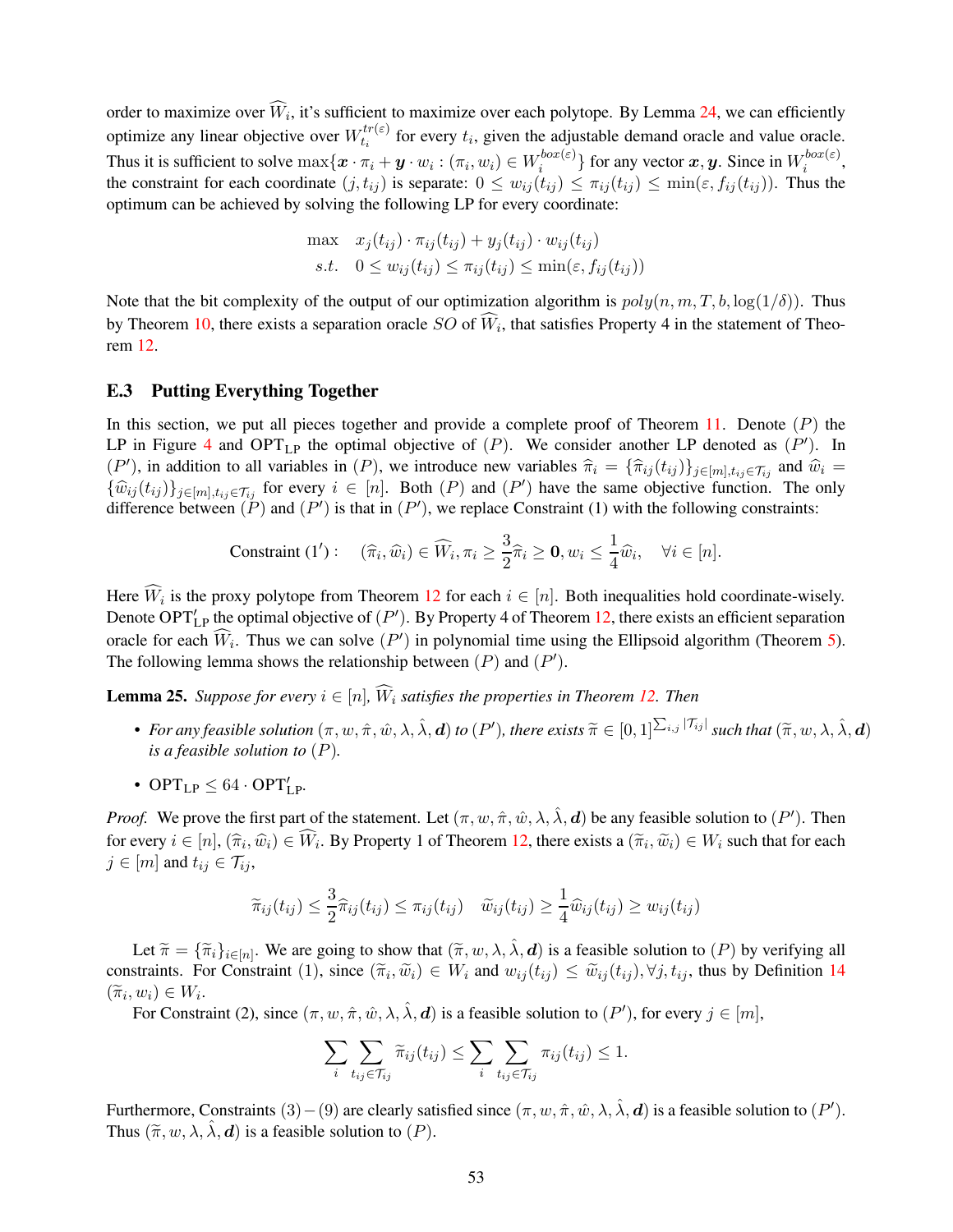Now we prove the second part of the statement. Let  $(\pi^*, w^*, \lambda^*, \hat{\lambda}^*, d^*)$  be any optimal feasible solution to  $(P)$ . For every buyer  $i, (\pi_i^*, w_i^*) \in W_i$ . By Property 2 of Theorem [12,](#page-47-0) there exists a  $(\hat{\pi}_i, \hat{w}_i) \in \hat{W}_i$  such that for every  $j, t_{ij}$ ,

$$
\widehat{\pi}_{ij}(t_{ij}) \leq \frac{3}{8} \pi_{ij}^*(t_{ij}), \quad \widehat{w}_{ij}(t_{ij}) \geq \frac{1}{16} w_{ij}^*(t_{ij})
$$

We are going to show that  $\left(\pi = \frac{3}{2}\right)$  $\frac{3}{2}\hat{\pi}, w = \frac{1}{64}w^*, \hat{\pi}, \hat{w}, \lambda = \frac{1}{64}\lambda^*, \hat{\lambda} = \hat{\lambda}^*, d = d^*$  is a feasible solution to  $(P')$ , which implies that  $OPT'_{LP} \geq OPT_{LP}/64$ . Firstly, for each  $i \in [n]$ ,  $(\hat{\pi}_i, \hat{w}_i) \in \widehat{W}_i$  and

$$
\pi_i = \frac{3}{2}\widehat{\pi}_i, \qquad w_i = \frac{1}{64}w_i^* \le \frac{1}{4}\widehat{w}_i
$$

Thus Constraint (1') is satisfied. For Constraint (2), since  $(\pi^*, w^*, \lambda^*, \hat{\lambda}^*, d^*)$  is a feasible solution to  $(P)$ , we have that for every  $j$ ,

$$
\sum_{i\in[n]} \sum_{t_{ij}\in \mathcal{T}_{ij}} \pi_{ij}(t_{ij}) = \sum_{i\in[n]} \sum_{t_{ij}\in \mathcal{T}_{ij}} \frac{3}{2} \hat{\pi}_{ij}(t_{ij}) \le \sum_{i\in[n]} \sum_{t_{ij}\in \mathcal{T}_{ij}} \frac{9}{16} \pi_{ij}^*(t_{ij}) \le \frac{9}{16} < 1
$$

One can easily verify that when  $(\pi^*, w^*, \lambda^*, \hat{\lambda}^*, \mathbf{d}^*)$  is a feasible solution to  $(P)$ ,  $\left(\frac{1}{64}\pi^*, \frac{1}{64}w^*, \frac{1}{64}\lambda^*, \hat{\lambda}^*, \mathbf{d}^*\right)$ is also a feasible solution to (P), which implies that  $(\pi, w, \hat{\pi}, \hat{w}, \lambda, \hat{\lambda}, \hat{d})$  satisfies Constraints (3) – (9). Thus  $(\pi, w, \hat{\pi}, \hat{w}, \lambda, \hat{\lambda}, d)$  is a feasible solution to  $(P')$ . The objective of the solution is a  $\frac{1}{64}$ -fraction of the objective of  $(\pi^*, w^*, \lambda^*, \hat{\lambda}^*, d^*)$  since  $\lambda = \frac{1}{64}\lambda^*$ , which concludes the proof.  $\Box$ 

Now we are ready to give the proof of Theorem [11.](#page-43-2) *Proof of Theorem [11:](#page-43-2)*

We consider a fixed  $\delta \in (0,1)$ . For each  $i \in [n]$ , let  $\widehat{W}_i$  be the proxy polytope for the single-bidder marginal reduced form polytope  $W_i$  that is constructed in Theorem [12](#page-47-0) with parameter  $\delta' = \frac{\delta}{n}$  $\frac{\delta}{n}$ . Let  $\mathcal{E}_1$  be the event that the RPP mechanism computed in Lemma [2](#page-10-2) has revenue PREV =  $\Omega(PREV)$ , and let  $\mathcal{E}_2$  be the event that for each  $i \in [n]$ , the proxy polytope  $W_i$ , satisfies the properties in Theorem [12.](#page-47-0) By the union bound combined with Lemma [2](#page-10-2) and Theorem [12,](#page-47-0) with probability at least  $1 - \delta - \frac{2}{nm}$ , both events happen.

We condition on the event that both  $\mathcal{E}_1$  and  $\mathcal{E}_2$  happens. By Theorem [5](#page-15-4) and Property 3 and 4 of The-orem [12,](#page-47-0) there exists an algorithm that solves the LP  $(P')$  in time poly $(n, m, T, b, \log(1/\delta))$ , given access to the adjustable demand oracle and value oracle for all buyers' valuations. Let  $(\pi^*, w^*, \hat{\pi}^*, \hat{w}^*, \lambda^*, \hat{\lambda}^*, d^*)$ be an optimal solution to  $(P')$ . By Lemma [2,](#page-10-2) Lemma [25](#page-53-0) and Lemma [5,](#page-19-3) OPT  $\leq$  28PREV + 4OPT<sub>LP</sub>  $\leq$ nm  $\frac{nm}{nm-1}$ 189 · PREV + 256 · OPT'<sub>LP</sub>.

Lemma [25](#page-53-0) also guarantees the existence of  $\widetilde{\pi} \in [0,1]^{\sum_{i,j} |\mathcal{T}_{ij}|}$  such that  $(\widetilde{\pi}, w^*, \lambda^*, \lambda^*, d^*)$  is a feasible solution to (P). Although we do not know the value  $\tilde{\pi}$ , it turns out sufficient to know  $\lambda^*$  to compute a simple and approximately optimal mechanism. We compute the prices  ${Q_j^*}_{j \in [m]}$  using  $\lambda^*$  according to Definition [15.](#page-22-0) In particular,

$$
Q_j^* = \frac{1}{2} \cdot \sum_{i \in [n]} \sum_{t_{ij} \in \mathcal{T}_{ij}} f_{ij}(t_{ij}) \cdot V_{ij}(t_{ij}) \cdot \sum_{\substack{\beta_{ij} \in \mathcal{V}_{ij} \\ \delta_{ij} \in \Delta}} \lambda_{ij}^*(t_{ij}, \beta_{ij}, \delta_{ij}) \cdot \mathbb{1}[V_{ij}(t_{ij}) \leq \beta_{ij} + \delta_{ij}],
$$

and

$$
2\sum_{j\in [m]}Q_j^*={\sf OPT}_{LP}'.
$$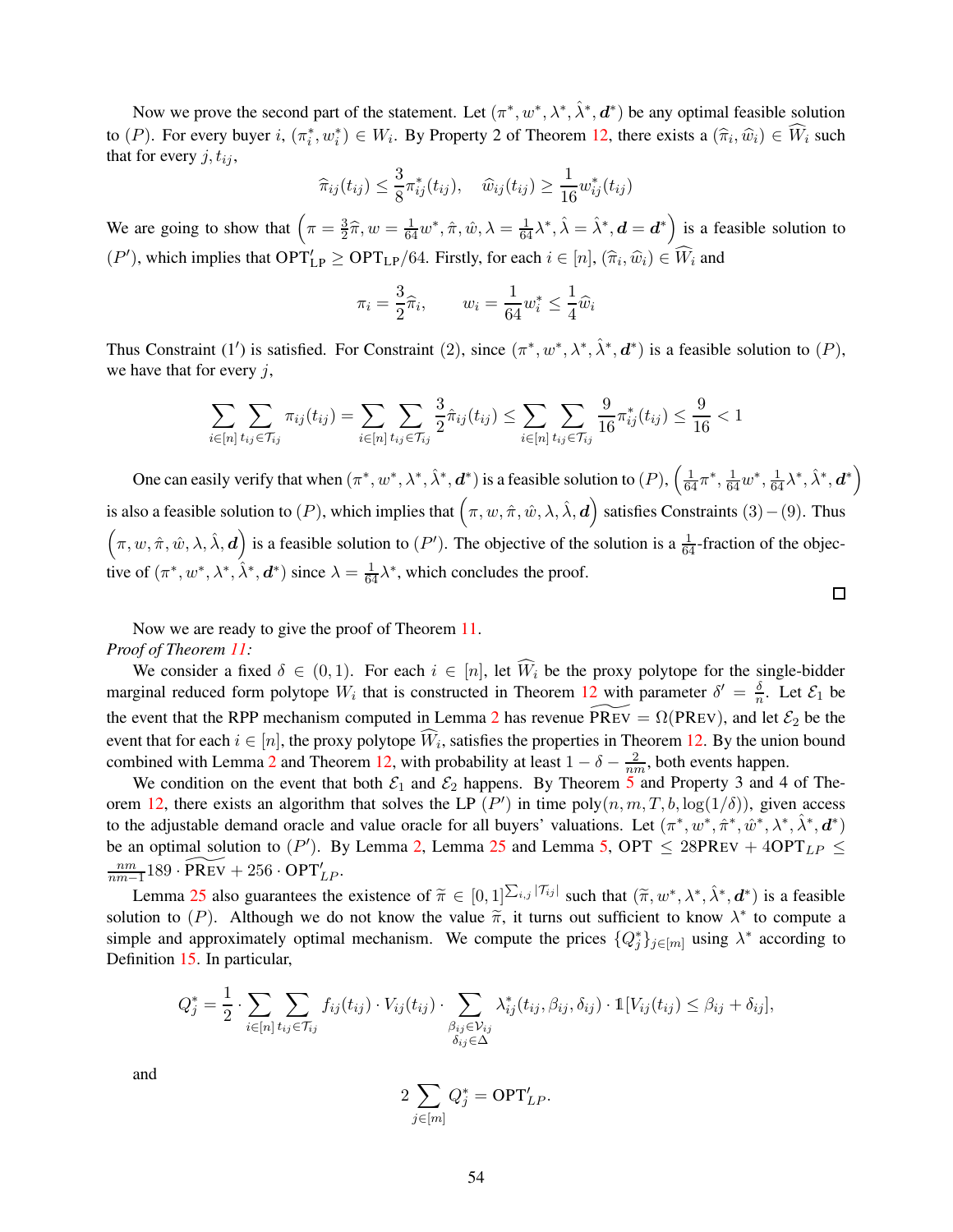According to Theorem [6,](#page-17-1) we can construct a two-part tariff mechanism  $\mathcal{M}_{TPT}$  with prices  $\{Q_j^*\}_{j \in [m]}$  and a rationed posted price mechanism  $\mathcal{M}_{PP}$  (computed in Lemma [2\)](#page-10-2) in time poly $(n, m, T)$ , such that

$$
\text{OPT}'_{LP} = 2\sum_{j\in [m]}Q^*_j = O(\text{Rev}(\mathcal{M}_{\text{TPT}})) + O(\widetilde{\text{PREV}}).
$$

To sum up, we can compute in time  $poly(n, m, T, b, \log(1/\delta))$  a two-part tariff mechanism  $\mathcal{M}_{TPT}$  and a rationed posted price mechanism  $\mathcal{M}_{PP}$ , such that  $OPT \leq c_1 \cdot REV(\mathcal{M}_{PP}) + c_2 \cdot REV(\mathcal{M}_{TPT})$  for some absolute constants  $c_1, c_2 > 0$  with probability at least  $1 - \delta - \frac{2}{nm}$ .  $\Box$ 

## <span id="page-55-1"></span><span id="page-55-0"></span>F Missing Details from Section [4](#page-13-2)

**Definition 30.** *The Kolmogorov distance between two distributions*  $D$  *and*  $\widehat{D}$  *supported on*  $\mathbb R$  *is defined as* 

$$
d_K(\mathcal{D}, \widehat{\mathcal{D}}) = \sup_{z \in \mathbb{R}} \left| \Pr_{t \sim \mathcal{D}}[t \leq z] - \Pr_{\widehat{t} \sim \widehat{\mathcal{D}}}[\widehat{t} \leq z] \right|
$$

<span id="page-55-4"></span>We need the following robustness result from Cai and Daskalakis [\[CD17\]](#page-62-8).

Theorem 13 (Theorem 3 in [\[CD17\]](#page-62-8)). *Suppose all bidders' valuations are constrained additive. Let* M *be a Sequential Posted Price with Entry Fee Mechanism (as defined in Mechanism [3](#page-55-2)* [29](#page-55-3)*) whose prices are*  $\{p_{ij}\}_{i\in[n],j\in[m]}$  and its entry fee function for the *i*-th bidder is  $\xi_i:2^{[m]}\to\mathbb{R}_+$ . If for each  $i\in[n]$  and  $j\in[m]$ *we have*  $d_K(\mathcal{D}_{ij}, \widehat{\mathcal{D}}_{ij}) \leq \varepsilon$ , and  $\mathcal{D}_{i,j}$  *and*  $\widehat{\mathcal{D}}_{i,j}$  *are both supported on* [0, 1] *(that is when each bidder's value for a single item is at most* 1*), then*

$$
|\text{Rev}(\mathcal{M}, \mathcal{D}) - \text{Rev}(\mathcal{M}, \widehat{\mathcal{D}})| \le 4nm^2 \varepsilon,
$$

*where*  $\text{REV}(\mathcal{M}, \mathcal{D})$  *and*  $\text{REV}(\mathcal{M}, \widehat{\mathcal{D}})$  *are the revenues of* M *under*  $\mathcal{D} = \times_{i,j} \mathcal{D}_{ij}$  *and*  $\widehat{\mathcal{D}} = \times_{i,j} \widehat{\mathcal{D}}_{ij}$  *respectively.*

#### Mechanism 3 Sequential Posted Price with Entry Fee Mechanism (SPEM)

- 0: Before the mechanism starts, the seller decides on a collection of  $\{p_{ij}\}_{i\in[n],j\in[m]}$  and a collection of entry fee functions  $\{\xi_i(\cdot)\}_{i \in [n]}$ , where  $\xi_i : 2^{[m]} \to \mathbb{R}_+$  is buyer *i*'s entry fee.
- 1: Bidders arrive sequentially in the lexicographical order.
- 2: When buyer i arrive, the seller shows her the set of available items  $S \subseteq [m]$ , as well as their prices  ${p_{ij}}_{i\in S}$  and asks buyer i to pay an *entry fee* of  $\xi_i(S)$ . Note that S is the set of items that are not purchased by the first  $i - 1$  buyers.
- 3: if Bidder *i* pays the entry fee  $\delta_i(S)$  then
- 4: *i* receives her favorite bundle  $S_i^*$  and pays  $\sum_{j \in S_i^*} p_{ij}$ .
- 5:  $S \leftarrow S \backslash S_i^*$ .
- 6: else
- 7:  $i$  gets nothing and pays 0.
- <span id="page-55-5"></span><span id="page-55-2"></span>8: end if

**Lemma 26.** *Suppose all bidders' valuations are constrained additive. If for each*  $i \in [n]$  *and*  $j \in [m]$  *we have*  $d_K(\mathcal{D}_{ij}, \widehat{\mathcal{D}}_{ij}) \leq \varepsilon$ , and  $\mathcal{D}_{i,j}$  *are both supported on* [0, 1] *(that is when each bidder's value for a single item is at most* 1*), then*

$$
c_1 \cdot \text{OPT}(\widehat{\mathcal{D}}) - O(nm^2\varepsilon) \le \text{OPT}(\mathcal{D}) \le \frac{\text{OPT}(\mathcal{D})}{c_2} + O(nm^2\varepsilon)
$$

<span id="page-55-3"></span> $^{29}$ Indeed the result holds for any buyers' order, we choose the lexicographical order to keep the notation light.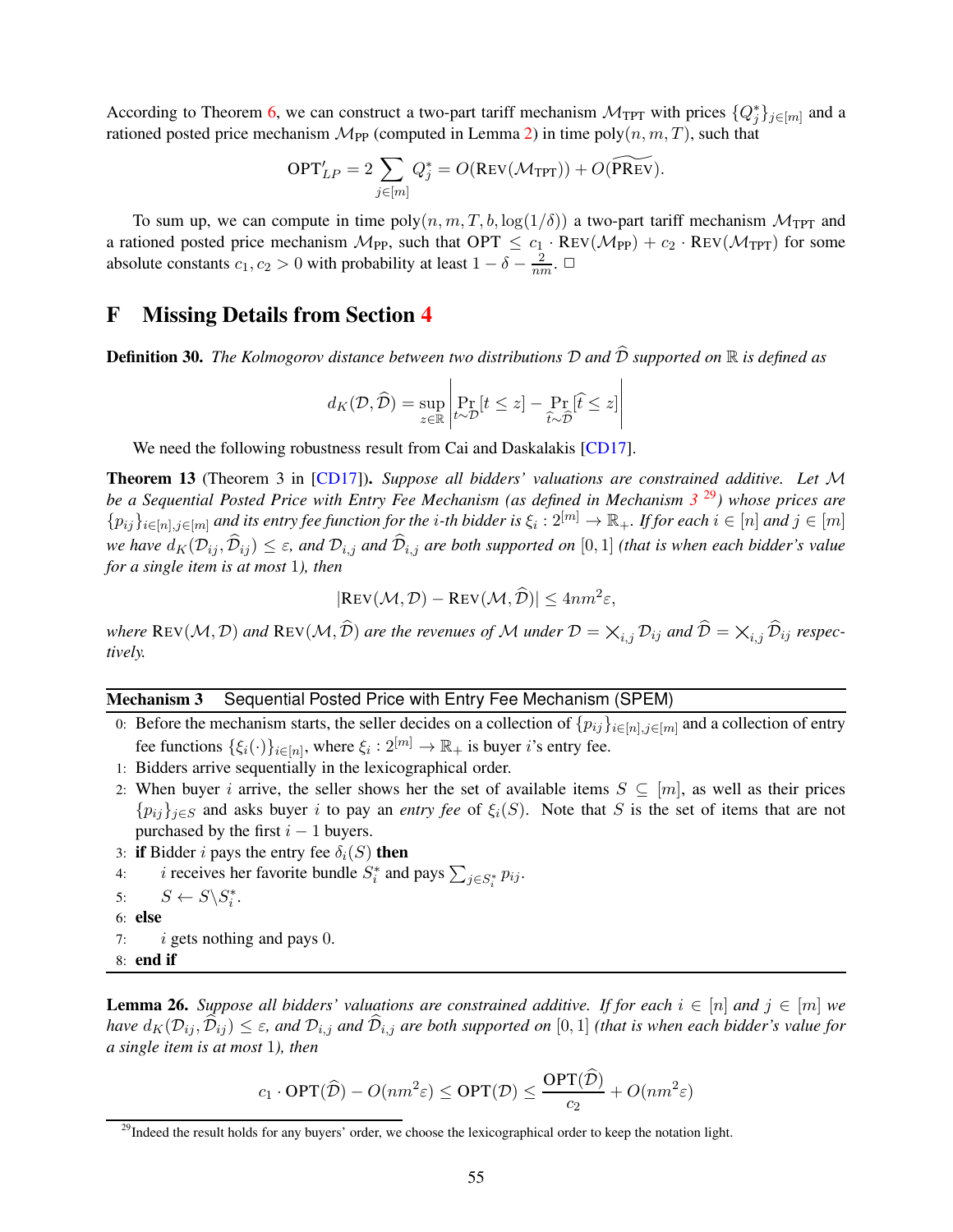*for some absolute constant*  $c_1, c_2 > 0$ *, where*  $\text{OPT}(\mathcal{D})$  *(or*  $\text{OPT}(\widehat{\mathcal{D}})$ *) is the optimal revenue for distribution*  $\mathcal{D} = \bigtimes_{i,j} \mathcal{D}_{ij}$  *(or*  $\widehat{\mathcal{D}} = \bigtimes_{i,j} \widehat{\mathcal{D}}_{ij}$ *).* 

*Proof.* Let  $M_1$ ,  $M_2$  be the optimal RPP and TPT for D, and we denote their revenue as  $Rev(M_1)$ ,  $Rev(M_2)$ respectively. Let  $M_3$ ,  $M_4$  be the optimal RPP and TPT for  $\hat{\mathcal{D}}$ , and we denote their revenue as REV( $M_3$ ), REV(M<sub>4</sub>) respectively. Since any TPT is a SPEM, by Theorem [13,](#page-55-4) we know that  $|Rev(M_2) - REV(M_4)| \le$  $4nm^2\varepsilon$ , as

$$
\text{Rev}(M_4) \ge \text{Rev}(M_2, \widehat{\mathcal{D}}) \ge \text{Rev}(M_2, \mathcal{D}) - 4nm^2 \varepsilon = \text{Rev}(M_2) - 4nm^2 \varepsilon,
$$

and

$$
\text{Rev}(M_2) \ge \text{Rev}(M_4, \mathcal{D}) \ge \text{Rev}(M_4, \widehat{\mathcal{D}}) - 4nm^2 \varepsilon = \text{Rev}(M_4) - 4nm^2 \varepsilon.
$$

Similarly, since any RPP is also a SPEM if we treat the buyers' valuation as Unit-Demand, we have  $|REV(M_1)$ −  $\text{REV}(M_3)$   $\leq 4nm^2\varepsilon$ . By Lemma [1,](#page-6-1)  $\max{\text{REV}(M_1), \text{REV}(M_2)} \geq \Omega(\text{OPT}(\mathcal{D}))$ . Hence,  $\text{OPT}(\widehat{\mathcal{D}}) \geq$  $\max\{\text{Rev}(M_3), \text{Rev}(M_4)\} \geq \max\{\text{Rev}(M_1), \text{Rev}(M_2)\} - 4nm^2\varepsilon \geq \Omega(\text{OPT}(\mathcal{D})) - 4nm^2\varepsilon$ . Similarly,  $\text{OPT}(\mathcal{D}) \geq \Omega(\text{OPT}(\widehat{\mathcal{D}})) - 4nm^2\varepsilon.$  $\Box$ 

*Proof of Theorem [4:](#page-13-0)* For each  $D_{ij}$ , we first take  $O\left(\frac{\log(nm/\delta)}{\epsilon^2}\right)$  $\left(\frac{nm/\delta)}{\epsilon^2}\right)$  samples. Let  $\widehat{D}_{ij}$  be the uniform distribution over the samples. By the union bound and the DKW inequality [\[DKW56\]](#page-64-8),  $d_K(D_{ij}, \hat{D}_{ij}) \leq \varepsilon$  for all  $i \in [n]$ and  $j \in [m]$  with probability at least  $1 - \delta$  $1 - \delta$ . Now we run the algorithm from Theorem 1 on  $\chi_{i,j}$   $\widehat{D}_{ij}$  and let M be the computed mechanism. Note that REV( $M, \hat{D}$ ), the revenue of M under  $\hat{D} = \times_{i,j} \hat{D}_{ij}$ , is  $\Omega(\mathrm{OPT}(\widehat{D}))$  – the optimal revenue for distribution  $\widehat{D}$ . By Theorem [13,](#page-55-4) REV( $\mathcal{M}, D$ ) > REV( $\mathcal{M}, \widehat{D}$ ) –  $O(nm^2\varepsilon)$ . By Lemma [26,](#page-55-5) OPT $(\widehat{D}) \ge \Omega(OPT(D)) - O(nm^2\varepsilon)$ . Chaining the ineugalities together, we have that  $\text{Rev}(\mathcal{M}, D) \ge \Omega(\text{OPT}(D)) - O(nm^2\varepsilon)$ .

## G Counterexample for Adjustable Demand Oracle

For XOS valuations, our algorithm for constructing the simple mechanism requires access to a special adjustable demand oracle  $ADEM_i(\cdot, \cdot)$ . Readers may wonder if this enhanced oracle (rather than a demand oracle) is necessary to prove our result. In this section we show that (even an approximation of)  $ADEM_i$  can not be implemented using polynomial number of queries from the value oracle, demand oracle and a classic XOS oracle. All the oracles are defined as follows. Throughout this section, we only consider a single buyer and thus drop the subscript i. Recall that the XOS valuation  $v(\cdot)$  satisfies that  $v(S) = \max_{k \in [K]} \left\{ \sum_{j \in S} \alpha_j^{(k)} \right\}$ j  $\mathcal{L}$ for every set S, where  $\{\alpha_i^{(k)}\}$  $\{S^{(k)}\}_{j\in[m]}$  is the k-th additive function.

• Demand Oracle (DEM): takes a price vector  $p \in \mathbb{R}^m$  as input, and outputs  $S^* \in \arg \max_{S \subseteq [m]} \left( v(S) - \sum_{j \in S} p_j \right).$ 

- XOS Oracle (XOS): takes a set  $S \subseteq [m]$  as input, and outputs the  $k^*$ -th additive function  $\{\alpha_i^{(k^*)}\}$  $\{ \binom{\kappa}{j} \}_{j \in [m]},$ where  $k^* \in \arg \max_{k \in [K]} \left\{ \sum_{j \in S} \alpha_j^{(k)} \right\}$ j  $\bigg\}$ .
- Value Oracle: takes a set  $S \subseteq [m]$  as input, and outputs  $v(S)$ . We notice that a value oracle can be easily simulated with an XOS oracle. Thus we focus on XOS oracles for the rest of this section.
- Adjustable Demand Oracle (ADEM): takes a coefficient vector  $b \in \mathbb{R}^m$  and a price vector  $p \in \mathbb{R}^m$  as inputs, and outputs  $(S^*, {\{\alpha_i^{(k^*)}\}})$  ${j<sub>j</sub> \in [m]}$ ) where  $(S^*, k^*) \in \arg \max_{S \subseteq [m], k \in [K]} \left\{ \sum_{j \in S} b_j \alpha_j^{(k)} - \sum_{j \in S} p_j \right\}.$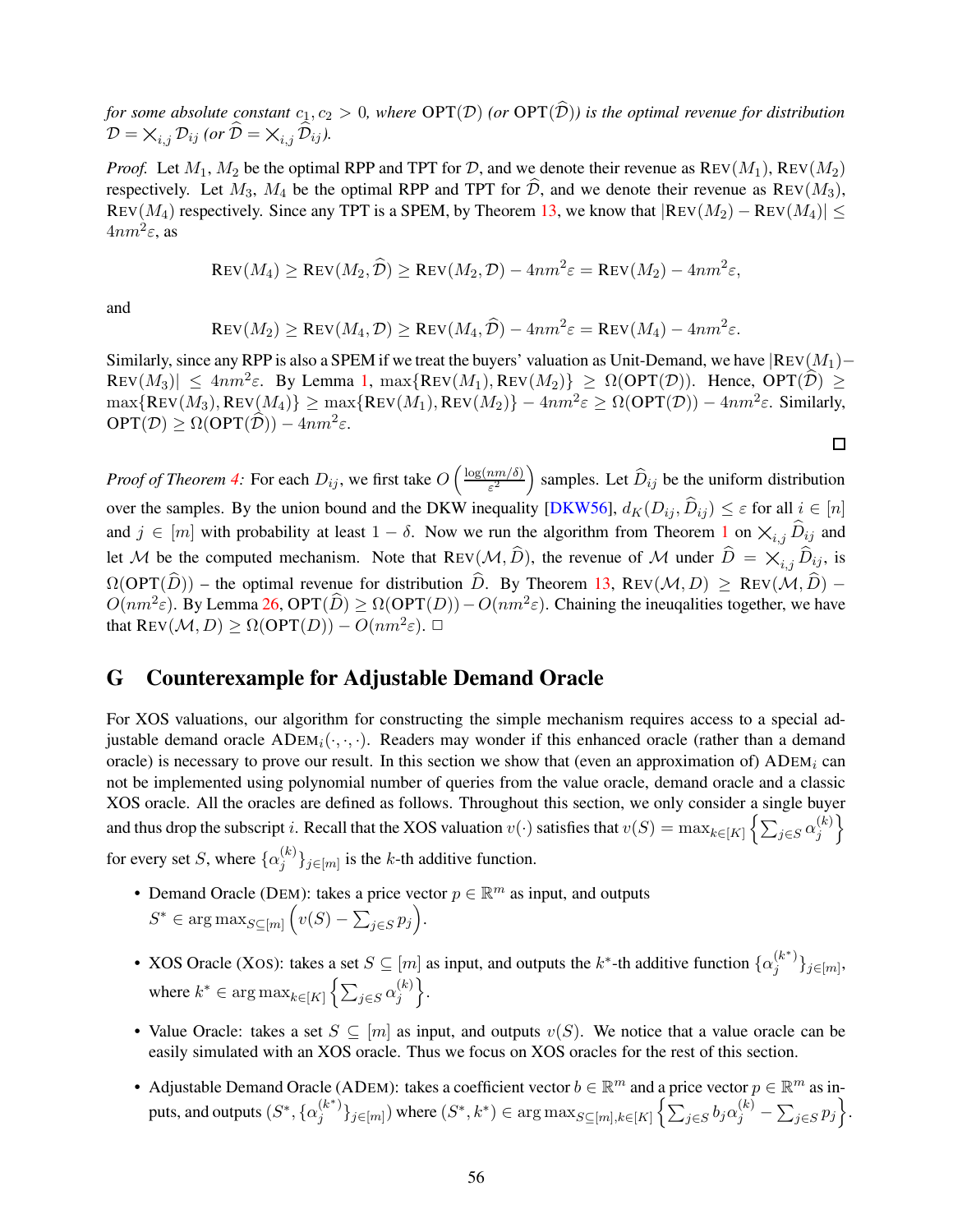An (approximate) implementation of ADEM is an algorithm that takes inputs  $b, p \in \mathbb{R}^m$ , and outputs a set  $S \subseteq [m]$  and  $k \in [K]$ . The algorithm has access to the demand oracle and XOS oracle of v. We denote ALG(v, b, p) the output of the algorithm. For any  $\alpha > 1$ , ALG is an  $\alpha$ -approximation to ADEM if for every XOS valuation v and every  $b, p \in \mathbb{R}^m$ , the algorithm outputs  $(S', k')$  that satisfies:

$$
\max_{S \subseteq [m], k \in [K]} \left\{ \sum_{j \in S} b_j \alpha_j^{(k)} - \sum_{j \in S} p_j \right\} \le \alpha \cdot \left( \sum_{j \in S} b_j \alpha_j^{(k')} - \sum_{j \in S'} p_j \right)
$$

<span id="page-57-0"></span>In Theorem [14](#page-57-0) we show that we cannot approximate the output of an Adjustable Demand Oracle within any finite factor, if we are permitted to query polynomial many times the XOS, Value and Demand Oracle.

**Theorem 14.** *Given any*  $\alpha > 1$ *, there does not exist an implementation of ADEM (denoted as ALG) that satisfies both of the following properties:*

- *1. For any XOS valuation* v *over* m *items,* ALG *makes poly*(m) *queries to the value oracle, the demand oracle and XOS oracle of* v*, and runs in time poly*(m, b)*. Here* b *is the bit complexity of the problem instance (See Definition [3\)](#page-5-2).*
- *2.* ALG *is an* α*-approximation to* ADEM*.*

*Proof.* Recall that a value oracle can be easily simulated with an XOS oracle. Thus we only argue for demand queries and XOS queries. For the sake of contradiction, assume there exists such an algorithm ALG. Let  $\ell > e^{2\alpha}$  be an arbitrary even integer. Let  $m = 2\ell$ . Denote by  $L = \binom{\ell}{\ell}$  $\binom{\ell}{\ell/2}$ . We decompose the items into two sets  $S_1 = \{1, ..., \ell\}$  and  $S_2 = \{\ell + 1, ..., m\}.$ 

We consider an XOS valuation  $\hat{v}$  generated by 2 $\ell$  additive functions denoted by  $\{\hat{\alpha}_j^{(k)}\}$  $\{S^{(k)}_j\}_{j\in[m],k\in[2\ell]}$  parameterized by variables  $\varepsilon'$ ,  $\varepsilon$  such that  $0 < (\ell + 1)\varepsilon' < \varepsilon < \frac{1}{2}$ . For  $k = 1, \ldots, \ell$  and  $j \in [m]$ :

$$
\widehat{\alpha}_{j}^{(k)} = \begin{cases} j + \varepsilon + \left(1 - \frac{1}{\ell}\right) \varepsilon' & \text{if } j = k \\ 0 & \text{otherwise} \end{cases}
$$

For  $k = \ell + 1, \ldots, 2\ell$  and  $j \in [m]$ , define

$$
\widehat{\alpha}_j^{(k)} = \begin{cases} j & \text{if } j = k - \ell \\ 0 & \text{if } j \in S_1 \text{ and } j \neq k - \ell \\ \frac{2}{\ell} \cdot \varepsilon & \text{if } j \in S_2 \end{cases}
$$

Next, we introduce a family of XOS valuations  $\{v_r\}_{r\in[L]}$  over m items. For every r, the valuation  $v_r$  is generated by  $K = 2\ell + 1$  additive functions, denoted as  $\{\alpha_{r,j}^{(k)}\}_{j \in [m]}, \forall k \in [K]$ . We define all the additive functions as follows (and hence  $v_r$  is defined as  $v_r(S) = \max_{k \in [K]} \sum_{j \in S} \alpha_{r,j}^{(k)}, \forall S \subseteq [m]$ ):

For  $k \in [2\ell]$ : For every  $r \in [L]$  and  $j \in [m]$ , define

$$
\alpha_{r,j}^{(k)} = \widehat{\alpha}_j^{(k)}
$$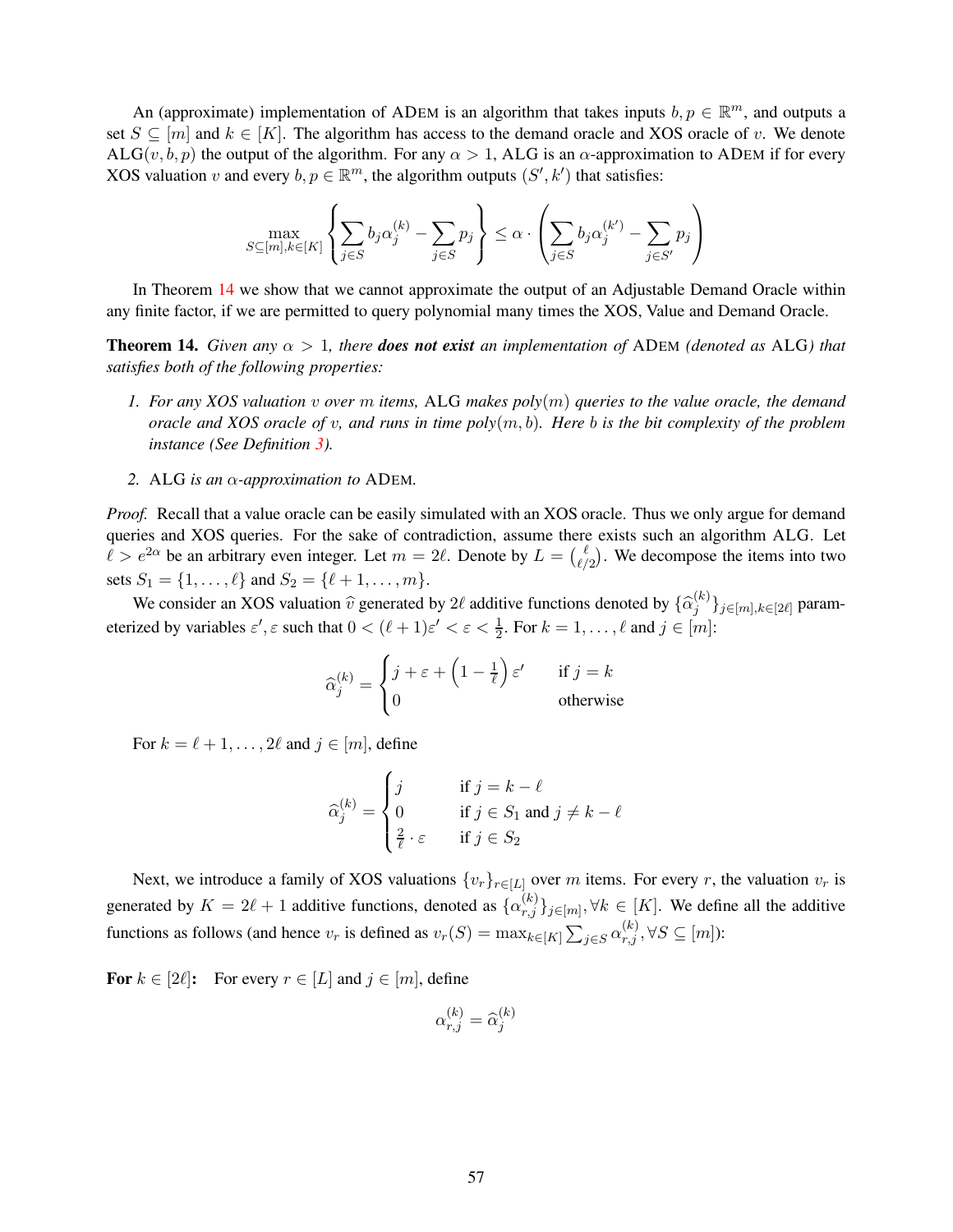For  $k = 2\ell + 1$ : Take any bijective mapping C between [L] and subsets of  $S_2$  of size  $\frac{\ell}{2}$ . For every  $r \in [L]$ , define

$$
\alpha_{r,j}^{(2\ell+1)} = \begin{cases} 1 & \text{if } j \in S_1 \text{ and } j \neq \ell \\ 1 + \varepsilon & \text{if } j = \ell \\ \frac{2}{\ell} \cdot \varepsilon' & \text{if } j \in \mathcal{C}(r) \\ 0 & \text{if } j \in S_2 \backslash \mathcal{C}(r) \end{cases}
$$

<span id="page-58-0"></span>In the following lemmas, we prove that given access to both the XOS and Demand oracle, the algorithm can not distinguish between valuations  $v_r$  and  $\hat{v}$ , unless the algorithm knows  $\mathcal{C}(r)$  (or r).

Lemma 27. For any  $r \in [L]$  and any nonempty set  $S \subseteq [m]$ ,  $\sum_{j \in S} \alpha_{r,j}^{(2\ell+1)} > \sum_{j \in S} \alpha_{r,j}^{(k)}$  for all  $k \in [2\ell]$  if *and only if*  $S = S_1 \cup C(r)$ *. Hence for any*  $r \in [\ell]$  *and any nonempty set*  $S \subseteq [m]$ *,* 

$$
\text{Xos}(v_r, S) = \begin{cases} \{\alpha_{r,j}^{(2\ell+1)}\}_{j \in [m]} & \text{if } S = S_1 \cup \mathcal{C}(r) \\ \text{Xos}(\widehat{v}, S) & \text{otherwise} \end{cases}
$$

*Proof.* Let  $j^* = \max\{j : j \in S_1 \cap S\}$  (define it to be 0 if  $S \cap S_1 = \emptyset$ ). We consider the following cases:

• Case 1:  $S \cap S_1 = \emptyset$ . Then  $S \subseteq S_2$ . For any  $k^* = \ell + 1, \ldots, 2\ell$ ,

$$
\sum_{j \in S} \alpha_{r,j}^{(k^*)} = \sum_{j \in S} \frac{2}{\ell} \varepsilon > \sum_{j \in S} \frac{2}{\ell} \varepsilon' \ge \sum_{j \in S \cap \mathcal{C}(r)} \frac{2}{\ell} \varepsilon' = \sum_{j \in S} \alpha_{r,j}^{(2\ell+1)}
$$

• Case 2:  $S \cap S_2 = \emptyset$ . Then  $S \subseteq S_1$  and  $S \cap S_1 \neq \emptyset$ , which implies that  $j^* > 0$ . We have

$$
\sum_{j \in S} \alpha^{(j^*)}_{r,j} = j^* + \varepsilon + \left(1-\frac{1}{\ell}\right)\varepsilon' > j^* + \varepsilon \geq \sum_{j=1}^{j^*} \alpha^{(2\ell+1)}_{r,j} \geq \sum_{j \in S} \alpha^{(2\ell+1)}_{r,j}
$$

Here the second last inequality follows from the fact that  $S \subseteq S_1$  and  $\alpha_{r,j}^{(2\ell+1)} = 1$  for every  $j \in S_1/\{\ell\}$ and  $\alpha_{r,\ell}^{(2\ell+1)} = 1 + \varepsilon$ . The last inequality follows from the definition of  $j^*$ .

• Case 3:  $S_1 \not\subseteq S$ ,  $S \cap S_1 \neq \emptyset$  and  $S \cap S_2 \neq \emptyset$ . We have that

$$
\sum_{j \in S} \alpha_{r,j}^{(\ell+j^*)} = j^* + \sum_{j \in S_2 \cap S} \frac{2}{\ell} \varepsilon > j^* + \sum_{j \in S_2 \cap S} \frac{2}{\ell} \varepsilon' \ge \sum_{j \in S} \alpha_{r,j}^{(2\ell+1)}
$$

The last inequality follows from the fact that  $\sum_{j \in S \cap S_1} \alpha_{r,j}^{(2\ell+1)} \leq j^*$ : If  $j^* \neq \ell$ , then  $\alpha_{r,j}^{(2\ell+1)} = 1, \forall j \in \mathbb{Z}$  $S \cap S_1$ ; If  $j^* = \ell$ , since  $S_1 \not\subseteq S$ ,  $\sum_{j \in S \cap S_1} \alpha_{r,j}^{(2\ell+1)} = |S \cap S_1| + \varepsilon \le (\ell - 1) + \varepsilon < \ell$ .

• Case 4:  $S_1 \subseteq S$  and  $S \cap S_2 \neq C(r)$ . We have

$$
\sum_{j \in S} \alpha_{r,j}^{(\ell)} = \alpha_{r,\ell}^{(\ell)} = \ell + \varepsilon + \left(1 - \frac{1}{\ell}\right) \varepsilon' > (\ell + \varepsilon) + \sum_{j \in \mathcal{C}(r) \cap S} \frac{2}{\ell} \varepsilon' = \sum_{j \in S} \alpha_{r,j}^{(2\ell+1)}
$$

Here the inequality is because:  $C(r) \cap S \neq C(r)$ , then  $|C(r) \cap S| \leq \frac{\ell}{2} - 1$ , which implies that  $\sum_{j\in \mathcal{C}(r)\cap S}\frac{2}{\ell}$  $\frac{2}{\ell} \varepsilon' \leq \left(\frac{\ell}{2} - 1\right) \frac{2}{\ell}$  $\frac{2}{\ell} \varepsilon' < \left(1 - \frac{1}{\ell}\right)$  $\ell$  $\epsilon'$ .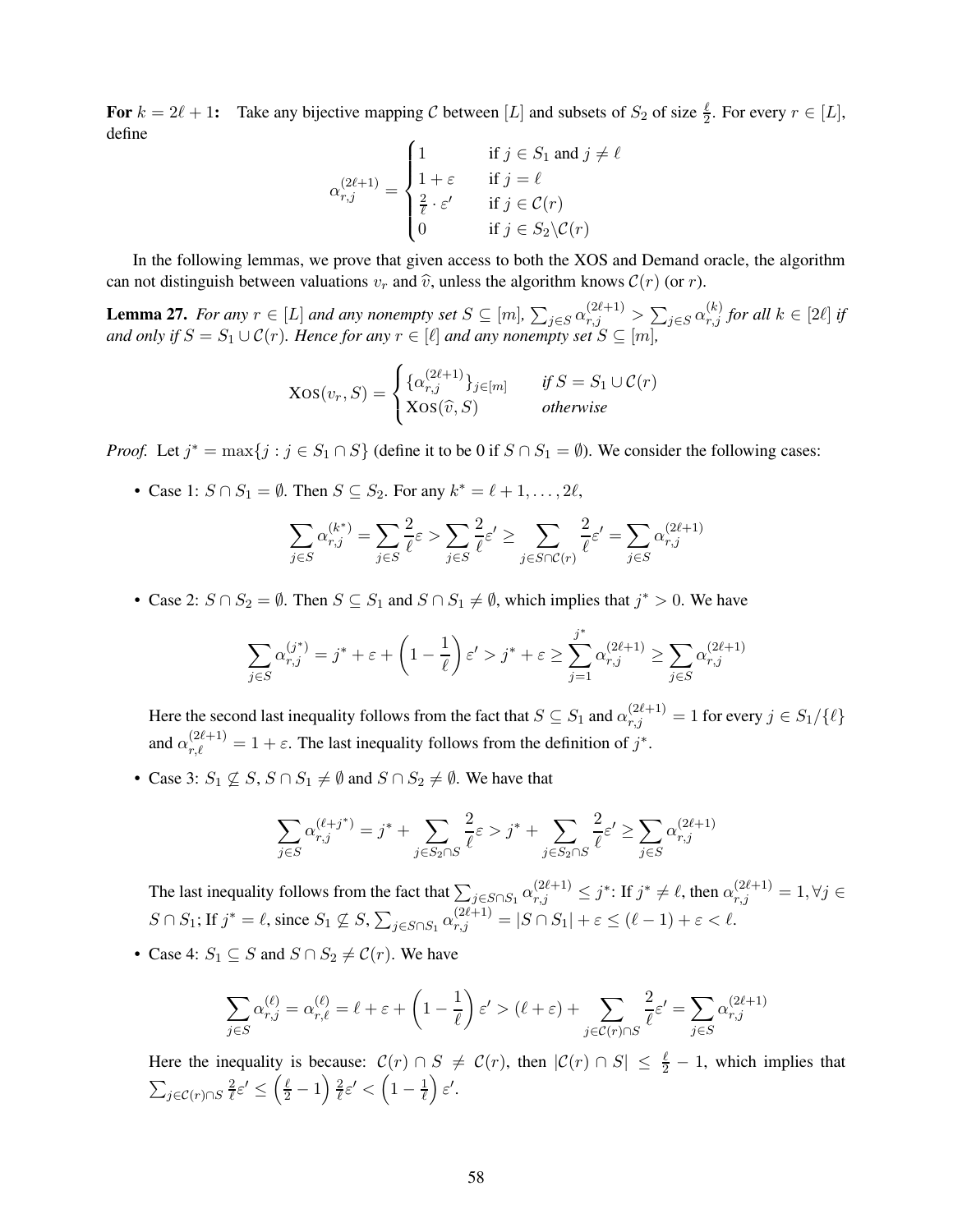• Case 5:  $S_1 \subseteq S$  and  $S \cap S_2 = C(r)$ . Recall that  $|\mathcal{C}(r)| = \frac{\ell}{2}$  $\frac{\ell}{2}$ . We notice that  $\sum_{j \in S} \alpha_{r,j}^{(2\ell+1)} = \ell + \varepsilon + \varepsilon'.$ On the other hand,

$$
\max_{k\in [\ell]}\sum_{j\in S}\alpha_{r,j}^{(k)}=\sum_{j\in S}\alpha_{r,j}^{(\ell)}=\ell+\varepsilon+\left(1-\frac{1}{\ell}\right)\varepsilon'<\sum_{j\in S}\alpha_{r,j}^{(2\ell+1)}
$$

and

$$
\max_{\ell < k \leq 2\ell} \sum_{j \in S} \alpha_{r,j}^{(k)} = \sum_{j \in S} \alpha_{r,j}^{(2\ell)} = \ell + \sum_{j \in \mathcal{C}(r)} \alpha_{r,j}^{(2\ell)} = \ell + \varepsilon < \sum_{j \in S} \alpha_{r,j}^{(2\ell+1)}
$$

We have proved the first part of the statement. The second part of the statement then follows by noticing that the first 2 $\ell$  additive functions of  $v_r$  and  $\hat{v}$  are exactly the same.  $\Box$ 

<span id="page-59-0"></span>**Lemma 28.** *For any*  $r \in [L]$  *and any set of prices*  $p \in \mathbb{R}_{\geq 0}^m$  *such that*  $\{j \in S_2 : p_j \leq \frac{2}{\ell}\}$  $\frac{2}{\ell} \varepsilon'$  }  $\neq$   $C(r)$ *, we have*  $DEM(v_r, p) = DEM(\widehat{v}, p)$ .

*Proof.* Recall that

$$
\text{DEM}(v_r, p) \in \underset{S \subseteq [m]}{\arg \max} \left\{ v_r(S) - \sum_{j \in S} p_j \right\} = \underset{S \subseteq [m]}{\arg \max} \left\{ \underset{k \in [K]}{\max} \sum_{j \in S} (\alpha_{r,j}^{(k)} - p_j) \right\}
$$

We notice that valuations  $v_r$  and  $\hat{v}$  differ only in the (2 $(\ell+1)$ -th additive valuation (with coefficients  $\{\alpha_{r,j}^{(2\ell+1)}\}_{j\in[m]}$ ). Thus by Lemma [27,](#page-58-0) DEM $(v_r, p)$  = DEM $(\widehat{v}, p)$  unless  $S^* = S_1 \cup C(r)$  is the favorite bundle for valuation  $v_r$  at price  $p$ , i.e.

$$
\sum_{j \in S_1 \cup \mathcal{C}(r)} (\alpha_{r,j}^{(2\ell+1)} - p_j) = \max_{S \subseteq [m], k \in [K]} \sum_{j \in S} (\alpha_{r,j}^{(k)} - p_j)
$$

Let  $S_0 = \{j \in S_2 : p_j \leq \frac{2}{\ell}\}$  $\frac{2}{\ell} \varepsilon'$ . Firstly, if  $C(r) \not\subseteq S_0$ , then there exists  $j \in S_2$  such that  $p_j > \frac{2}{\ell}$  $\frac{2}{\ell} \varepsilon'$ . Since  $\alpha_{r,j}^{(2\ell+1)}=\frac{2}{\ell}$  $\frac{2}{\ell} \varepsilon', \forall j \in \mathcal{C}(r)$ , we have

$$
\sum_{j \in S_1 \cup \mathcal{C}(r)} (\alpha_{r,j}^{(2\ell+1)} - p_j) < \sum_{j \in S_1 \cup (\mathcal{C}(r) \cap S_0)} (\alpha_{r,j}^{(2\ell+1)} - p_j) \le \max_{S \subseteq [m], k \in [K]} \sum_{j \in S} (\alpha_{r,j}^{(k)} - p_j),
$$

which implies that  $DEM(v_r, p) = DEM(\hat{v}, p)$ . It remains to consider the case where  $C(r) \subseteq S_0$  and  $\mathcal{C}(r) \neq S_0$ . We have

$$
\sum_{j \in S_1 \cup \mathcal{C}(r)} (\alpha_{r,j}^{(2\ell+1)} - p_j) \le \ell + \varepsilon - \sum_{j \in S_1} p_j + \sum_{j \in \mathcal{C}(r)} \alpha_{r,j}^{(2\ell+1)} = \ell + \varepsilon - \sum_{j \in S_1} p_j + \varepsilon'
$$

Here the first inequality follows from  $\sum_{j\in S_1}\alpha_{r,j}^{(2\ell+1)}=\ell+\varepsilon$  and  $p_j\geq 0, \forall j\in\mathcal{C}(r)$ . And the equality follows from  $\sum_{j\in\mathcal{C}(r)}\alpha_{r,j}^{(2\ell+1)}=|\mathcal{C}(r)|\cdot\frac{2}{\ell}\varepsilon'=\ell/2\cdot\frac{2}{\ell}$  $\frac{2}{\ell} \varepsilon' = \varepsilon'.$  On the other hand,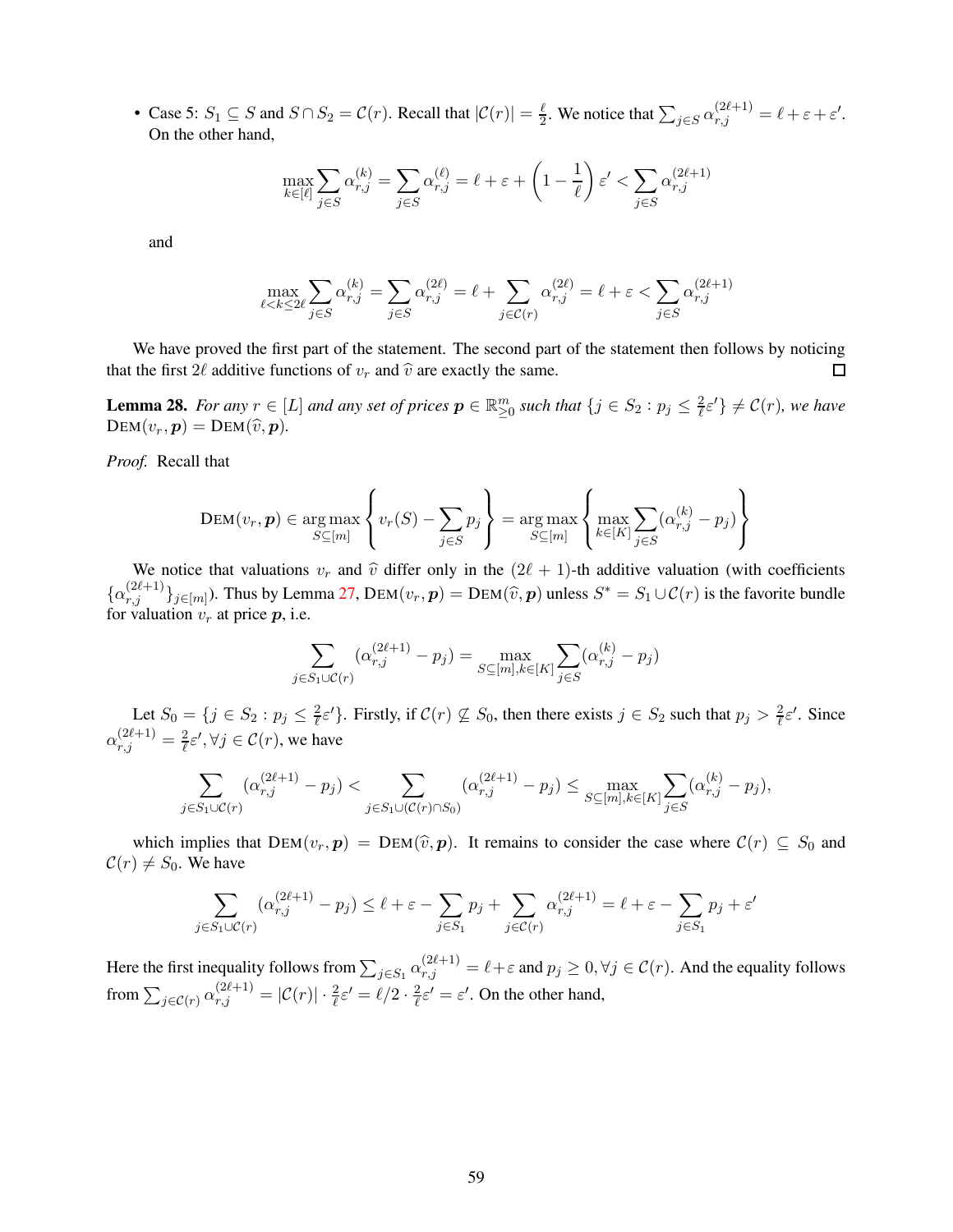$$
\sum_{j \in S_1 \cup S_0} (\alpha_{r,j}^{(2\ell)} - p_j) = \ell - \sum_{j \in S_1} p_j + \sum_{j \in S_0} \left( \alpha_{r,j}^{(2\ell)} - p_j \right)
$$
  
\n
$$
\geq \ell - \sum_{j \in S_1} p_j + \sum_{j \in S_0} \left( \frac{2}{\ell} \varepsilon - \frac{2}{\ell} \varepsilon' \right)
$$
  
\n
$$
\geq \ell - \sum_{j \in S_1} p_j + \left( \frac{\ell}{2} + 1 \right) \left( \frac{2}{\ell} \varepsilon - \frac{2}{\ell} \varepsilon' \right)
$$
  
\n
$$
= \ell - \sum_{j \in S_1} p_j + \varepsilon - \varepsilon' + \frac{2}{\ell} \left( \varepsilon - \varepsilon' \right)
$$
  
\n
$$
> \ell - \sum_{j \in S_1} p_j + \varepsilon - \varepsilon' + \frac{2}{\ell} \left( (\ell + 1) \varepsilon' - \varepsilon' \right)
$$
  
\n
$$
= \ell + \varepsilon + \varepsilon' - \sum_{j \in S_1} p_j
$$

Here the first inequality follows from  $p_j \leq \frac{2}{\ell} \varepsilon'$ ,  $\alpha_{r,j}^{(2\ell)} = \frac{2}{\ell} \varepsilon$  for  $j \in S_0$ . The second inequality follows from  $|S_0| \geq \frac{\ell}{2} + 1$ , since  $|\mathcal{C}(r)| = \frac{\ell}{2}$  $\frac{\ell}{2}$ ,  $C(r) \subseteq S_0$ , and  $C(r) \neq S_0$ . The third inequality follows from our choice of  $\varepsilon$ and  $\varepsilon'$  such that  $\varepsilon > (\ell + 1)\varepsilon'$ . Thus,

$$
\sum_{j \in S_1 \cup \mathcal{C}(r)} (\alpha_{r,j}^{(2\ell+1)} - p_j) < \sum_{j \in S_1 \cup S_0} (\alpha_{r,j}^{(2\ell)} - p_j) \le \max_{S \subseteq [m], k \in [K]} \sum_{j \in S} (\alpha_{r,j}^{(k)} - p_j)
$$

 $\Box$ 

which implies that  $DEM(v_r, p) = DEM(\hat{v}, p)$ .

To complete the proof of Theorem [14,](#page-57-0) set  $\varepsilon = 0.1$  and  $\varepsilon' = \frac{0.1}{2(\ell+1)}$ . We notice that the bit complexity of our input is  $b = O(poly(\ell))$  for any valuation  $v_r$ . Now consider the coefficient vector  $c =$  $(1, 1/2, \ldots, 1/\ell, 0, \ldots, 0)$  with price vector  $p = 0$ . For any valuation  $v_r$  in the family, clearly ADEM will select the whole set  $[m]$  since all coefficients are non-negative.

For any  $k \in [2\ell], \sum_{j \in [m]} c_j \alpha_{r,j}^{(k)} \leq 1 + \varepsilon + \left(1 - \frac{1}{\ell}\right)$  $\ell$  $\int \varepsilon' < 2$ . On the other hand, when  $k = 2\ell + 1$ , since  $\ell > e^{2\alpha}$  we have

$$
\sum_{j\in[m]}c_j\alpha_{r,j}^{(2\ell+1)}\geq \sum_{j\in[\ell]}\frac{1}{j}\cdot 1>\log(\ell)>2\alpha>\alpha\cdot \max_{k\neq 2\ell+1}\left\{\sum_{j\in[m]}c_j\alpha_{r,j}^{(k)}\right\}=\alpha\cdot \max_k\left\{\sum_{j\in[m]}c_j\widehat{\alpha}_j^{(k)}\right\}
$$

Thus informally speaking, to obtain an  $\alpha$ -approximation to ADEM for every valuation  $v_r$ , the algorithm needs to distinguish  $v_r$  from  $\hat{v}$  by identifying the  $(2\ell + 1)$ -th additive function. By Lemmas [27](#page-58-0) and [28,](#page-59-0) the algorithm must be able to identify r or  $\mathcal{C}(r)$ . However, there are  $L = \begin{pmatrix} \ell & \ell \\ \ell & \ell \end{pmatrix}$  $\ell$ <sub>(/2</sub>) different valuations in the family  $\{v_r\}_{r\in[L]}$ . Thus there must exist one  $v_r$  such that the algorithm can not distinguish  $v_r$  from  $\hat{v}$  within  $poly(\ell) = poly(m, b)$  queries to both oracles.

Formally, consider the execution of ALG on valuation  $\hat{v}$ . Let Q be the total number of queries during the execution and define set  $S^{(1)}, \ldots, S^{(Q)} \subseteq [m]$  as follows: For every  $q \in [Q]$ , if the q-th query is an XOS query, define  $S^{(q)}$  as the input set to the XOS oracle; If it's a demand query, let  $S^{(q)} = \{j \in S_2 : p_j^{(q)} \leq \frac{2}{\ell}\}$  $\frac{2}{\ell} \varepsilon' \},$ where  $p^{(q)} = \{p_i^{(q)}\}$  $\{g^{(q)}\}_{j\in[m]}$  is the input price vector to the demand oracle. Recall that  $m=2\ell$  and  $b=\text{poly}(\ell)$ , we have  $Q = \text{poly}(m, b) < L = \begin{pmatrix} \ell \\ \ell \end{pmatrix}$  $\ell_{\ell/2}^{\ell}$  for sufficiently large  $\ell$ . Thus there exists some  $r^* \in [L]$  such that  $\mathcal{C}(r^*) \neq S_2 \cap S^{(q)}$  for any  $q \in [Q]$ . By Lemma [27,](#page-58-0) we have that  $Xos(\hat{v}, S^{(q)}) = Xos(v_r, S^{(q)})$  and by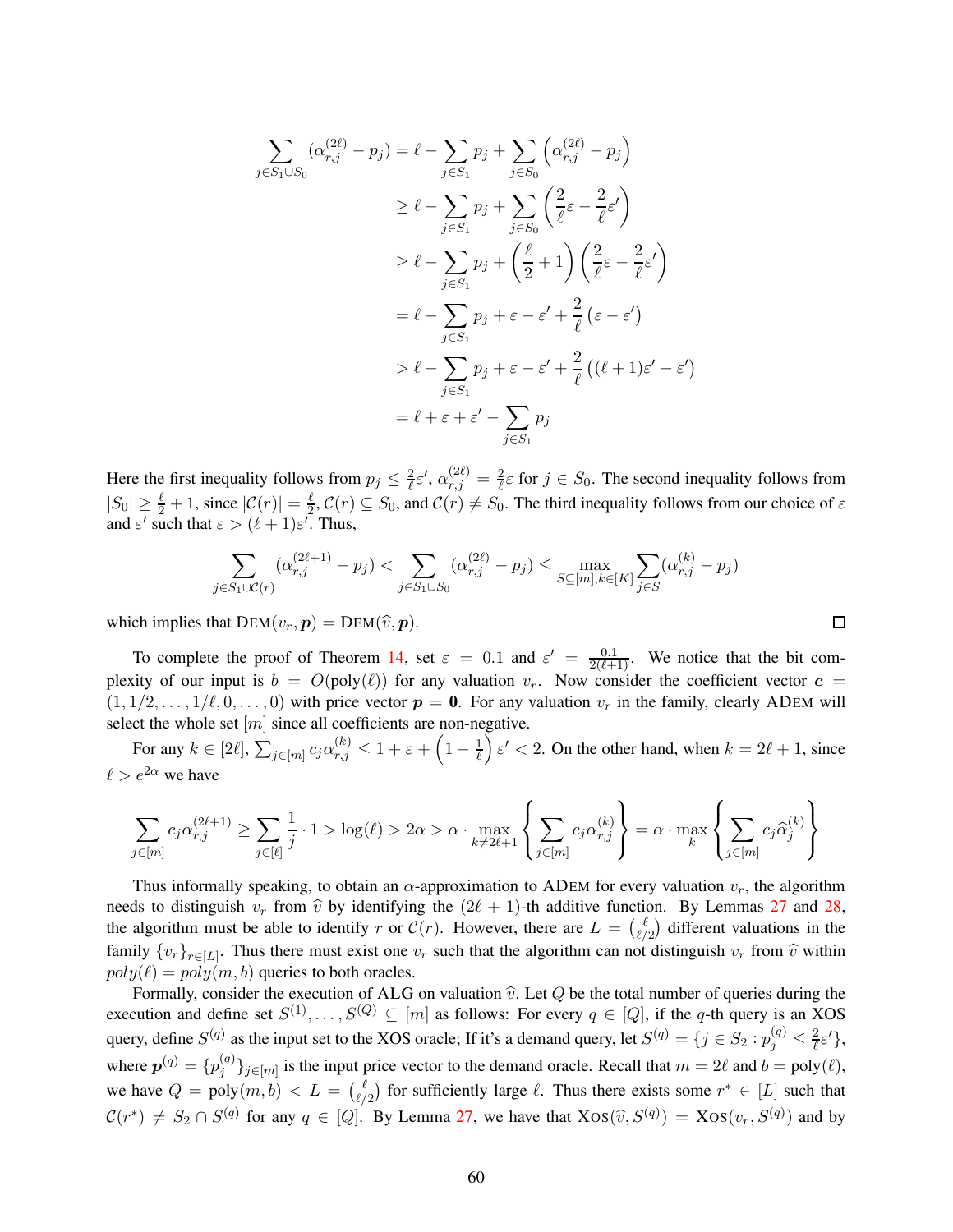Lemma [28](#page-59-0) we have that  $DEM(\hat{v}, p^{(q)}) = DEM(v_r, p^{(q)})$  for any  $q \in [Q]$ . This implies that the execution (and thus output) of ALG on input valuation  $\hat{v}$  is exactly the same as its execution on  $v_r$ thus output) of ALG on input valuation  $\hat{v}$  is exactly the same as its execution on  $v_{r^*}$ .

We notice that from the above calculation,  $\max_k \left\{ \sum_{j \in [m]} c_j \alpha_{r^*,}^{(k)} \right\}$  $\begin{cases} (k) \\ r^*,j \end{cases} \ge \sum_{j \in [\ell]} \frac{1}{j} > \log(\ell) > 2\alpha$ , while  $\max_k \left\{ \sum_{j \in [m]} c_j \widehat{\alpha}_{j}^{(k)} \right\}$  $\} = \max_{k \neq 2\ell+1} \left\{ \sum_{j \in [m]} c_j \alpha_{r*,j}^{(k)} \right\}$  $\begin{pmatrix} k \\ r^*, j \end{pmatrix}$  < 2. Thus on input  $(v_r^*, c)$ , ALG achieves j less than a  $\frac{1}{\alpha}$ -fraction of the optimal objective from ADEM, contradicting with the fact that ALG is an  $\alpha$ approximation to ADEM.  $\Box$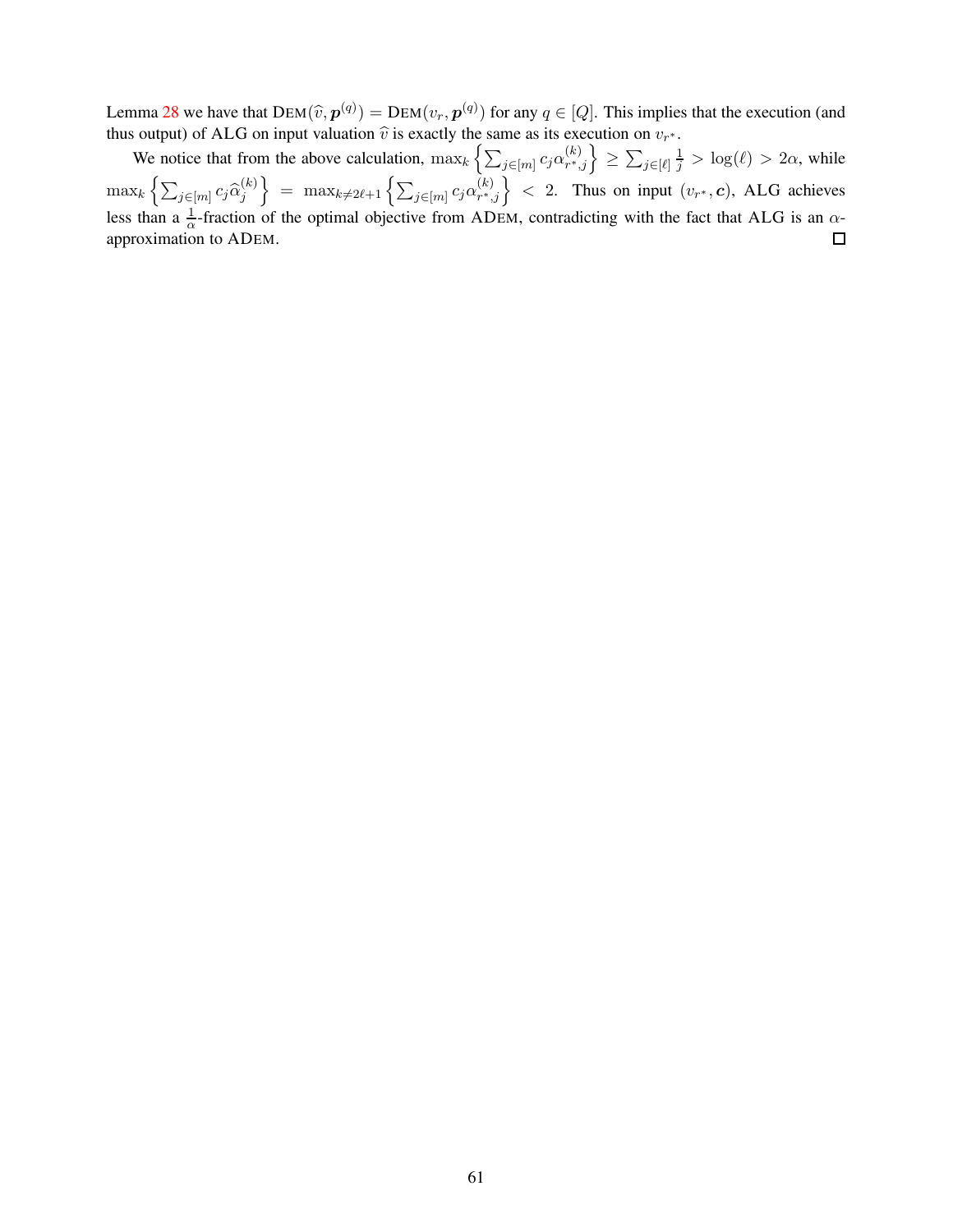## References

- <span id="page-62-1"></span>[AFH+12] Saeed Alaei, Hu Fu, Nima Haghpanah, Jason Hartline, and Azarakhsh Malekian. Bayesian Optimal Auctions via Multi- to Single-agent Reduction. In *the 13th ACM Conference on Electronic Commerce (EC)*, 2012.
- <span id="page-62-6"></span>[Ala11] Saeed Alaei. Bayesian Combinatorial Auctions: Expanding Single Buyer Mechanisms to Many Buyers. In *the 52nd Annual IEEE Symposium on Foundations of Computer Science (FOCS)*, 2011.
- <span id="page-62-10"></span>[BCD20] Johannes Brustle, Yang Cai, and Constantinos Daskalakis. Multi-item mechanisms without item-independence: Learnability via robustness. EC '20, page 715–761, New York, NY, USA, 2020. Association for Computing Machinery.
- <span id="page-62-7"></span>[BILW14] Moshe Babaioff, Nicole Immorlica, Brendan Lucier, and S. Matthew Weinberg. A Simple and Approximately Optimal Mechanism for an Additive Buyer. In *the 55th Annual IEEE Symposium on Foundations of Computer Science (FOCS)*, 2014.
- <span id="page-62-9"></span>[CD11] Yang Cai and Constantinos Daskalakis. Extreme-Value Theorems for Optimal Multidimensional Pricing. In *the 52nd Annual IEEE Symposium on Foundations of Computer Science (FOCS)*, 2011.
- <span id="page-62-8"></span>[CD17] Yang Cai and Constantinos Daskalakis. Learning multi-item auctions with (or without) samples. In *the 58th Annual IEEE Symposium on Foundations of Computer Science (FOCS)*, 2017.
- <span id="page-62-11"></span>[CD21] Yang Cai and Constantinos Daskalakis. Recommender systems meet mechanism design. *arXiv preprint arXiv:2110.12558*, 2021.
- <span id="page-62-0"></span>[CDO+15] Xi Chen, Ilias Diakonikolas, Anthi Orfanou, Dimitris Paparas, Xiaorui Sun, and Mihalis Yannakakis. On the complexity of optimal lottery pricing and randomized mechanisms. In *2015 IEEE 56th Annual Symposium on Foundations of Computer Science*, pages 1464–1479. IEEE, 2015.
- <span id="page-62-2"></span>[CDW12a] Yang Cai, Constantinos Daskalakis, and S. Matthew Weinberg. An Algorithmic Characterization of Multi-Dimensional Mechanisms. In *the 44th Annual ACM Symposium on Theory of Computing (STOC)*, 2012.
- <span id="page-62-3"></span>[CDW12b] Yang Cai, Constantinos Daskalakis, and S. Matthew Weinberg. Optimal Multi-Dimensional Mechanism Design: Reducing Revenue to Welfare Maximization. In *the 53rd Annual IEEE Symposium on Foundations of Computer Science (FOCS)*, 2012.
- <span id="page-62-12"></span>[CDW12c] Yang Cai, Constantinos Daskalakis, and S. Matthew Weinberg. Optimal Multi-Dimensional Mechanism Design: Reducing Revenue to Welfare Maximization. *arxiv report*, 2012. http://arxiv.org/abs/1207.5518.
- <span id="page-62-4"></span>[CDW13a] Yang Cai, Constantinos Daskalakis, and S. Matthew Weinberg. Reducing Revenue to Welfare Maximization : Approximation Algorithms and other Generalizations. In *the 24th Annual ACM-SIAM Symposium on Discrete Algorithms (SODA)*, 2013.
- <span id="page-62-5"></span>[CDW13b] Yang Cai, Constantinos Daskalakis, and S. Matthew Weinberg. Understanding Incentives: Mechanism Design becomes Algorithm Design. In *the 54th Annual IEEE Symposium on Foundations of Computer Science (FOCS)*, 2013.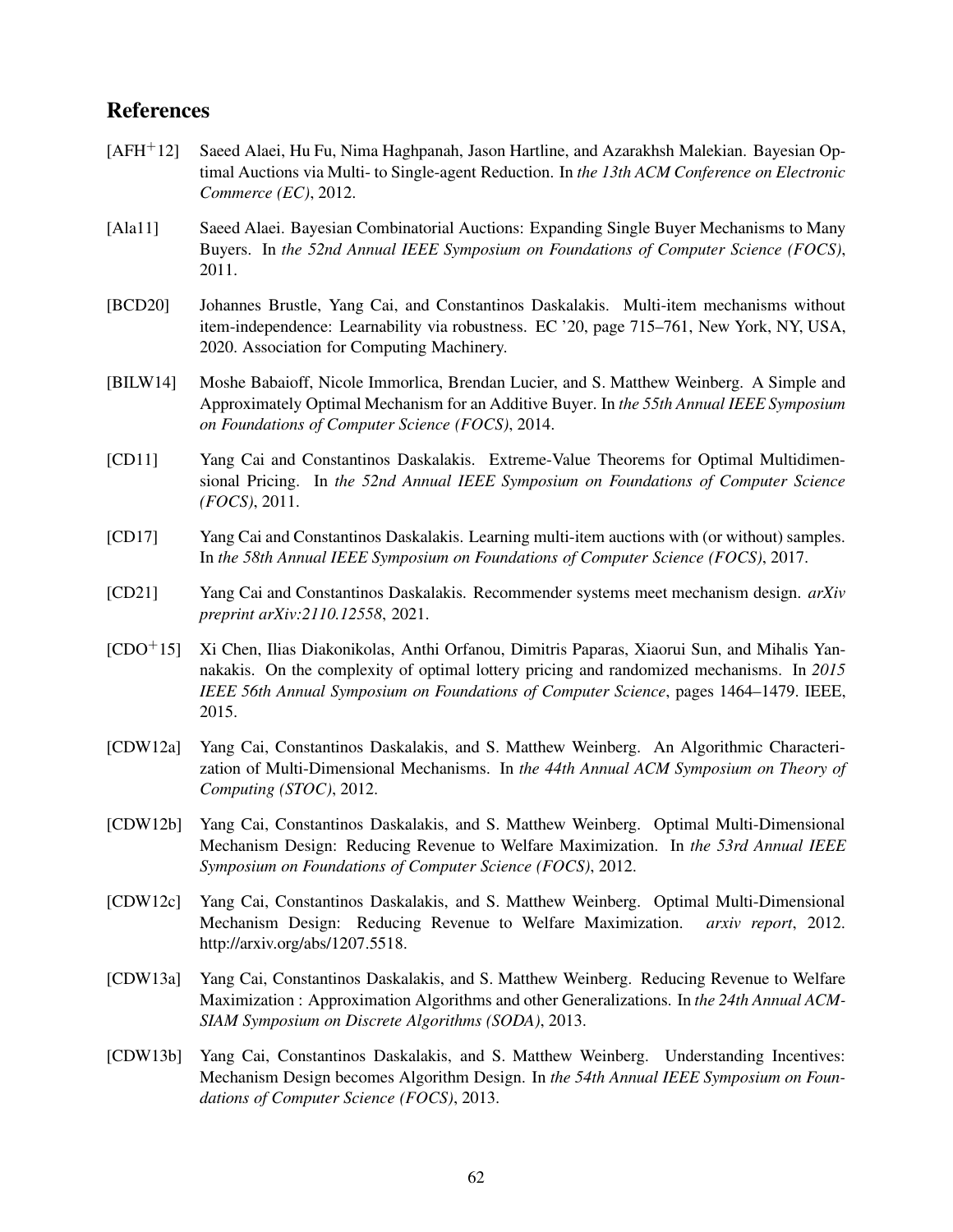- <span id="page-63-9"></span>[CDW16] Yang Cai, Nikhil R. Devanur, and S. Matthew Weinberg. A duality based unified approach to bayesian mechanism design. In *the 48th Annual ACM Symposium on Theory of Computing (STOC)*, 2016.
- <span id="page-63-8"></span>[CH13] Yang Cai and Zhiyi Huang. Simple and Nearly Optimal Multi-Item Auctions. In *the 24th Annual ACM-SIAM Symposium on Discrete Algorithms (SODA)*, 2013.
- <span id="page-63-4"></span>[CHK07] Shuchi Chawla, Jason D. Hartline, and Robert D. Kleinberg. Algorithmic Pricing via Virtual Valuations. In *the 8th ACM Conference on Electronic Commerce (EC)*, 2007.
- <span id="page-63-12"></span>[CHMS10a] Shuchi Chawla, Jason Hartline, David Malec, and Balasubramanian Sivan. Sequential posted pricing and multi-parameter mechanism design. *CoRR*, abs/0907.2435, 2010.
- <span id="page-63-0"></span>[CHMS10b] Shuchi Chawla, Jason D. Hartline, David L. Malec, and Balasubramanian Sivan. Multi-Parameter Mechanism Design and Sequential Posted Pricing. In *the 42nd ACM Symposium on Theory of Computing (STOC)*, 2010.
- <span id="page-63-2"></span>[CM16] Shuchi Chawla and J. Benjamin Miller. Mechanism design for subadditive agents via an ex-ante relaxation. In *Proceedings of the 2016 ACM Conference on Economics and Computation, EC '16, Maastricht, The Netherlands, July 24-28, 2016*, pages 579–596, 2016.
- <span id="page-63-1"></span>[CMS15] Shuchi Chawla, David L. Malec, and Balasubramanian Sivan. The power of randomness in bayesian optimal mechanism design. *Games and Economic Behavior*, 91:297–317, 2015.
- <span id="page-63-11"></span>[CO21] Yang Cai and Argyris Oikonomou. On simple mechanisms for dependent items. In *Proceedings of the 22nd ACM Conference on Economics and Computation*, EC '21, page 242–262, New York, NY, USA, 2021. Association for Computing Machinery.
- <span id="page-63-6"></span>[COVZ21] Yang Cai, Argyris Oikonomou, Grigoris Velegkas, and Mingfei Zhao. An efficient ε-bic to bic transformation and its application to black-box reduction in revenue maximization. In *Proceedings of the 2021 ACM-SIAM Symposium on Discrete Algorithms (SODA)*, pages 1337–1356. SIAM, 2021.
- <span id="page-63-14"></span>[CWD21] Yang Cai, S. Matthew Weinberg, and Constantinos Daskalakis. Reducing mechanism design to algorithm design. *Manuscript*, 2021.
- <span id="page-63-13"></span>[CZ16] Yang Cai and Mingfei Zhao. Simple mechanisms for subadditive buyers via duality. *CoRR*, abs/1611.06910, 2016.
- <span id="page-63-3"></span>[CZ17] Yang Cai and Mingfei Zhao. Simple mechanisms for subadditive buyers via duality. In *Proceedings of the 49th Annual ACM SIGACT Symposium on Theory of Computing, STOC 2017, Montreal, QC, Canada, June 19-23, 2017*, pages 170–183, 2017.
- <span id="page-63-7"></span>[DDK18] Constantinos Daskalakis, Nishanth Dikkala, and Gautam Kamath. Testing ising models. In *Proceedings of the Twenty-Ninth Annual ACM-SIAM Symposium on Discrete Algorithms*, pages 1989–2007. Society for Industrial and Applied Mathematics, 2018.
- <span id="page-63-5"></span>[DDT14] Constantinos Daskalakis, Alan Deckelbaum, and Christos Tzamos. The complexity of optimal mechanism design. In *the 25th Annual ACM-SIAM Symposium on Discrete Algorithms (SODA)*, 2014.
- <span id="page-63-10"></span>[DKL20] Paul Dütting, Thomas Kesselheim, and Brendan Lucier. An o(log log m) prophet inequality for subadditive combinatorial auctions. In *61st IEEE Annual Symposium on Foundations of Computer Science, FOCS 2020, Durham, NC, USA, November 16-19, 2020*, pages 306–317. IEEE, 2020.